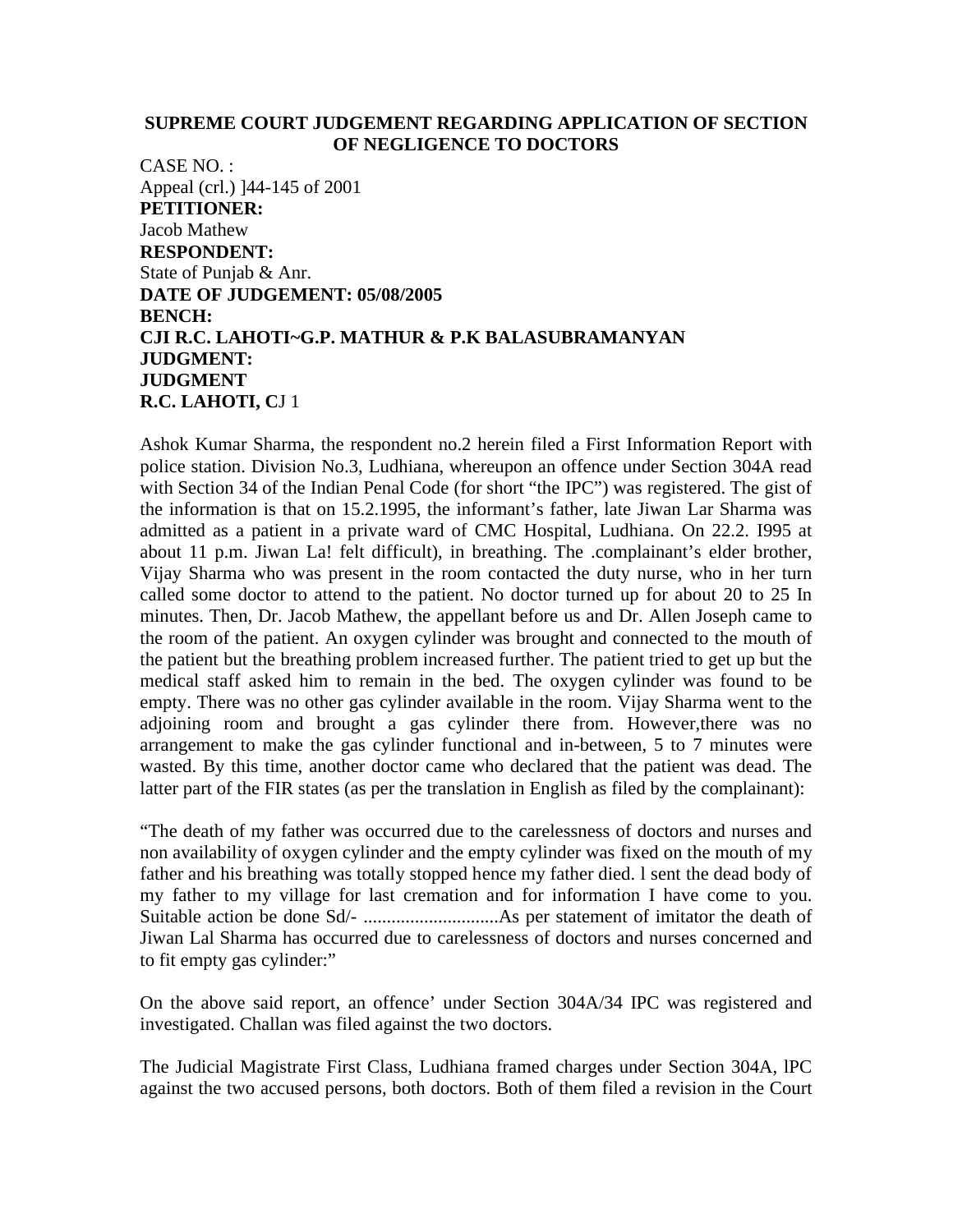of Sessions Judge submitting that there was no ground for framing charge against them . The revision dismissed. The appellant filed a petition in the High Court under Section 482 of the Code of Criminal Procedure praying for quashing of the FIR and all subsequent proceedings.

It was submitted before the High Court that there was no specific allegation of any act of omission or commission against the accused persons in the entire plethora of documents comprising the challan papers filed by the police against them. The learned single Judge who heard the petition formed an opinion that the plea raised by the appellant was available to be urged in defence at the trial and, therefore a case for quashing the charges was not made out Vide order dated 18.12.2002, the High Court dismissed the petition. An application for recalling the. above said order was moved which too was dismissed on 24.1.2003. Feeling aggrieved by these two orders, the appellant has filed these appeals by special leave.

According to the appellant, the deceased Jiwan Lal was suffering from cancer in an advanced stage and as per the information available, he was, in fact, not being admitted by any hospital in the country because "his being a case of cancer at terminal stage. He was only required to be kept at home and given proper nursing, food, care and solace coupled with prayers. But as is apparent from the records, his sons are very influential persons occupying important positions in Government. They requested the hospital authorities that come what may, even on compassionate grounds their father may be admitted in the hospital to regulated medical treatment and proper management of diet. It was

abundantly made clear to the informant and his other relations who had accompanied the deceased that the disease was of such a nature and had attained such gravity, that peace and solace could only be got at home. But the complainant could prevail over the doctors and hospital management and got the deceased admitted as an inpatient. Nevertheless, the patient was treated with utmost care and caution and given all the required medical assistance by the doctors and para- rnedical staff. Every conceivable effort was made by all tile attending staff comprising of doctors and nurses and other para-medicals to give appropriate medical treatment and the whole staff danced attendance on the patient but what was ordained to happen, did happen. The complainant and his relations, who were misguided or were under mistaken belief as to the facts, lodged police repol1 against the accused persons wholly unwarranted and uncalled for.

The matter came up for hearing before a Bench of two learned judges of this Court. Reliance was placed by the appellant on a recent two-judge Bench decision of this Court in Dr. Suresh Gupta v. Govt. of NCT of Delhi and Anr. (2004) 6 SCC 422. The Bench hearing this appeal doubted the correctness of the view taken in Dr. Suresh Gupta's case and vide order dated 9.9.2004 expressed the opinion that the matter called for consideration by a Bench of three Judges. This is how the case has come up for hearing before this Bench.

In Dr. Suresh Gupta's case, the patient, a young man with no history of any heart ailment, was subjected to an operation performed by Dr. Suresh Gupta for nasal deformity. The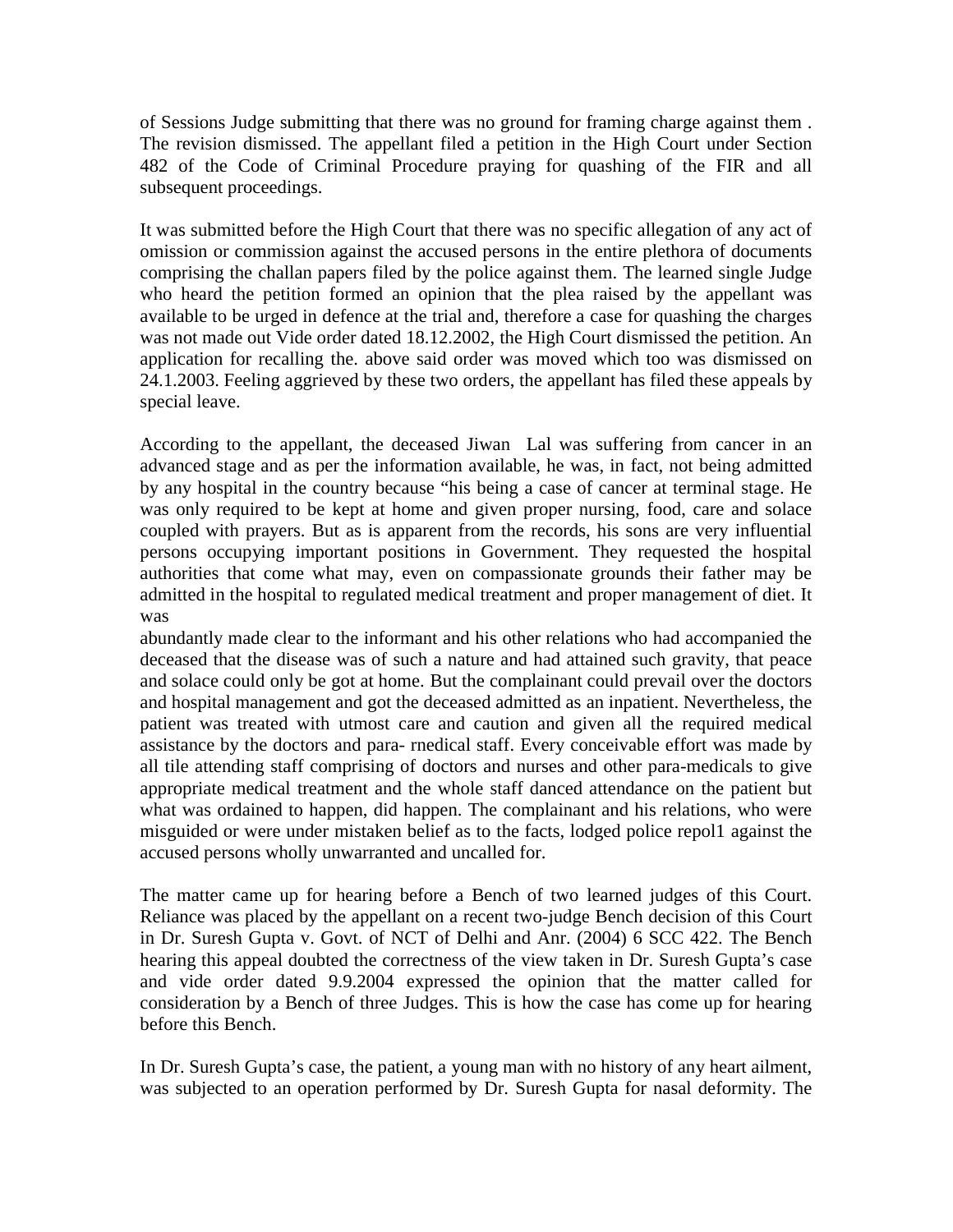operation was neither complicated nor serious. The patient died. On investigation, the cause of death was found to be "not introducing a cuffed endotracheal tube of proper size as to prevent aspiration of blood from the wound in the respiratory passage". The Bench formed an opinion that this act attributed to tile doctor, even if accepted to be true, could be described as an act of negligence as there was lack of due care and precaution. But, the Court categorically held "for this act of negligence he may be liable in tort, his carelessness or want of due attention and skill cannot be described to be so reckless or grossly negligent as to make him criminally liable".

The referring Bench in its order dated 9.9.2004 has assigned two reasons for their disagreement with the view taken in Dr. Suresh Gupta's case which are as under:- (I) Negligence or recklessness being 'gross' is not a requirement of Section 304A of IPC and if tile view taken in Dr. Suresh Gupta's case is to be followed then the word 'gross' shall have to be read into Section 304A IPC for fixing criminal liability on a doctor. Such an approach cannot be countenanced.

(2) Different standards cannot be applied to doctors and others. In all cases it has to be seen whether tile impugned act was rash or negligent. By carrying out a separate treatment for doctors by introducing degree of rashness or negligence, violence would be done to the plain and unambiguous -language of section 304A. If by adducing evidence it is - proved that there was no rashness or negligence involved, the trial court dealing with tile matter shall decide appropriately. But a doctor cannot be placed at a different pedestal for finding out whether rashness or negligence was involved.

We have heard the learned counsel for the appellant, the respondent-State and the respondent complainant. As the question of medical negligence arose for consideration, we thought it fit to issue notice to Medical Council of India to assist the Court at the time of hearing which it has done. In addition, a registered society 'People for Better Treatment', Kolkata; Delhi Medical Council, Delhi Medical Association and Indian Medical Association sought for intervention at the hearing as the issue arising for decision is of vital significance for the medical profession. They too have been heard. Mainly, the submissions made by the learned counsel for the parties and the intervenors have centered around two issues :.

(i) Is there a difference in civil and criminal law on. the concept of negligence?; and (ii) whether a different standard is applicable for recording a finding of negligence when a professional, in particular, a doctor is to be held guilty of negligence? -

With the awareness in the society and the people in general gathering consciousness about their rights, actions for damages in tort are on the increase. Not only civil suits are filed, the availability of a forum for grievance redressal under the Consumer Protection Act, 1986 having jurisdiction to hear complaints against professionals for' deficiency in service', which expression is very widely defined in the Act, has given rise to a large number of complaints against professionals, in particular against doctors, being filed by the persons feeling aggrieved.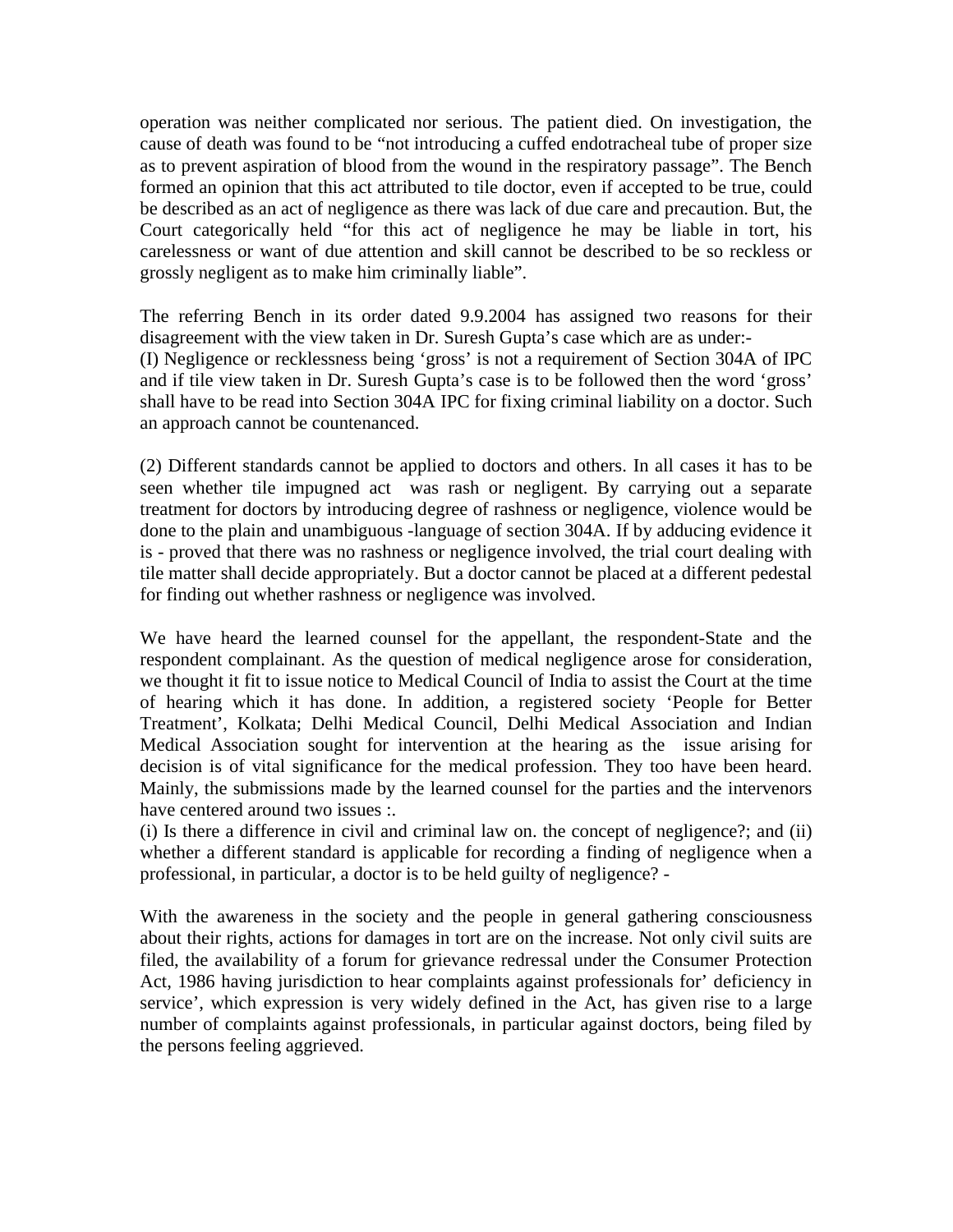Criminal complaints are being filed against doctors alleging commission of offences punishable under Section 304A or Sections 336/337/338 of the lPC alleging rashness or negligence on the part of the doctors resulting in loss of life or injury (of varying degree) to the patient. The present one is such a case. The order of reference has enabled us to examine the concept of, negligence', in particular 'professional negligence', and as to when and how it do give rise to an action under the criminal law. We propose to deal with the issues in the interests of settling the law. We propose to deal with the issues in the interest of settling the law.

#### Negligence as a tort

The jurisprudential concept of negligence defies any precise definition. Eminent jurists and leading judgments have assigned various meanings to negligence. The concept as has been acceptable to Indian jurisprudential thought is well-stated in the Law of Torts, Ratanlal & Dhirajlal (Twenty-fourth Edition 2002, edited by Justice G.P. Singh). It is stated (at p.441-442).

"Negligence is the breach of a duty caused by the omission to do something which a reasonable man, guided by those considerations which ordinarily regulate the conduct of human affairs would do or doing something which a prudent and reasonable man would not do. Actionable negligence consists in the neglect of the use of ordinary care or skill towards a person to whom the defendant owes the duty of observing ordinary care and skill, by which neglect the plaintiff has suffered injury to his person or property. The definition involves three constituents of negligence: (1) A legal duty to exercise due care on the part of the party complained of towards the party complaining the former's conduct within the scope of the duty (2) breach of the said duty; and (3) consequential damage. Cause of action for negligence arises only when damage occurs; for, damage is a necessary ingredient of this tort.".

According to Charlesworth & Percy on Negligence (Tenth Edition, 2001), in current forensic speech, negligence has three meanings. They are: (i) a state of mind, in which it is opposed to intention; (ii) careless conduct; and (iii) the breach of duty to take care that is imposed by either common or statute law. All three meanings are applicable in different circumstances but anyone of them does not necessarily exclude the other meanings. (Para 1.01) The essential components of negligence, as recognized, are three: "duty", "breach" and "resulting damage", that is to say :-

I. the existence of a duty to take care, which is owed by the defendant to the complainant; -

2. the failure to attain that standard of care, prescribed by the law, thereby committing a breach of such duty; and

3. damage, which is both causally connected with such breach and recognized by the law, has been suffered by the complainant. (Para 1.23)

If the claimant satisfies the court on the evidence that these three ingredients are made out, the defendant should be held liable in negligence. (Para I.24)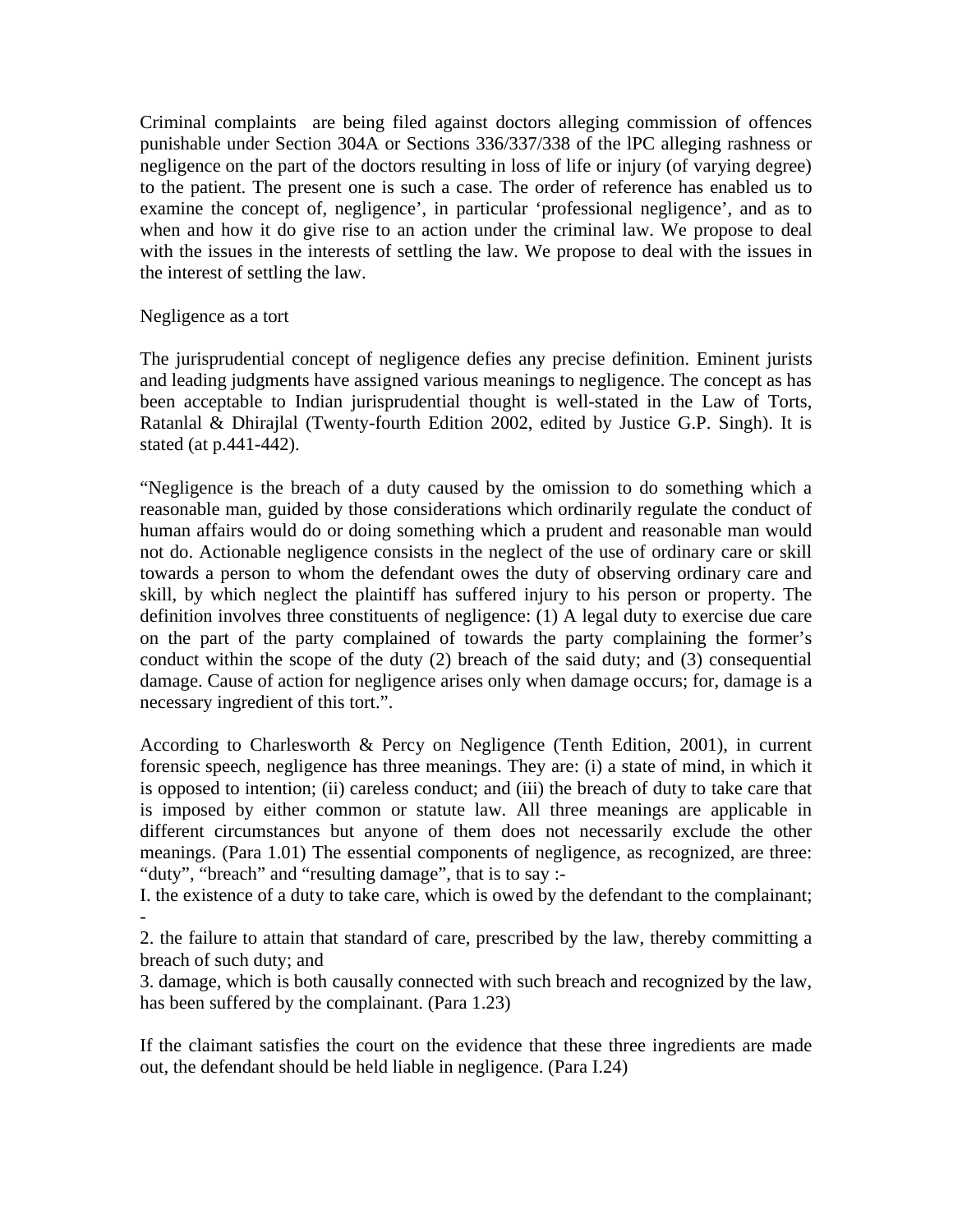#### Negligence as a tort and as a crime

The term 'negligence' is used for the purpose of fastening the defendant with liability under the Civil Law and, at times, under the Criminal Law. It is contended on behalf of the respondents that in both the jurisdictions, negligence is "negligence, and jurisprudentially no distinction can be drawn between negligence under civil law and negligence under criminal law. The submission so made cannot be countenanced in as much as it is based upon a total.' departure from the established terrain of thought running ever since the beginning of the emergence of the concept of negligence upto the modern times. Generally speaking, it is the amount of damages incurred which is determinative of the extent of liability in tort; but in criminal law it is not the amount of damages but the amount and degree of negligence that is determinative of liability. To fasten liability in Criminal Law, the degree of negligence has to be higher than that of negligence enough to fasten liability for damage in Civil Law. The essential ingredient of mens rea cannot be excluded from consideration when the charge in a criminal court consists of criminal negligence. In R. V. Lawrence, [1981] I AlI ER 974 (HL), Lord Diplock spoke in a Bench of five and the other Law Lords agreed with him. He reiterated his opinion in R. v. Caldwell 198 I (I) A II ER 96 I (HL) and dealt with the concept of recklessness as constituting mens rea in criminal law. His Lordship warned against adopting the simplistic approach of treating all problems of criminal liability as soluble by classifying the test of liability as being "subjective" or "objective", and said "Recklessness on the part of the doer of an act does presuppose that there is something in the 9ircumstances that would have drawn the attention of an ordinary prudent individual to the possibility that his act was capable of causing the kind of serious harmful consequences that the section which creates the offence was intended to prevent, and that the risk of those harmful consequences occurring was not so slight that an ordinary prudent individual would feel justified in treating them as negligible. lt is only when this is so that the doer of the act is acting 'recklessly' if, before doing the act, he either fail to give any thought to the possibility of there being any such risk or, having; recognized that there was such risk, he nevertheless goes on to do it."

The moral culpability of recklessness is not located in a desire to cause harm. It resides in the proximity of the reckless state of mind to the state of mind present when there is an intention to cause harm. There is, in other words, a disregard for the possible consequences. The consequences entailed in the risk may not be wanted, and indeed the actor may hope that they do not occur, but this hope nevertheless fails to inhibit the taking of the risk. Certain types of violation, called optimizing violations, may be motivated by thrill-seeking. These are clearly reckless.

In order to hold the existence of criminal rashness or criminal negligence it shall have to be found out that the rashness was of such a degree as to amount to taking a hazard knowing that the hazard was of such a degree that injury was most likely imminent. The element of criminality is introduced by the accused having run the risk of doing such an act with recklessness and indifference to the consequences. Lord Atkin in his speech in Andrews v. Director of Public Prosecutions, [1937] A.C. 576, stated, "Simple lack of care such as will constitute civil liability is not enough; for purposes of the criminal law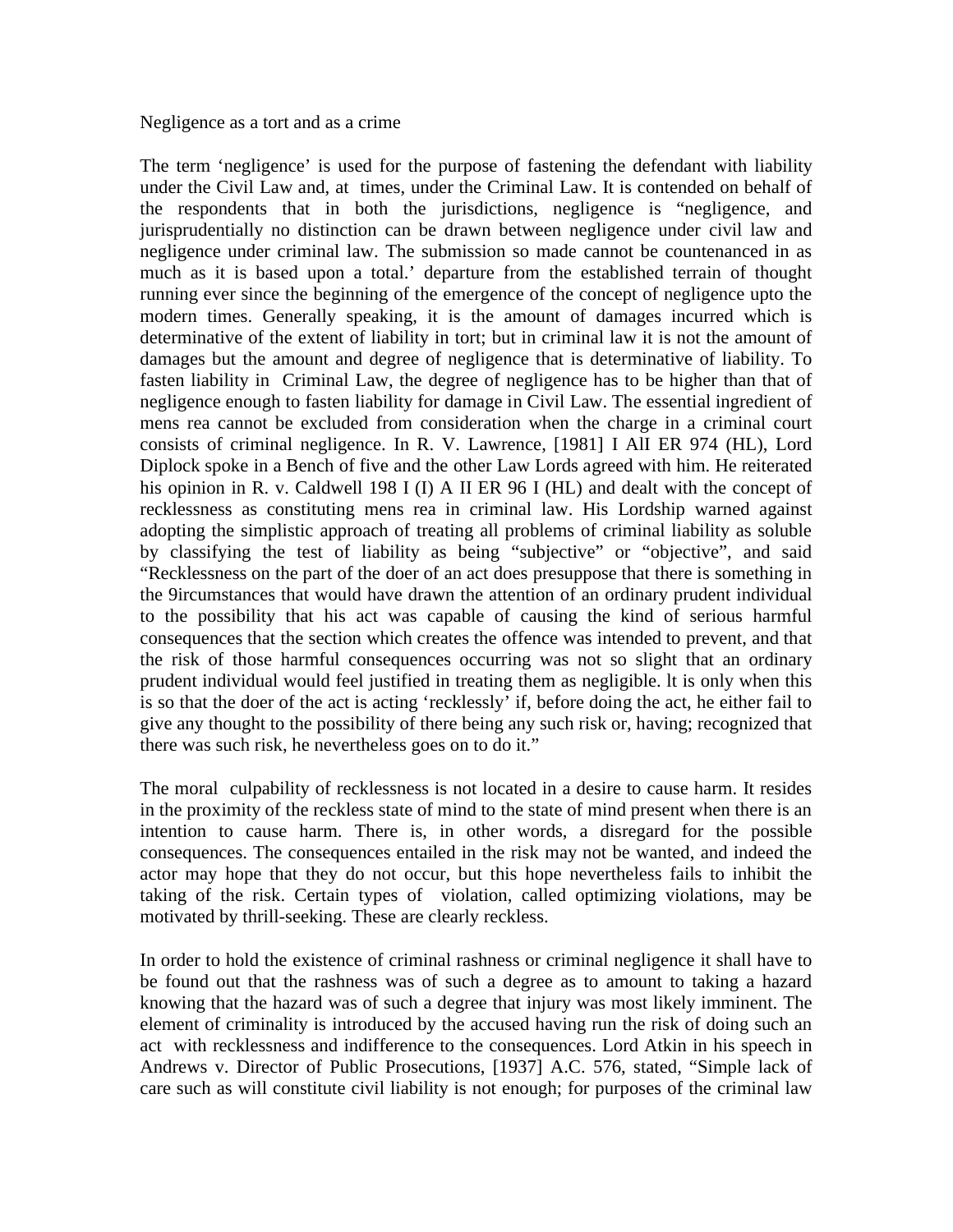there are degrees of negligence; and a very high degree of negligence is required to be proved before the felony is established." Thus, a clear distinction exists between "simple lack of care" incurring civil liability and "very high degree of negligence" which is required in criminal cases. Lord Porter said in his speech ill the same case ." A higher degree of negligence has always been demanded in order to establish a criminal offeoce than is sufficient to create civil liability. (Charlesworth & Percy, ibid, Para 1.13)

The fore-quoted statement of law in Andrews has been noted with approval by this Court in Syad Akbar v. State of Karnataka (1980) I SCC 30. The Supreme Court has dealt with and pointed out with reasons the distinction between negligence in civil law and in criminal law. Their Lordships have opined that there is a marked difference as to the effect of evidence, viz. the proof, in civil and criminal proceedings. In civil proceedings, a mere preponderance of probability is sufficient, and the defendant is not necessarily entitled to the benefit of every reasonable doubt; but in criminal proceedings, the persuasion of guilt must amount to such a moral certainty as convinces the mind of the Court, as a reasonable man, beyond all reasonable doubt. Where negligence is an essential ingredient of the offence, tile negligence to be established by the prosecution must be culpable or gross and not the negligence merely based upon an error of judgment.

Law laid down by Straight, J. in the case Reg v. Idu Beg (1881)3 All. 776, has been held good in cases and noticed in Bhalchandra Waman Pathe v. State of Maharashtra 1968 Mh. L.J. 423? a three-Judge Bench decision of this Court. It has been held that while negligence is an omission to do something which a reasonable man, guided UPOI) those considerations which ordinarily regulate the conduct of human affairs, would do, or doing something which a prudent and reasonable man would not do; criminal negligence is the gross and culpable neglect or failure to exercise that reasonable and proper care and precaution to guard against injury either to the public generally or to an individual particular, which having regard to all the circumstances out of which the charge has arisen, it was the imperative duty of the accused person to have adopted.

In our opinion, the factor of grossness or degree does assume significance while drawing distinction in negligence actionable in tort and negligence punishable as a crime. To be latter, the negligence has to be gross or of a very high degree. Negligence by professionals

In the law of negligence, professionals such as lawyers, doctors, architects and others are included in the category of persons professing some special skill or skilled person generally. Any task which is required to be performed with a special skill would generally be admitted or undertaken to be performed only if the person possesses the requisite skill for performing that task. Any reasonable man entering into a profession which requires a particular level of learning to be called a professional of that branch, impliedly assures the person dealing with him that the skill which he professes to possess shall be exercised and exercised with reasonable degree of care and caution. He does not assure his client of the result. A lawyer does not tell his client that the client shall win the case in all circumstance. A physician would not assure the patient of full recovery ill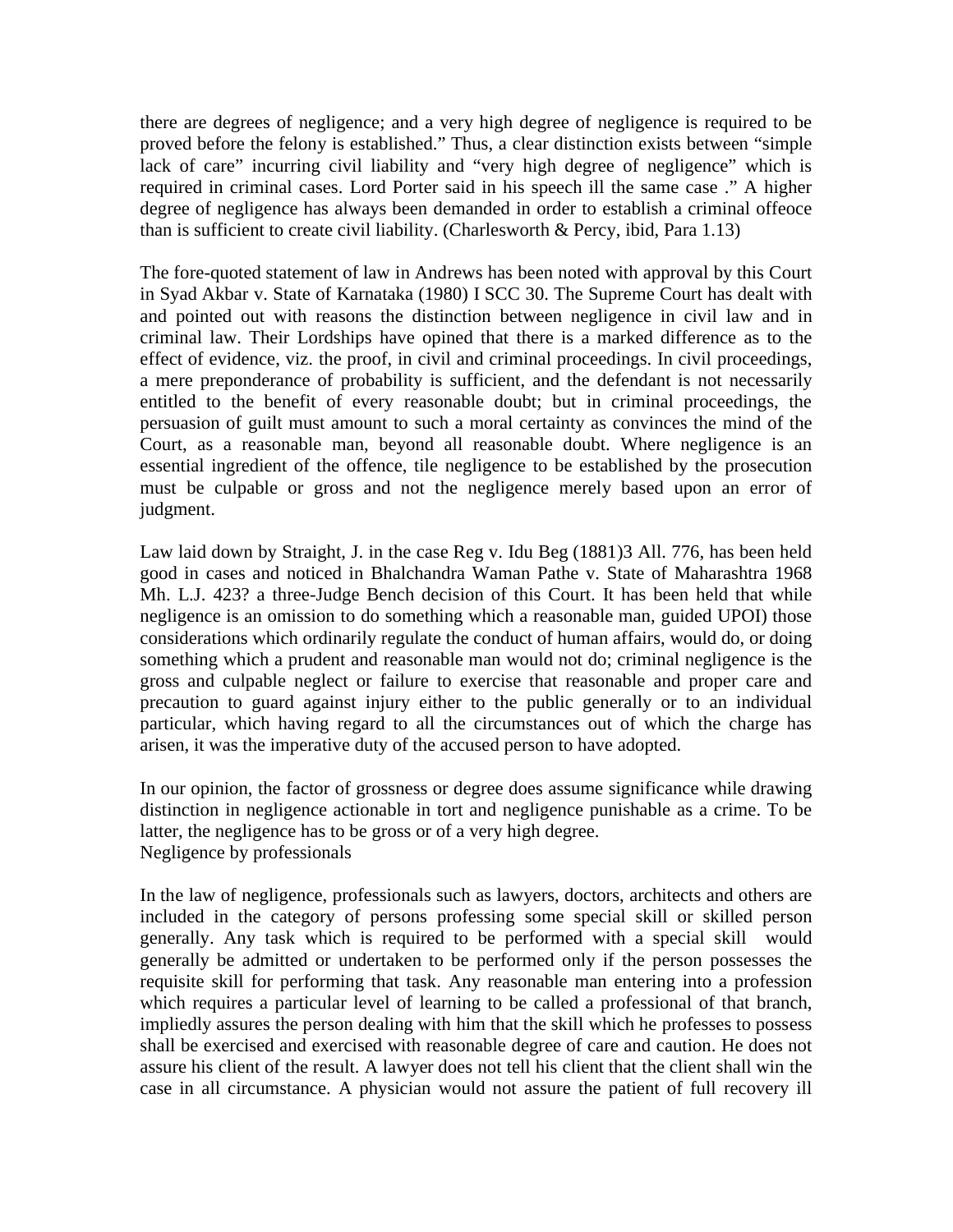every case. A surgeon cannot and does not guarantee that the result of surgery would invariably be beneficial, much less to the extent of 100% for the person operated on. The only assurance which such a professional can give or can be understood to have given by implication is that he is possessed of the requisite skill in that branch of profession which he is practicing and while undertaking the performance of the task entrusted to him he would be exercising his skill with reasonable competence. This is all what the person approaching the professional call expect. Judged by this standard, a professional may be held liable for negligence on one of two findings: either he was not possessed of the requisite skill which he professed to has possessed or he did not exercise, with reasonable competence in the given case, the skill which he did possess. The standard to be applied for judging, whether the person charged has been negligent or not, would be that of an ordinary competent person exercising ordinary skill in that profession. It is not necessary for every professional to possess the highest level of expertise in that branch which he practices. In Michael Hyde and Associates v. J.D. Williams & Co. Ltd., [2001] P.N.R. 233, CA, Sed ley LJ. said that where a profession embraces a range of views as to what is an acceptable standard of conduct, the competence of the defendant is to be judged by the lowest standard that would be regarded as acceptable. (Charlesworth & Percy, ibid, Para 8.03) .

Oft' quoted passage defining negligence by professionals, generally and not necessarily confined to doctors, is to be found in the opinion of McNair J. in Bolam v. Friem Hospital Management Committee, [1957] I W.L.R. 582, 586 in the following words:

"Where you get a situation which involves the use of some special skill or competence, then the test as to whether there has been negligence or not is not the test of the man on the top of a Clapham omnibus, because he has not got this special skill. The test is the standard of the ordinary skilled man exercising and professing to have that special skill. A man need not possess the highest expert skill; it is well established law that it is sufficient if he exercises the ordinary skill of an ordinary competent man exercising that particular art." (Charlesworth & Percy, ibid, Para 8.02) The water of Bolam test has ever since flown and passed under several bridges, having been cited and dealt with in several judicial pronouncements, one after the other and has continued to be well received by every shore it has touched as neat, clean and well-condensed one. After a review of various authorities Bingham LJ. in his speech in Eckersley v. Binnie [1988] 18 Con.L.R. 1, 79 summarised the Bolam test in the following words:- .. "From these general statements it follows that a professional man should ,command the corpus of knowledge which forms part of the professional equipment of the ordinary member of his profession. He should not lag behind other ordinary assiduous and intelligent members of his profession in knowledge of new advances, discoveries and developments in his field. He should have such an awareness as an ordinarily competent practitioner would have of the deficiencies in his knowledge and the limitations on his skill., He should be alert to the hazards and risks in any professional task he undertakes to the extent that other ordinarily competent members of the profession would be alert. He must bring to any professional task he undertakes no less expertise, skill and care than other ordinarily competent members of his profession would bring, but need bring np more. The standard is that of the reasonable average. The law does not require of a professional man that he be a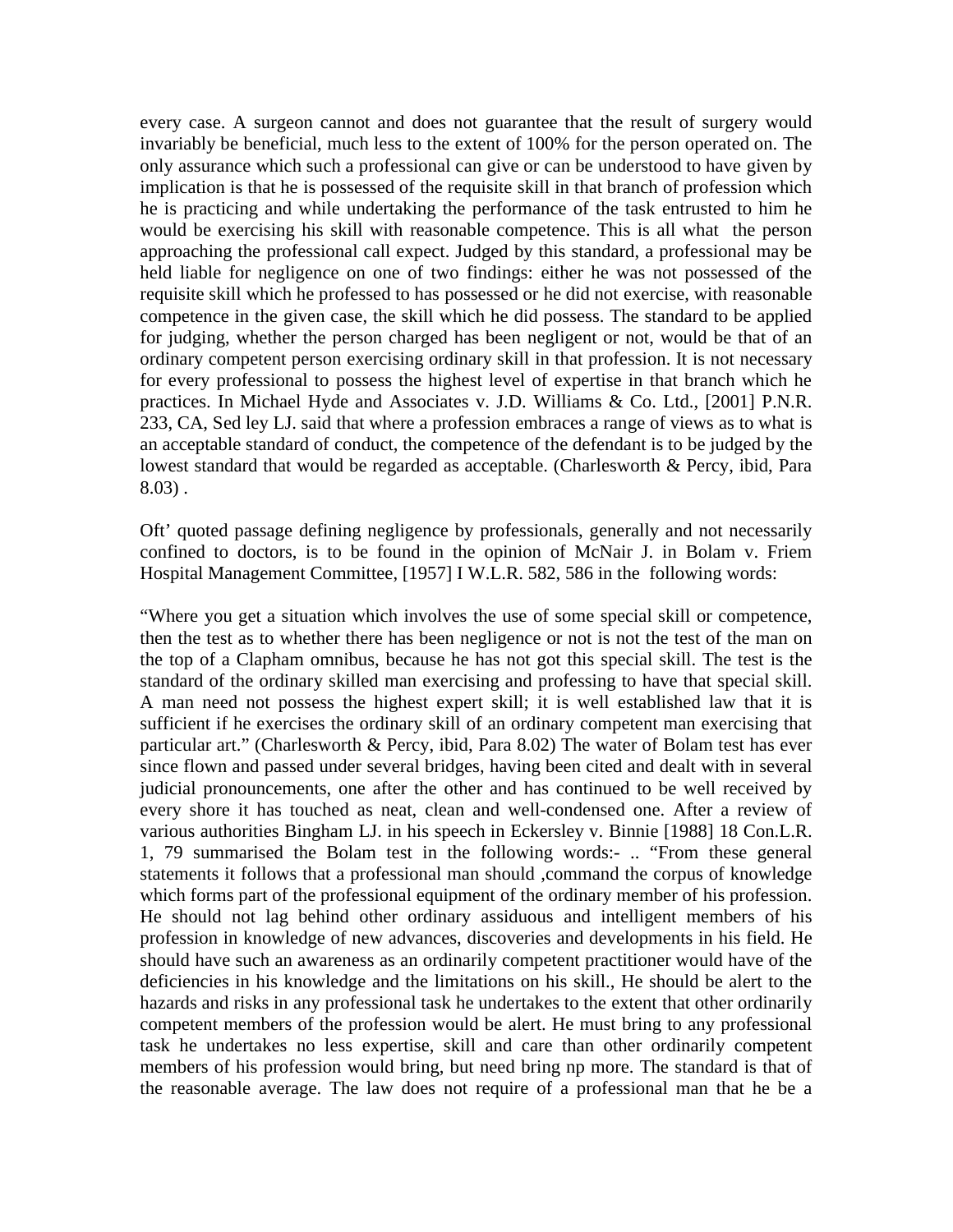paragon combining the qualities of polymath and prophet.." (Charlesworth & Percy, ibid, Para 8.04)

The degree of skill and care required by a medical practitioner is so stated in Halsbury's Laws of England (Fourth Edition, Vol.30, Para 35):-

"The practitioner must bring to his task a reasonable degree of skill and knowledge, and must exercise a reasonable degree of care. Neither the very highest nor a very low degree of care and competence, judged in the light of the particular circumstances of each case, is what the law requires, and a person is not liable in negligence because someone else of greater skill and knowledge would have prescribed different treatment or operated in a different way; nor is he guilty of negligence if he has acted in accordance with a practice accepted as proper by a responsible body of medical men skilled in that particular art, even though a body of adverse opinion also existed among medical men.

Deviation from normal practice is not necessarily evidence of negligence. To establish liability on that basis it must be shown (1.) thai there is a usual 8~d normal practice; (2) that the defendant has not adopted it; and (3) that the course in " fact adopted is one 1m professional man of ordinary skill would have taken had he been acting with ordinary care."

Above said three tests have also been stated as determinative of negligence in professional practice by Charle." worth & Percy in their celebrated work on Negligence (ibid, para 8.110)

In the opinion of Lord Denning, as expressed in Hucks v. Cole, [1968] 118 New LJ 469, a medical practitioner was not to be held liable simply because things went wrong from mischance or misadventure or through an error of judgment in choosing one reasonable course of treatment in preference of another. A medical Practitioner would be liable only where his conduct fell below that of the standards of a reasonably competent practitioner in his field.

The decision of House of Lords in Maynard Vs West MidJands Regional Health Authority, [1985] I All ER 635 (HL) by a Bench. consisting of five Law Lords has been accepted as having settled the law on the point by holding that it is not enough to show that there is a body of competent professional opinion which considers that decision of the defendant professional was a wrong decision, if there also exists a body of professional opinion, equally competent, which supports the decision as reasonable in the circumstances. It is not enough to show that subsequent events show that the operation need never have been performed, if at the time the decision to operate was taken, lit was reasonable, in the sense that a responsible body of medical opinion would have accepted it as proper. Lord Scannan who recorded the leading speech with which other four Lords agreed quoted the following words of Lord President (Clyde) in Hunter v. Hanley J 955 SLT 213 at 217, observing that the words cannot be bettered "In the realm of diagnosis and treatment there is ample scope for genuine difference of opinion and one man clearly is not negligent merely because his conclusion differs from that of other professional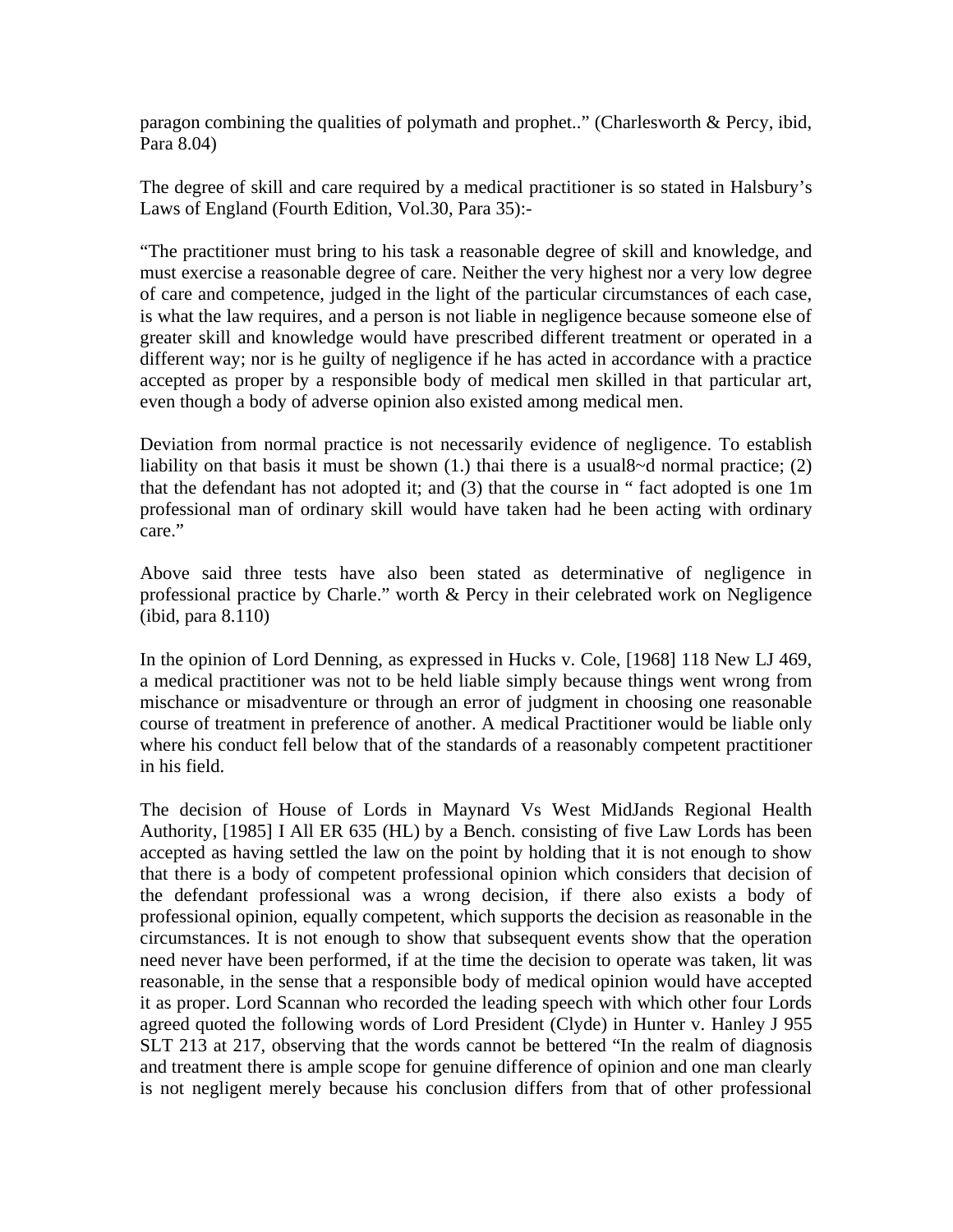men. The true test for establishing negligence in diagnosis or treatment on the part of a doctor is whether he has been proved to be guilty of such failure as no doctor of ordinary skill would be guilty of if acting with ordinary care". Lord Scarman added .'a doctor who professes to exercise a special skill must exercise the ordinary skill of his specialty. Differences of opinion and practice exist, and will always exist, in tile medical as in other professions. There is seldom anyone answer exclusive of all others to problems of professional judgment. A court may prefer one body of opinion to the other, but that is no basis for a conclusion of negligence." His Lordship further added "that a judge's 'preference' for once body of distinguished professional opinion to another also professionally distinguished is not sufficient to establish negligence in a practitioner whose actions have received title seal of approval of those whose opinions, truthfully expressed, honestly held, were not preferred."

The classical statement of law in Bolam's case has been widely accepted as decisive of the standard of care required both of professional men generally and medical practitioners in particular. It has been invariably cited with approval before Courts in India and applied to as touchstone to test the pleas of medical negligence. In tort, it is enough for the defendant to show that the standard of care and the skill attained was that of the ordinary competent medical practitioner exercising an ordinary degree of professional skill. The fact that a defendant charged with negligence acted in accord with the general and approved practice is enough to clear him of the charge. Two things are pertinent to be noted. Firstly, the standard of care, when assessing the practice as adopted, is judged in the light of knowledge available at the time (of tile incident), and not at the date of trial. Secondly, when the charge of negligence arises out of failure to use some particular equipment, the charge would fail if the equipment was not generally available at that point of time on which it is suggested as should have been used.

A mere deviation from normal professional practice is not necessarily evidence of negligence. Let it also be noted that a mere accident is not evidence of negligence So also an error of Judgment on the part of a professional is not negligence per se. Higher the acuteness in emergency and higher the complication, more are the chances of error of judgment. At times, the professional is confronted with making a choice between the devil and the deep sea and he has to choose the lesser evil. The medical professional is often called upon to adopt a procedure which involves higher element of risk, but which he honestly believes as providing greater chances of success for the patient rather than a procedure, involving lesser risk but higher chances of failure. Which course is more appropriate to follow, would depend on the facts and circumstances of a given case. The usual practice prevalent nowadays is to obtain the consent of the patient or of the person incharge of the patient if the patient is not be in a position to give consent before adopting a given procedure. So long as it can be found that the procedure which was in fact adopted was one which was acceptable to medical science as on that date) the medical practitioner cannot be held negligent merely because the chose to follow one procedure and not another and the result was a failure.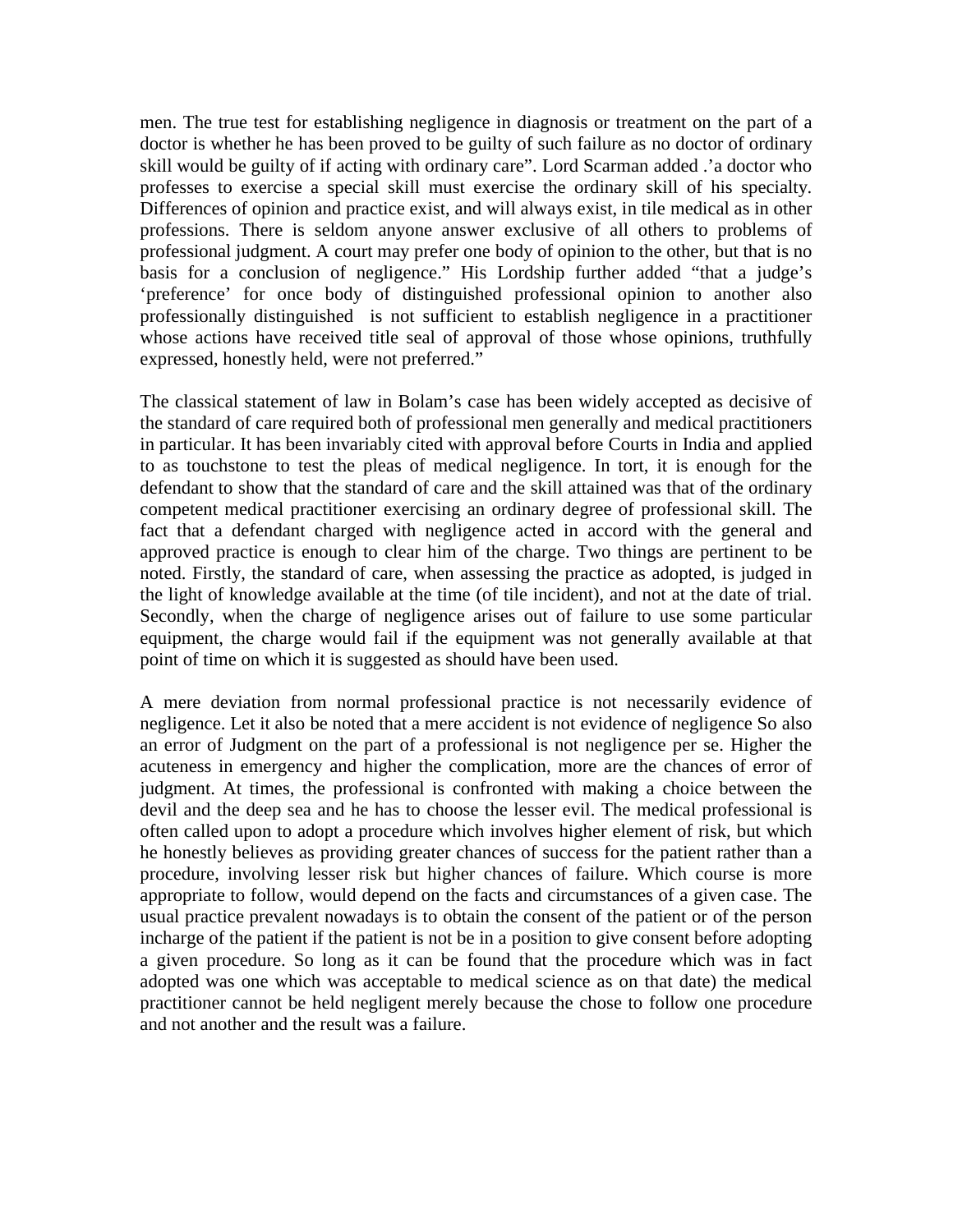No sensible professional would intentionally commit an act or omission which would result in loss or Injury to the patient as the professional reputation of the person is at stake. A single failure may cost him dear in his career.

Even in civil jurisdiction, the rule of res ipsa loquitur is not of universal application and has to be applied with extreme care and caution to the cases of professional negligence and in particular that of the doctors.' Else it would be counter productive, Simply because a patient has not favorably responded to a treatment given by a physician or a surgeon has failed, the doctor can not be held liable per Se by applying the doctrine or res ipsa loquitur.

Res ipsa loquitur is a rule of evidence which in reality belongs to the law of torts. Inference as to negligence may be drawn from proved circumstances by applying the rule if the cause of tile accident is unknown and no reasonable explanation as to the cause is coming forth from the defendant In criminal proceedings, tile burden of proving negligence as an essential ingredient of the offence lies on the prosecution. Such ingredient cannot be said to have been proved or made out by resorting to the said rule (See Syad Kabar v. State of Karnataka (1980) I SCC 30). Incidentally, it may be noted that in Krishnan and Anr. v. State of Kerala (1996) 10 SCC 508 the Court has observed that there may be a case where the proved facts would themselves speak of sharing of common intention and while making such observation one of the learned judges constituting the Bench has in his concurring opinion merely stated "res ipsa loquitur'. Nowhere it has been stated that the rule has applicability in a criminal case and an inference as to an essential ingredient of an offence can be found proved by resorting to the said rule. In our opinion, a case under Section 304A IPC cannot be decided solely by applying the rule of res ipsa loquitur.

A medical practitioner faced with an emergency ordinarily tries his best to redeem the patient out of his suffering. He does not gain anything by acting with negligence or by omitting to do an act. Obviously, therefore, it will be for tile complainant to clearly make out a case of negligence before a medical practitioner is charged with or proceeded against criminally. A surgeon with shaky hands under fear of legal action cannot perform a successful operation and a quivering physician cannot administer the end-dose of medicine to his patient.

If the hands be trembling with the dangling fear of facing a criminal prosecution in the event offailure for whatever reason D whether attributable to himself or not, neither a surgeon can successfully wield his life-saving scalper to perform an essential surgery, nor can a physician successfully administer the life-saving dose of medicine. Discretion. being better part of valour, a medical professional would feel better advised to leave a terminal patient to his own fate in the case of emergency where the chance of success may be 10% (or so), rather than taking the risk of making a last ditch effort towards saving the subject and facing a criminal prosecution if his effort fails. Such timidity forced upon a doctor would be a disservice to the society.

The purpose of holding a professional liable for his act or omission, if negligent, is to make the life safer and to eliminate the possibility of recurrence of negligence in future.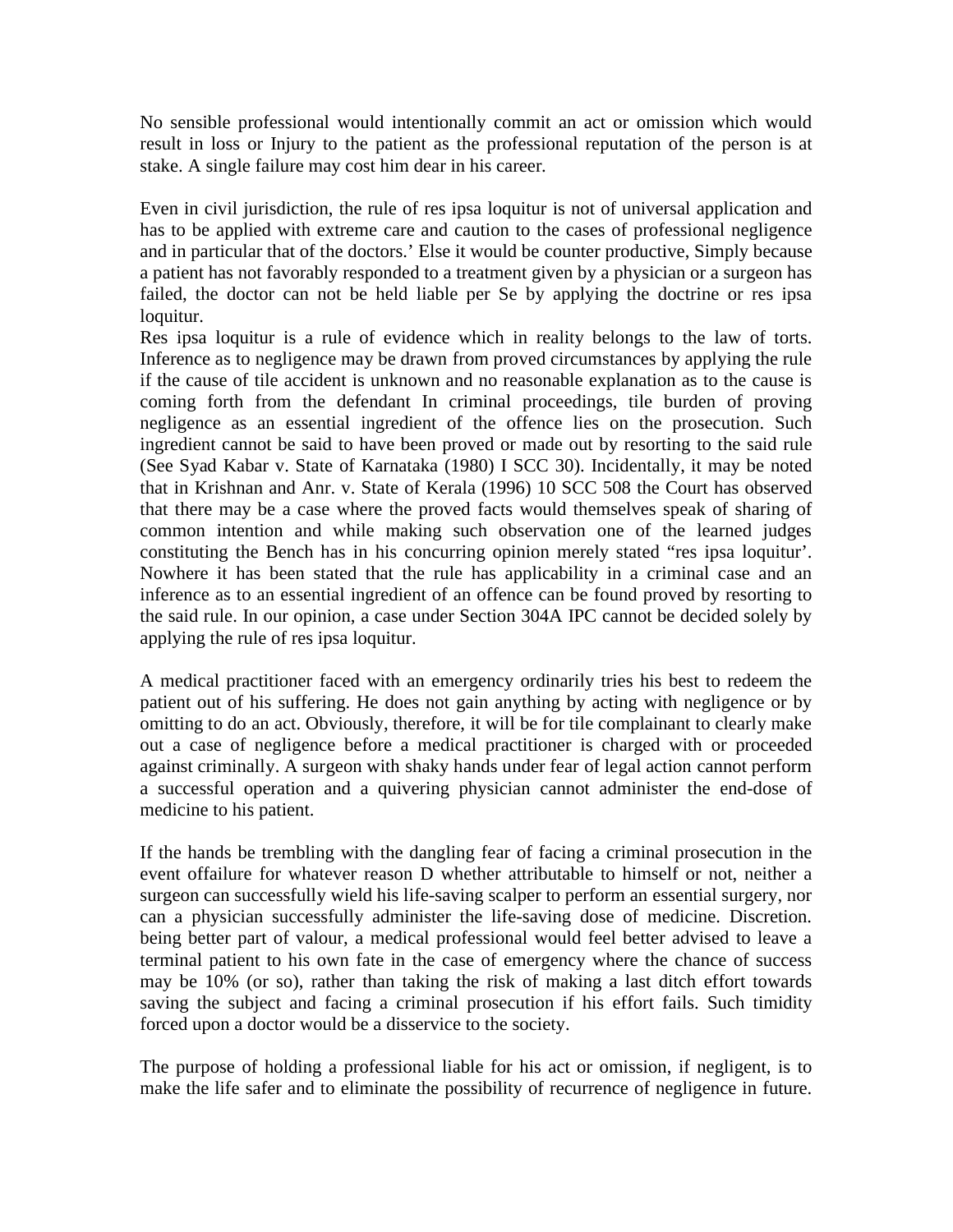Human body and medical science both are too complex to be easily understood. To hold in favour of existence of negligence, associated with the action or inaction of a medical professional, requires an in-depth understanding of the working of a professional as also the nature of the job and of errors committed by chance, which do not necessarily involve the element of culpability.

The subject of negligence in the context of medical profession necessarily calls for treatment with a difference. Several relevant considerations in this regard are found mentioned by Alan Merry and Alexander McCall Smith in their work "Errors, Medicine and the Law" (Cambridge University Press, 2001). There is a\_ marked tendency to look for a human actor to blame for an untoward event a tendency which is closely linked with the desire to punish. Things have gone wrong and, therefore, somebody must be found to answer for it. To draw a distinction between the blameworthy and the blameless, the notion of mens rea has to be elaborately understood. An empirical study would reveal that the background to a mishap is frequently far more complex than may generally be assumed. It can be demonstrated that actual blame for the outcome has to be attributed with great caution. For a medical accident or failure, the responsibility may lie with the medical practitioner and equally it may not. The inadequacies of the system, the specific circumstances of the case, the nature of human psychology itself and Sheer chance may have combined to produce a result in which the doctors contribution is either Relatively or completely blameless. Human body and its working is nothing less than a highly Complex machine. Coupled with the complexities of medical science, the scope for misimpressions, misgivings and misplaced allegations against tile operator i.e. the doctor, cannot be ruled out. One may have notions of best or ideal practice which are different from the reality of how medical practice is carried 011 or how in real life the doctor functions. The factors i}f pressing need and .limited resources cannot be ruled out from consideration. Dealing with a case of medical negligence needs a deeper understanding of the practical side of medicine.

At least three weighty considerations can be pointed out which any forum trying the issue of medical negligence in any jurisdiction must keep in mind. These are: (i) that legal and disciplinary procedures should be properly founded on firm, moral and scientific grounds; (ii) that patients will be better served if the real causes of harm are properly identified and appropriately acted upon; and (iii) that many incidents involve a contribution from more than one person, and the tendency is to blame the last identifiable element in the chain of causation the person holding the 'smoking gun'.

Accident during the course of medical or surgical treatment has a wider meaning. Ordinarily, an accident means an unintended and unforeseen injurious occurrence; something that does not occur in the usual course of events or that could not be reasonably anticipated (See, Black's Law Dictionary, 7th Edition). ~are has to be taken to see that the result of an accident which is exculpatory may not persuade the human mind to confuse it with the consequence of negligence.

#### **Medical Professionals in Criminal Law**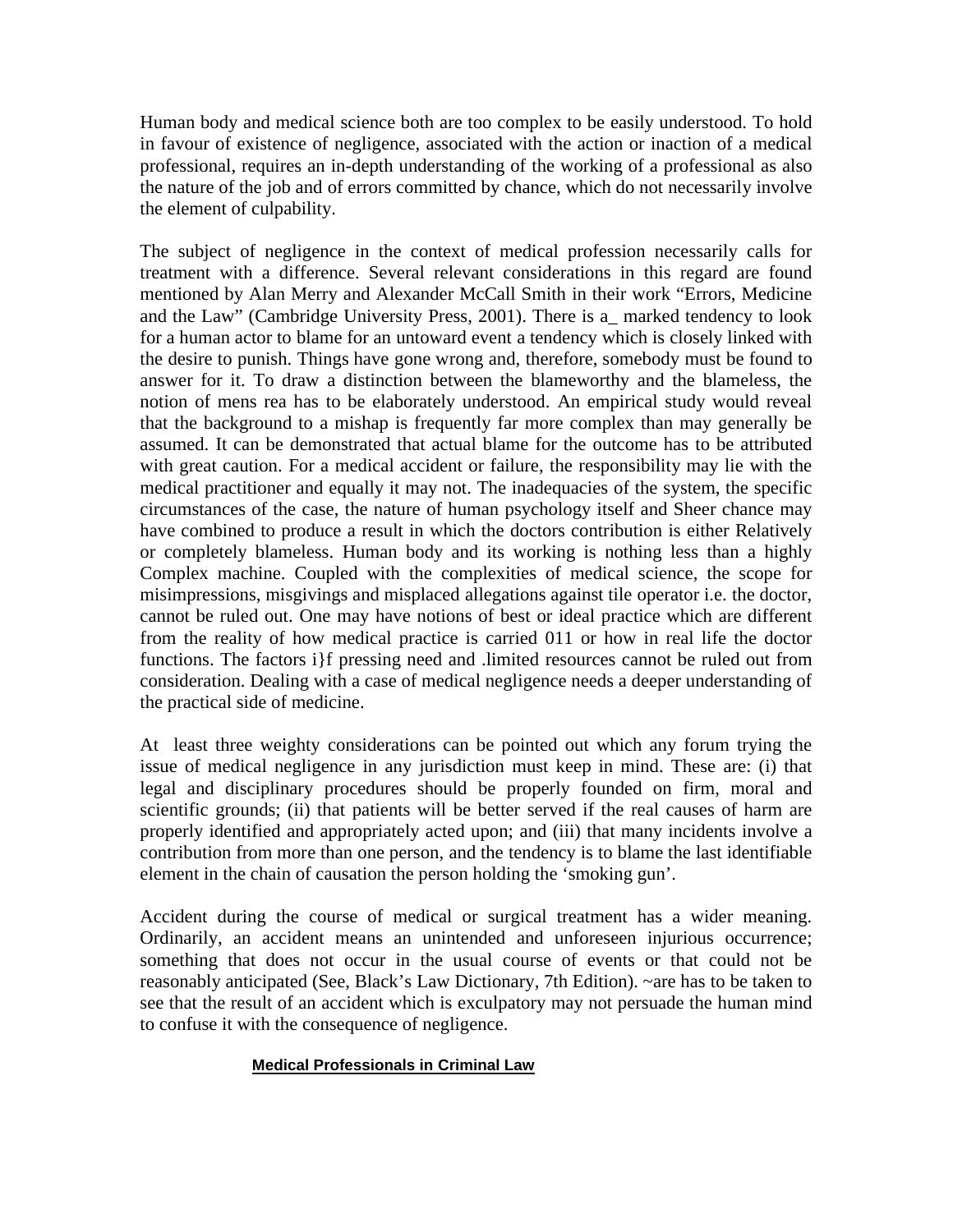The criminal law has invariably placed the medical professionals on a pedestal different from ordinary mortals. The Indian Penal Code enacted as far back as in the year 1860 sets out a few vocal examples. Section 88 in the Chapter on General Exceptions provides exemption for acts not intended to cause death, done by consent in good faith for person's benefit. Section 92 provides for exemption for acts done in good faith for the benefit of a person without his consent though the acts cause harm to a person and that person has not consented to suffer such harm. There are four exceptions listed in the Section which is not necessary in this context to deal with. Section 93 saves from criminality certain communications made in good faith. To these provisions are appended the following illustrations :-

## Section 88

A, a surgeon, knowing that a particular operation is likely to cause the death of Z, who suffers under a painful complaint, but not .intending to cause Z's death and intending in good faith, Z's benefit, performs that operation on Z, with Z's consent. A has committed no offence.

## Section 92

Z is thrown from his horse, and is insensible. A, a surgeon, finds that Z requires to be trepanned. A, not intending. Z's death, but in good faith, for Z's benefit, performs the trepan before Z recovers his power of judging for himself. A has committed no offence.

A, a surgeon, sees a child suffer an accident which is likely to prove fatal unless an operation be immediately performed. There is no time to apply to the child's guardian. A performs the operation in spite of the entreaties of the child, intending, in good faith, the child's benefit. A has committed no offence.

#### Section 93

As a surgeon, in good faitl1, communicates to a patient his opinion that he cannot live. The patient dies in consequence of the shock. A has committed no offence, though he knew it to be likely that the communication might cause the patient's death.

It is interesting to note what Lord Macaulay had himself to say about Indian Penal Code. We are inclined to quote a few from his speech to the extent relevant for our purpose from "Speeches and Poems with the Repoltand Notes on the Indian Penal Code" by Lord Macaulay (Houghton, Mifflin and Company, published in 1874).

"Under the provisions of our Code, this case would be very differently dealt with according to circumstances. If A kills Z. by administering abortives to her, with the knowledge that those abortives are likely to cause her death, he is guilty of voluntary culpable homicide, which will be voluntary culpable homicide by consent, if Z. agreed to run the risk, and murder if Z. did not so agree. If A causes miscarriage to Z., not intending to cause Z.' death, nor thinking it likely that he shall cause Z.'s death; but so rashly or negligently as to cause her death, A. is guilty of culpable homicide not voluntary, and will be liable to the punishment provided for the causing of miscarriage, increased by imprisonment for a term not exceeding t, >, o years. Lastly, if A took such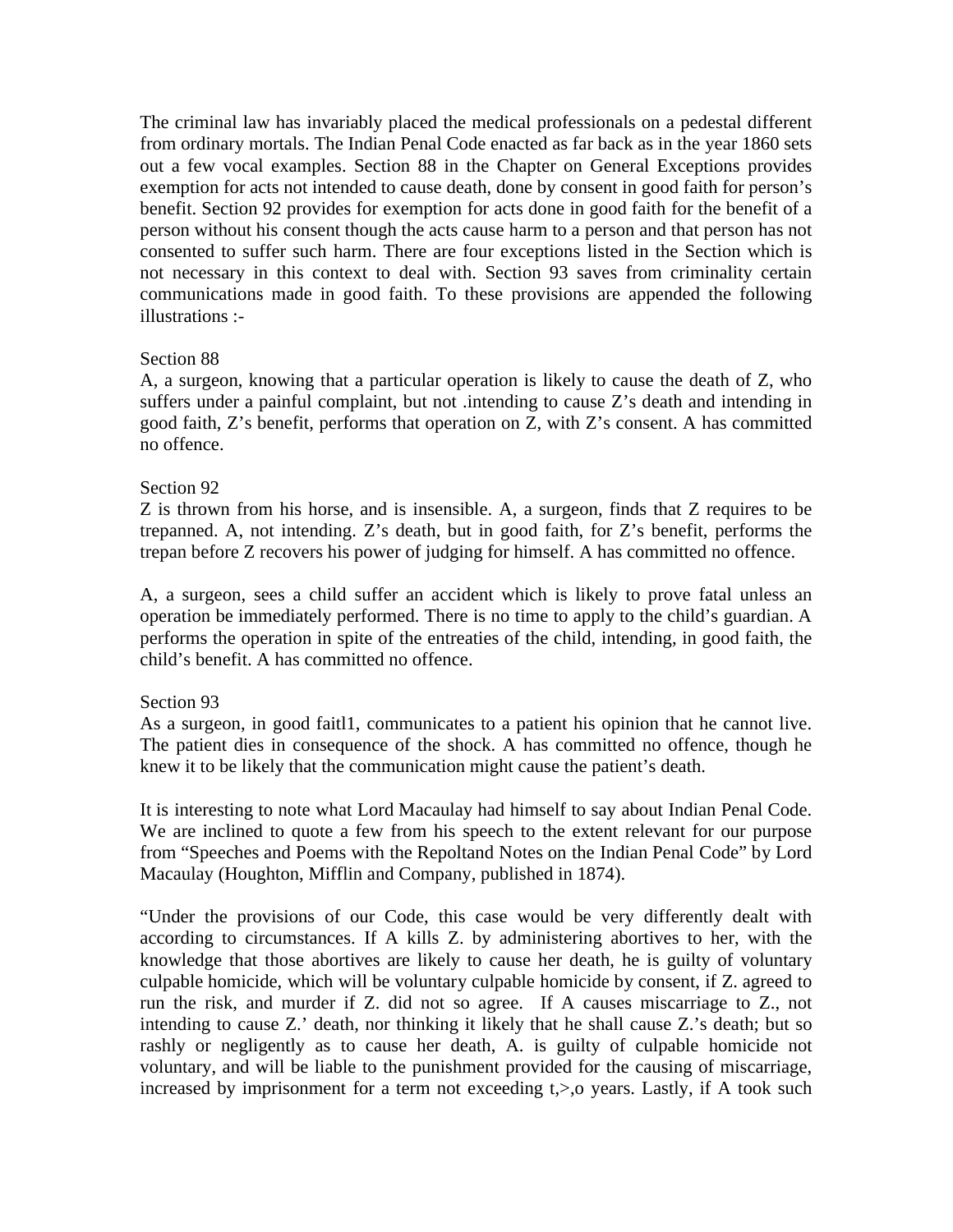precautions that there was no reasonable probability that Z.'s death would be caused, and if the medicine were rendered deadly by some accident which no human sagacity could have foreseen, or by some! peculiarity in Z.'s constitution such as there was no ground whatever to expect, A. will be liable to no punishment whatever on account of her death, but will of course be liable to the punishment provided for causing miscarriage. It may be proper for us to offer some arguments in defence of this part of the Code.

It will be admitted that where an act is in itself innocent, to punish the person who does it because bad consequences, which 1)" .1uman wisdom could have foreseen, have followed from it, would be in the highest degree barbarous and absurd." (P.419)

"To punish as a murderer every man who, while committing a heinous offence, causes death by pure misadventure, is a course which evidently adds nothing to the security of human life. No man can so conduct himself as to make it absolutely certain that he shall not be so unfortunate as to cause the death of a fellow-creature. The utmost that he can do is to abstain from eve~ thing which is at all likely to cause death. No fear of punishment can make him do more than this; and therefore, to punish a man who has done this can add nothing to the security of human life. The only good effect which such punishment can produce will be to deter people from committing any of those offences which turn into murders what are in themselves mere accidents. It is in fact an addition to the punishment of those offences, and it is an addition made in the very worst way." (p.421) "When a person engaged in the commission of an offence causes death by rashness or negligence, but without either intending to cause death, or thinking it likely that he shall cause death, we propose that he shall be liable to the punishment of the offence which he was engaged in committing, superadded to tl1e ordinary punishment of involuntary culpable homicide.

The arguments and illustrations which we have employed for the purpose of showing that the involuntary causing of death, without either rashness or negligence, ought, under no circumstances, to be punished at all, will, with some modifications, which will readily suggest themselves, serve to show that the involuntary causing of death by rashness or negligence, though always punishable, ought, under no circumstances to be punished as murder." (P.422)

The following statement of law on criminal negligence by reference to surgeons, doctors etc. and unskillful treatment contained in Roscoe's Law of Evidence (Fifteenth Edition) is classic: "Where a person, acting as a medical man, &c. whether licensed or unlicensed, is so negligent in his treatment of a patient that death results, it is manslaughter if the negligence was so great as to amount to a crime, and whether or not there was such a degree of negligence is a question in each case for the jury. "In explaining to juries the test which they should apply to determine whether the negligence in the particular case amounted or did not amount to a. crime, judges have used many epithets, such a", 'culpable,' 'criminal', 'gross', 'wicked', 'clear', 'complete.' But whatever epithet be used and whether an epithet be used or not, in order to establish criminal liability the facts must be such that, in tile opinion of the jury, the negligence of the accused went beyond a mere matter of compensation between subjects and showed such disregard for the life and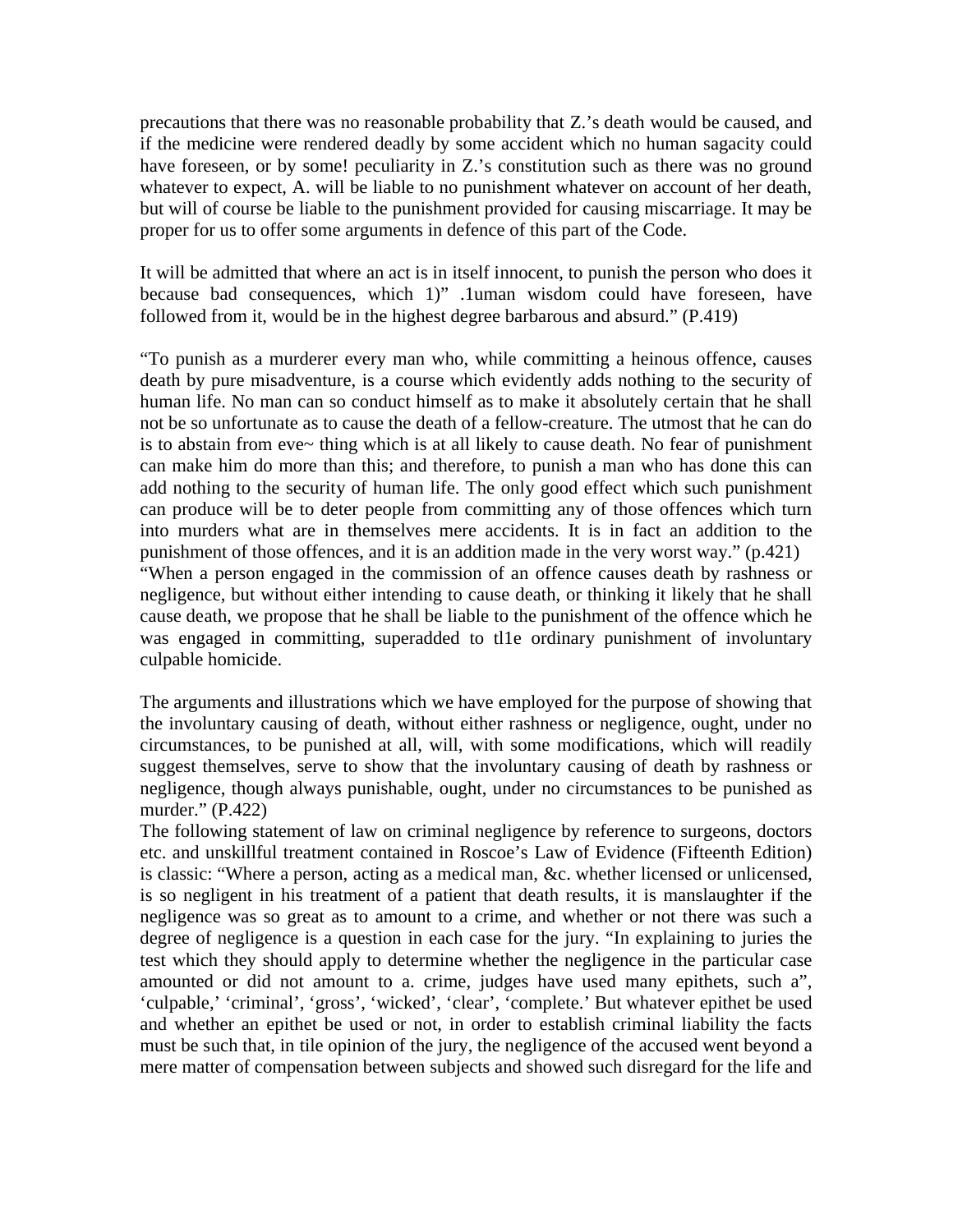safety of others as to amount to a crime against tile State and conduct deserving punishment." (p. 848-849)

#### xxx xxx xxx

"whether he be licensed or unlicensed, if he display gross ignorance, or gross inattention, or gross rashness, ill his treatment, he is criminally responsible. Where a person who, though not educated as an accoucheur, had been ill the habit of acting as a man-midwife, and had unskillfully treated a woman who died in childbirth, was indicted for the murder, L. Ellenborough said that there was no evidence of murder, but the jury might convict of man-slaughter. "To substantiate that charge the prisoner must have been guilty of criminal misconduct, arising either from the grossest ignorance or the [most?] criminal inattention. One or other of these is necessary to make him guilty of that criminal negligence and misconduct which is essential to make out a case of manslaughter." (p.849)

A review of Indian decisions on criminal negligence.

We are inclined to, and we must -as duty bound, take note of some of the relevant decisions of the Privy Council and of this Court. We would like to preface this discussion with the law laid down by the Privy Council in John Oni Akerele v. The King AIR 1943 PC 72. A duly qualified medical practitioner gave to his patient the injection of Sobita which consisted of sodium bismuth tartrate as given m the British Pharmacopoea. However, what was administered was an overdose of Sobita. The patient died. The doctor was accused of manslaughter, reckless and negligent. act. He was convicted. The matter reached in appeal before the House of Lords. Their Lordships quashed the conviction. On a review of judicial opinion and an illuminating discussion on the points whi.ch are also relevant before us, what their Lordships have held can be summed up as under :-

(i) The a doctor is not criminally responsible for a patient's death unless his negligence or incompetence went beyond a mere matter of compensation between subjects and showed such disregard for life and safety of other as to amount to a crime against the State

(ii) That the degree of negligence required is that it should be gross, and that neither a jury or a court can transform negligence of a lesser degree into gross negligence merely by giving it that appellation. There is a difference in kind between the negligence which gives a right to compensation and the negligence which is a crime.

(iii)lt is impossible to define culpable or criminal negligence, and it is not possible to make the distinction between actionable negligence and criminal negligence intelligible, except by means of illustrations drawn from actual judicial opinion. The most favourable view of the conduct of an accused medical man has to be taken, for it would be most fatal to the efficiency of the. medical profession if no one could administer medicine without a halter round his neck.

"(emphasis supplied)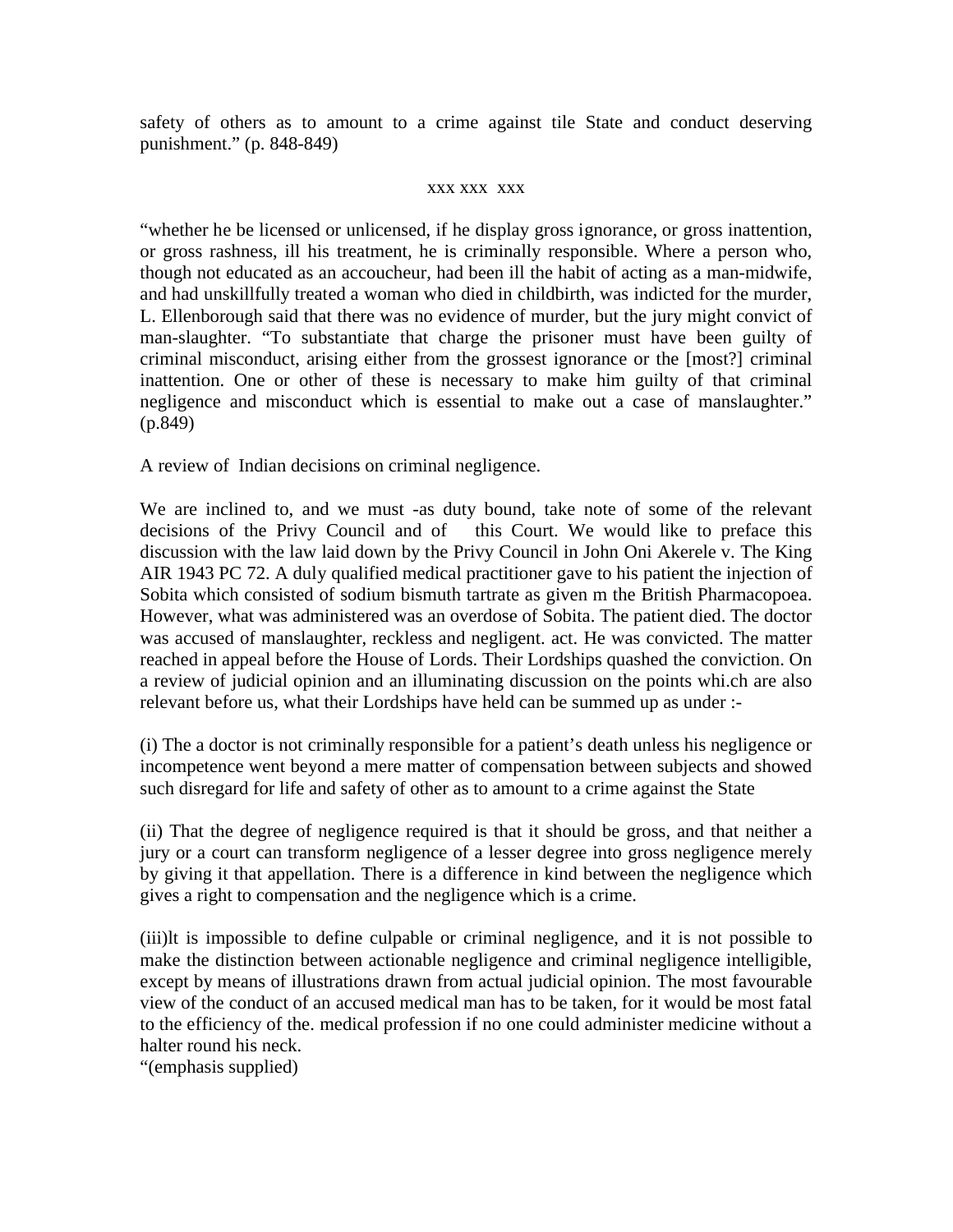Their Lordships refused to accept the view that criminal negligence was proved merely because a number of persons were made gravely ill after receiving an injection of Sobita from the appellant coupled with a finding that a high degree of care was not exercised. Their Lordships also refused to agree with the thought that merely because too strong a mixture was dispensed once and a number of persons were made gravely ill, a criminal degree. of negligence was proved.

The question of degree has always been considered as relevant to a distinction between negligence in civil jaw and negligence in criminal law. In Kurban Hussein Mohamedalli Rangawalla v. State of Maharashtra (1965) 2 SCR 622, while dealing with Section304AoflPC, the following statement of law by Sir Lawrence Jenkins in Emperor v. Ornkar Rampratap 4 .Bom LR 679, was cited with approval :- "To impose criminal liability under Section 304-A, Indian Penal Code, it is necessary that the death should have been the direct result of a rash and negligent act of the accused, and that act must be the proximate and efficient cause without the intervention of another's negligence.. It must be the causa causans; it is not enough that it may have been the causa sine qua non." .

K.N. Wanchoo, J. (as he then was), speaking for the Court, observed that the above said view.oftlle law has been' generally followed by High Courts in India and was tile correct view to take of the meaning of Section 304A. The same view has been reiterated in Kishan Chand & Anr. v. The State of Haryana (1970) 3 SCC 904. In Juggankhan v. The State of Madhya Pradesh (1965) I SCR 14, the accused, a registered Homoeopath, administered 24 drops of stramonium and a leaf of dhatura to the patient suffering from guinea worm.' The accused had not studied the effect of such substances being administered to a human being. The poisonous contents of the leaf of dhatura, were not satisfactorily established by the prosecution. This Court exonerated the accused of the charge under Section 302 IPC.

However, on a finding that stramonium and dhatura leaves are poisonous and in no system of medicine, except perhaps Ayurvedic system, the dhatura leaf is given as cure for guinea worm, the act of the accused who prescribed poisonous material without studying their probable effect was held to be a rash and negligent act. It would be see V that the profession of a Homoeopath which the accused claimed to profess did not permit use of the substance administered to the patient. The accused had no knowledge of the effect of such substance being administered and yet he did so. In this background, the inference of the accused being guilty of rash and negligent act was drawn against him. In our opinion, the principle which emerges is that a doctor who administers a medicine known to or used in a particular branch of medical profession impliedly declares that he has knowledge of that branch of science and if he does not, in fact, possess that knowledge, he is prima facie acting with rashness or negligence.

Dr Laxman Balkrishna Joshi v. Dr. Trimbak Bapu Godbole and Anr (1969)I SCR 206 was a case under Fatal Accidents Act, } 855, It does not make a reference to any other decided case, The duties which a doctor owes to his patients came up for consideration. The Court held that a person who holds himself out ready to give medical advice and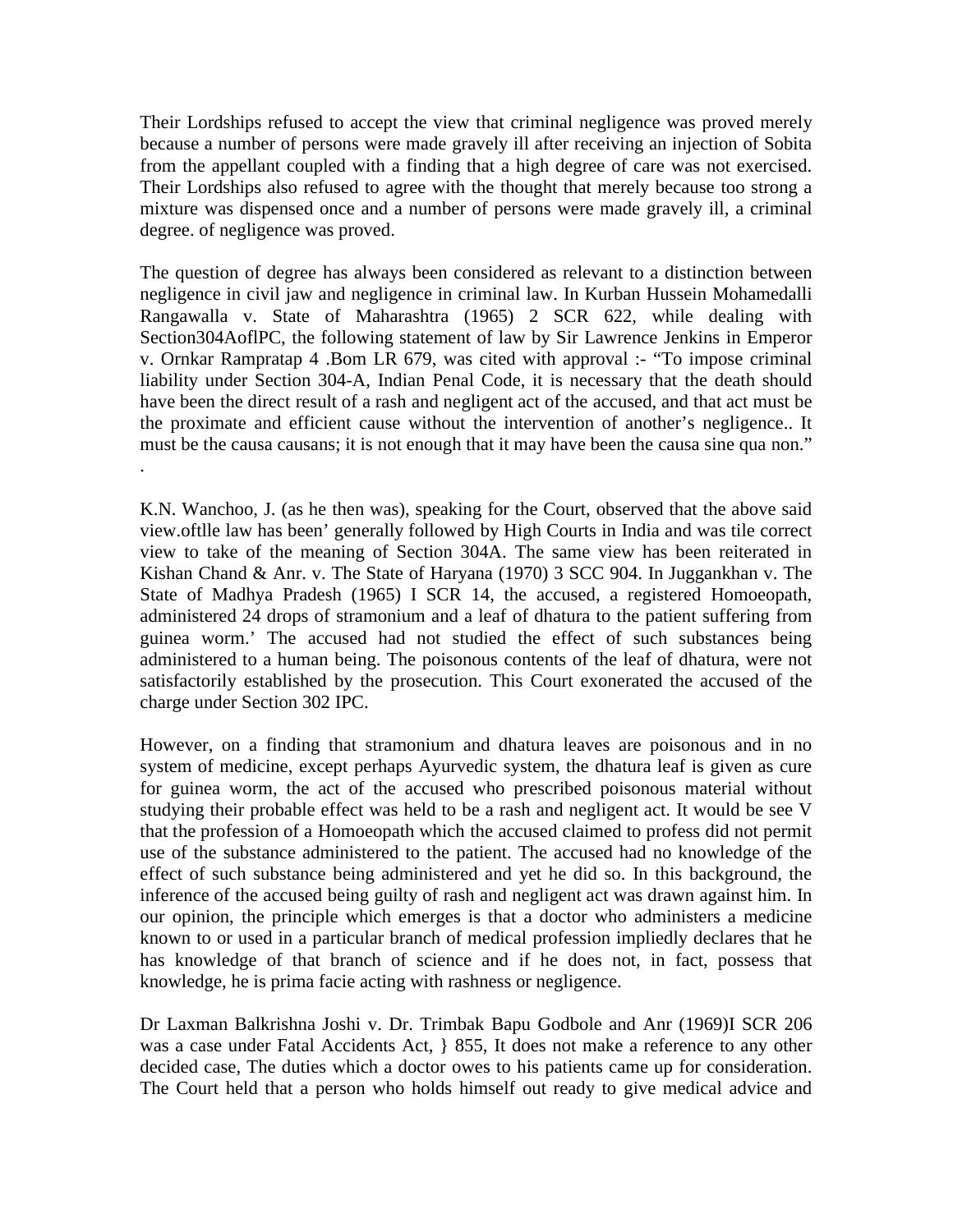treatment impliedly undertakes that he is possessed of skill and knowledge for that purpose. Such a person when consulted by a patient owes him certain duties, viz., a duty of care in deciding whether to undertake the case a duty of care in deciding what treatment to be given or a duty of care in the administration of that treatment. A breach of any of those duties gives a right of action for negligence to the patient. The practitioner must bring to his task a reasonable degree of skill and knowledge and must exercise a reasonable degree of care. Neither the very highest nor a very low degree of case and competence judged in the light of the particular circumstances of each case is what the law requires. The doctor no doubt has a discretion in choosing treatment which he proposes to give to the patient and such discretion is relatively ampler in cases of emergency. In this case, the death of patient was cased due to shock resulting from reduction of the fracture attempted by doctor without taking the elementary caution of giving an aesthetic to the patient. The doctor was held guilty of negligence and liability for damages in civil law. We hasten to add that criminal negligence or liability under criminal law was not an issue before the Court as it did not arise and hence was not considered.

In the year 1996, there are 3 reported decisions available. Indian Medical association Vs V.P. Shantha and Ors. (1995) 6 SCC 651 is a three -Judge Bench decision. The principal issue which arose for decision by the Court was whether a medical practitioner renders" service" and can be proceeded against for " deficiency in service" before a forum under the Consumer Protection Act, 1986, The Court dealt with how a profession differs from an "occupation: especially in the context of performance of duties and hence the occurrence of negligence. The Court noticed that medical professionals do not enjoy any immunity from being sued in contract or tort (i.e. in civil jurisdiction) on the ground of negligence. However, in the observation made in the context of determining professional liability as distinguished from occupational liability, the Court has referred to authorities, in particular, Jackson & Powell and have so stated the principles, partly quoted from the authorities :-

"In the matter of professional liability professions differ from occupations for the reason that professions operate in spheres where success cannot be achieved in every case and very often success or failure depends upon factors beyond the professional man's control. In devising a rational approach to professional liability which must provide proper protection to the consumer while allowing for the factors mentioned above, the approach of the Courts is to require that professional men should possess a certain minimum degree of competence and that they should exercise reasonable care in the discharge of their duties. In general, a professional man owes to his client a duty in tort as well as "in contract to exercise reasonable care in giving advice or performing services. (See: Jackson & Powell on Professional Negligence, 3rd Edn., paras 1-04, I -OS, and 1-56)."

In Poonam Verma v. Ashwin Patel and Ors., (1996) 4 SCC 332 a doctor registered as medical practitioner and entitled to practice in Homoeopathy only, prescribed an allopathic medicine to the patient. The patient died. The doctor was held to be negligent and liable to compensate the wife of the deceased for the death of her husband on the ground that the doctor who was entitled to practice in homoeopathy only, was under a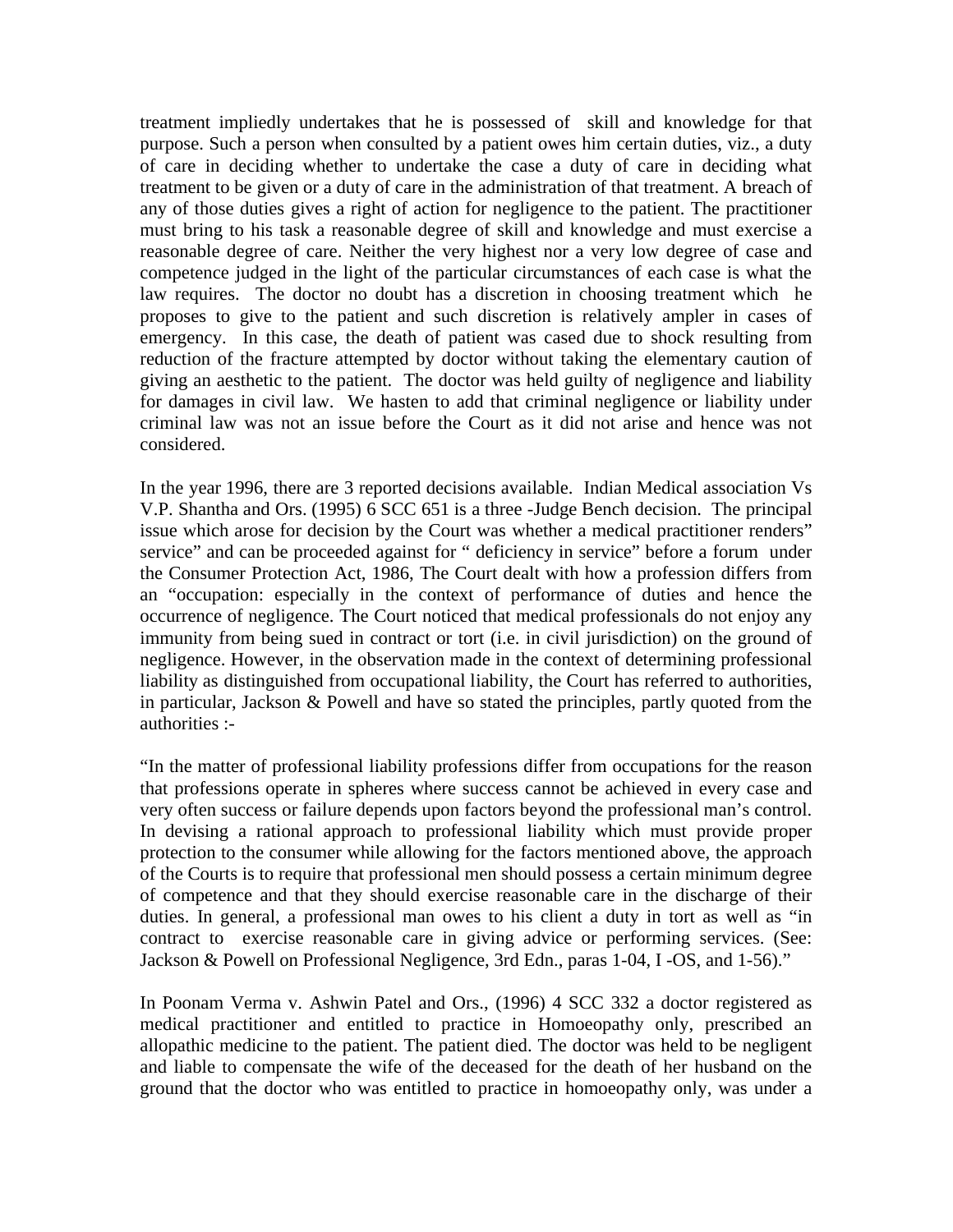statutory duty not to enter the field of any other system of medicine and since he trespassed into a prohibited field and prescribed the allopathic medicine to the patient causing the death, his conduct amounted to negligence per se actionable in civil .Law. Dr. Laxman Balkrishna Joshi's case (supra) was followed. Vide para 16, the test for determining whether there was negligence on the part of a medical practitioner as laid down in Bolam's case (supra) was cited and approved.

In Achutrao Haribhau Khodwa and Ors. v. State of Maharashtra and Ors. (1996) 2 SCC 634 the Court noticed that in the very nature of medical profession, skills differs from doctor to doctor and more than one alternative course of treatment are available, all admissible. Negligence cannot be attributed to a doctor so long as he is performing his duties to the best of his ability and with due care and caution. Merely because the doctor chooses one course of action in preference to the other one available, he would not be liable if the course of action chosen by him was acceptable to the medical profession. It was a case where a mop was left inside the lady patient's abdomen during an operation. Peritonitis developed which led to a second surgery being performed on her, but she could not survive. Liability for negligence was fastened on the surgeon because no valid explanation was forthcoming for the mop having been left inside the abdomen of the .lady. The doctrine of res ipsa loquitur was held applicable in a case .like this'.

M/s Spring Meadows Hospital and Al1r. v. Harjol Ahluwalia through K.S. Ahluwalia and Anr. (1998) 4 SCC 39 is again a case of liability for negligence by a medical professional in civil law. It was held that an error of judgment is not necessarily negligence. The Court referred to the decision in Whitehouse & Jorden, [1981] I ALL ER267, and cited with approval the following statement of law contained in the opinion of Lord Fraser determining when an error of judgment can be termed as negligence:-

"The true position is that an error of judgment may, or may not, be negligent, it depends on the nature of the error.If it is one that would not have been made by a reasonably competent professional man professing to have the standard and type of skill that the defendant holds himself out as having, and acting with ordinary care, then it is negligence. it, on the other hand, it is an error that such a man, acting with .ordinary care, might have made, then it is , not negligence".

In State of Haryana and Ors. v. Smt. Santra, (2000) 5 SCC 182 also Bolam's test has been approved. This case too refers to liability for compensation under civil law for failure of sterilization operation performed by a surgeon. We are not dealing with that situation in the case before us and, therefore, leave it to be dealt within an appropriate case.

Before we embark upon summing up our conclusions on the several issues of law which we have dealt with hereinabove, we are inclined to quote some of the conclusions arrived at by tile learned authors of , 'Errors, Medicine and the Law" (pp. 241-248), (recorded at the end of the book in the chapter titled 'Conclusion') highlighting the link between moral fault, blame and justice in reference to medical, profession and negligence. These are of significance and relevant to the issues before us. Hence we quote :-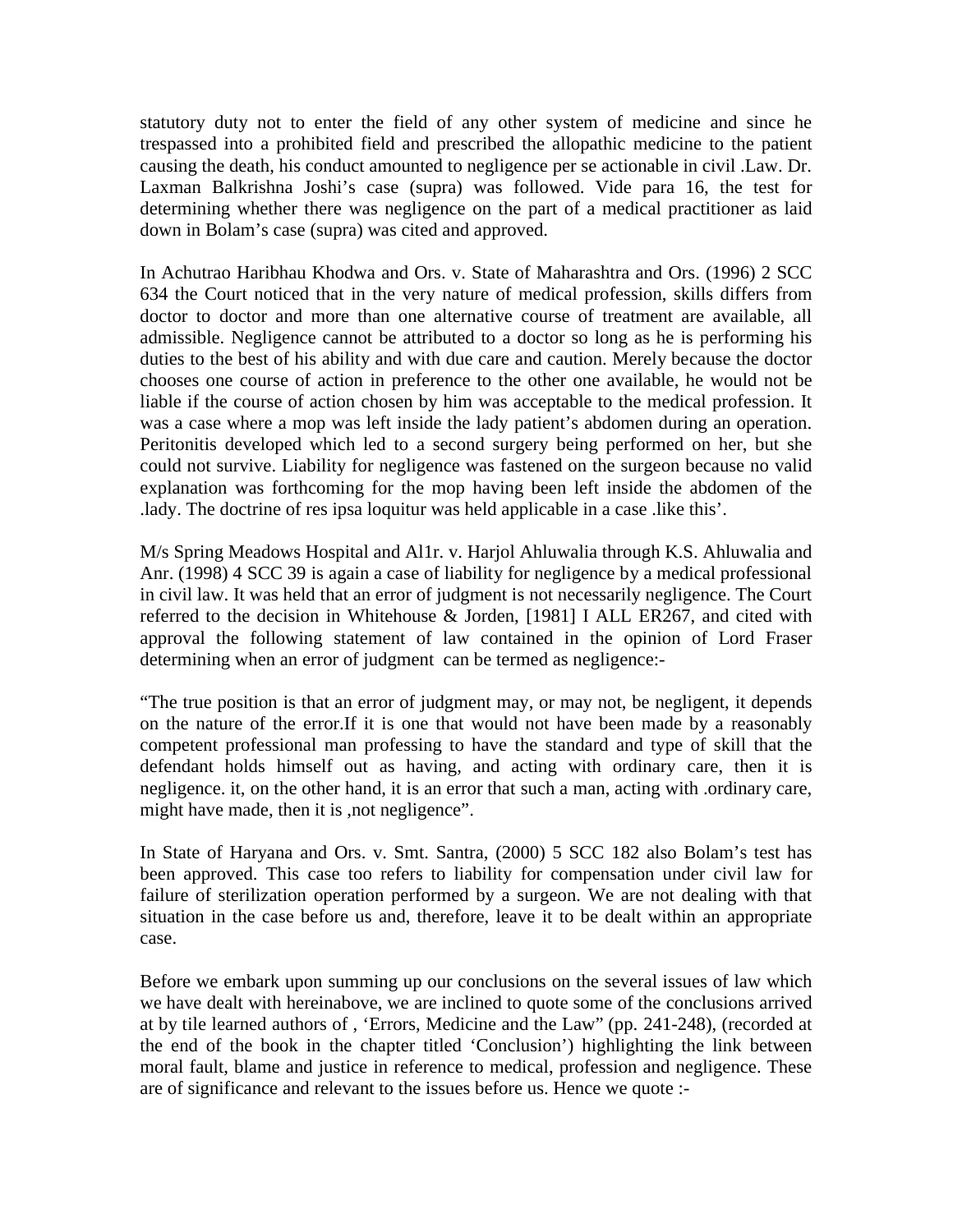(i) The social efficacy of blame and related sanctions in particular cases of deliberate wrongdoings maybe a matter of dispute, but their necessity D in principle D from a moral point of view, has been accepted. Distasteful as punishment may be, the social, and possibly moral, need to punish people for wrongdoing, occasionally in a severe fashion, cannot be escaped. A society in which blame is overemphasized may become paralyzed. This is not only because such a society will inevitably be backward-looking, but also because fear of blame inhibits the uncluttered exercise of judgment in relations between persons. If we are constantly concerned about whether our actions will be the subject of complaint, and that such complaint is likely to lead to legal action or disciplinary proceedings, a relationship i of suspicious formality between persons is inevitable, (ibid, pp. 242-243)

(ii) Culpability may attach to the consequence of an error in circumstances where substandard antecedent conduct has been deliberate, and has contributed to the generation of the error or to' its outcome. In .case of errors, the only failure is a failure defined in terms of the normative standard of what should have been done. There is a tendency to confuse the reasonable person with the error-free person. While nobody can avoid errors on the basis of simply choosing not to make them, people can choose not to commit violations. A violation is culpable, (ibid, p. 245).

(iii) Before the court faced with deciding the cases of professional negligence there are two sets of interests which are at stake: tile interests of the plaintiff and the interests of the defendant. A correct balance of these two sets of interests should ensure that tort liability is restricted to those cases where there is a real failure to behave as a reasonably competent practitioner would have behaved. An inappropriate raising of the standard of care threatens this balance, (ibid, p.246). A consequence of encouraging litigation for loss is to persuade the public that all loss encountered in a medical context is the result of the failure of somebody in the system to provide the level of care to. which the patient is entitled. The effect of this on the doctor-patient relationship is distorting and will not be to the benefit of the patient in the long run. It is also unjustified to impose on those engaged in medical treatment an undue degree of additional stress and anxiety in the conduct of their profession. Equally, it would be wrong to impose such stress and anxiety 011 any other person performing a demanding function in society, (ibid, p.247). While expectations from the professionals must be realistic and the expected standards attainable, tllis implies recognition of the nature of ordinary human error and human limitations in the performance of complex tasks, (ibid, p. 247).

(iv) Conviction for any substantial criminal offence requires ,that the accused person should have acted with a morally blameworthy state ,of mind..Recklessness and deliberate wrongdoing, are morally blameworthy, but any conduct falling short of that should not be the subject of criminal liability. Common- Law system have traditionally only made negligence the subject of criminal sanction 'when the-level of negligence has been high a standard traditionally described as gross negligence. In fact, negligence at that level is likely to be indistinguishable from recklessness, .(ibid, p.248).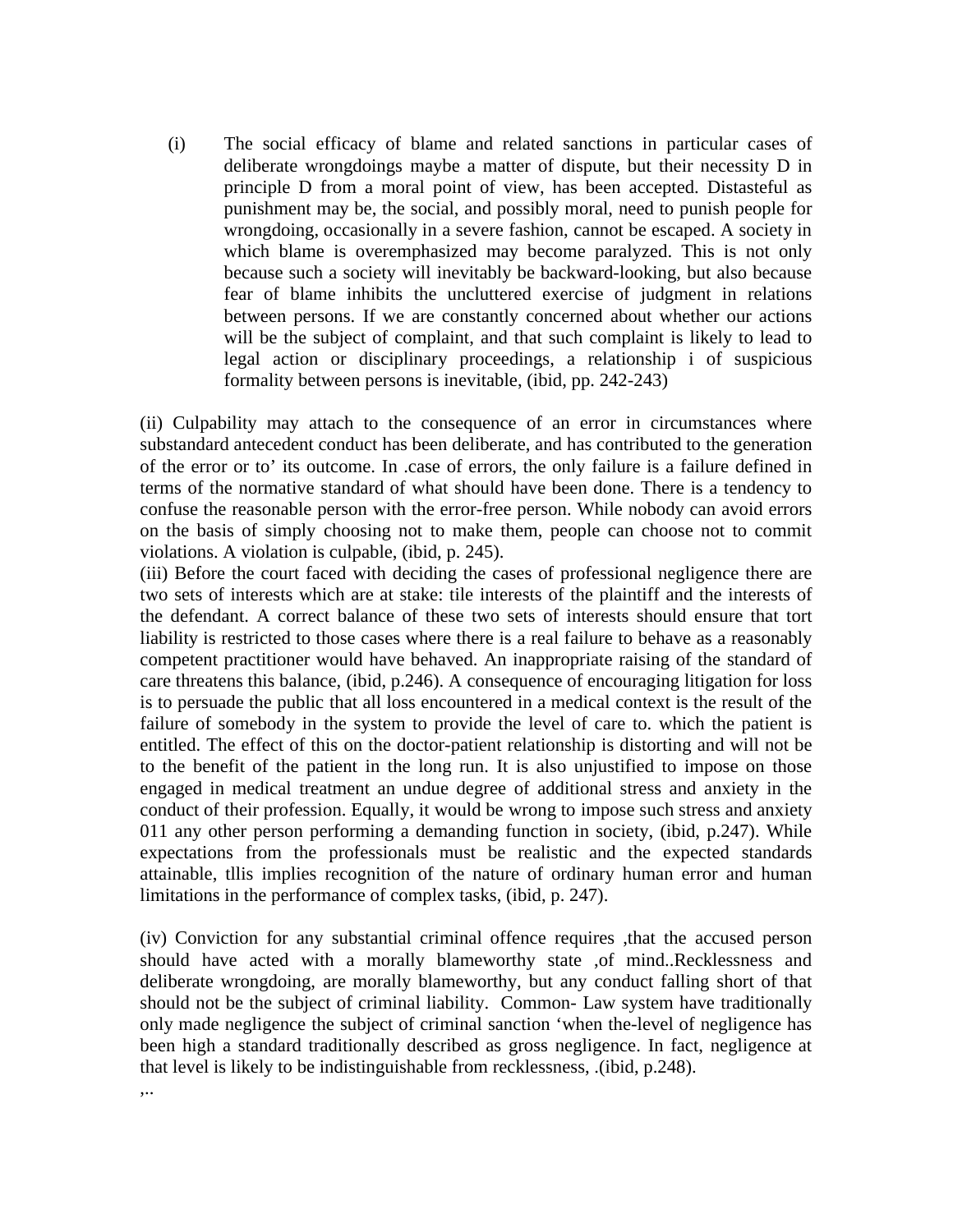(v) Blame is a powerful weapon. Its inappropriate use distorts tolerant and constructive relations between people. Distinguishing between (a) accidents which are life's misfortune for which nobody is morally responsible, (b) wrongs amounting to culpable conduct and constituting grounds for compensation, and (c) those (i.e. wrongs) calling for punishment on account of being gross or of a very high degree requires and calls for careful, morally sensitive and scientifically informed analysis; else there would be injustice to the larger interest of the society, (ibid, p. 248)." Indiscriminate prosecution of medical professionals for criminal negligence is counter- productive and does no,service or good to the society.

#### **Conclusions summed up**

We sum up our conclusions as under:-

I) Negligence is the breach of a duty caused by omission to do something which a reasonable man guided by those considerations which ordinarily regulate the conduct of human affairs would do, or doing something which a prudent and reasonable man would not do. The definition of negligence as given in Law of Torts, Ratanlal & Dhirajlal (edited by Justice G.P. Singh), referred to hereinabove, holds good. Negligence becomes actionable on account of injury resulting from the act or omission amounting to negligence attributable to the person sued. The essential components of negligence are three: 'duty', 'breach' and 'resulting damage'.

2) Negligence in the context of medical profession necessarily calls for a treatment with a difference. To infer rashness or negligence on the part of a professional, in particular a doctor, additional considerations apply. A case of occupational negligence is different from one of professional negligence. A simple lack of care, an error of judgment or an accident, is not proof of negligence on the part of a medical professional. So long as a doctor follows a practice acceptable to the medical profession of that day, He cannot be held liable for negligence merely because a better alternative course or method of treatment was also available or simply because a more skilled doctor would not have chosen to follow or resort to that practice or procedure which the accused followed. When it comes to the failure of taking precautions what has to be seen is whether those precautions were taken which the ordinary experience of men has found to be sufficient; a failure to use special or extraordinary precautions which might have prevented the particular happening cannot be the standard for judging the alleged negligence. So also, the standard of care, while assessing the practice as adopted, is judged in the light of knowledge available at the time of the incident, and not at the date of trial. Similarly, when the charge of negligence arises out of failure to use some particular equipment, the charge would fail if the equipment was not generally available at that particular time (that is, the time of the incident) at which it is suggested it should have been used.

3) A professional may be held liable for negligence on one of the two findings: either he was not possessed of the requisite skill which he professed to have possessed, or, he did not exercise, with reasonable competence in the given case, the skill which he did possess. The standard to be applied for judging, whether the person charged has been negligent or not, would be that of an ordinary competent person exercising ordinary skill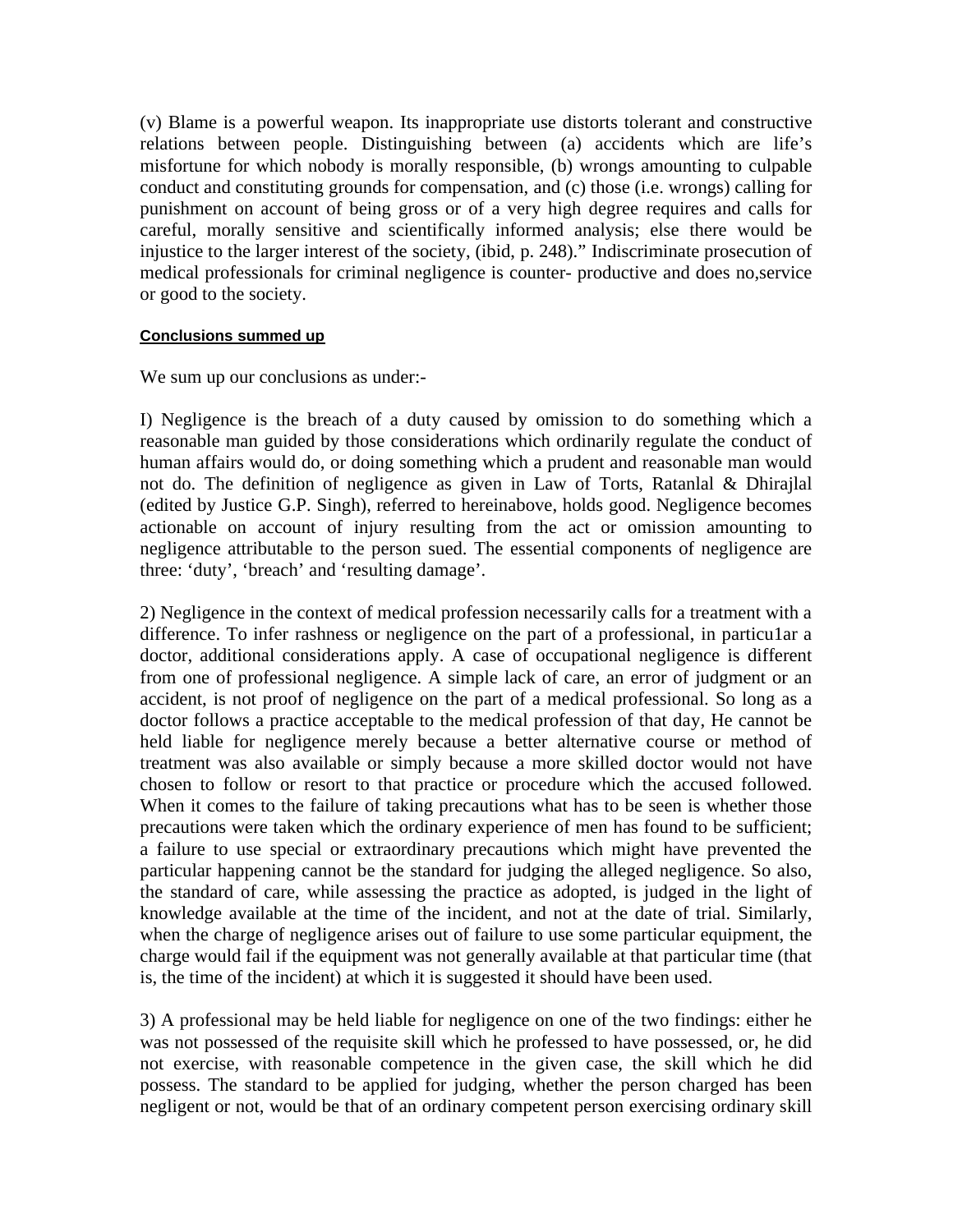in that profession. It is not possible for every professional to possess the highest level of expertise or skills in that branch which he practices. A highly skilled professional may be possessed of better qualities, but that cannot be made the basis or the yardstick force judging the performance of the professional proceeded against on indictment of negligence. '

4) The test for determining medical negligence as laid down in Bolam's case [1957] I W.L.R. 582,586 holds good in its applicability in India.

5) The jurisprudential concept of negligence differs in civil and criminal law. What may be negligence in civil law may not necessarily be negligence in criminal law. For negligence to amount to an offence, the element of mens rea must be shown to exist. For an act to amount to criminal negligence, the degree of negligence should be much higher i.e. gross or of a very high degree. Negligence which is neither gross not of a higher degree may provide a ground for action in civil law but cannot form the basis for prosecution.

6) The word 'gross' has not been used in Section 304A of IPS: yet it is settled that in criminal law negligence or recklessness, to be so held, must be of such a high degree as to be 'gross'. The expression' rash or negligent act' as occurring in Section 304A of the IPC has to be read as qualified by the word 'grossly'.

7) To prosecute a medical professional for negligence under criminal law it must be shown that the accused did something or failed to do something which in the given facts and circumstances no medical professional in his ordinary senses and prudence would have done or failed to do. The hazard taken by the accused doctor should be (If such a nature that the injury which resulted was most likely imminent.

8) Res ipsa loquitur is only a rule of evidence and operates in the domain of civil law specially in cases of torts and helps in determining the onus of proof in actions relating to negligence. It cannot be pressed in service for determining per se the liability for negligence within the domain of criminal law. Res ipsa loquitur has, if at all, a limited application in trial on a charge of criminal negligence

"In view of the principles laid down hereinabove and the preceding discussion, we agree with the principles of law. 'laid down in Dr. Suresh Gupta's case (2004) 6 SCC 422 and re-affirm the same. Ex abundallti cautela, we clarify that what we are affirming are the legal principles laid down and the law as stated in Dr. Suresh Gupta's case. We may not be understood as having expressed any opinion on the question whether on the facts of that case the accused could or could not have been held guilty of criminal negligence as that question is not before us. We also approve of the passage from Errors, Medicine and the Law by Alan Merry and Alexander McCall Smith which has been cited with approval in Dr. Suresh Gupta's case (noted vide para 27 of the report).

Guidelines re: prosecuting medical professionals

.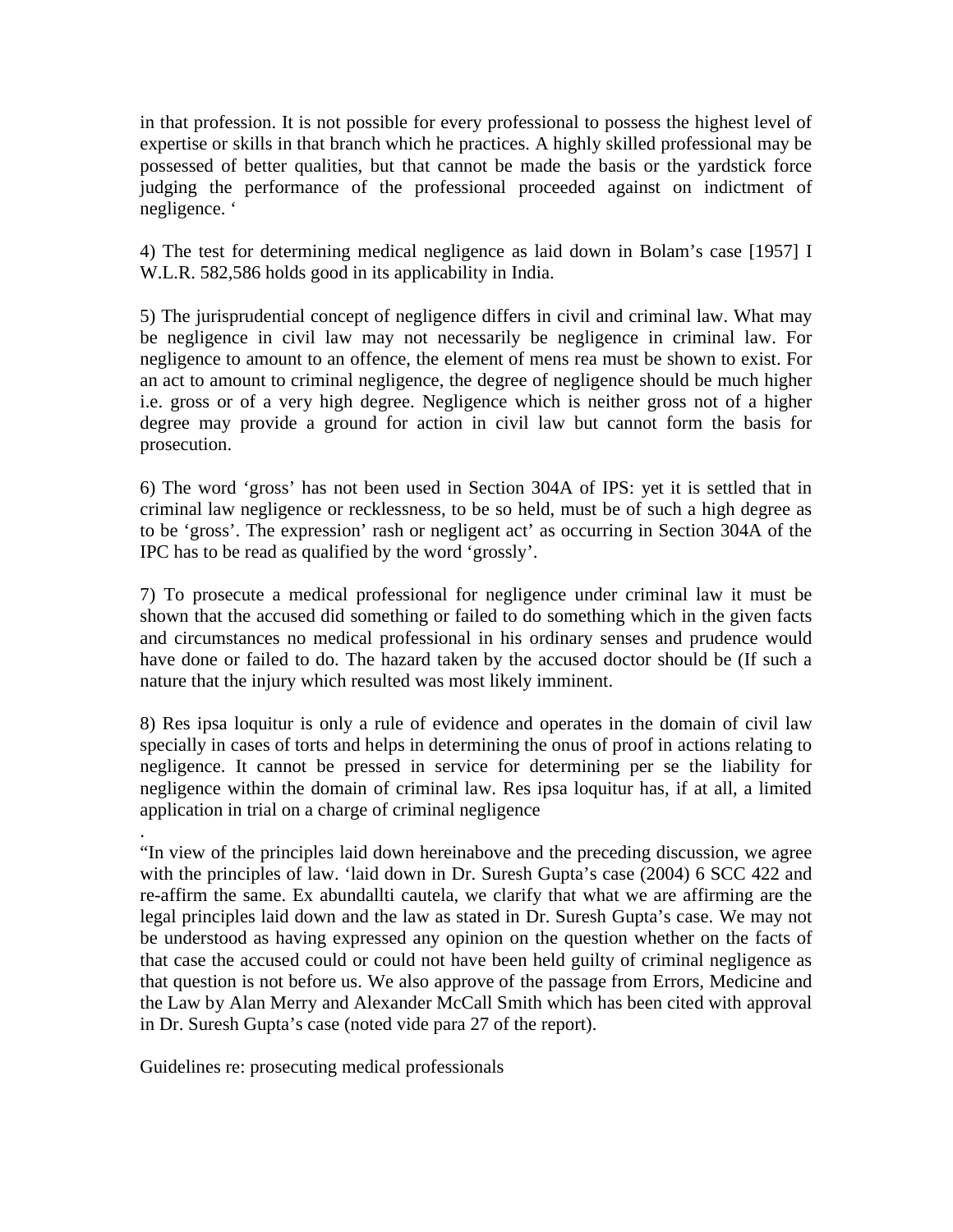As we have noticed hereinabove that the cases of doctors (surgeons and physicians) being subjected to criminal prosecution are on an increase. Sometimes such prosecutions are filed by private complainants and sometimes by police 011 an FIR being lodged and cognizance taken. The investigating officer and the private complainant cannot always be supposed to have knowledge of medical science so as to determine whether the act of the accused medical professional amounts to rash or negligent act within the domain of criminal law under Section 304-A of IPC. The criminal process once initiated subject the medical professional to serious embarrassment and sometimes harassment. He has to seek bail to escape arrest, which mayor may not be granted to him. At the end he may be exonerated by acquittal or discharge but the loss which he has suffered in his reputation cannot be compensated by any standards.

We may not be understood as holding that doctors can never be prosecuted for an offence of which rashness or negligence is an essential ingredient. All that we are doing is to emphasis tile need for care and caution in the interest of society; for, the service which the medical profession renders to human beings is probably tile noblest of all, and hence there is a need for protecting doctors from frivolous or unjust prosecutions. Many a comp1airiant prefers recourse to criminal process as a tool for pressurizing the medical professional for extracting uncalled for or unjust compensation.

Such malicious proceedings have to be guarded against.

Statutory Rules or Executive Instructions incorporating certain guidelines need to be framed and issued by the Government of India and/or the State Governments in consultation with the Medical Council of India. So long as it is not done, we propose to lay down certain guidelines for the future which should govern the prosecution of doctors for offences of which criminal rashness or criminal negligence is an ingredient. A private com plaint may not be entertained unless the complainant has produced prima facie evidence before the Court in the form of a credible opinion given by another competent doctor to support the charge of rashness or negligence on the part of the accused doctor. The investigating officer should, before proceeding against the doctor accused of rash or negligent act or, omission, obtain an independent and competent medical opinion preferably from a doctor in government service qualified in that branch of medical practice who can normally be expecte1 to give an impartial and unbiased opinion applying Bolam's test to the facts collected in the investigation. A doctor accused of rashness or negligence, may not be arrested in a routine manner (simply because a charge has been leveled against him). Unless his arrest is necessary for furthering the investigation or for collecting evidence or unless the investigation officer feels satisfied that the doctor proceeded against would not make himself available to face the prosecution unless arrested, the arrest may be withheld.

#### Case at hand

Reverting back to the facts of the case before us ,we are satisfied that all the averments made in the complaint, even if held to be proved, do not make out a case of criminal rashness or negligence on the part of the accused appellant. It is not the case of the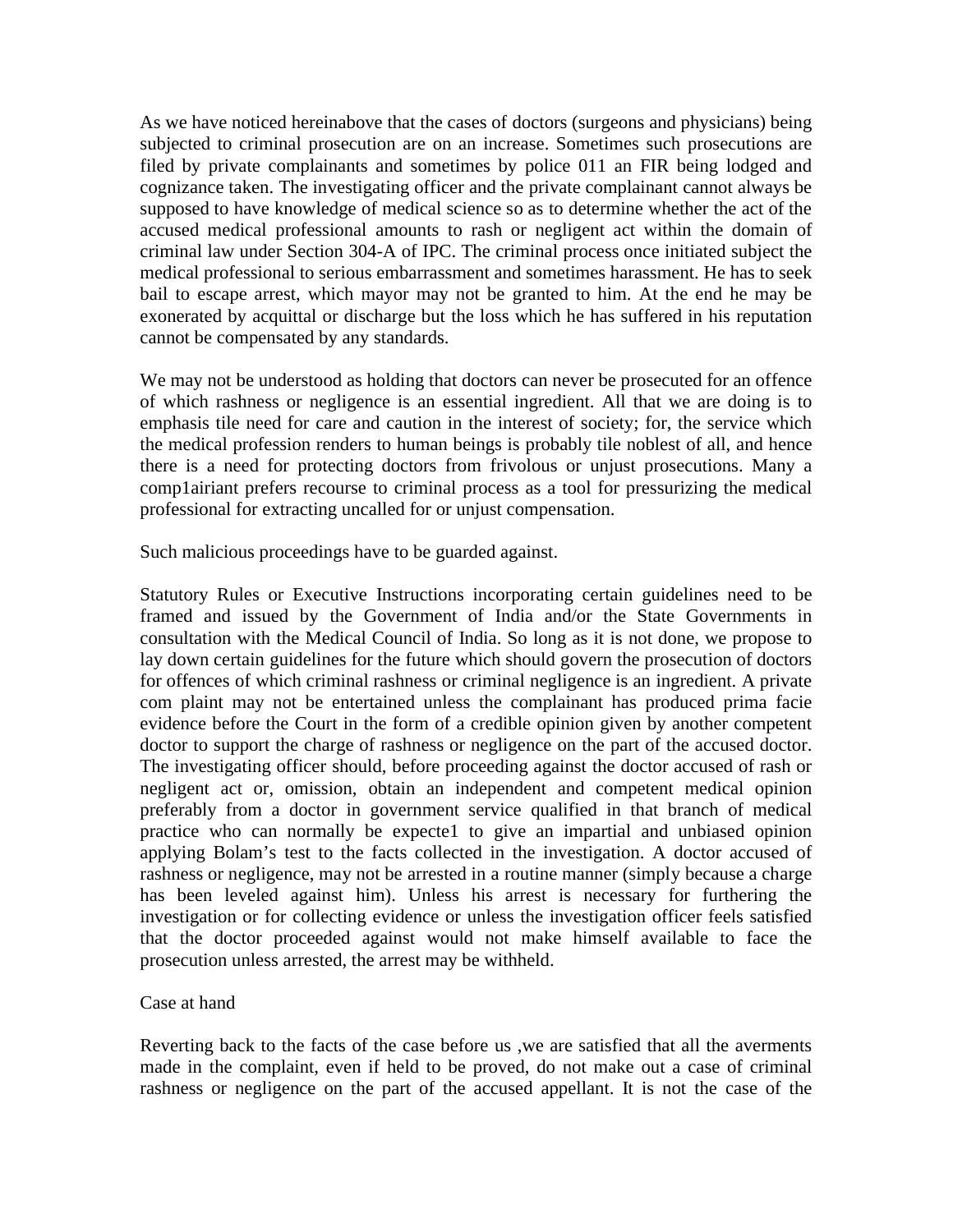complainant that the accused, appellant was not a doctor qualified to treat the patient whom he agreed to treat. It is a case of non-availability of oxygen cylinder either because of the hospital having failed to keep available a gas cylinder or because of the gas cylinder being found empty. Then, probably the hospital may be liable in civil law (or may not he-D we express no opinion thereon) but the accused appellant cannot be proceeded against under Section 304A IPC on the parameters of ,Bolam's test. Result.

The appeals are allowed. The prosecution of the accused appellant under Section 304A1341PC is quashed. AI! the interlocutory applications be treated as disposed of.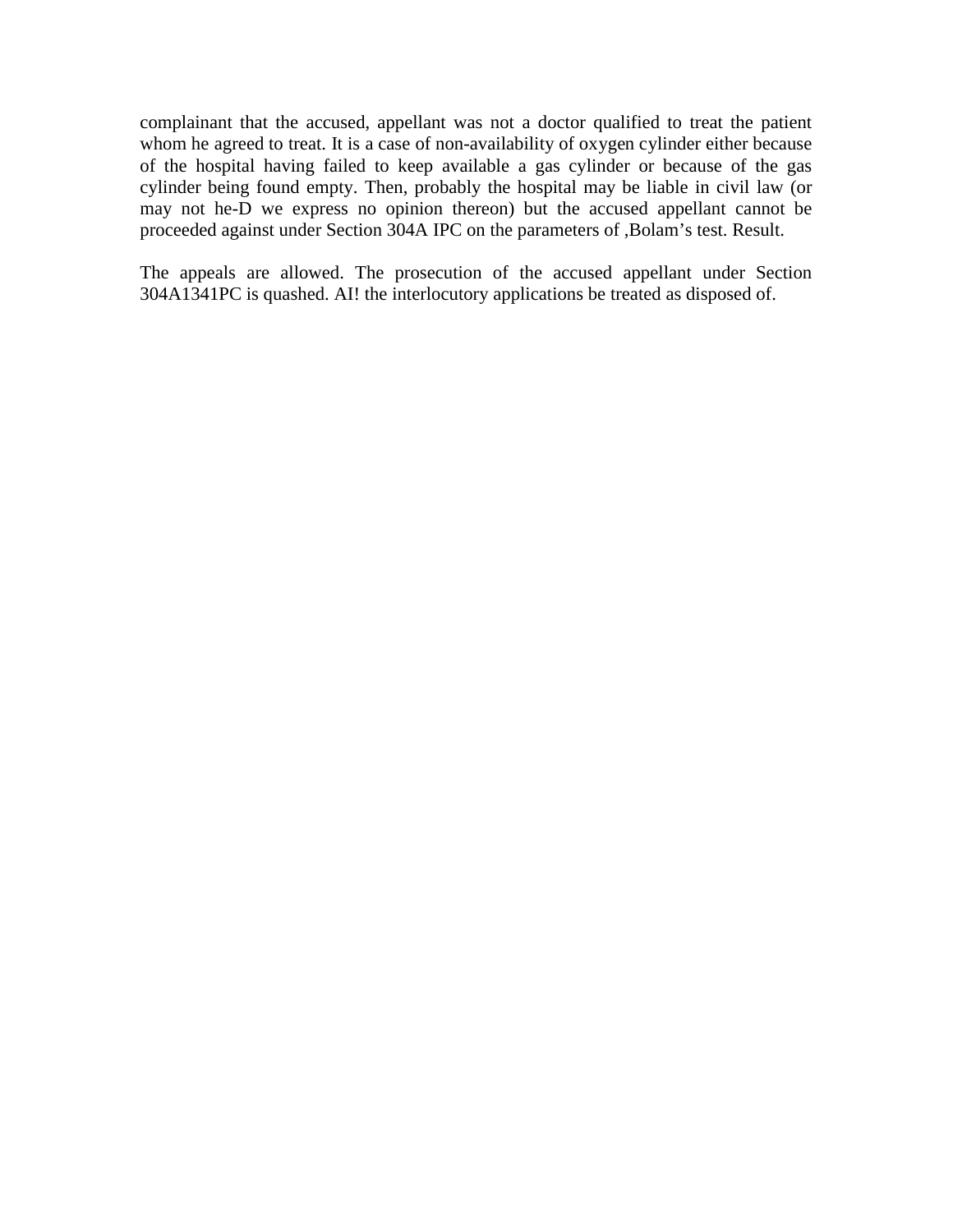# **THE DELHI NURSING HOMES REGISTRATION ACT, 1953 N.O .VI OF 1953.**

**22nd April, 1953.**

An act to provide for the registration and inspection of Nursing homes in the state of Delhi and for certain purpose connected therewith.

Be it enacted as follows:-

1. Short title, extent and commencement

(i) This Act may be called the Delhi Nursing Homes Registration Act, 1953.

(ii) It extends to the whole of the union territory of Delhi.

(iii) It shall come into force on such date as the Chief Commissioner may by notification in the official

Gazetted appoint.

2. Definitions: In this act, unless the context otherwise requires-

(i) 'Chief Commissioner' means the Chief Commissioner of the Union Territory of Delhi.

(ii) 'Local Authority' means a municipal committee, district board or other authority legally entitled to or entrusted .by the Government with the control of management of a municipal or local fund; ,

(iii) 'Maternity Home' means any premises used or intended to be used for the reception of pregnant women or of women in or immediately after child birth;

(iv) 'Nursing Home means any premises used or intended to be used for the reception of persons suffering from any sickness injury or infirmity and the providing of treatment al)d nursing for them and includes a maternity home, and the expression 'carry on nursing home means to receive persons in a nursing home for, any of the aforesaid purposes and to provide treatment or nursing for them.

(v) "Prescribed" means prescribed by rules made under this act. (v)' qualified medical practitioner' means a medical practitioner registered in any state or Union Territory in India under a law for the registration of

.medical practitioners:

(vi) 'qualified midwife' means a midwife registered in any state or Union Territory in India under a law for the registration of midwives;

(vii) 'qualified nurse' means a nurse registered in any state or Union Territory in India under a law for the registration of nurses;

(viii) 'register' means to register under section 5 of this Act and the expression 'registered' and registration' shall be construed accordingly;

(ix) 'rules means rules made under this Act;

(x) 'Supervising authority' means the person or authority appointed by the Chief Commissioner, by notification in the Official Gazette,

 (xi) to perform all or any of the functions of the supervising authority under this Act.

3. Prohibition to carry on nursing home without registration -No person shall carry on a nursing home unless he has .been duly registered in respect of such nursing home and the registration in respect has not been cancelled under section 7.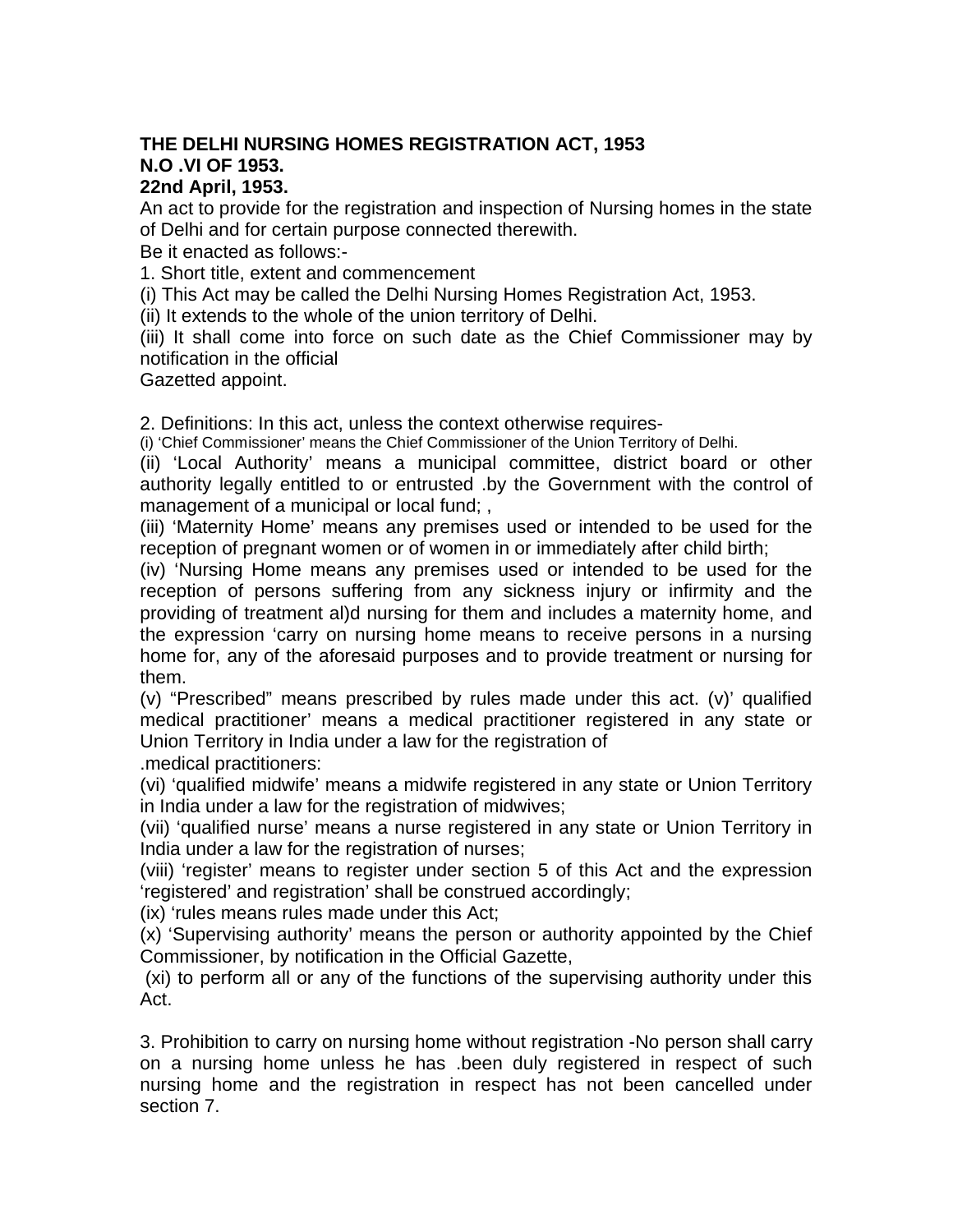. Provided that nothing in this section shall apply in the case of a nursing home which is in existence at tile date of the commencement of this Act, for a period of 3 months from such date or if an application for registration is made within that period in accordance with the provisions of section 4 until such application is finally disposed of.

## 4. Application for registration -

(i) Every person intending to carry on a nursing home shall make every year an application for registration of title renewal of registration to the supervising authority.

Provided, that in tile case of a nursing home which is in existence at the date of tile commencement of this Act an application for registration shall be made within three months from such date.

(ii) Every application for registration or the renewal of registration shall be made on such date and in such farm and shall be accompanied by such fee, as may be prescribed.

## 5. Registration -

(I) subject to the provisions of this Act and the rules,. the supervising authority shall on the receipt of an application for registration, register the applicant in respect of the nursing home named in the application and issue to him a certificate of registration the prescribed form;

Provided that the supervising authority may refuse to register the applicant if it is satisfied:-

(a) That the applicant, or any person employed by him at the nursing home, is not a fit person to carry in or to be employed at a nursing home of such a description as the nursing home named in the application; or

(b) That the nursing home is not under the supervision of a person who is a qualified medical practitioner and he or a qualified nurse is not resident in the home, or that there is not a proper proportion of qualified nurses among the persons having the superintendence of or employed in the nursing of the patients in the home; or

(c) That in the case of a maternity home it has not got its staff a qualified midwife and a qualified medical practitioner; or

(d) That for reasons connected with the situation, construction, accommodation, staff of equipment, the nursing home or any premises used in connection therewith is or are not fit to be used for a nursing home of such a description as the nursing home mentioned in the application or that the nursing home or premises is or are used or to be used for purposes which are in any way improper or undesirable in the case of such nursing home. -

(2) A certificate of registration issued under the section shall, subject to-the provisions of section 7, is in force and shall be valid until the 31st day of March next following the date on which such certificate was issued.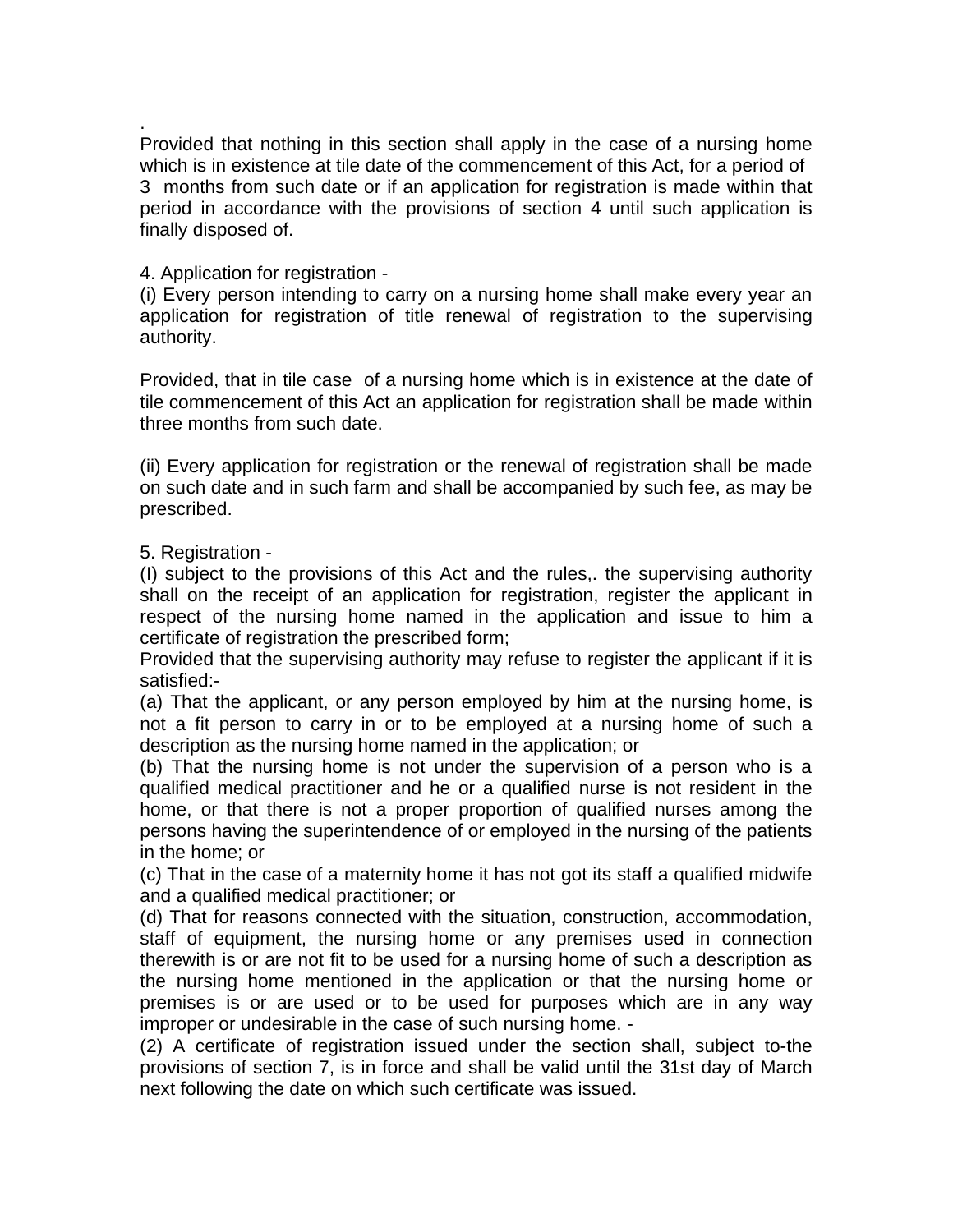(3) The certificate of registration issued in respect of ' 'a nursing home" shall be kept affixed in a conspicuous place in the nursing home.

6. Penalty for non-registration -whoever contravenes the provisions of section 3 shall, on conviction, be punished with fine which may extend to five hundred rupees, or in case of, a second or subsequent offence, with imprisonment for a term which may extend to three months or with fine which may extend to five hundred rupees or with both.

7. Cancellation of registration - Subject to the Provision of this Act, the supervising authority may at any time cancel the registration of a person respect of an nursing home on any ground which would entitle it to refuse an application for the registration of a person in respect of that home, or on the ground that the person has been convicted of an offence, under this Act or that any other person has been convicted of such an offence in respect of that home.

8. Notice of refusal or of cancellation of registration.

 (I) Before making an order refusing an application for registration or an order canceling any registration, the supervising authority shall give to the applicant or to the person registered, as the case may be, not less than one" calendar months notice of its intention to make such an order; and every such notice shall state the grounds on which the supervising authority intends to make the order and shall contain an intimation that if within a calendar month after the receipt of the notice the applicant or person registered informs the authority in writing that he desires so to do, the supervising authority shall, before making the order give him (in person or by a representative) an opportunity of showing cause why the order, should not be made.

(2) If the supervising authority after giving the applicant or the person registered an opportunity of showing cause as aforesaid, decides to refuse the application for registration or to cancel the registration, as the case may be, it shall make an order to that effect and shall send a copy of the order by registered post to the applicant or the person registered.

(3) Any person aggrieved by an order refusing an application for registration or cancelling any registration -may, within a calendar month after the date on which the copy of the order was sent to him appeal to the -Chief Commissioner against such order of refusal The decision of the Chief Commissioner on any such appeal shall be final.

.(4) No such order shall come into force until after the expiration of a calendar month from the date on which it was made or, where notice of appeal is given. against it, until the appeal has been decided or withdrawn.

9. Inspection of nursing Home-

(1) The supervising authority or any officer empowered by it in this behalf may, subject to such general or special orders as may be made by the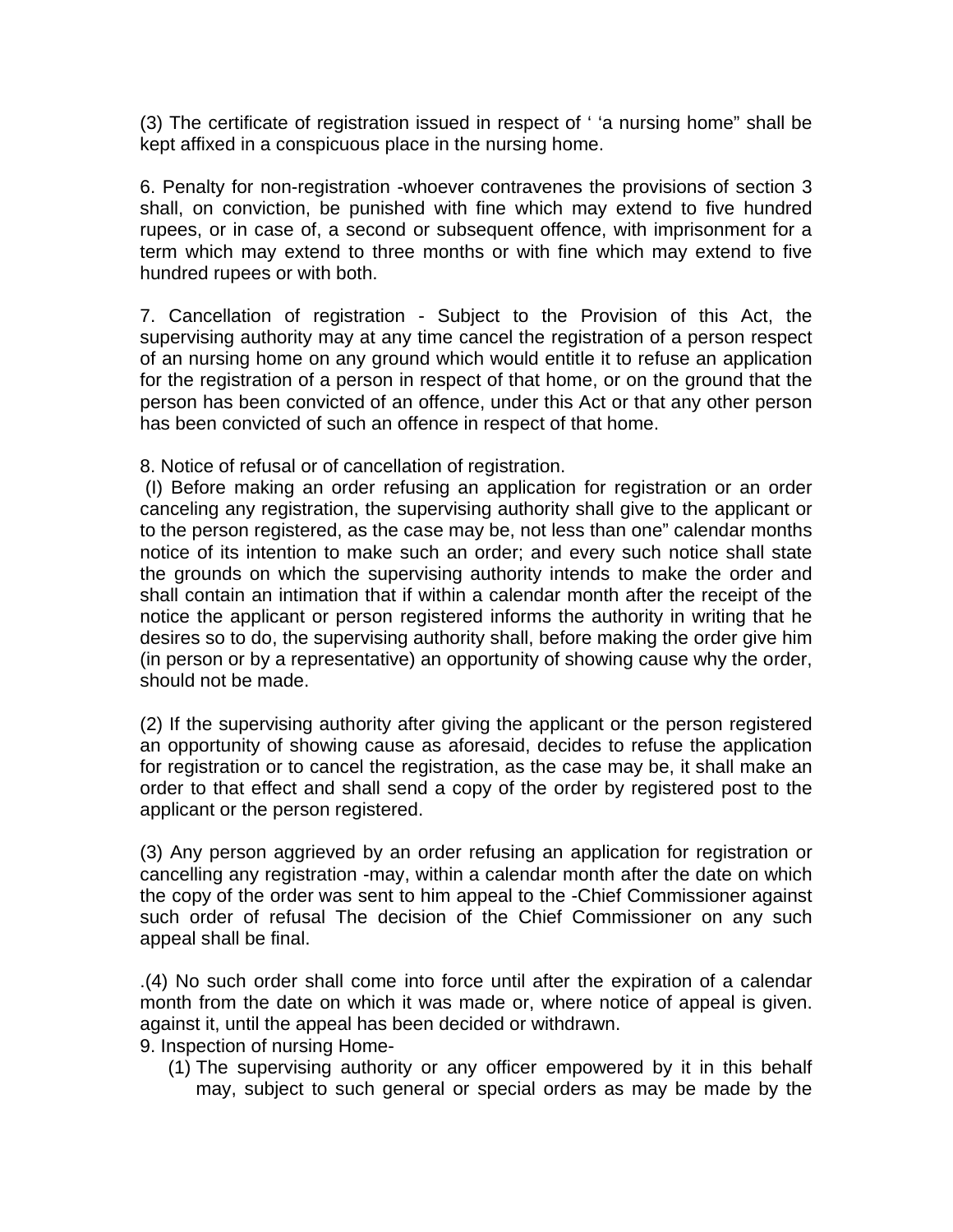Chief Commissioner, enter and inspect any premises which are used or which the supervising authority or the officer empowered by, it has reasonable cause to believe to be used, for the purpose of nursing home, and inspect any records required to be kept in accordance with the provisions of this Act.

(2) If any person refuses to allow the supervising authority or the officer empowered by it to enter or inspect any such premises as aforesaid or to inspect any such records as aforesaid or obstructs the supervising authority or the officers empowered by it in the execution of the powers under this section, he shall be guilty of an offence, under this Act.

10. Credit of fee and fines -Any fees received or fines paid under this Act shall be credited to the Consolidated Fund of the state.

11. Expenses of Supervising authority -All expenses incurred by the supervising authority under and for the purpose of this act and the rules made there under may be paid out of the consolidated Fund of the State.

12. Penalty for offences under the Act whoever contravenes any of the provisions of this Act or of any rules shall, if no other penalty, is elsewhere provided in this act or the rules for such contravention, on conviction, be punished with fine which may extend to hundred rupees and in the case of continuing offence to a further fine of 25 rupees," in respect of each day on which the offence continues after such conviction.

13. Offences by Corporations -If the person contravening any of the provisions of this Act is a company, every person who at the time the offence was committed was in charge of, and was responsible to, the company for the conduct. of the business of tile Company, as well as the company shall, be deemed to be guilty of the contravention and shall i be liable to be proceeded against and punished accordingly.

Provided that nothing contained in this section shall render any such person liable to any punishment provided, in", this Act, If he proves that the offence was committed without his knowledge or that he exercised all due diligence to prevent the commission of such offence.

14. Court competent to try offences under this Act -No court inferior to that of a Magistrate of the first class shall try any offence punish under this Act.

15. Protection of action taken m good faith -No Suit, prosecution or other legal proceedings shall lie against any 81 person for anything which is in good faith done or intended to be done in pursuance of this Act or of any rules made there under.

16. Power to make rules -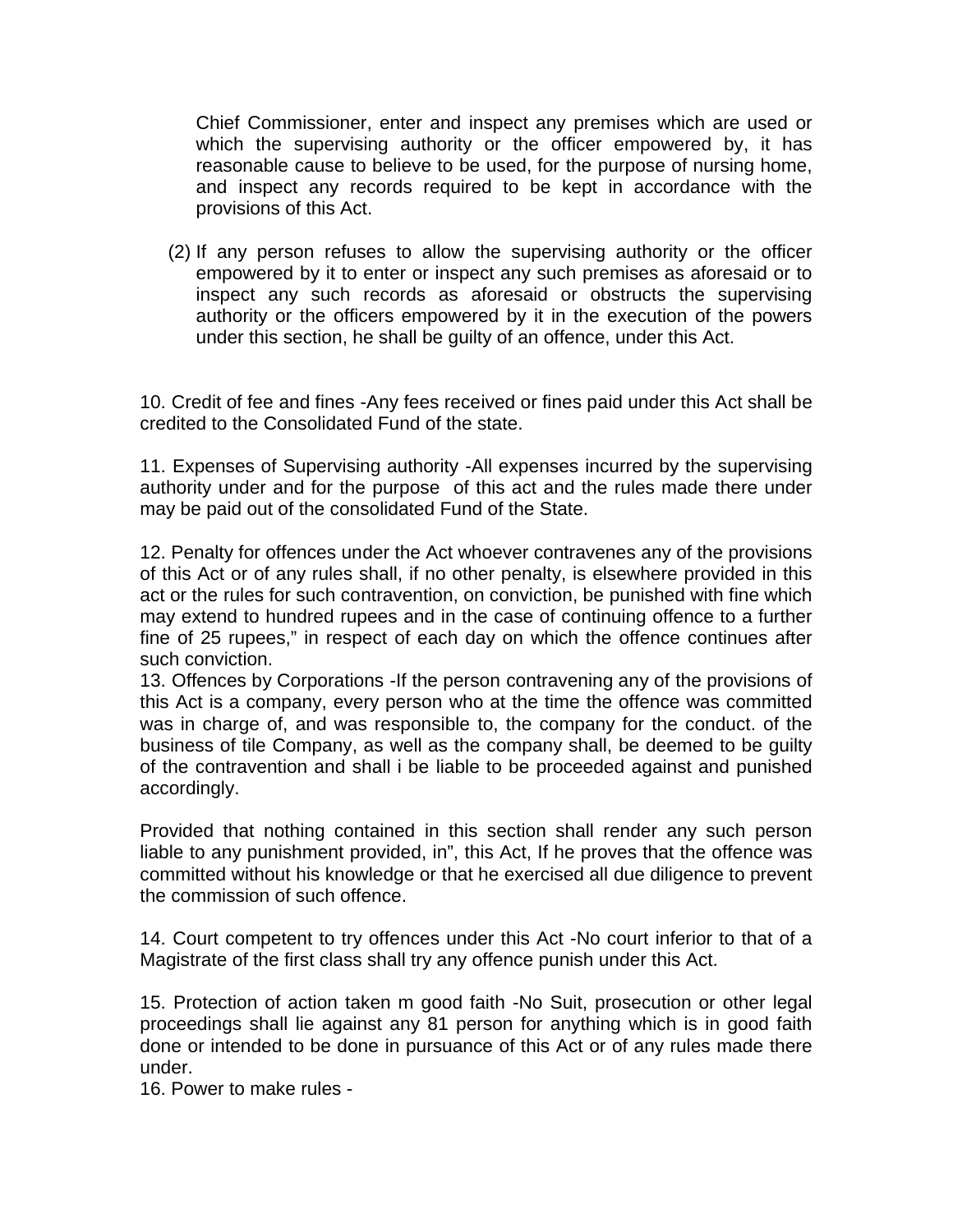(1) The Chief Commissioner may, by notification in the official Gazette, make rules to carry out all or any of the purposes of this Act. .,

(2) Without prejudice to the generality of the forgoing power, such rules may provide for all or any of the following matters namely:- .;

a) The form of the application to be made under section 4, the date on which such application is to be paid for such registration or renewal of registration;

b) the form of the certificate of registration to be issued under section 5;

c) the records to be kept of the patients received into a nursing home, and in the case of the maternity home of miscarriages, abortions or still births occurring in the nursing home and of the children born therein and of the children so born who are removed from the home otherwise than to the custody or case of any parent, guardian or relative.

d) The notification required to be given of any death occurring in the nursing home;

e) The power to make rules under this section shall be subject to the condition of previous publication in the official gazette.

 $(17)$  Savings -Nothing in this Act shall apply to  $-$ 

(i) any nursing home carried on by Government or a authority; and

(ii) any asylum for lunatics or patients suffering from mental diseases, within the meaning of the Indian Lunacy Act (IV of 1912).

No.F.32(9)/53-MT & CE :- In exercise of the powers conferred by Section 16 of the Delhi Nursing Homes Registration Act,1953 (V -I of 1953} the Chief Commissioner, Delhi is pleased to make the following rules the same having been previously published with his notification No.F. 7(253)/51-MT&CE, dated the 22nd September, 1953.

## **RULES**

## **1. GENERAL**

Short title:- These rules may be called the Delhi Nursing Homes Registration Rules, 1953.

Definitions :;. In these rules, unless there is anything repugnant in the subject or context.

a) Act means the Delhi Nursing Home Registration Act; 1953.

b) Form means a form appended to these rules..

c) Infectious Diseases means a disease, which a registered medical practitioner is required to notify to the medical officer of health of his area under the law for the time being in force.

d) Keeper of Nursing Home means a person who has been duly registered by. the supervising authority in respect of a nursing home under Section 5 of the Act and whose registration has not been cancelled under section 7 of the Act.

e) Section' means a section of the Act.

3. Register:- The supervising authority shall maintain a register in form 'a' showing the name or persons registered under section 5 of the Act.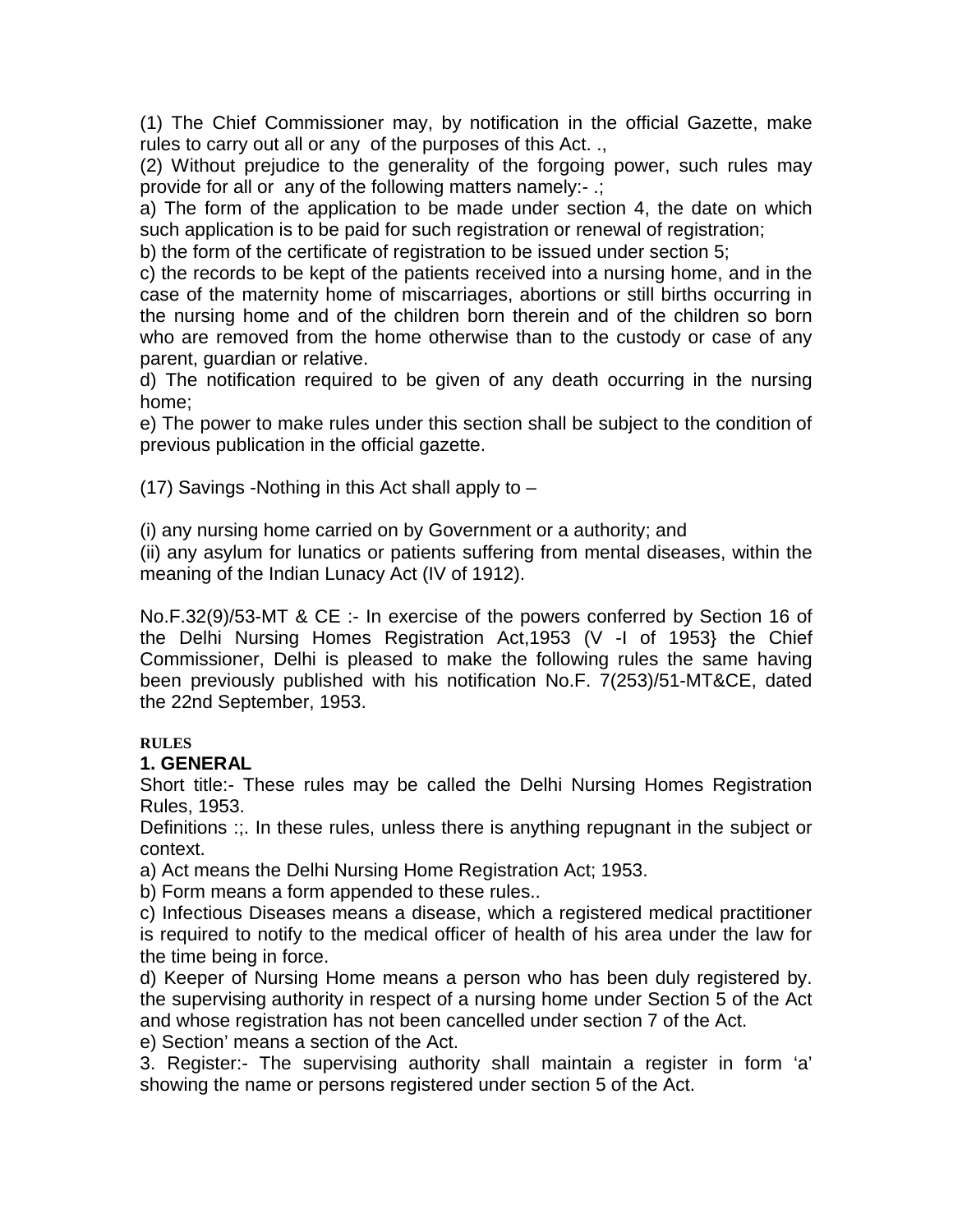4. Application for registration:- Any person intending to Carry on a nursing home shall make an application to the supervising authority in Form 13' at least one month before the date on which he intends to canyon such nursing home. Such applications shall be accompanied by a fees prescribed under sub rule (1) of rule 7.

5. Grant of certificate of registration: -The supervising authority shall, if satisfied that there is no objection to registration, register the applicant and issue to him, a certificate of registration in form 'C'.

6. Renewal of registration :- (i) An application for the renewal of registration shall be made every year in advance in form 'B' in the month of January and shall be accompanied by the fee prescribed in sub-rule(2) or rule ii) On receipt of an application made under sub-rule(l)the supervising authority shall if satisfied that the application is in order, issued a fresh certificate of registration in Form 'C'.

7. (a) Fees for registration end renewal of registration:-

The fees to be paid for registration and renewal of registration shall be charged as under:

I) Rs. 30(- in respect of a nursing home having not more 10 beds.

2) Rs. 50( -in respect of a nursing home having more than 10 beds but less than 25 beds.

3) Rs. I 00/-in,respect of a nursing home having 25 beds and over. .

b) Failure to deposit fee in time as required under rule 6 of Delhi Nursing Homes Registration Rule, 1953 i.e. by. 31 st January, a penalty of Rs. 10 p.m. or part thereof shall be charged.

8. Transfer of ownership etc. of Nursing home: -Immediately after the transfer of the ownership, proprietorship or arrangement of a nursing homes, the transfer and transferee shall jointly communicate the transfer affected to the Supervising Authority and the transferee shall make the application for registration in accordance with the previous Rule.

9.Change of address:- A keeper of the nursing home, shall communicate to the supervising authority and change in his address or ill the situation of the nursing ill respect of which he is registered not later than three days after such change.

10. Change in staff:- Changes in the Medical Nursing or midwifery staff together with the dates on which such changes have taken place shall be communicated to the supervising authority immediately and in any case not later than three days of such changes.

11. Loss of Certificate : In the event of the certificate of registration being lost or destroyed, the holder may apply to the supervising authority for a fresh certificate and the supervising authority, if it thinks fit, issue such certificate upon payment of a fee of Rs.51- A certificate issued under this rule shall be marked duplicate.

12. Record of patients admitted or children horn, in the nursing home -

(1) The keeper of a nursing home shall keep:-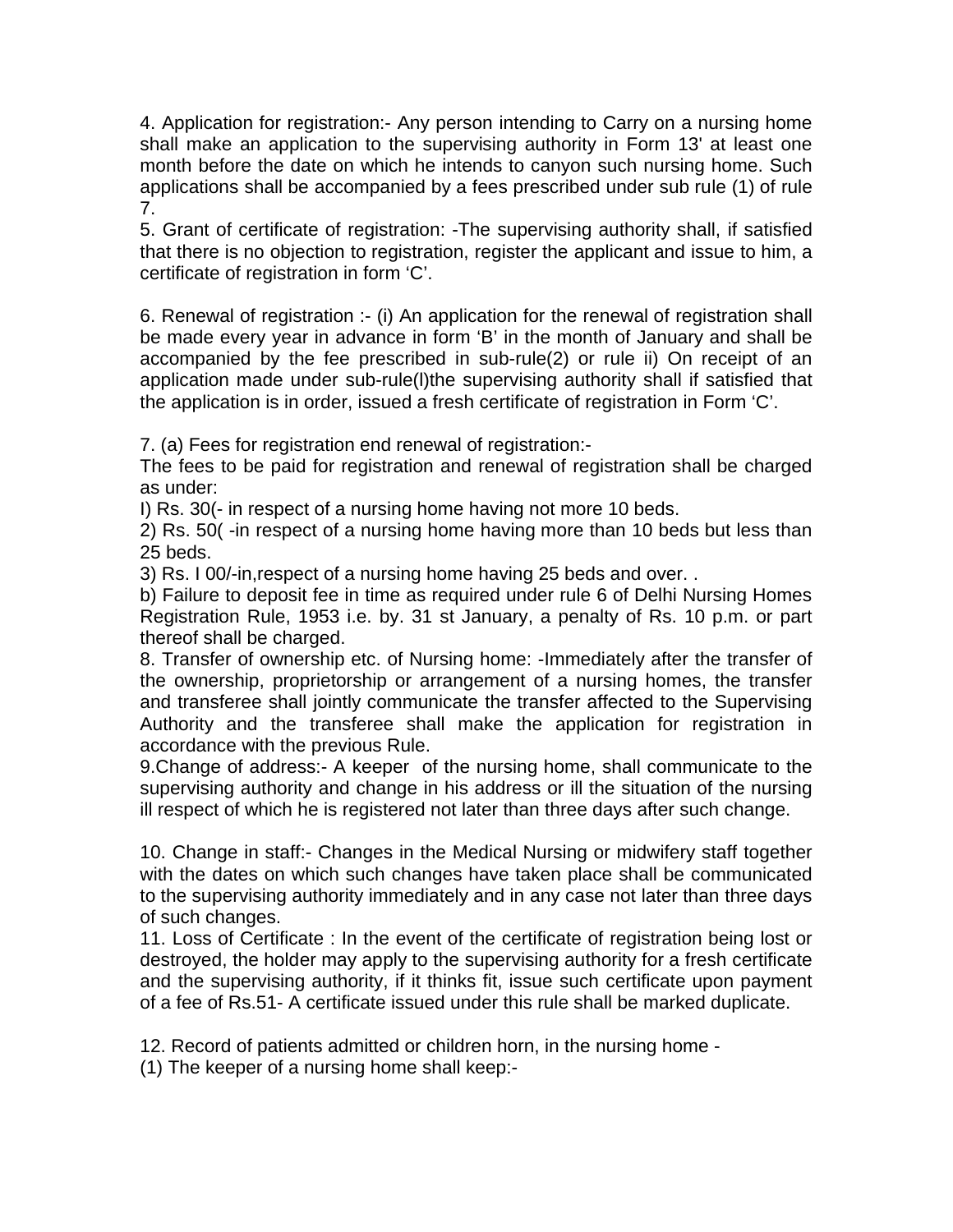(a) In the Form '0' appended to these rules a register of patients admitted into the nursing home.

(b) A correct alphabetical index of the names of the patient admitted in the nursing home.

(c) Record of health of every patient containing the following information in admission to any other information, that may be required by the supervising authority:-

- i) Year.
- ii) Registration No.
- iii) Name, Slo, 0/0
- iv) Occupation
- v) Sex
- vi) Caste
- vii) Age
- viii) viii) Date of Admission.
- ix) Date of Discharge
- x) Disease
- xi) Result
- xii) xii) Date

xiii) History and Treatment, Diet.

(d) a record of every maternity case admitted into the nursing home and of every child delivered.

(e) A record of all the miscarriages, abortions and still births occurring in the nursing home.

12. Where the register referred to clause (a) of sub rule (1) relates to a woman who has been admitted for delivery and where a child born to such woman is removed with the consent of a keeper of a nursing home and of the parents, or mother of near relative, the keeper of such nursing home shall in addition to the particulars specified in sub-rule (I) also specify in the register the names and address of such person and the date on which and the consideration for which the child was so removed

13. Intimation of death occurring in nursing home:- If any death occurs in tile nursing home, the keeper of the nursing home shall within twenty four hours from the occurrence of the death furnish the following information in respect of such death to the supervising authority together with any other information that may be required by it and to the Medical Officer of Health having jurisdiction over the area in which nursing home is situated.

i) bate of the Death.

- ii) Name of deceased (in block Letter ).
- ii) Name of father or of husband of the deceased (in block .letters).
- iii) Male or female:
- iv) Age of the deceased.
- v) Occupation of the deceased.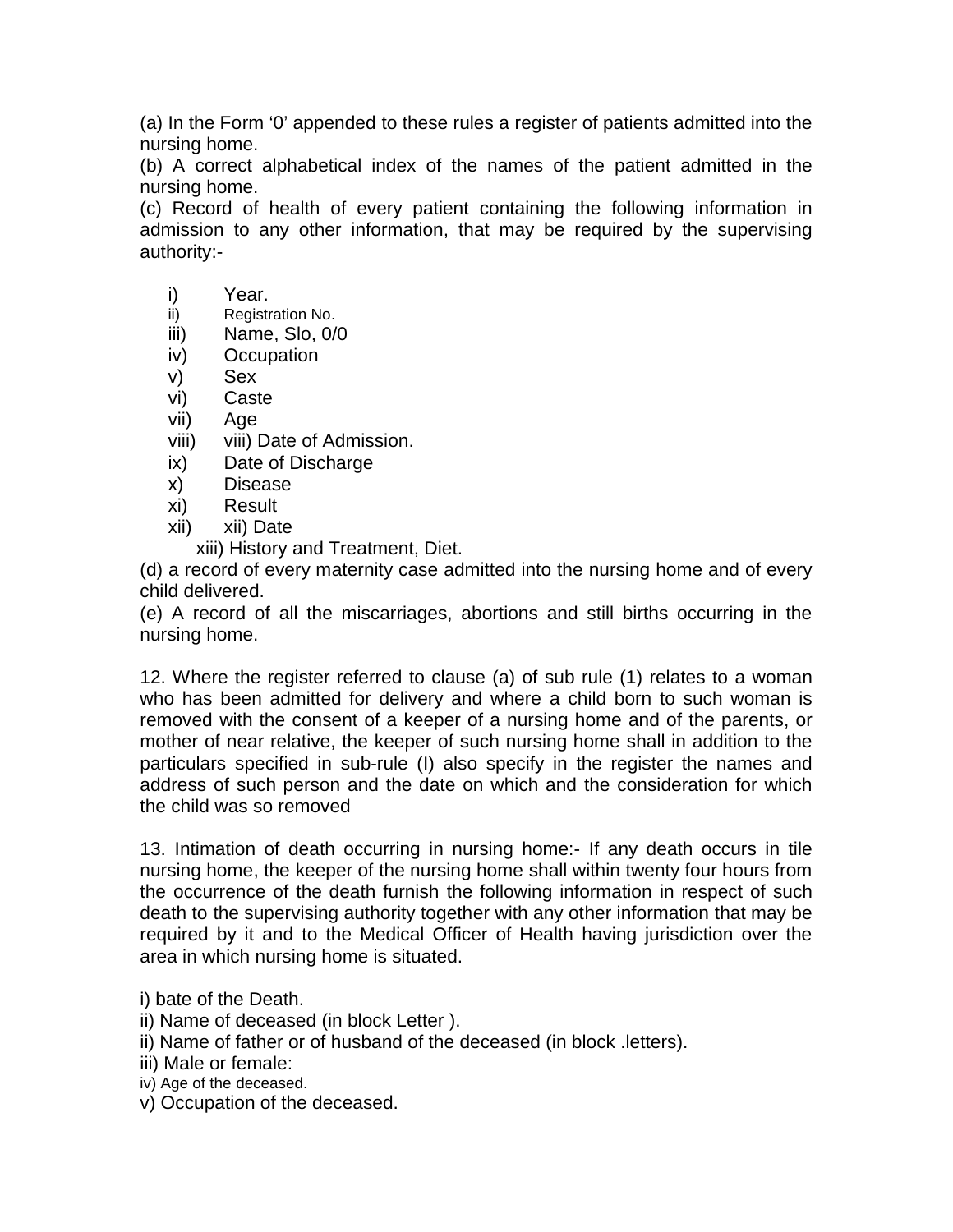vi) Cause of death **FORM 'D' SEE RULE 12** Register of Patients admitted to Nursing Home

|                                             | S.No. Reference No.<br>suffered from |                             | <b>Full Name and</b> |                                   | Nature of disease |                              | If the patient |    |               |
|---------------------------------------------|--------------------------------------|-----------------------------|----------------------|-----------------------------------|-------------------|------------------------------|----------------|----|---------------|
| of patient                                  |                                      |                             |                      | address of patient at the time of |                   |                              |                |    | an infectious |
| disease during                              |                                      |                             |                      |                                   | admission         |                              |                |    |               |
|                                             |                                      |                             |                      | his                               |                   |                              | stay           | in |               |
| the home, the<br>nature of such disease and |                                      |                             |                      |                                   |                   |                              |                |    |               |
|                                             |                                      |                             | action taken         |                                   |                   |                              |                |    |               |
| 1.                                          | 2.                                   |                             | 3                    |                                   | 4                 |                              |                |    |               |
|                                             | 5                                    |                             |                      |                                   |                   |                              |                |    |               |
|                                             | Sex of the<br>Date & Hour            |                             |                      | The name &                        |                   | <b>Additional Partiuclar</b> |                |    | In.           |
|                                             | case of death                        |                             |                      |                                   |                   |                              |                |    |               |
| of deliver<br>patient or                    |                                      | child whether               | address of           |                                   |                   | tobe filled in respect       |                | οf |               |
|                                             | the date and                         | miscarriage born alive dead |                      | person attending                  |                   | of maternity cases           |                |    | child         |
| or abortion as                              |                                      |                             |                      | to delivery                       |                   | Method of feeding            |                |    |               |
| hour of death the case may be<br>the home   |                                      |                             |                      |                                   |                   |                              |                |    | each child in |
|                                             |                                      |                             |                      |                                   |                   | and the period.              |                |    |               |
|                                             |                                      |                             |                      |                                   |                   |                              |                |    |               |
| 6                                           | 10                                   | 7.                          |                      | 8                                 |                   | 9                            |                |    |               |

Date of discharge of patient from the home , Remarks

#### **STANDARD FOR A NURSING HOME MATERNITY HOME**

## **1. BUILDING**

The building must comply with the municipal Bye laws. The floor space available for patients should be 120 sq. ft per bed. There should be one lavatory for 1-5 beds.

There should be disinfections and storage arrangements for bed pans.

Isolation arrangements should. be immediately available for septic and infectious cases.

A nurses duty room should be available with facilities for tne nurses to canyon her duties efficiently.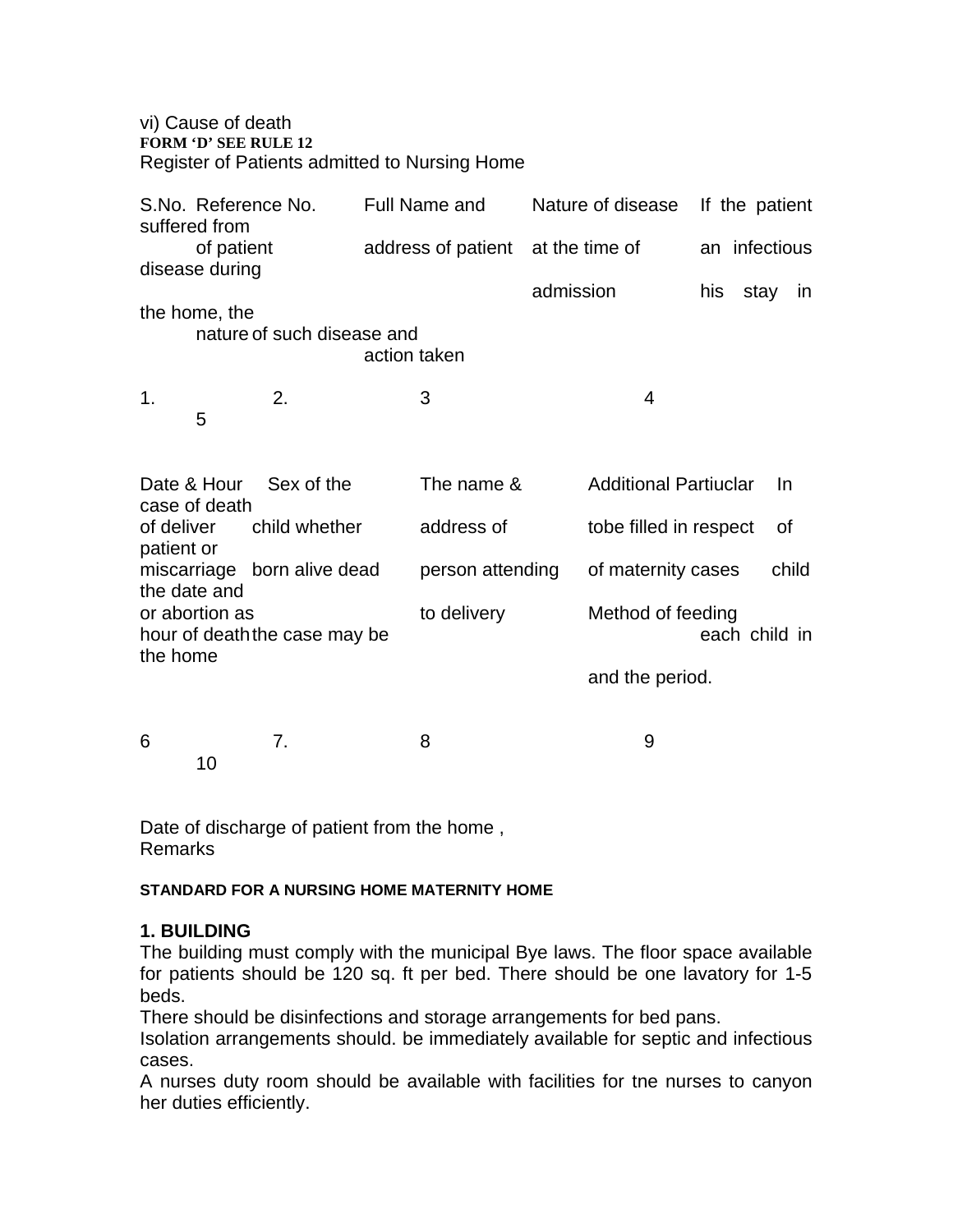There should be one bath room for 1-5 beds.

### , **2. EQUIPEMENT & LINEN**

A maternity home should have a proper labour room fitted with all the necessary instruments with a separate room -~

for sterilization.

A Nursing Home where surgical operations are performed must have a wellequipped operation Theatre with a separate room for sterilization. The following essential equipment must be available in every nursing/maternity home.

! (a) High Pressure sterilizer and an instrument sterilizer.

(b) Oxygen cylinder.

(c) Intravenous apparatus.

(d) Modem equipment as is considered essential for running a nursing home/maternity home.

Every nursing home admitting surgical cases should have at least one follow up bed.

Every surgical nursing home should have a properly equipped operation theatre wit:) separate sterilization room.

Bed in the nursing home should be either iron spring beds or iron frames with Niwar.

# **3. LINEN**

Linen should be provided in the following scale.

Bed Sheets 6 Sheets per bed plus 25% reserve

Mattress I per bed plus 100/0 reserve.

Pillows 2 per bed plus 10% reserve

Blankets 1 per bed plus 10% reserve

Draw sheets 6 per bed plus 25% reserve

Pillow cases 6 per bed plus 25% reserve

4. MEDICINES: Poison Box should be kept under lock and key.

5. STAFF: As per Act.

6. NURSES: One nurse for 3 beds with a minimum of2 nurses in a nursing home/maternity home of 10 beds.

7. MIDWIVES: 2 midwives for I to 10 beds in case of maternity home only.

8. FEES FOR REGISTRATION AND RENEWAL OF REGISTRATION

The fees to be paid for registration and renewal of registration shall be charged as under :

(i) Rs.30/- in respect of a nursing home having not more than 10 beds.

(ii) Rs. 50/- in respect of a nursing home having more than 10 beds but less than 25 beds.

(iii) Rs. 100/- in respect of a nursing home having 25 beds and over.

# **RULES**

# REGISTERED NO.D.1620 GOVERNMENT OF INDIA DELHI ADMN. DELHI GAZETTE PUBLISHED BY AUTHORITY No.2 Thursday, June 2, 1966 Jyaishta 12, 1888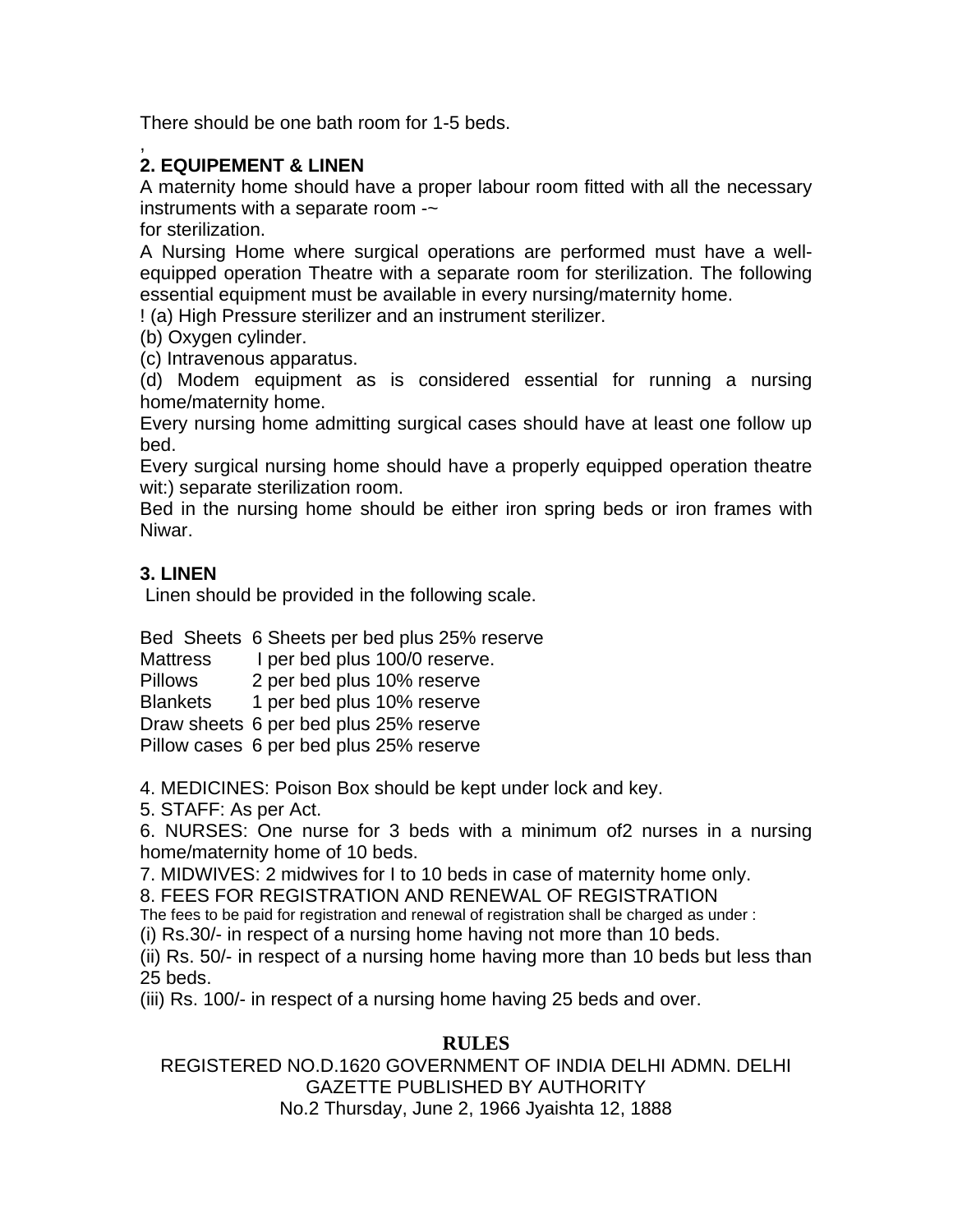NOTIFICATION OF DEPARTMENTS OF THE DELHI ADMINISTRATION OTHER THAN NOTIFICATIONS INCLUDED IN PART -1. DELHI ADMINISTRATION, DELHI the 16th. May, 1966

No.F.7(2)/63-M&PH. In exercise of the powers conferred by. section 16 of the Delhi Nursing Homes Registration Act,

1953(VI of 1953) the Chief Commissioner, Delhi is pleased to make after previous publication, the following rules to amend the Delhi Nursing Homes Registration Rule, 1963, namely:-

1. Short title -These rules may be called the Delhi Nursing Home Registration (Amendment)Rule,1965.

" 2. Amendment of rule 2 -In rule 2 of the Delhi Nursing Home Registration Rules, 1953 hereinafter referred to as (the said Rules), after clause (d), the following new clause shall be inserted, namely:-

"(dd )" 'Schedule' means the schedule appended to these rules"

3. Substitution of rule 7' For rule 7 of the said rules following rule shall be substituted, namely :-

, 7 Fees for registration and renewal of registration. The fees to be paid for registration and renewal of registration shall be charged as under :-

i) Rs.50/- in respect of a nursing home having not more than 10 beds.

ii) Rs. 100/- in respect-of a nursing home having more than 10 beds but not more than 30 beds.

iii) Rs.200/- in respect of a nursing home having more than 30 beds.

4: Addition of new rule 14- After rule 13 of the said rules, the following new rule shall be added, namely:-

"14. Every nursing home shall comply with the requirements mentioned in the schedule".

Provided that the nursing homes already registered on the date from which the Delhi Nursing Homes Registration (Amendment) Rule, 1965 come into force shall comply with these requirements within a period of 90 days from the said date".

5. Addition of Schedule -To the said rules, the following schedule shall be appended, namely:-

**DELHI GAZETTE DELHI ADMINISTRTION: JUNE 2, 1966/SAYISTHA 12,1888.**

(See rule 14)

1. Requirements Nursing Home:- ,

- (a) Location and surroundings:- The Nursing Home shall "be situated in a place having clean surroundings and shall not be adjacent to an open sewer, drain or public lavatory or to a factory omitting smoke or obnoxious odour.
- (b) Buildings:- ..

(i) The building used FOR the nursing home shall comply with the relevant municipal by laws in force from time to time.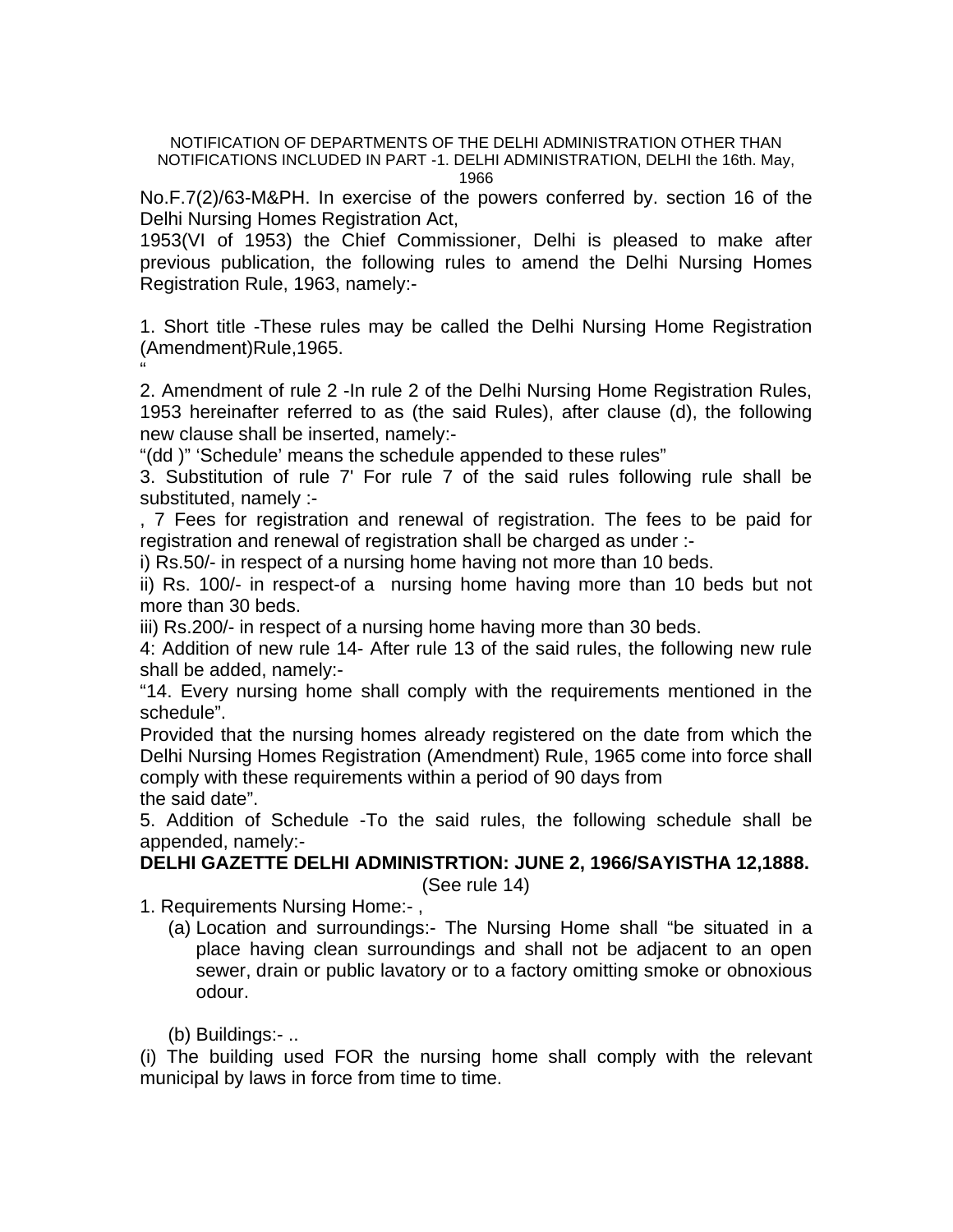(ii) The rooms in the .nursing home shall be well ventilated and lighted and shall be kept In clean and hygienic conditions. Arrangements shall be made for cooling them in summer and heating them in winter.

(iii) The walls of the labour room and operation theatre upto a height of four feet from the floor, shall be of such construction as to render it water proof. The flooring shall be such as not permit retention or accumulation of dust. There shall be no chinks or crevices in the walls or floors.

iv) Aseptic conditions shall be maintained in labour room and the operation room. (v) Adequate arrangements shall be made for isolating septic and infectious cases.

(c) (i) Space accommodation for the patients etc. :- The floor space in the nursing home shall be 120 sq. ft.

for single bed and additional 80 sq. ft. for every additional bed in single room.

(ii) A Labour/operation theatre shall be provided with, minimum floor space of 180 sq.ft.

(iii) A duty room shall be provided for the "nursing staff on duty.

(iv) Adequate space for, storage of medicines, food articles equipments etc. shall be provided.

(d) Water supply :- The water used in the nursing home shall be pure and of drinkable quality.

2. Health Clothing and sanitary requirements of staff:

yii) The staff employed shall be free from contiguous disease ,and shall be provided with clear uniforms suitable

to the nature of their duties.

viii) The workers shall be medically examined at the time, of employment and periodically so examined thereafter.

The worker shall be vaccinated against on smallpox and inoculated against enteric and cholera. ,

3. The equipment and Lines etc : The nursing home shall provide and maintain :-

i) Adequate number of commodes, bedpans and slop sinks, with flushing arrangements.

ii) High Pressure sterilizer and instrument sterilizer.

iii) Oxygen cylinder and necessary attachment for giving oxygen.

iv) Apparatus for transfusions.

v) Adequate equipments, instruments and apparatus.

vi) Adequate quantity of bed sheets, mattresses, pillows, Blankets, row sheets and other linens and

vii) an almirah under lock and key for poisons.

4. Food:- If the nursing home provides diet to the patients it shall be prepared and served in hygienic conditions.

5. Nursing Staff:- One nurse shall be on duty at all times, for every ten beds or a fraction thereof in the nursing home.

Provided that a part of nursing staff may be substituted with the prior approval of the supervising authority by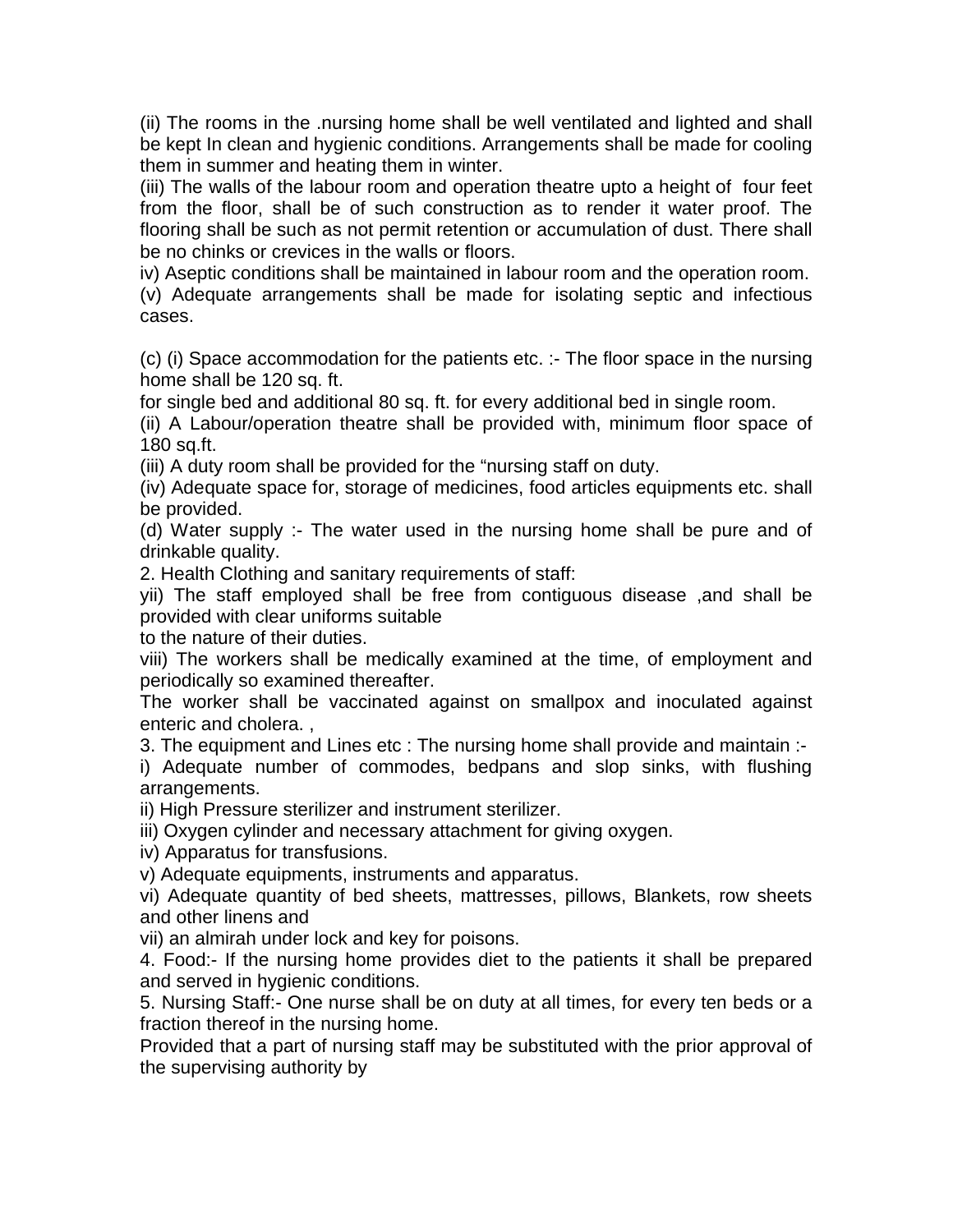other trained staff like midwife, pharmacist, dressers etc according to the specific needs of the nursing home.

6. Records:-Separate stock registers shall be maintained by the nursing home for

(a) equipment

(b) instruments and

(c) Linens.

-BY ORDER D.S. FAUJDAR Under Secretary (Medical & Public Health) Delhi Administration, Delhi

## **MEDICAL & PUBLIC HEALTH DEPARTMENT NOTIFICATION**

Delhi, the Ist May 1992.

No.F. 39(1 09)/86-M&PH/516 -In exercise of the power conferred by Section 16 of the Delhi Nursing Homes Registration Act, 1953 {VI of 1953), the Lt. Governor of the Union Territory of Delhi after previous publication is pleased to make the following rules further to amend the Delhi Nursing Homes Registration Rules, 1953 namely: -

# **RULES**

Short title and commencement :-

(i) These rules may be called the Delhi Nursing Homes registration(Amendment) Rules 1992-

(ii) These shall come into force with immediate effect.

2. Substitution of Rule 7-

..

For Rule 7 of the Delhi Nursing Homes Registration Rules, 1953- (here in after referred to as tile principle rules), the following shall be substituted.

',7 Fee for registration and renewal of registration: The fee to be paid for registration and renewal of registration shall be charged as under :- .',

(a) Rs .500/- in respect of Nursing Homes having not more than 10 beds"

(b) Rs .1000/- in respect of Nursing Homes having more than 10 beds but not more than 30 beds.

(c) Rs .2000/- in respect of Nursing Homes having more than 30 beds.

3. Amendment of Schedule appended to tI)e Rules in the Schedule appended to the Principal Rules :-

(i) In item at Serial No. I (Requirement of Nursing Homes):

(a) in clause (b) entitled 'Building' for sub clause (i) the following sub-clause shall be substituted, namely:

(i) The building used for the Nursing Homes comply with tile relevant Municipal bye-law as in force and such guidelines as may be framed by the Lt Governor from time to time and the use of the premises shall conform to the land use prescribed under relevant law(S).

(b) In clause (c) entitled 'Space accommodation etc., for sub clause (ii), the following sub-clause shall substituted, namely: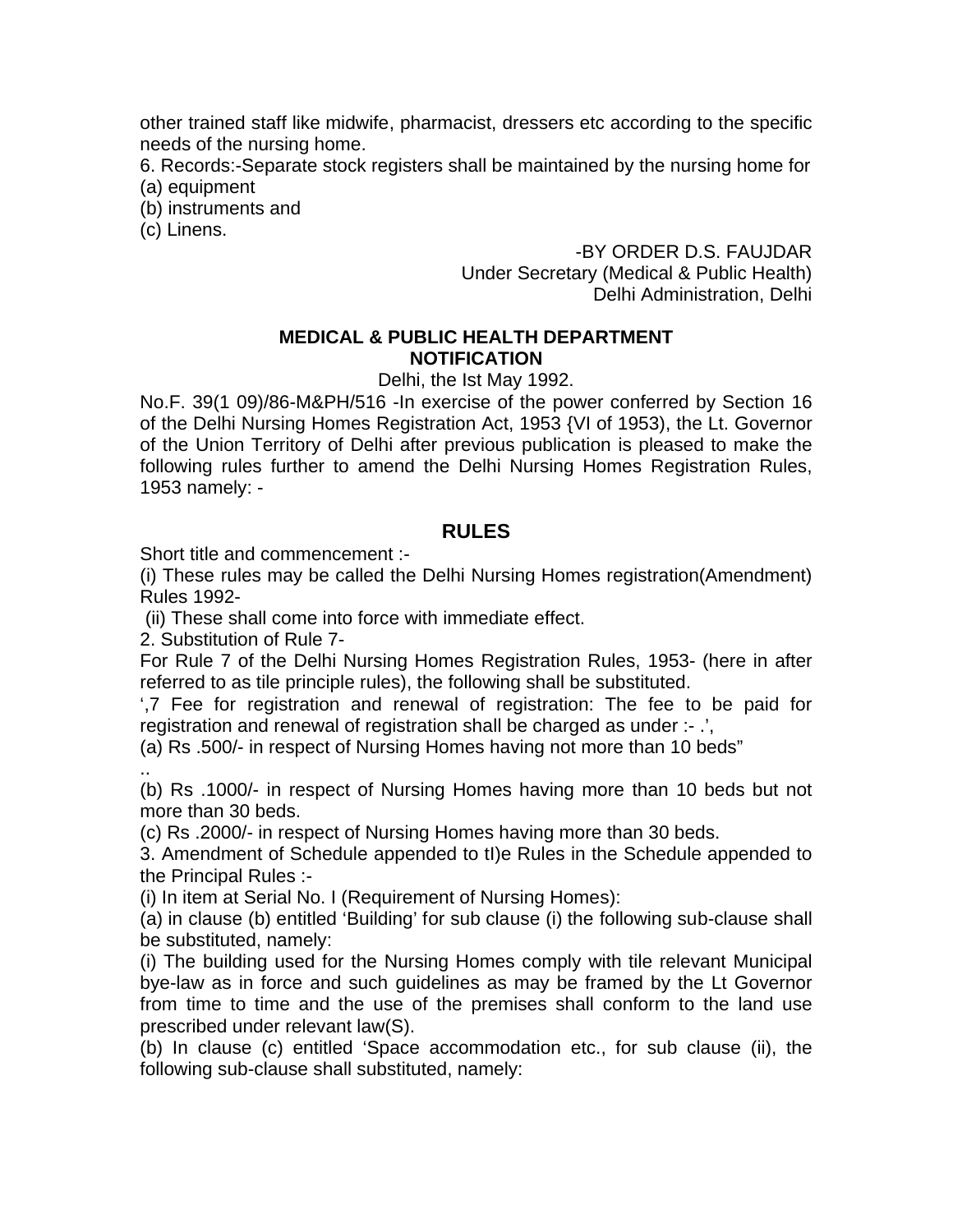(ii) A separate labour room and a separate operation theatre shall be provided with minimum floor space of 180 sq. ft. each.

(iii) In item at Serial No.5 (Nursing staff), the following shall be insel1ed at the end, namely' In nursing homes providing Intensive Care Units facilities there shall be at least four nurses provided exclusively for four such beds or fraction thereof. (iv) After item at serial no. 6 the following new items shall be inserted namely :-

7. Doctor: There shall be one qualified doctor holding a degree recognized by the medical Council of India or the medical Council of a State, round the clock for every 20 beds or fraction thereof, in the nursing home. In case of Nursing Homes providing intensive care facilities, there sha11 be at least two doctors exclusively for intensive care.

8. Provision of Co-operation at the time of Natural Calamity or disaster: In case of any natural calamity or disaster,

(i) the owner or the keeper of every Nursing Home shall, on being requested by the supervising authority, co-operate and provide such reasonable assistance and medical aid as may be considered essential by the supervising authority at the time of natural calamity or disastrous situation.

9. Provision of display of charges. The owner and/of the keeper of the Nursing Home shall ensure that the charges levied by the Nursing home for the various services available in the Nursing Home are permanently displayed

.

10. Provision of stand by generator: The owner and/or the keeper of the Nursing Home shall ensure the provision of stand by generator in case of the power failure in the nursing home.

> By order and in the name of The Lt.-Governor of the Union Territory of De!hi. Mrs. Shailaja Chandra, Secretary (Medical).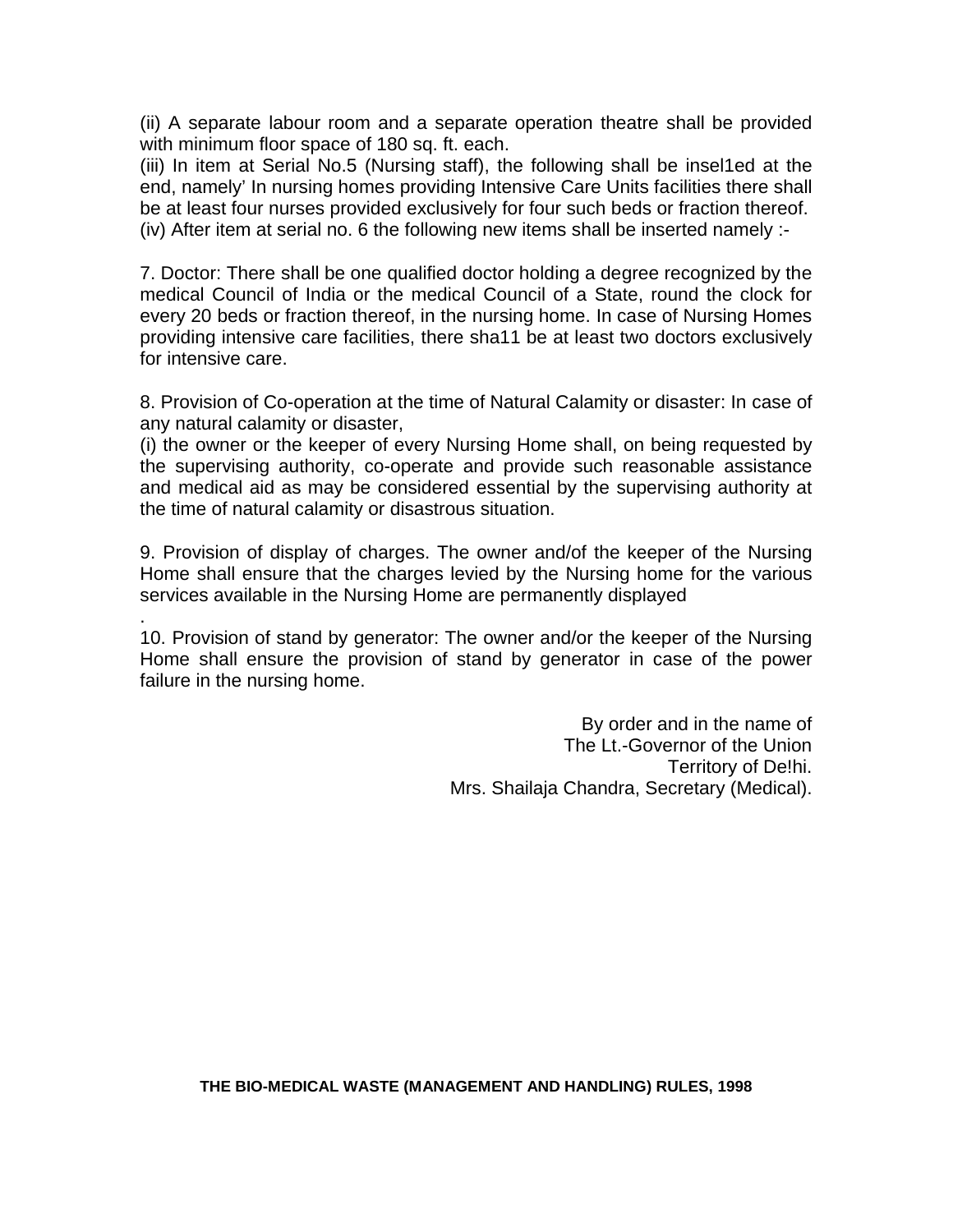IWHEREAS a notification in exercise of the powers conferred by sections 6,8 and 25 of the Environment (Protection) : Act, 1986 (29 of 1986) was published in the Gazette vide S.O. 746(E), dated 16th October, 1997iriviting objections from the public within 60 days from the date of the publication of the said notification on the Bio-Medical Waste (Management and Handling) Rules, 1998 and whereas all-objections received were duly considered;

Now, therefore, in exercise of the powers conferred by sections 6,8 and 25 of the Environment (Protection) Act, 1986 the Central Government here by notifies the rules for the management and handling of bio-medical waste.

## **1. Short title and commencement -**

(1) These rules may be called the Bio-Medical Waste Management and Handling) Rules, 1998.

(2) They shall come into force on the date of their publication in the Official, Gazette.

**2. Application -**These rules apply to all persons who genera1e, collect receive, store, transport, treat, dispose, or handle bio-medical waste in any form.

**3. Definitions: In these rules unless the context otherwise requires,-**

(1) "Act" means the Environment (Protection) Act, 1986 (29 of 1986); .

(2) "animal house" means a place where animals are reared/kept for experiments or testing purposes; -

(3) "authorization" means permission granted by the prescribed authority for the generation, collection, reception, storage, transportation, treatment, disposal and/or any other form of handling of bio-medical waste in accordance with these rules and any guidelines issued by the Central Government;

(4) "authorized person" means an occupier or operator authorized by the prescribed authority to generate, collect, .receive, store, transport, treat, dispose, and/or handle bio-medical waste in accordance with these rules and any

.guidelines issued by the Central Government;

(5) "bio-medical waste" means any waste which is generated during the diagnosis, treatment or immunization of

human beings or animals or in research activities pertaining thereto or in the production or testing of biologicals, and including categories mentioned in **Schedule** 

(6) "biologicals" means any preparation made from organisms of microorganisms or product of metabolism and biochemical reactions intended for use in the diagnosis, immunization or the treatment or human beings or animals or in research activities pertaining thereto; .

(7) "bio-medical waste treatment facility" means any facility wherein treatment,. disposal of bio-medical waste or process incidental to such treatment or disposal is carried out 2[and includes common treatment facilities]

3[(7;i) "Form" means Form appended to these rules.]

(8) "occupier" in relation to any institution generating bio-medical waste, which includes a hospital, nursing home, clinic, dispensary, veterinary institution, animal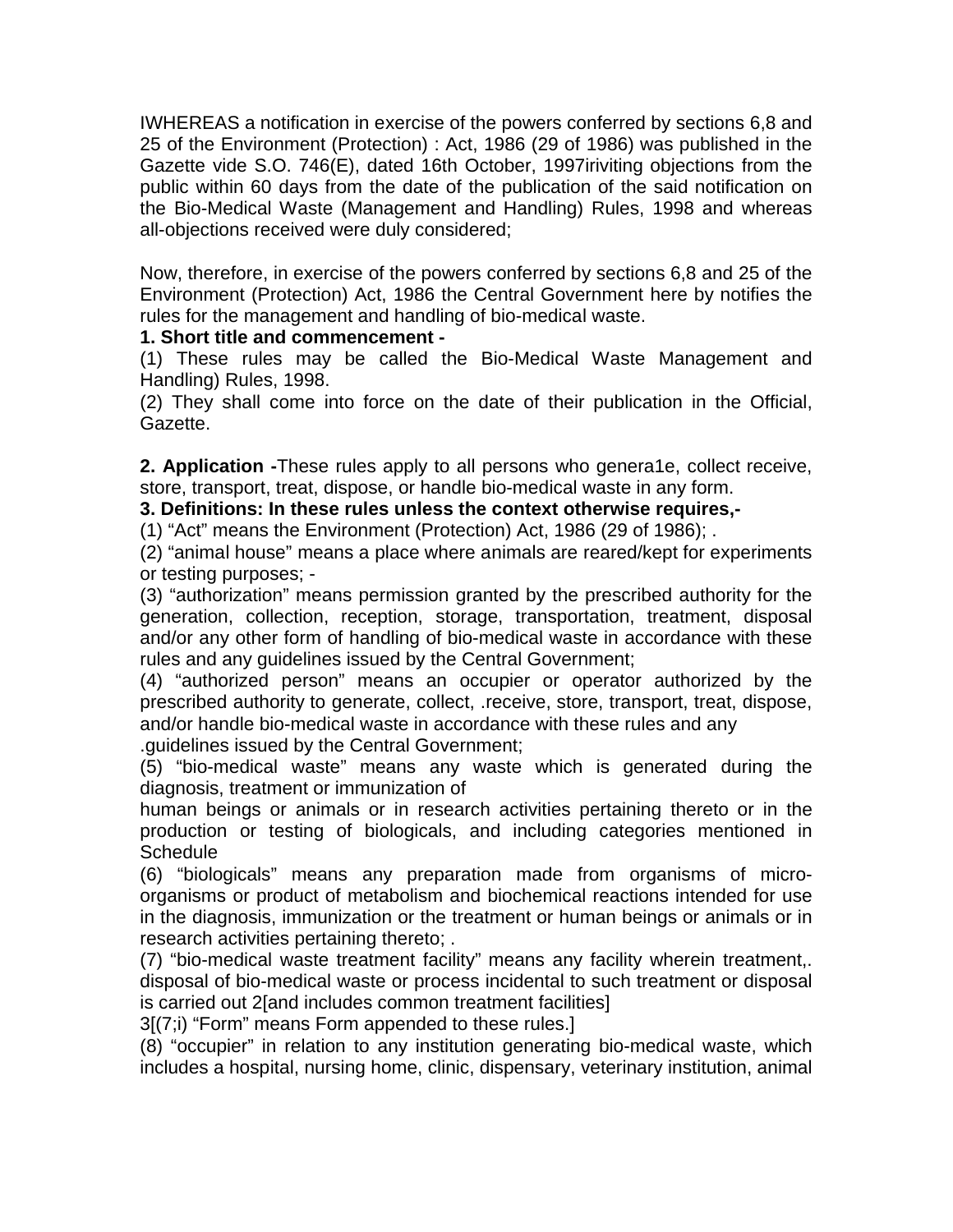house, pathological laboratory, blood bank by whatever name called, means a person who has control over that institution and/or its premises;

(9) "operator of a bio-medical waste-facility" means a person who owns or controls-or operates a facility for the collection, reception, storage, transport, treatment, disposal or any other. form of handling of bio-medical waste;

(10) "Schedule" means Schedule appended to these rules.

**4. Duty of occupier** -It shall be the duty of every occupier of an institution generating bio-medical waste which includes a hospital, nursing home, clinic, dispensary, veterinary institution, animal house, pathological laboratory, blood bank by whatever name called to take all steps to ensure that such waste is handled without any adverse effect to human health and the environment.

# **5. Treatment and disposal**

.

() Bio-medical waste shall be treated and disposed of in accordance with Schedule I, and in compliance with the standards prescribed in Schedule V.

2) Every occupier, where required, shall setup in accordance with the timeschedule in Schedule VI, requisite bio-medical waste treatment. facilities like incinerator, autoclave, microwave system for the treatment of waste, or,

ensure requisite treatment of waste at a common waste treatment or any other waste treatment facility.

# **6. Segregation, packaging, transportation and storage -**

I) Bio-medical waste shall not be mixed with other wastes. -

2) Bio-medical waste shall be segregated in to containers/bags at the point of generation in accordance with Schedule

II prior to its storage, transportation, treatment and disposal. The container shall be labeled according to Schedule III.

:3) If a container is transported from the premises where bio-medical waste is generated to any waste treatment facility outside the premises, the container shall, apart from the label prescribed in Schedule III, also carry information prescribed in Schedule IV. '

[4) Notwithstanding anything contained in the Motor Vehicles Act, 1988, or rules there under, untreated bio-medical waste shall be transported only in such vehicle as may be authorized for the purpose by the competent authority as specified by the Government.

(5) No untreated bio-medical waste shall be kept stored beyond a period of 48 hours: Provided that if for, any reason it becomes necessary to store the waste beyond such period, the authorized person must take permission of the prescribed authority and take measures to ensure that the waste does not adversely affect human health and the environment.

[(6) The Municipal body of the area shall continue to pick up the transport segregated non bio-medical solid waste generated in hospitals and nursing homes, as well as duly treated bio-medical wastes for disposal at municipal dump site.]

# **7. Prescribed authority –**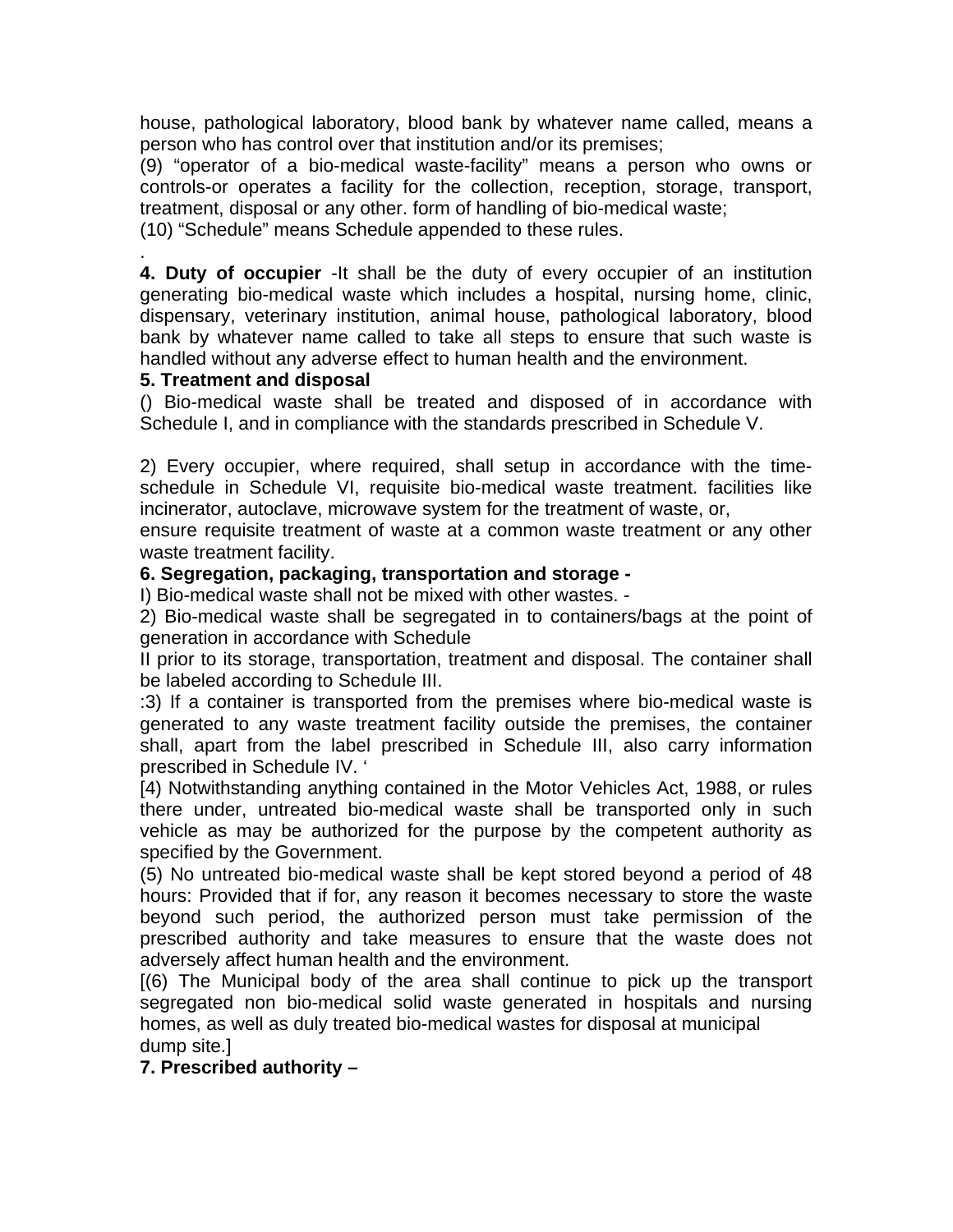(1) Save as otherwise provided, the prescribed authority for enforcement] of the provisions of these rules shall be the State pollution Control Boards in respect of States and the Pollution Control committees in respect of the Union territories and all pending cases with a prescribed authority appointed earlier shall stand transferred to the concerned State Pollution Control Board, or as the case maybe, the Pollution Control Committees.]

(IA)The prescribed authority for enforcement of the provisions of these rules in respect of all health care establishments including hospitals, nursing homes, clinics, dispensaries, veterinary institutions Animal houses, pathological laboratories and blood banks of the Armed Forces under the Ministry of Defence shall be the Director General, Armed Forces Medical Services.]

{2) The prescribed authority for the State or Union Territory shall be appointed within one month of the coming into force of these rules.

(3) The prescribed authority shall function- under the supervision and control of the respective Government of the State or Union Territory.

(4) The prescribed authority shall on receipt of Form I make such enquiry it deems fit and if it is satisfied that the applicant possesses be necessary capacity to handle bio-medical waste in accordance with these rules, granted renew an authorization as the case may be.

(5) An authorization shal1 be granted for a period of three years, including an initial trial period of one' year from the date of issue. Thereafter, an application shall be made by the occupier/operator for renewal. All such subsequence authorisation shall be for a period of three years. A provisional authorization will be granted for the trial period, to enable the occupier/operator to demonstrate the capacity of the facility.

(6) The prescribed authority may after giving reasonable opportunity being heard to the applicant and for reasons thereof to be recorded in writing refuse to grant or renew authorisation.

(7) Every application for authorization shall be disposed of by the prescribed authority within ninety days from the date of receipt of the application.

(8) The prescribed authority may cancel or suspend an authorisation, if for reasons, to be recorded in writing, the occupier/operator has failed to comply with any provision of the Act or these rules:

Provided that no authorisation shall be cancelled or suspended without giving a reasonable opportunity to the occupier/operator of being heard.

# **8. Authorisation -**

(I) Every occupier of an institution generating, collecting, receiving, storing, transporting, treating, disposing and/or handling bio-medical waste in any other manner, except such occupier of clinics, dispensaries pathological laboratories, blood banks providing treatment/service to less than 1000 (one thousand) patients per month, shall make an application in Form I to the prescribed authority for grant of authorisation.

(2) Every operator of a bio-medical waste facility shall make an application in Form I to the prescribed authority for grant of authorisation. .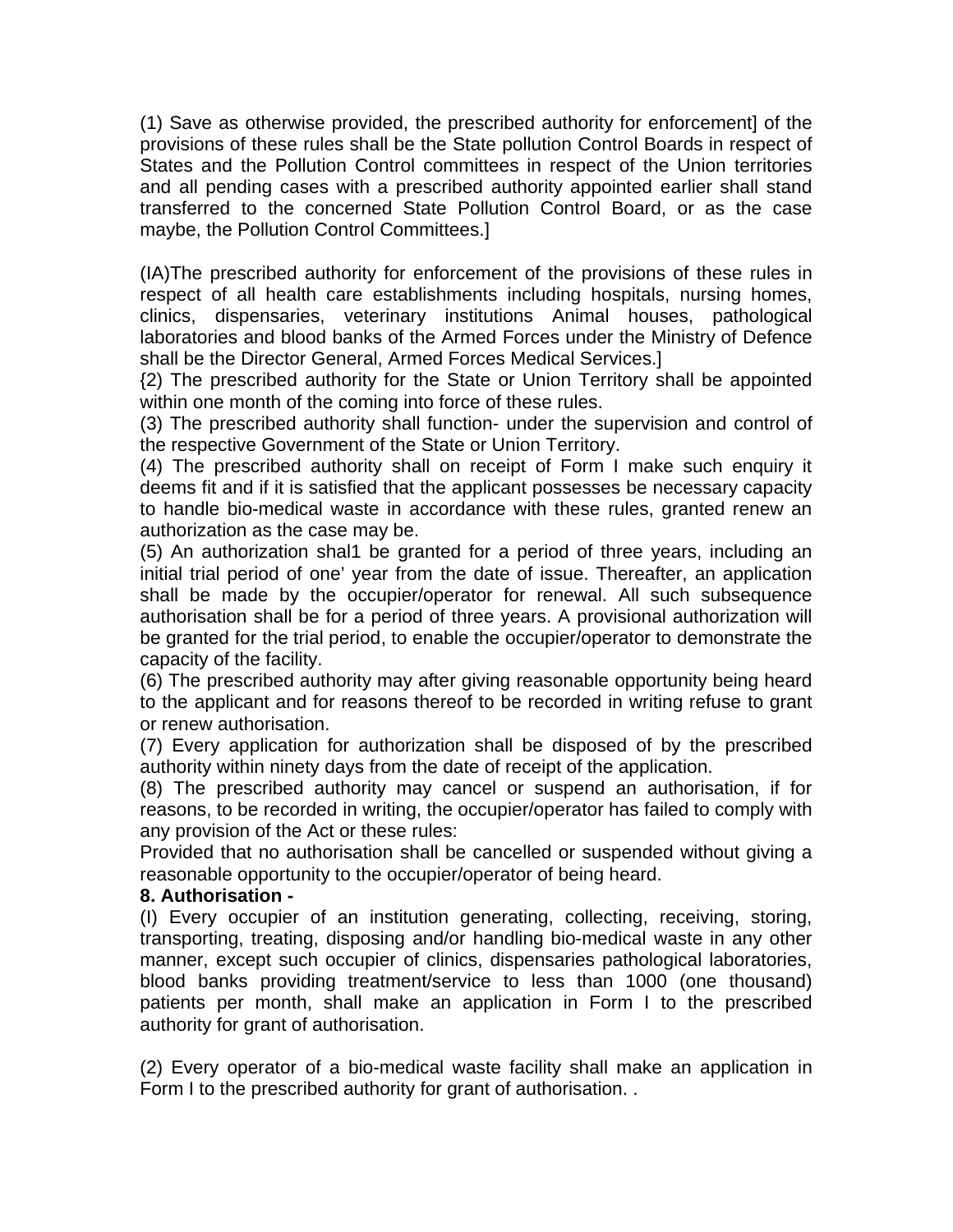(3) Every application in Form I for grant of authorisation shall be accompanied by a fee as may be prescribed by the Government of the State or Union Territory.

1[(4) The authorization to operate a facility shall be issued in Form IV, subject to conditions laid therein and such other condition, aw the prescribed authority may consider it necessary.]

# **9. Advisory committee-**

2[(1)] The Government of every State/Union Territory shall constitute an Advisory Committee. The Committee will include experts in the field of medical and health, animal husbandry and veterinary sciences, environmental management, municipal administration, and any other related department or organisation including non- governmental organisations. 3[\*\*\*] As and when required, the Committee shall advise the Government of the State Union Territory and the prescribed authority about matters related to the implementation of these rules.

4[(2) Notwithstanding anything contained in sub-rule (1), the Ministry f Defence shall constitute in that Ministry, an Advisory Committee consisting of the following in respect of all health care establishments including hospitals, nursing homes, clinics, dispensaries, veterinary institutions, animal houses, pathological laboratories and blood banks of the Armed Forces under the Ministry of Defence, to advise the Director General, Armed Forces Medical services and the Ministry of Defence in matters relating to implementation of these rules, namely :-

(I) Additional Director General of Armed Forces Medical Services……Chairman (2) A representative of the Ministry of Defence not

below the rank of Deputy Secretary, to be

nominated by that Ministry………………………………………………………Member

(3) A representative of the Ministry. of Environment

and Forests not below the rank of Deputy Secretary

to be nominated by the Ministry……………………………...........……. Member

(4) A representative of the Indian Society of Hospitals Waste Management, Pune ,…………………………….........……….….Member

9A. Monitoring of implementation of the rules in Armed Forces Health Care Establishments -

I) The Central Pollution Control Board shall monitor the implementation of these rules in respect of all the Armed Forces health care establishments under the Ministry of Defence.

2) After giving prior notice to the Director General Armed Forces Medical Services, the Central Pollution Control Board along with one or more representatives of the Advisory Committee constituted under sub-rule (2) of rulemay, if it considers it necessary, inspect any Armed Forces health care establishments.

**10. Annual report** -Every occupier/operator shall submit an annual report to the prescribed authority in Form II by 31st January every year, to include information about the categories and quantities of bio-medlcal wastes handled during the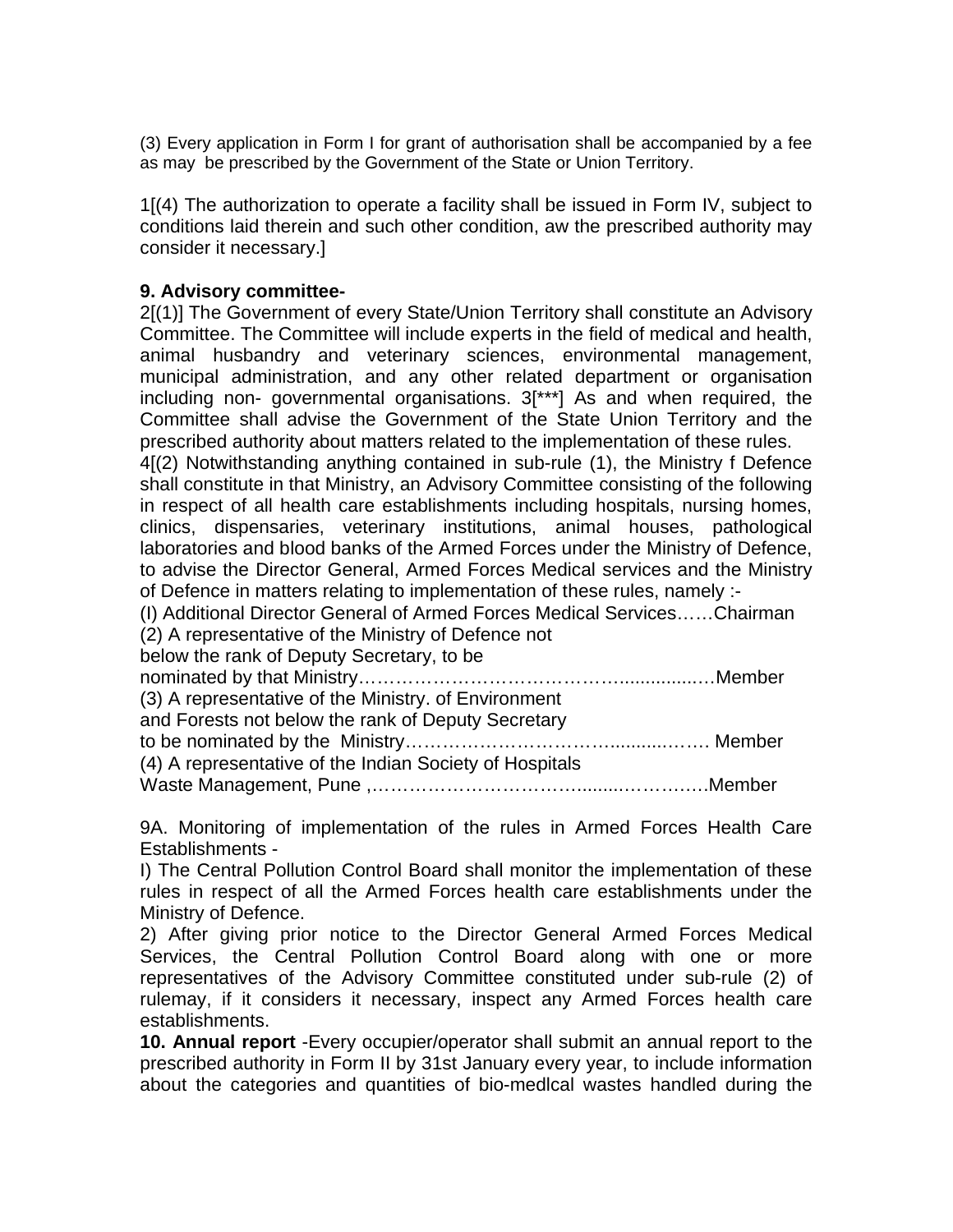preceding year. The prescribed authority shall send this information in a compiled form to the Central Pollution control Board by 31st March every year.

# **11. Maintenance of records-**

I) Every authorised person shall maintain records related to the generation, collection, reception, storage, transportation, treatment, disposal and/or any form of handling of bio-medical waste in accordance with these rules and any guidelines issued.

2) All records shall be subject to inspection and verification by the prescribed authority at any time.

**12. Accident reporting -**When any accident occurs at any institution or facility or any other site where bio-medical waste is handled or during transportation of such waste, the authorized person shall report the accident in Form III to the prescribed authority forthwith.

# **13. Appeal -**

[(I)] 2[Save as otherwise provided in sub-rule (2), any person] aggrieved by an order made by the prescribed authority under these rules may, within thirty days from the date on which the order is communicated to him, prefer an appeal 3[in Form V] to such authority as the Government of State/ Union Territory may think fit to constitute:

Provided that the authority may entertain the appeal after the expiry of the said period of thirty days if it is satisfied that the appellant was prevented by sufficient cause from filing the appeal in time.

[(2) Any person aggrieved by an order of the Director General, Armed-Forces Medical Services under these rules may, within thirty days from the date on which the order is communicated to him prefer an appeal to the Central Government in the Ministry of Environment and Forests.].

[14. Common disposal/incineration sites: Without prejudice to rule 5 of these rules, the Municipal Corporations, Municipal Boards or Urban Local Bodies, as the case may be, shall be responsible for providing suitable common disposal/incineration sites for the biomedical wastes generated in the area under their jurisdiction and in areas outside the jurisdiction of any municipal body, it shall be the responsibility of the occupier generating bio-medical waste/operator of a bio medical. waste treatment facility to arrange for suitable sites individual or in association, so as to comply with the provisions of these rules.]

# **SCHE&ULE- I (See rule 5) CATEGORIES OF BIO-MEDICAL WASTE**

**and Disposal No.1] Option]**

**(Waste Category Waste Category 2(Type] 1 (Treatment**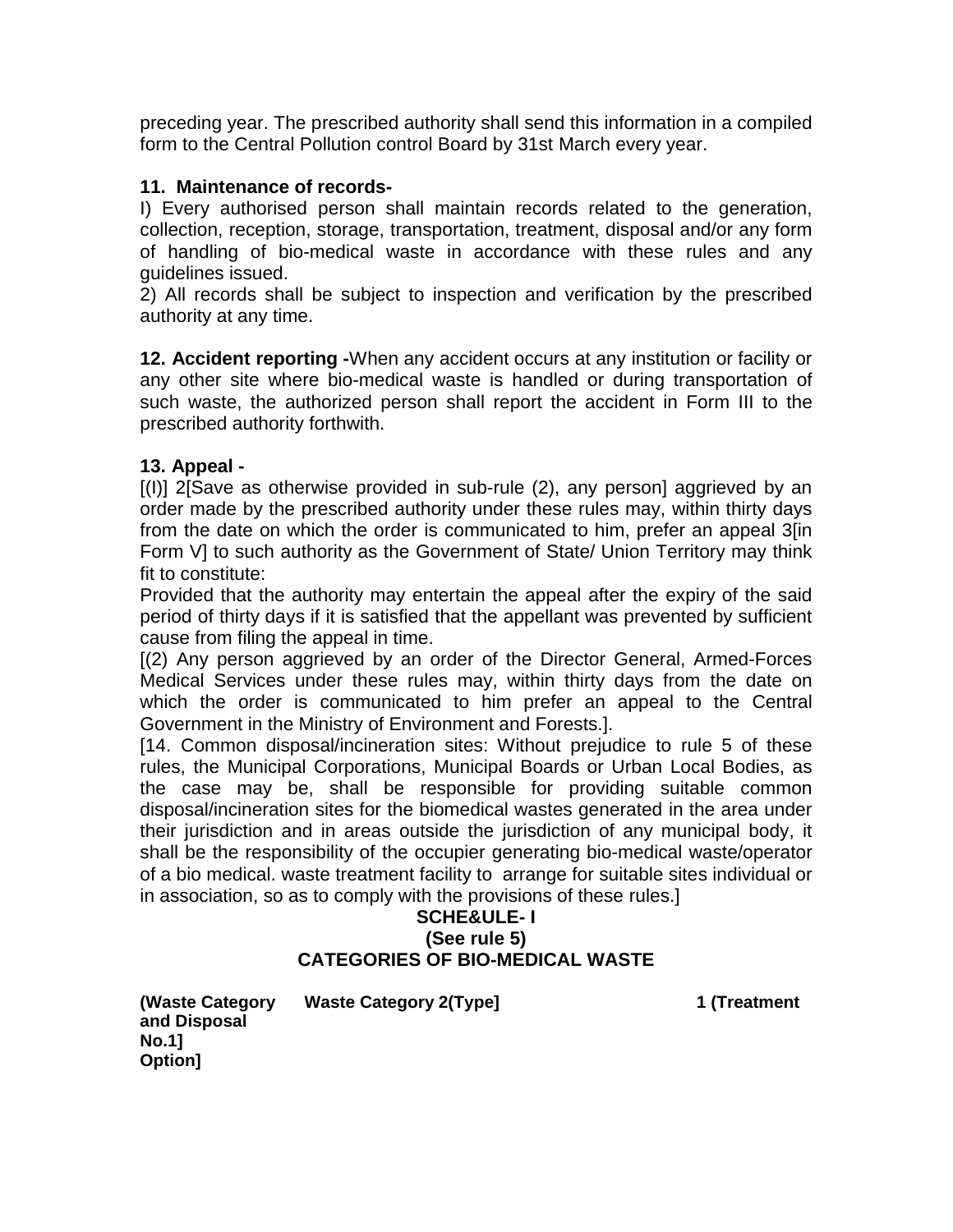| Category No. I<br>deep burial*                                                | <b>Human Anatomical Waste</b>                                                                                                                                                                                                                                                              | Incineration @                                    |  |
|-------------------------------------------------------------------------------|--------------------------------------------------------------------------------------------------------------------------------------------------------------------------------------------------------------------------------------------------------------------------------------------|---------------------------------------------------|--|
|                                                                               | (Human tissues, organs, body parts.)                                                                                                                                                                                                                                                       |                                                   |  |
| Category No.2<br>@ deep burial*                                               | <b>Incineration</b>                                                                                                                                                                                                                                                                        |                                                   |  |
|                                                                               | parts, carcasses bleeding parts, fluid, blood and "<br>experimental animals used in research, waste"<br>generated by veterinary hospital, colleges, discharge<br>from hospitals, animal houses.)                                                                                           |                                                   |  |
| Catgory No.3                                                                  | <b>Microbiology and Biotechnology Waste</b><br>(wastes from laboratory cultures, stocks                                                                                                                                                                                                    | Local                                             |  |
| Autoclaving/microwaving/                                                      |                                                                                                                                                                                                                                                                                            |                                                   |  |
|                                                                               | or specimen of micro-organisms live or<br>attenuated vaccines, human<br>and animal cell culture used in research and infectious<br>agents from research and industrial laboratories,<br>wastes from production of biological toxins, dishes<br>and devices used for transfer of cultures.) | incineration @                                    |  |
| Category No.4<br>(chemical                                                    | <b>Waste sharps</b> (Needles, syringes, scalpels,                                                                                                                                                                                                                                          | disinfections                                     |  |
| @@/autoclaving/<br>includes both used<br>multilation/shredding##)             | blades, glass, etc. that may cause puncture<br>and unused sharps)                                                                                                                                                                                                                          | treatment<br>and cuts. This<br>microwaving<br>and |  |
| Category No.5<br>@/destruction<br>comprising of outdated,<br>disposal in      | <b>Discarded Medicines and Cytotoxic drugs</b>                                                                                                                                                                                                                                             | Incineration<br>(Wastes<br>and drugs              |  |
| landfills                                                                     | contaminated and discarded medicines.)                                                                                                                                                                                                                                                     | secured                                           |  |
| Category No.6<br>autoclaving/                                                 | [Solied] Waste                                                                                                                                                                                                                                                                             | incineration@                                     |  |
|                                                                               | (Items contaminated with blood, and body fluids<br>including cotton, dressings, soiled plaster casts, lines,<br>beddings, other material contaminated with blood.)                                                                                                                         | microwaving                                       |  |
| CategoryNo.7<br>chemical<br>generated from disposable                         | <b>Solid Waste</b>                                                                                                                                                                                                                                                                         | disinfection by<br>(Wastes<br>treatmenf@@         |  |
| than the waste [sharps] such as                                               |                                                                                                                                                                                                                                                                                            | Items other<br>autoclaving                        |  |
| microwaving<br>catheters, Intra- venous. sets etc.)<br>mutilation/shredding## |                                                                                                                                                                                                                                                                                            | tubings,<br>and                                   |  |
| Category No.8<br>chemical                                                     | <b>Liquid Waste</b>                                                                                                                                                                                                                                                                        | disinfection by<br>(Waste                         |  |
| generated from laboratory                                                     |                                                                                                                                                                                                                                                                                            | treatment @ @                                     |  |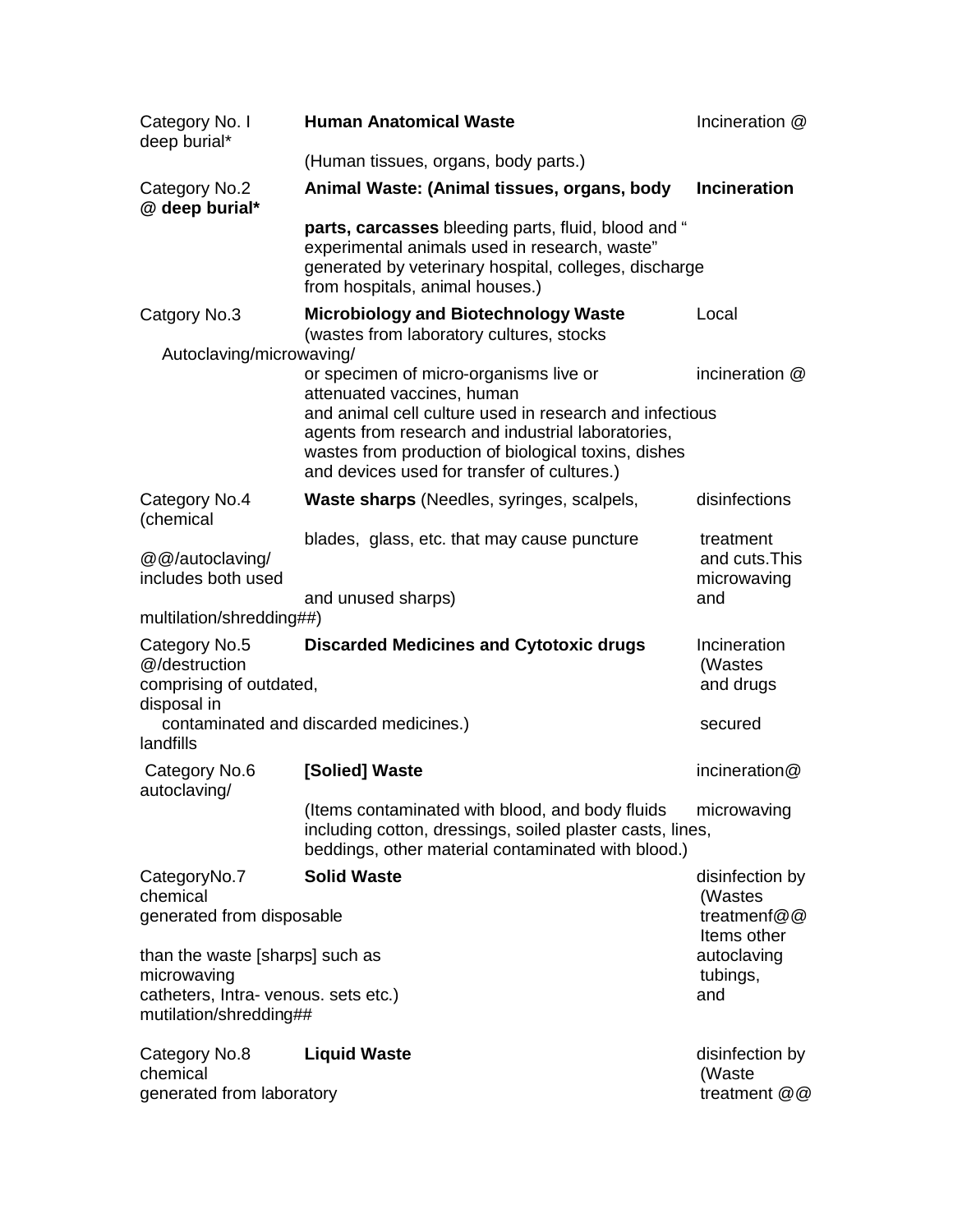|                                      | and washing, cleaning, house keeping                             | and discharge |
|--------------------------------------|------------------------------------------------------------------|---------------|
| into drains.                         | and disinfecting activities.)                                    |               |
| Category No. 9<br>municipal landfill | <b>Incineration Ash</b>                                          | disposal in   |
|                                      | (Ash from incineration of any bio-medical waste.)                |               |
| Category No.10                       | <b>Chemical Waste</b>                                            | chemical      |
| treatment @ @ and                    | (Chemicals                                                       |               |
| used in production of biologicals,   | dischargein to                                                   |               |
| drains for                           | chemicals                                                        |               |
|                                      | used in disinfection, as insecticides, etc.) liquids and secured |               |

landfill for solids.

- + Options given above are based on available technologies. Occupier/operator wishing to other State-of-the-art technologies shall approach the Central pollution Control Board to the standards laid down to enable the prescribed authority to consider grant of authorization. '
- @@ Chemicals treatment using at least 1% hypochloride 'solution or any other equivalent chemical reagent. It must be ensured that chemical. treatment ensures disinfection.
- ## Mutilation/shredding must be such so as to prevent unauthorised re-use
- @ There will be no chemical pretreatment before incineration. Chlorinated plastics shall not be incinerated.
- \* Deep burial shall be an option available only in towns with population less than five lakhs and in rural areas.

# **SCHEDULE-II**

### **See rule-6 COLOUR CODING AND TYPE OF CONTAINER FOR DISPOSAL OF BIOMEDICAL WASTES**

| <b>Colour Coding</b><br>option | <b>Type of Container</b>                                 | <b>Waste Category</b> | <b>Treatment</b> |
|--------------------------------|----------------------------------------------------------|-----------------------|------------------|
|                                |                                                          |                       | as per           |
| <b>Schedule</b>                |                                                          |                       |                  |
| Yellow                         | Plastic bag<br>Incineration/deep burial                  | Cat.1,2, 3 and 6      |                  |
|                                |                                                          |                       |                  |
| Red                            | <b>Disinfected Container</b><br>Autoclaving/Microwaving/ | Cate 3,6, and 7       |                  |
|                                |                                                          |                       | Chemical         |
| Treatment                      |                                                          |                       |                  |
| <b>Blue/White</b>              | Plastic bag/Punture                                      | Cat 4 and 7           |                  |
|                                | Autoclaving/Microwaving/                                 |                       |                  |
| Translucent                    | <b>Proof Container</b>                                   |                       | Chemical         |
| Treatment                      |                                                          |                       |                  |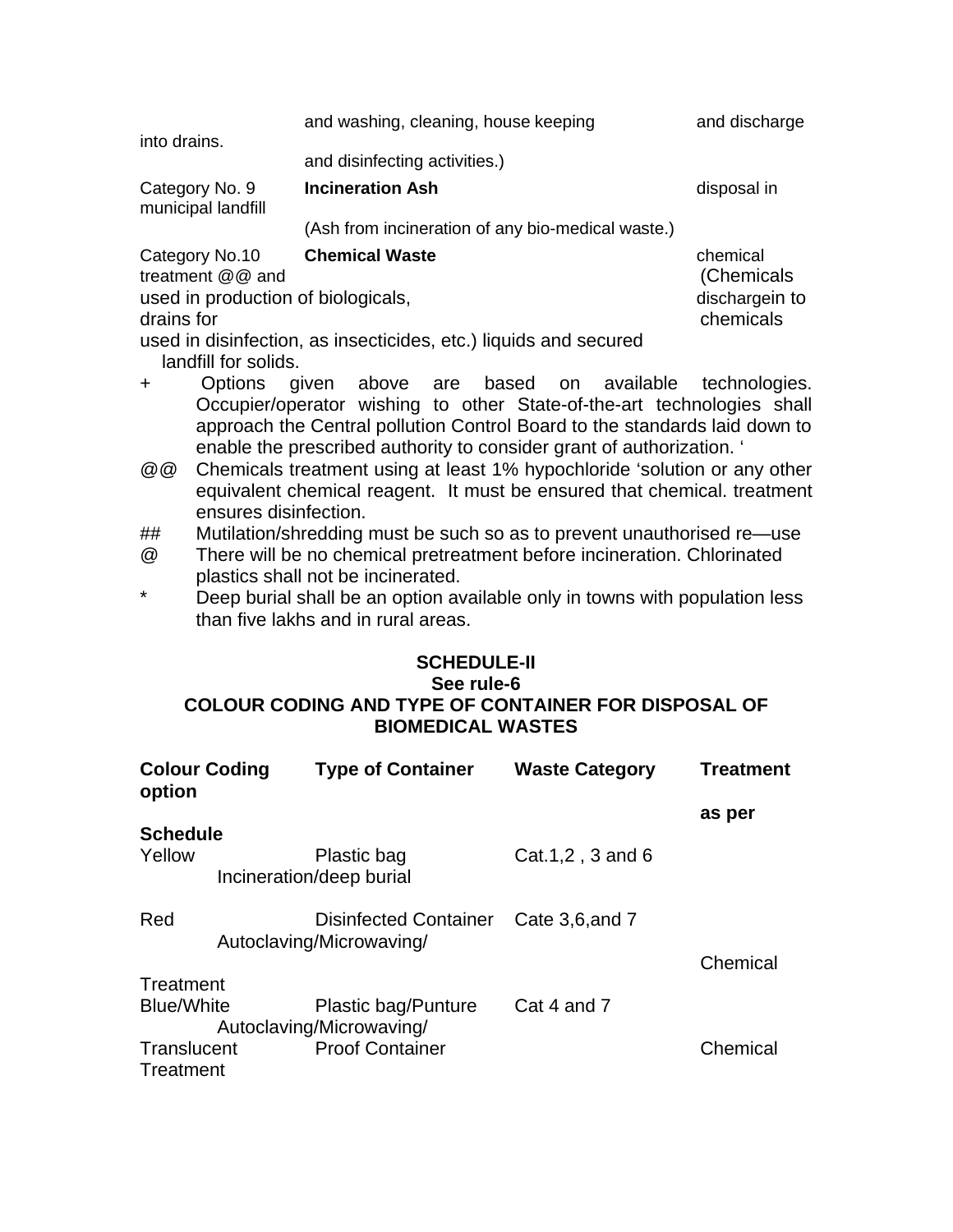**Secured** 

Landfill

# **Notes :**

1. Colour coding of waste categories with multiple treatment options as defined in Schedule I, shall be slected depending on treatment optionm chosen, which shall be as specified in Schedule

2. Waste collection bag for waste types needing incineration shall not be made of chlorinated plastics.

3. Categories 8 and 10 (liquid) do not require containers/bags

4. Category3 if disinfected locally need not be put in container/bags.

# **SCHEDULE III see rule -6 LABEL FOR BIO MEDICAL WASTE CONTAINERS/BAGS**

**SYMBOL**

**BIOHAZARD SYMBOL CYTOTOXIC HARZARD** 

figure

SCHEDULE-IV see rule 6 LABEL FOR TRANSPORT OF BIO MEDICAL WASTE CONTAINERS/BAGS

Day Month Year

Waste Category No...................... Date of generation Waste class Waste desription sender's Name and Address **Receiver's Name and Address** Phone no. **Phone No.** Telex No. Telex No. Fax No. Fax No. Contact Person Contact Person In case of emergency Plase Contact: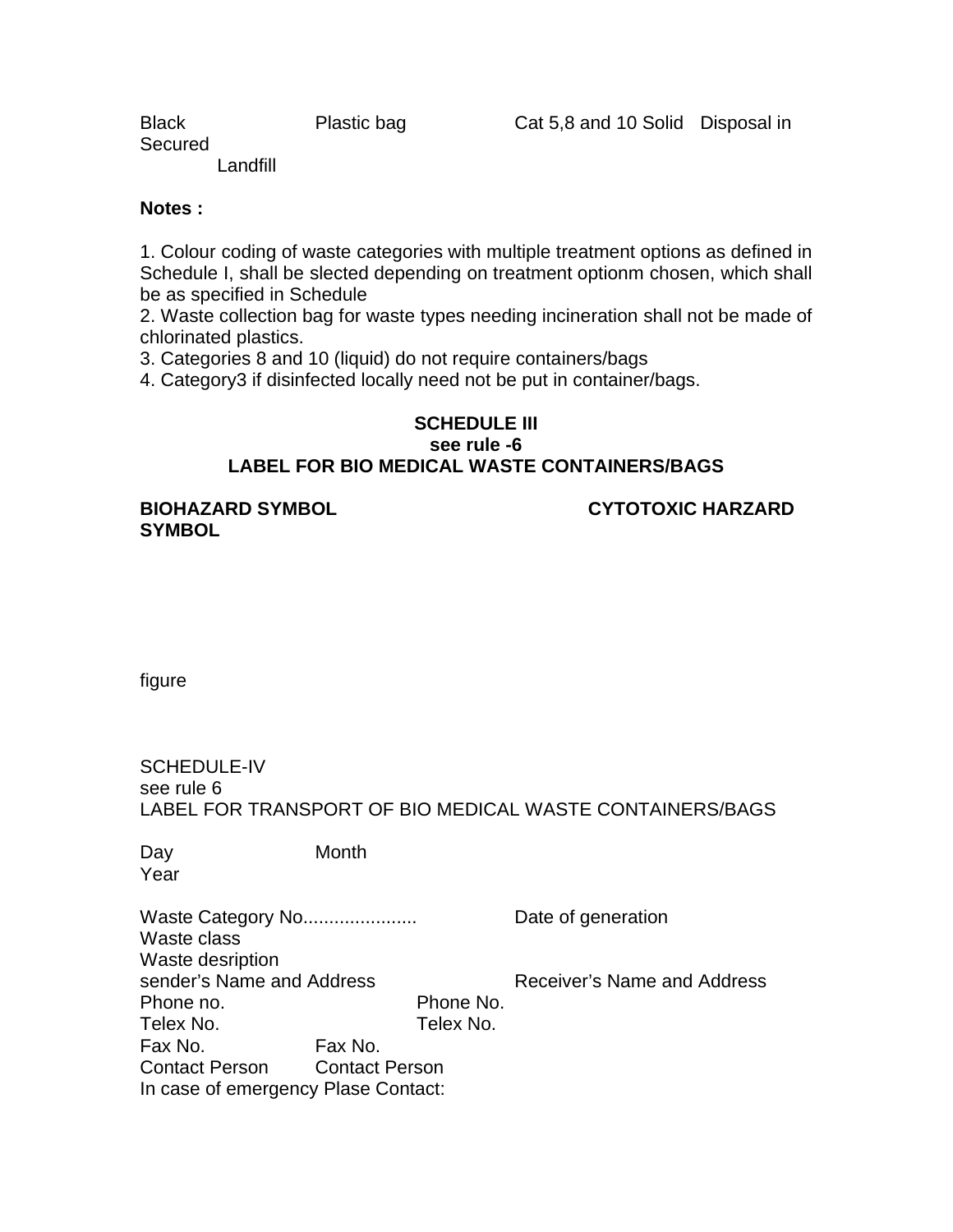Name and Address Phone no.

Note : Label shall be non-washable and prominently visible.

# SCHEDULE V see rule 5 and schedule I STANDARDS FOR TREATMENT AND DISPOSAL OF BIO MEDICAL WASTES STANDARDS FOR INCINERATORS All incinerators shall meet the following operating and emission standards:

# A. Operating Standards

- 1. Cobustion Efficiency (CE) shall be at least 99.00%
- 2. The combustion Efficiency is computed as follows:-

 $C.E. = % CO<sub>2</sub>$ 

 $X100$ 

 $% CO<sub>2</sub> + % CO$ 

3. The temperature of the primary chamber shall be 800+- 50 degree C 4. The seondary chamber gas residence time shall be at least 1 (one) second at 1050 +- 50 degree C, with minimum 3% Oxygen in the stack gas.

B. Emission Standards

| <b>Parameters</b> | Concentration mg/Nm <sup>3</sup> at (12% CO <sub>2</sub> Correction) |
|-------------------|----------------------------------------------------------------------|
|-------------------|----------------------------------------------------------------------|

|    | Particulate matter | 150 |
|----|--------------------|-----|
| 2. | Nitrogen Oxides    | 450 |
| 3  | HCL                | 50  |

4. Minimum stack height shall be 30 metres above ground

5. Volatile organic compunds in ash shall not be more than 0.01%

# *Note :*

\* Suitably designed pollution control devices should be installed/retrofitted with the incinerator to achieve the above emission limits, if necessary.

\* Wastes to be incinerated shall be be chemically treated with any chlorinated disinfectants.

\* Chlorinated plastics shall not be incinerated.

\*Toxic metals in incineration ash shall be limited within the regulation quantities as defined under the Hazardous waste (Management and Handling ) Rules 1989.

\* Only low sulphur fuel like L.D.O./L.S.H.S. /Diesel shall be used as fuel in the incinerator.

# **STANDARD FOR WASTE AUTOCLAVING**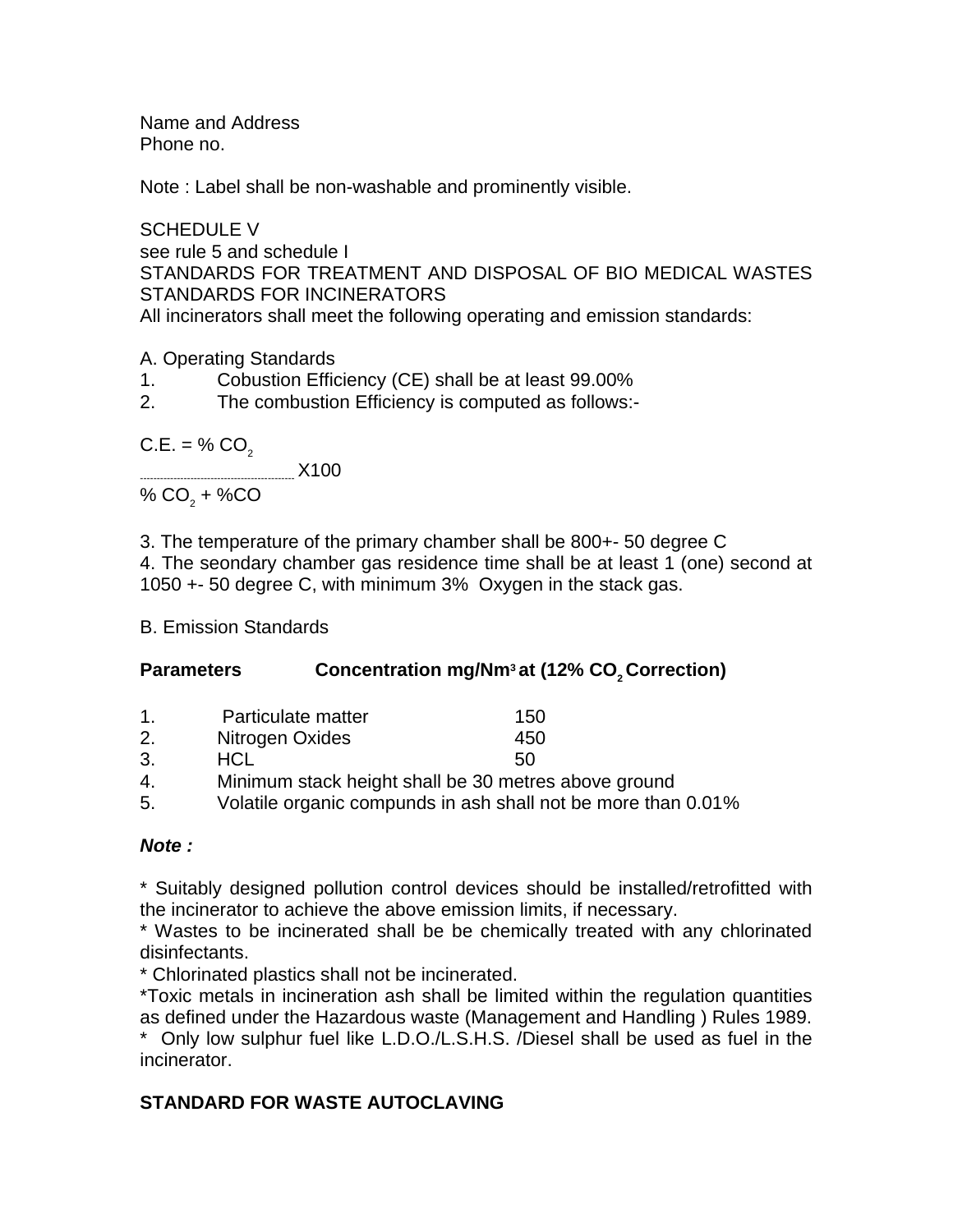The autoclave should be decidated for the purposes of disinfecting and treating bio medical waste.

1. When operating a gravity flow autoclave, medical waste shall be subjected to :-

(i) a temperature of not less than 121 degree C and pressure of 15 pounds per sq inch (psi) for an autoclave residence time of not less than 60 minutes; or

ii) a temperature of not less than 135 degree C and a pressure of 31 psi for an autoclave residence time of not less than 45 minutes.

III) a temperature of not less than 149 degree C and a pressure 52 psi for an autoclave residence time of not less than 30 minutes.

2. When operating a vacuum autoclave, medical waste shall be subjected to 4 minimum of one pre-vaccum pulse to purge the autoclave of all air. The waste shall be subjected to the following:

i) a temperature of not less than 121 degree C and pressure of 15 psi per an autoclave residence time of not less than 45 minutes or;

ii) a temperature of not less than 135 degree C and pressure of 31 psi for an autoclave residence time of not less than 30 minutes.

3. Medical waste shall not be considered properly treated unless the time tempreature and pressure indicators indicate that the required time temperature andpressure were reached during the autoclave process. If for any reasons, time, temperature or pressure indicator indicators that the required temperature, pressure or residence time was not reached, the entire load of medical waste must be autoclaved again until the proper temperature, pressure and residence time were achieved.

4) Recording of operational parameters: Each autoclave shall have graphic or computer recording devices which will automatically and continuously monitor and record dates, time to day, load identification number and opearating parameters throughout the entire length of the autoclave cycle.

**5) Validation test Spore testing:** The autoclave should completely and consistently kill the approved biological indicator at the maximum design capacity of each autoclave unit. Biological indicator for autoclave shall be Bacillus stearothermophilus spores using vials or spore strips, with a least 1X104 spores per milliliter. Under no circumstances will an autoclave have minimum operating parameters less than a residence time ot 30 minutes regardless of temperature and pressure a temperature less than 121 degree C or pressure less than 15 psi.

**6) Routine test :** A chemical indicator strip/tape that changes colour when a certain temperature is reached can be used to verify that a specific temperature has been achieved. It may be necessary to use more than one strip over the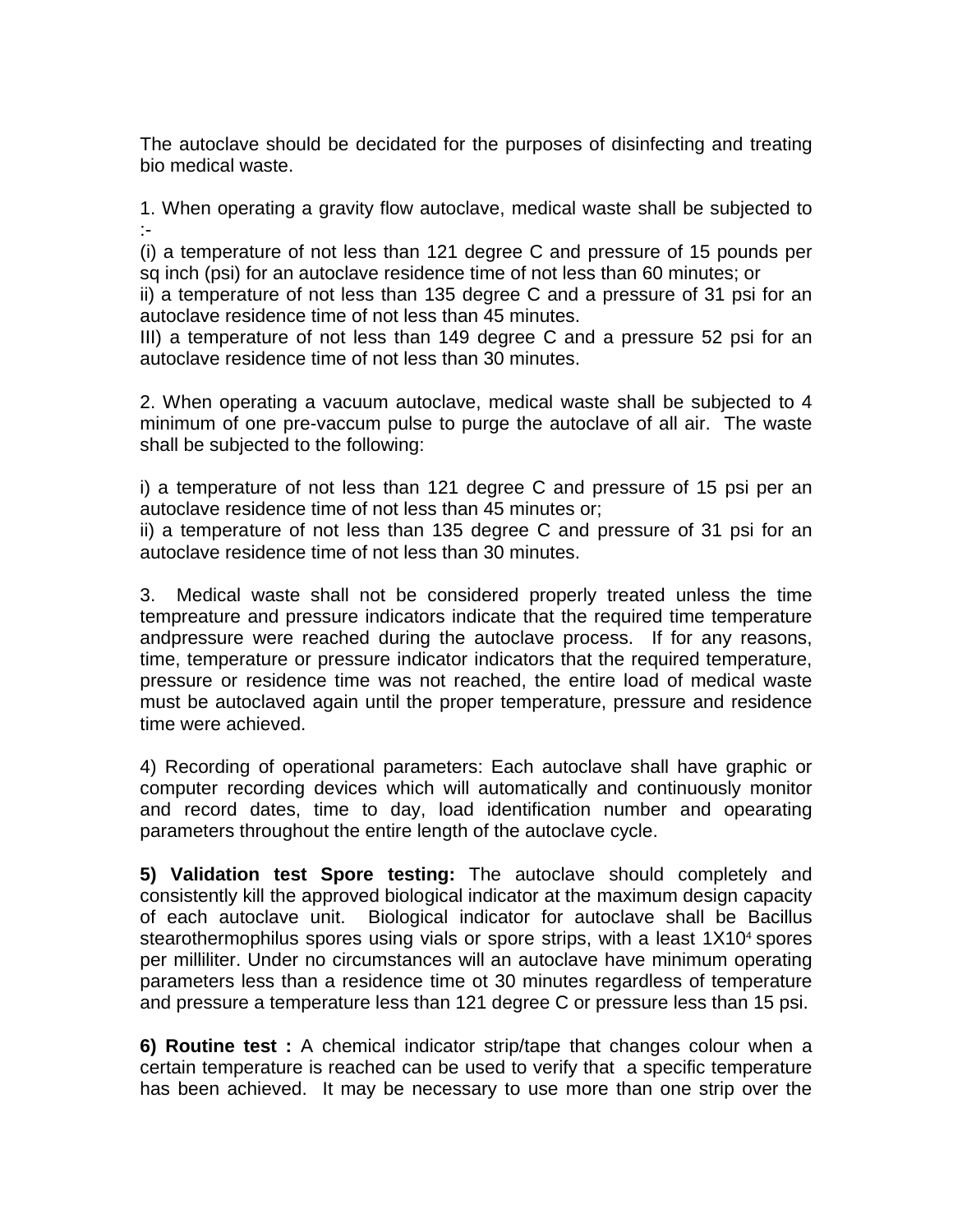waste package at different location to ensure that the inner content fo the package has been adequately autoclaved.

# **STANDARDS FOR LIQUID WASTE**

The effluent generated from the hospital should conform to the following limits:

| <b>Parameters</b>           | <b>Permissible limits</b>                   |
|-----------------------------|---------------------------------------------|
| pH                          | $6.5 - 9.0$                                 |
| Suspended solids            | 100 mg/1                                    |
| Oil and grease              | $10 \text{ mg}/1$                           |
| <b>BOD</b>                  | $30 \text{ mg}/1$                           |
| <b>COD</b>                  | 250 mg.1                                    |
| Bio-assay test<br>effluent. | 90% survival of fish after 96 hours in 100% |

These limits are applicable to those hospitals which are either connected with sewers without terminal sweage treatment plant or not connected to public sewers. For discharge into public sewers. For discharge into public sewers with terminal facilities, the general standards as notified the Environment(Protection) Act, 1986, shall be applicable.

# **STANDARDS OF MICROWAVING**

1. Microwave treatment shall not be used for cytotoxic, hazardous or radioactive wastes, contaminated animal carcasses, body parts and large metal items.

2. The microwave system shall comply with the efficacy test/routine tests and a performance guarantee may be provided by the .supplier before operation of the unit.

3. The microwave should completely and consistently kill the bacteria and other pathogenic organisms that is ensured by approved biological indicator at the maximum design capacity of each microwave unit. Biological indicators for microwave shall be Bacillus Subtilis spores using vials or spore stripswith'at least 1 x 104 spores per millilitre.

# **STANDARDS FOR DEEP BURIAL**

1. A pit or trench should be dug about 2 metres deep. It should be half filled with waste, then covered with lime within 50cm of the surface, before filling the rest of the pit with soil.

2. It must be ensured that animals do not have any access to burial sites.. Covers of galvanised iron/wire meshes may be used.

3. On each occasion, when wastes are added to the pit, a layer of 10 cm of soil shall be added to cover the wastes.

4. Burial must be perfonned under close and dedicated supervision.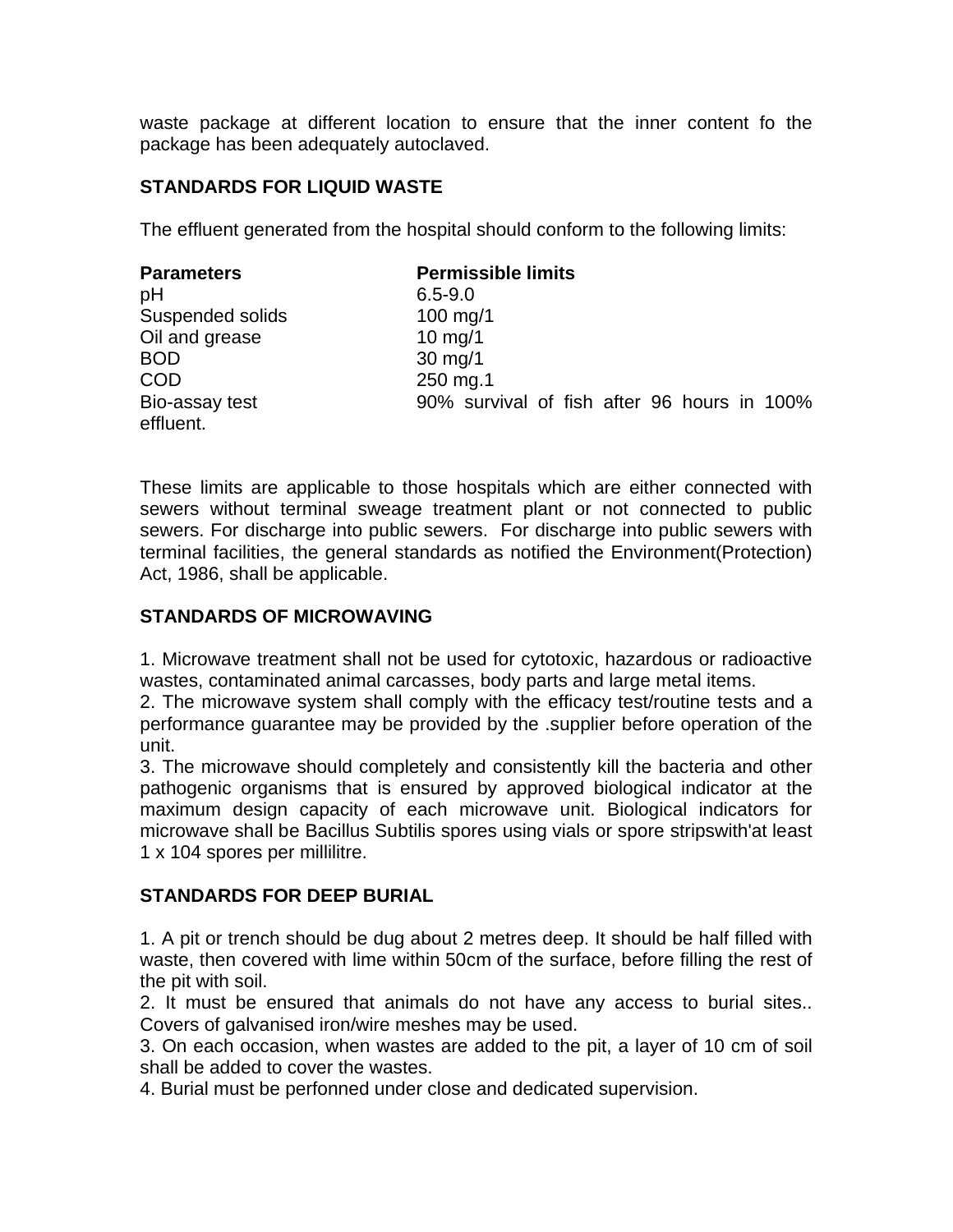5. The deep burial site should be relatively impermeable and no shallow well should be dose to the site.

6. The pits should be distant from habitation, and sites so as to ensure that no contamination occurs of any surface water or ground water. The area should not be prone to flooding or erosion.

7. The location of the deep burial site will be authorised by the prescribed authority.

8. The institution shall maintain a record of all pits for deep burial.

### **SCHEDULE- VI (See rule 5) SCHEDULE FOR WASTE TREATMENT FACILITIES LIKE INCINERATOR/AUTOCLAVE MICROWAVE SYSTEM**

| A. Hospitals and nursing homes in towns with<br>population of 30 lakhs and above<br>or earlier                            | By 30th June, 2000 |
|---------------------------------------------------------------------------------------------------------------------------|--------------------|
| B. Hospitals and nursing homes in towns with<br>population of below 30 lakhs<br>(a) with 500 beds and above<br>or earlier | By 30th June, 2000 |
| (b) with 200 beds and above but less than 500 bed<br>or earlier                                                           | By 31 st Dec 2000  |
| (c) with SO beds and above but less than 200 bed<br>or earlier                                                            | By 31st Dec 2001   |
| (d) with less than 50 bed<br>or earlier                                                                                   | By 31 st Dec 2002  |
| C. All other institutions generating bio-medical<br>waste not included in A and B above.<br>or earlier                    | By 31 st Dec 2002  |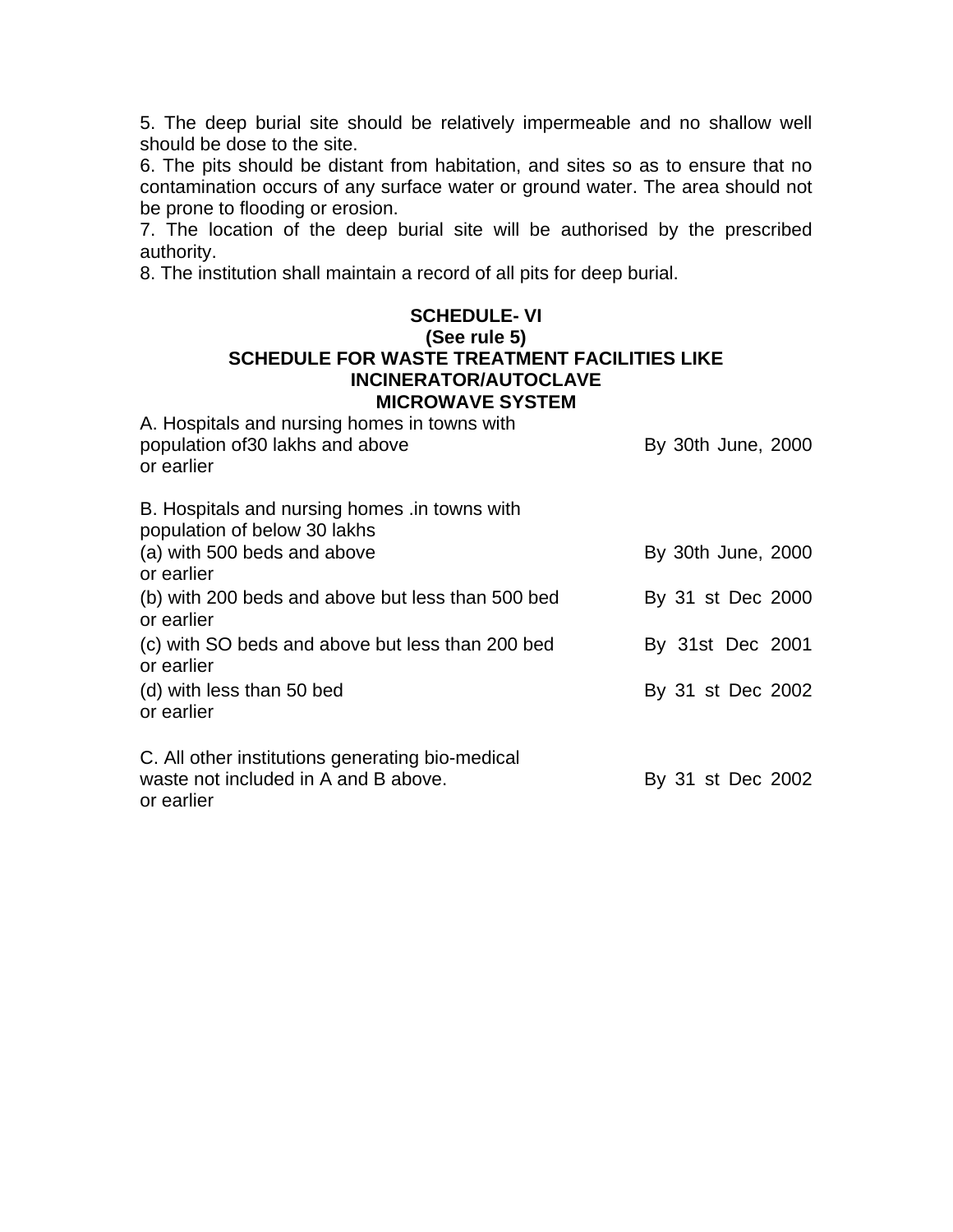# **FQRM -I (See rule 8) [APPLICATION FOR AUTHORISATION/RENEWAL OF AUTHORISATION]**

(To be submitted in duplicate)

To,

The Prescribed Authority

(Name of the State Govemment/Union Territory Administration)

# Address

- 1. Particulars of the Applicant:
	- (i) Name of the Applicant
		- (In block letters and in full)
	- (ii) Name of the Institution. Address Tel. No.
		- Fax No.
		- Telex No.
- 2. Activity for which authorisation is sought:
	- (i) Generation
	- (ii) Collection
	- (iii) Reception
	- (iv) Storage
	- (v) Transportation
	- (vi) Treatment
	- (vii) Disposal
	- (viii) Any other form of handling
- 3. Please state whether applying for fresh authorisation or for renewal: (In case of renewal previous authorisation number and date)
- 4. (i) Address of the institution handling bio-medical wastes:
	- (ii) Address of the place <;>fthe treatment facility:
	- (iii) Address of the place of the disposal of the waste:
- 5. (i) Mode of transportation (in any) ofbio-medical waste: (ii) Mode(s) of treatment :
- 6. Brief description of method of treatment and disposal (attach details) :
- 7. (i) Category (see Schedule 1) of waste to be handled:
	- (ii) Quantity of waste (categorywise) to be handled per month:
- 8. Declaration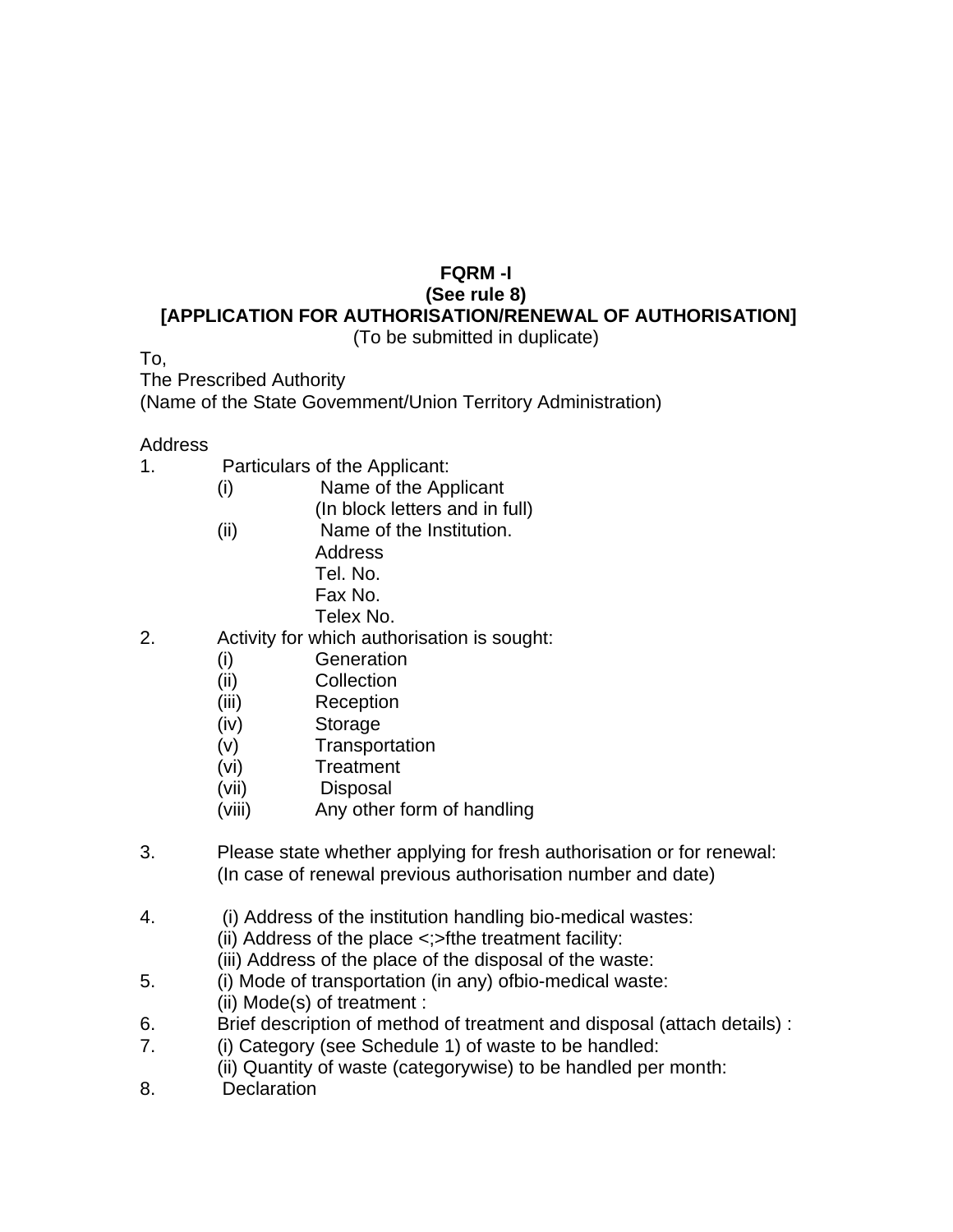I do hereby declare that the statement made and information given above are true to the best of my knowledge and belief and that I have not concealed any information.

I do also hereby undertake to provide any further information sought by the prescribed authority in relation to these rules and to fulfil any conditions stipulated by the prescribed authority.

Date ......................................... Signature of the applicant Place........................................ Designation of the applicant

# **FORM-II (See rule 10) ANNUAL REPORT**

(To be submitted to the prescribed authority by 31 January every year)

- 1. Particulars of the applicant:
	- (i) Name of the authorised person (occupier/operator) :
	- (ii) Name of the institution:
		- Address Tel. No.
			- Telex No.
		- Fax No.

2. Categories of waste generated and quantity on a monthly average basis:

- 3. Brief details of the treatment facility :
	- In case of off-site facility :
	- (i) Name of the operator
	- (ii) Name and address of the facility
		- Tel.No.
		- Telex No.
		- Fax No.
- 4. Category-wise quantity of waste treated:
- 5. Mode of treatment with details:
- 6. Any other information:
- 7. Certified that the above report is for the period from
- Date ..........................................

Signature........................................................

Place ...........................................

Designation....................................................

**FORM-III**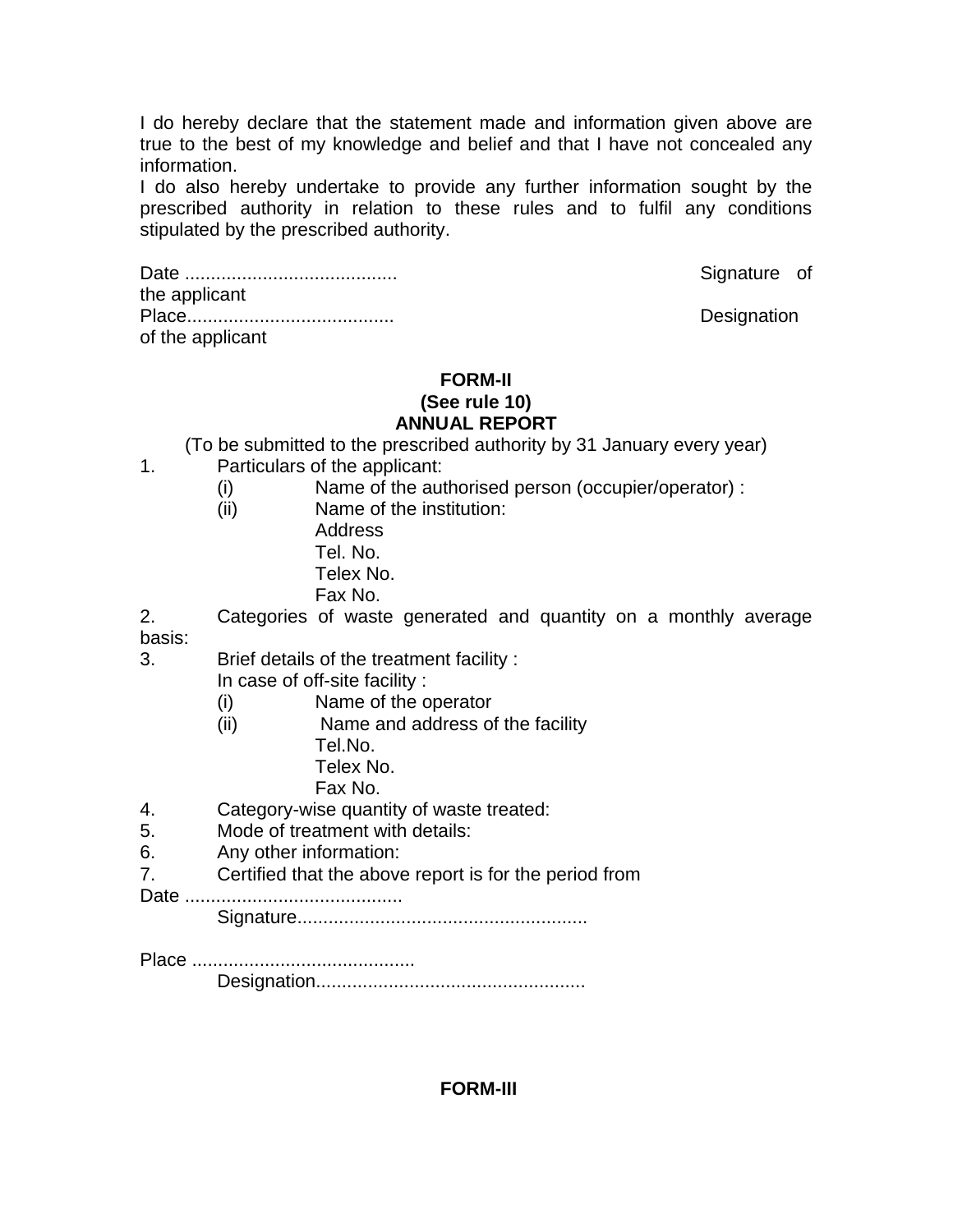# **See rule-12 ACCIDENT REPORTING**

- I. Date and time of accident:
- 2. Sequence of events leading to accident:
- 3. The waste involved in accident:

4. Assessment of the effects of the accidents on human health and environment:

- 5. Emergencymeasurestaken: .
- 6. Steps taken to alleviate the effects of accidents:

7. Steps taken to prevent the recurrence of such an accident:

Date ....................................

Signature..................................................

Place.................................... Designation

....................................................

#### **FORM -IV [See rule 8(4)]**

# **AUTHORISATION FOR OPERATING A FACILITY FOR COLLECTION, RECEPTION, TREATMENT, STORAGE, TRANSPORT AND DISPOSAL OF BIOMEDICAL WASTES**

I. File No. of authorisation and date of issue ..............................................................................

2 ..........................................

Of.................................................................................... is hereby granted an authorisationto operate a facility for collection, reception, storage, transport altd disposal of biomedical waste on the premises situated at ....................................................................................

3. This authorisation shall be in force for a period of Years from the date of issue.

4. This authorisation is subject to the conditions stated below and to such other conditions as may be specified in the rules for the time being in force under the Environment (Protection) Act, 1986

Date................................................................. Signature......................................... Designation ........................................

**TERMS AND CONDITIONS OF AUTHORISATION\***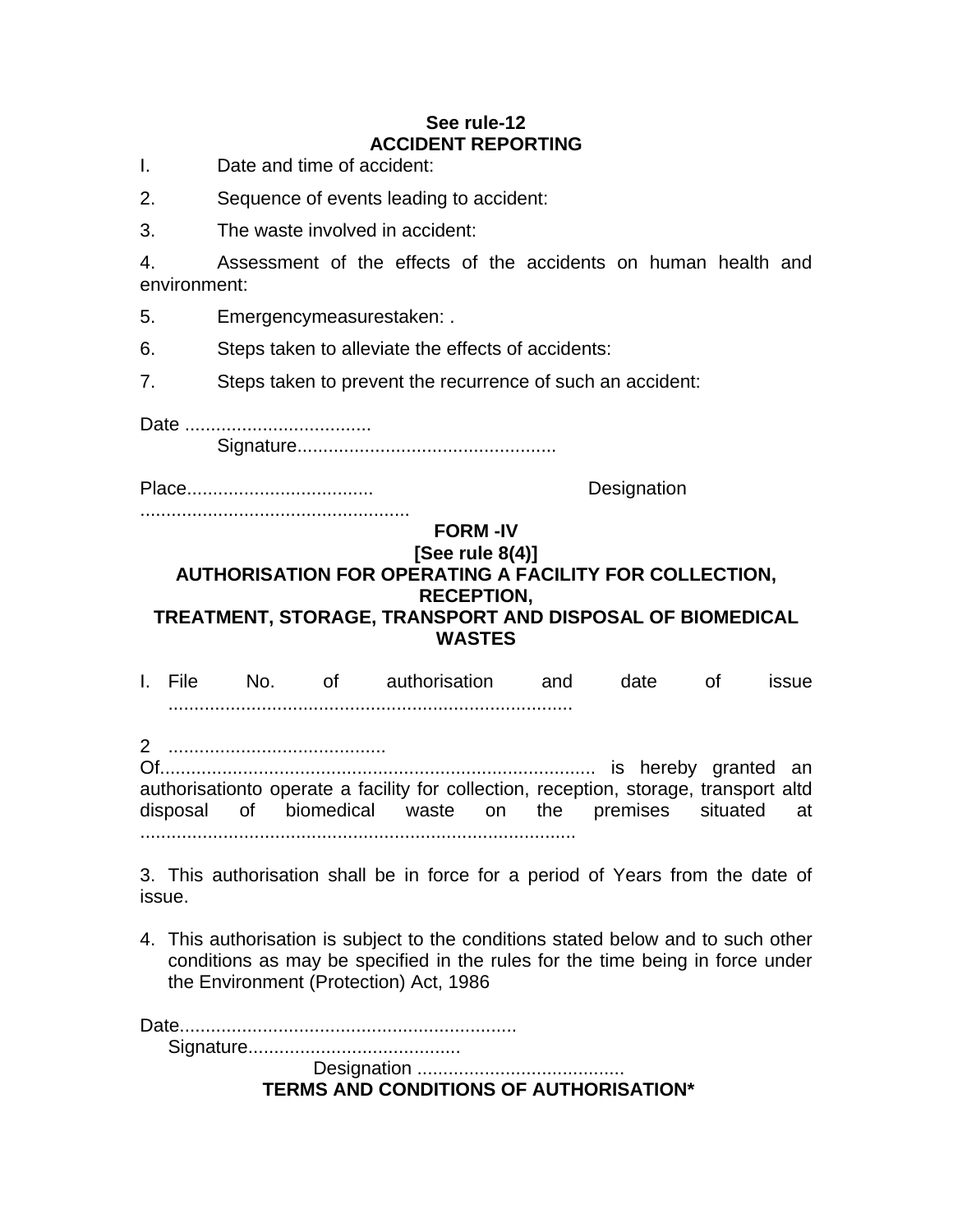- 1. The authorisation shall comply with the provisions of the Environment (Protection) Act, 1986, and the rules made thereunder.
- 2. The authorisation or its renewal shall be produced for inspection at the request of an officer authorised by the prescribed authority.
- 3. The person authorised shall not rent, lend, sell, transfer or otherwise transport the biomedical wastes without obtaining prior permission of the prescribed authority.
- 4. Any unauthorised change in personnel, equipment or working conditions as mentioned in the application by the person authorised shall constitute a breach of his authorisation.
- 5. It is the duty of the authorised person to take prior permission of the prescribed authority tolclose down the facility.

*\* Additional terms and conditions may be stipulated by the prescribed authority.* **FORM-V**

# **[See rule 13]**

# **APPLICATION FOR FILING APPEAL AGAINST ORDER PASSED BY THE PRESCRIBED AUTHORITY AT DISTRICT LEVEL OR REGIONAL OFFICE OF THE POLLUTION CONTROL BOARD ACTING AS PRESCRIBED AUTHORITY OR THE STATE/UNION TERRITORY LEVEL AUTHORITY**

- I. Name and address of the person applying for appeal:
- 2. Number, date of order and address of the authority which passed the order against which appeal is being made (certified copy of order to be attached).
- 3. Ground on which the appeal is being made.
- 4. List of enclosures other than the order referred in para 2 against which appeal is being filed.

Signature...................................................

Date ................................................... Name and Address

...................................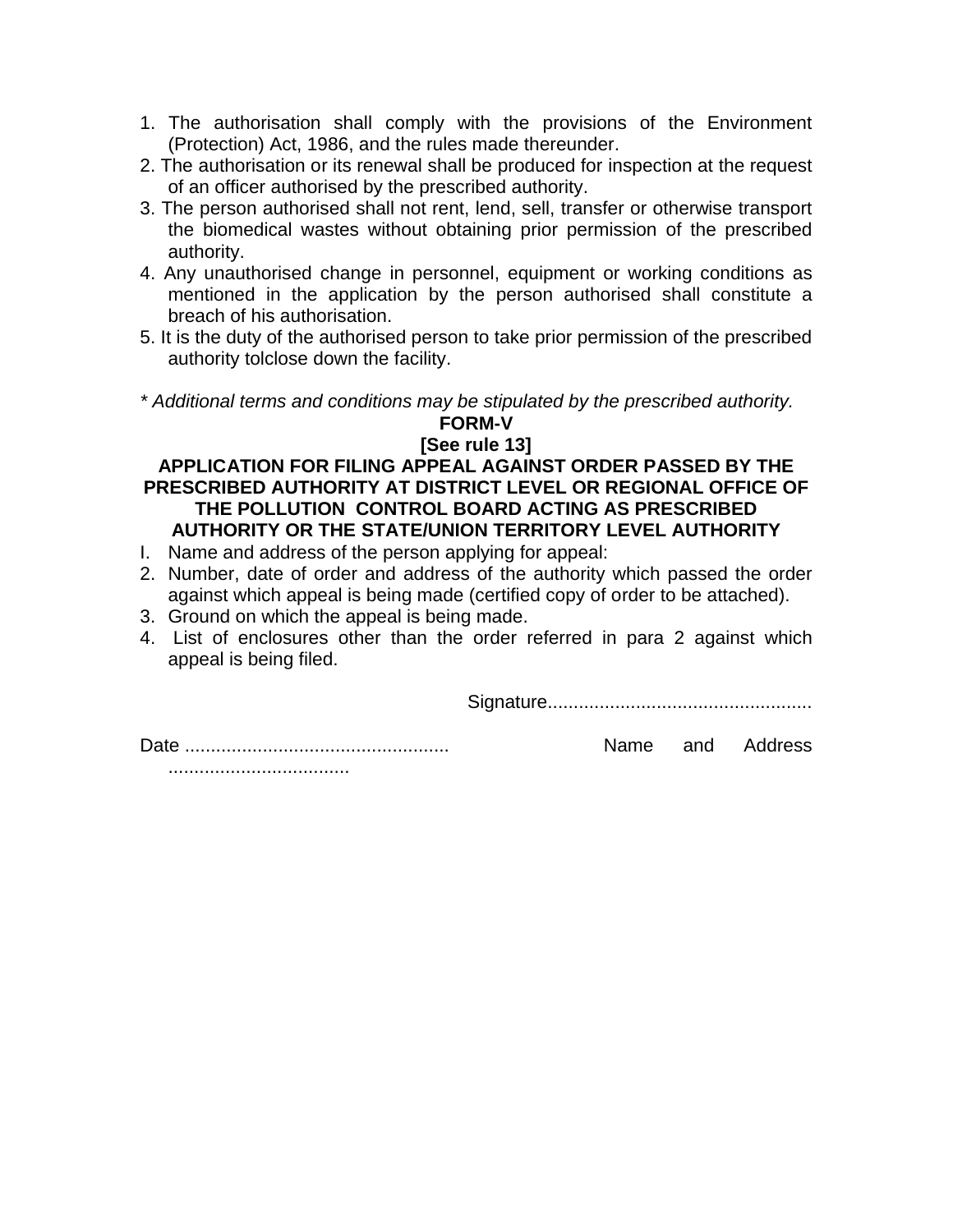#### **THE MEDICAL TERMINATION OF PREGNANCY RULES, 2003**

In exercise of powers conferred by section 6 of the Medical Termination of Pregnancy Act, 1971 (34 of 1971), the Central Government hereby makes the following rules, namely :-

#### **1.Short title and commencement -**

I) These rules may be called the Medical Termination of Pregnancy Rules, 2003.

2) They shall come into force on the date of their publication in the Official gazette.

#### **2. Definitions -**

In these rules, unless the context otherwise requires:

(a) "Act" means the Medical Termination of Pregnancy Act, 1971 (34 of 1971);

(b) "Chief Medical Officer" means the Chief Medical Officer of a District, 'by whatever name called;

(c) "Form" means a form appended to these rules;

(d) "owner", in relation to a place, means any person who is the administrative head or otherwise responsible for the working or maintenance of a hospital or place, by whatever name called, where the pregnancy may be terminated under this Act.

,(e) "Committee" means a committee constituted at the district level under the proviso to clause (b) of section 4 read with rule 3.

#### **3. Composition and tenure of District level Committee -**

1) One member of the District level Committee shall be the Gynecologist/ Surgeon/Anesthetist and other members from the local medical profession, nongovernmental organizations, and Panchayati Raj Institution of the district:Provided that one of the members of the Committee shall be a woman.

2) Tenure of the Committee shall be for two calendar years and the tenure of the non-Government members shall not be more than two terms.

#### **4. Experience and training under clause (d) of section 2 -**

For the purpose of clause (d) of section (2), a registered medical practitioner shall have one or-more of the following experience or training in gynecology and obstetrics, namely :-

:a) in the case of a medical practitioner, who was registered in a State Medical Register immediately before the commencement of the Act, experience in the practice of gynaecology and obstetrics for a period of not less than three years;

(b) in the case of a medical practitioner, who is registered in a State Medical Register:

(i) if he has completed six months of house surgency in gynaecology and obstetrics; or

(ii) unless the following facilities are provided therein, if he had experience at any hospital for a period of not less than one year in the practice of obstetrics and gynaecology; or

(c) if he has assisted a registered medical practitioner in the performance of twenty-five cases of medical termination of pregnancy of which at least five have been performed independently, in a hospital established or maintained, or

a training institute approved for this purpose by the Government.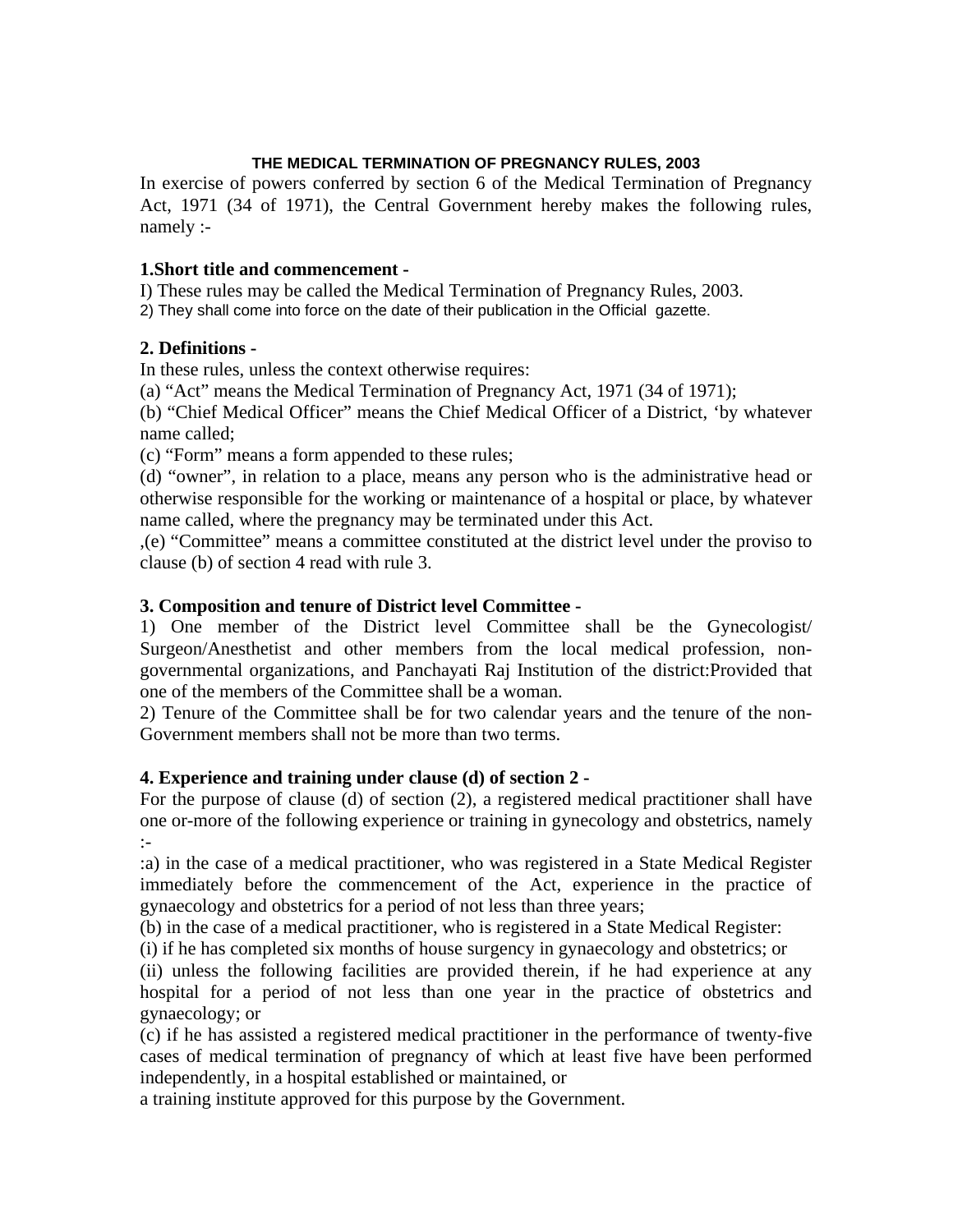.(i)'This training would enable the Registered Medical Practitioner (RMP) to do only Ist Trimester terminations (up to 12 weeks of gestation).

(ii) For terminations up to twenty weeks the experience or training as prescribed under sub-rules (a), (b) and (d) shall apply.

(d) in case of a medical practitioner who has been registered in a State Medical Register and who holds a post-graduate degree or diploma in gynaecology and obstetrics, the experience or training gained duri!1g the course of such degree or diploma.

# **5. Approval of a place** -

(I) No place shall be approved under clause (b) of section 4,-

(i) unless the Government is satisfied that termination of pregnancies may be done therein under safe and hygienic conditions; and ,

(ii) unless the following facilities are provided therein, namely: in case of first trimester, that is, up to 12 weeks of pregnancy : a gynaecology examination/labour table, resuscitation and sterilization equipment, drugs and parental fluid, back up facilities for treatment of shock and facilities for transportation; and in case of second trimester, that is up to 20 weeks of pregnancy:

(a) an operation table and instruments for performing abdominal or gynaecological surgery;

(b) anaestl1etic equipment, resuscitation equipment and sterilization equipment;

(c) drugs and parental fluids for emergency use, notified by Government of India from time to time.

*Explanation*. In the case of termination of early pregnancy up to seven weeks using RU-486 with Misoprostol, the same may be prescribed by a Registered Medical Practitioner (RMP) as defined under clause (d) of section 2 of the Act and section 4 of MTP Rules, at his clinic provided such a Registered Medical Practitioner has access to a place approved ", under Section 4 of the MTP Act. 1971 read with MTP (Amendment) Act. 2002 and rule 5 of the MTP Rules. For the purpose of access. the RMP should display a Certificate to this effect from the owner of the approved place.

(2) Every application for the approval of a place shall be in Form A and shall be addressed to the Chief Medical Officer of the District.

(3) On receipt of an application under sub-rule (2) the Chief Medical Officer of the District may verify any information contained. in any such application or inspect any such place with a view to satisfying himself that the facilities referred to in sub-rule (1) are provided and that termination of pregnancies may be made under safe and hygienic conditions.

(4) Every owner of the place which is inspected by the Chief Medical Officer of the District shall afford all reasonable facilities for the inspection of the place.

(5) The Chief Medical Officer of the District may, if he is satisfied after such verification, enquiry or inspection, as may be considered necessary that termination of pregnancies may be done under safe and hygienic conditions at

the place recommend the approval of such place to the Committee.

(6) The Committee may after considering the application and the recommendations of the Chief Medical Officer

of the District approve such place and issue a certificate of approval in Form B.

(7) The certificate of approval issued by the Committee shall be conspicuously displaced at the place to be easily visible to persons visiting the place.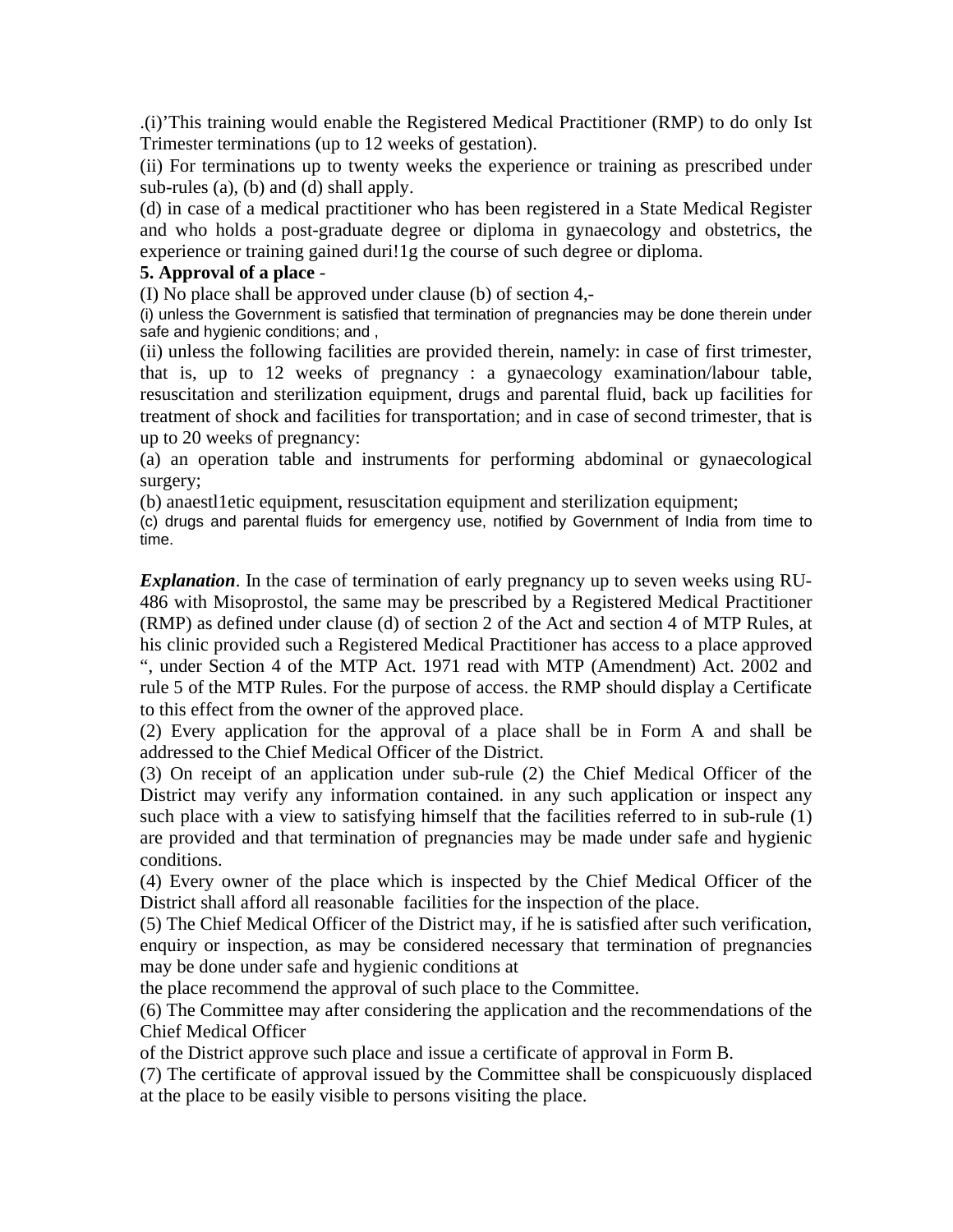(8) The place shall be inspected within 2 months of receiving the application and certificate of approval may be issued within the next 2 months or In case any deficiency has been noted within 2 months of the deficiency having been

rectified by the applicant.

 (9) On the commencement of these rules a place approved in accordance with the Medical Termination of Pregnancy Rules. 1975 shall be deemed to have been approved under these rules.

#### **6. Inspection of a place -**

(I) A place approved under rule 5 may be inspected by the Chief Medical Officer of the District. as often as may be necessary with a view to verify whether termination of pregnancies is being done therein under safe and hygienic conditions.

(2) If the Chief Medical Officer has reason to believe that there has been death of or injury to a pregnant woman at the place or that termination of pregnancies is not being done at the place under safe and hygienic conditions he may call for any information or may seize any article, medicine, ampoule admission register or other document, maintained, kept or found at the place.

(3) The provisions of the Code of Criminal Procedure. 1973 (2 of 1974). relating to seizure so far as it may; apply to seizure made under sub-rule (2).

#### **7. Cancellation or suspension of certificate of approval-**

(I) If after inspection of any place approved under rule 5, the Chief Medical Officer of the District is satisfied that the facilities at such place cannot be made under safe and hygienic conditions, he shall make a report of the fact to the Committee giving the detail of the deficiencies or defects found at the place and the committee may, if it is satisfied, suspend or cancel the approval provided that the Committee shall give an opportunity of making representation to the owner of the place before the certificate issued under rule 5 is cancelled.

(2) Where a certificate issued under rule 5 is cancelled, the owner of the place may make such additions or improvements in the place and thereafter, he may make an application to tile Committee for grant of approval under rule 5.

(3) In the event of suspension of a certificate of approval, the place shall not be deemed to be an approved place during the suspension for the purposes of termination of pregnancy from the date of communication of the order of such suspension.

#### **8. Review -**

(I) The owner of a place, who is aggrieved by an order made under rule 7, may make an application for review of the order to the Government within a period of sixty days from the date of such order:

Provided that the Government may condone any delay in case it is satisfied that applicant was prevented by sufficient cause to make application within time.

(2) The Government may after giving the owner an opportunity of being heard, confirm, modify or reverse the order.

**9. Form of consent -** The consent referred to in sub-section (4) of section 3 shall be given in Form C.

**10. Repeal and saving-** The Medical Termination of Pregnancy Rules, 1975, are hereby repealed except as respects things done or omitted to be done before such repeal.

# **FORM-A (See sub-rule (2) of rule 5) FORM OF APPLICATION FOR THE APPROVAL OF A PLACE UNDER CLAUSE (B) OF SECTION 4**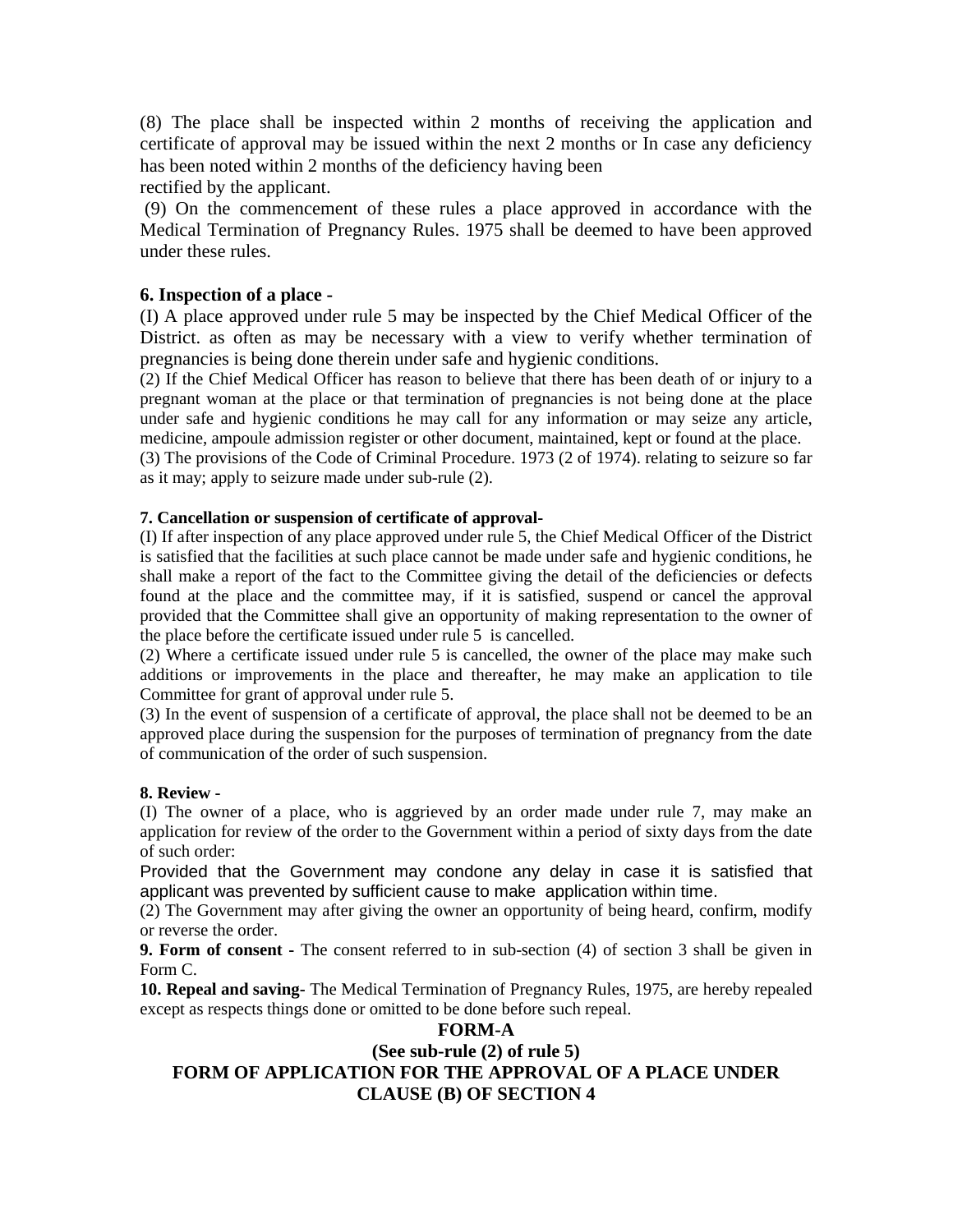Category of approved place:

A Pregnancy can be terminated upto 12 weeks

- B Pregnancy can be terminated upto 20 weeks
	- I. Name of the place (in capital letters)
	- 2. Address in full
	- 3. Non-Governmental/Private/Nursing Home/Other Institutions
	- 4. State, If the following facilities are available at the place

# **Category A**

(i) Gynaecological examination/labour table.

- .(ii) Resuscitation equipment.
- (iii) Sterilization equipment.
- (iv) Facilities for treatment of shock, including emergency drugs.
- ("y) Facilities for transportation, if required

#### **Category B**

(i) An operation table and instruments for performing abdominal or gynaecological surgery.

(ii) Drugs and parental fluid in sufficient supply for emergency cases.

(iii) Anaesthetic equipment, resuscitation equipment and sterilization equipment.

| $Place \dots \dots \dots \dots \dots \dots \dots \dots \dots \dots$ |                  |  |
|---------------------------------------------------------------------|------------------|--|
|                                                                     | Signature of the |  |
| owner of the place                                                  |                  |  |

# **FORM-B**

## **See sub-rule (6) of rule 5) CERTIFICATE OF APPROVAL The place described below is hereby approved for the purpose of the Medical Termination of Pregnancy Act, 1971**

(34 of 1971).

#### **AS READ WITHIN UPTO………………………………………………. WEEKS**

Name of the Place………………………………………………………………..

Address and other descriptions………………………………………………….

Name of the owner ………………………………………………………………..

Place ……………………….

Date…………………………

To the Government of the ……………………………………………………..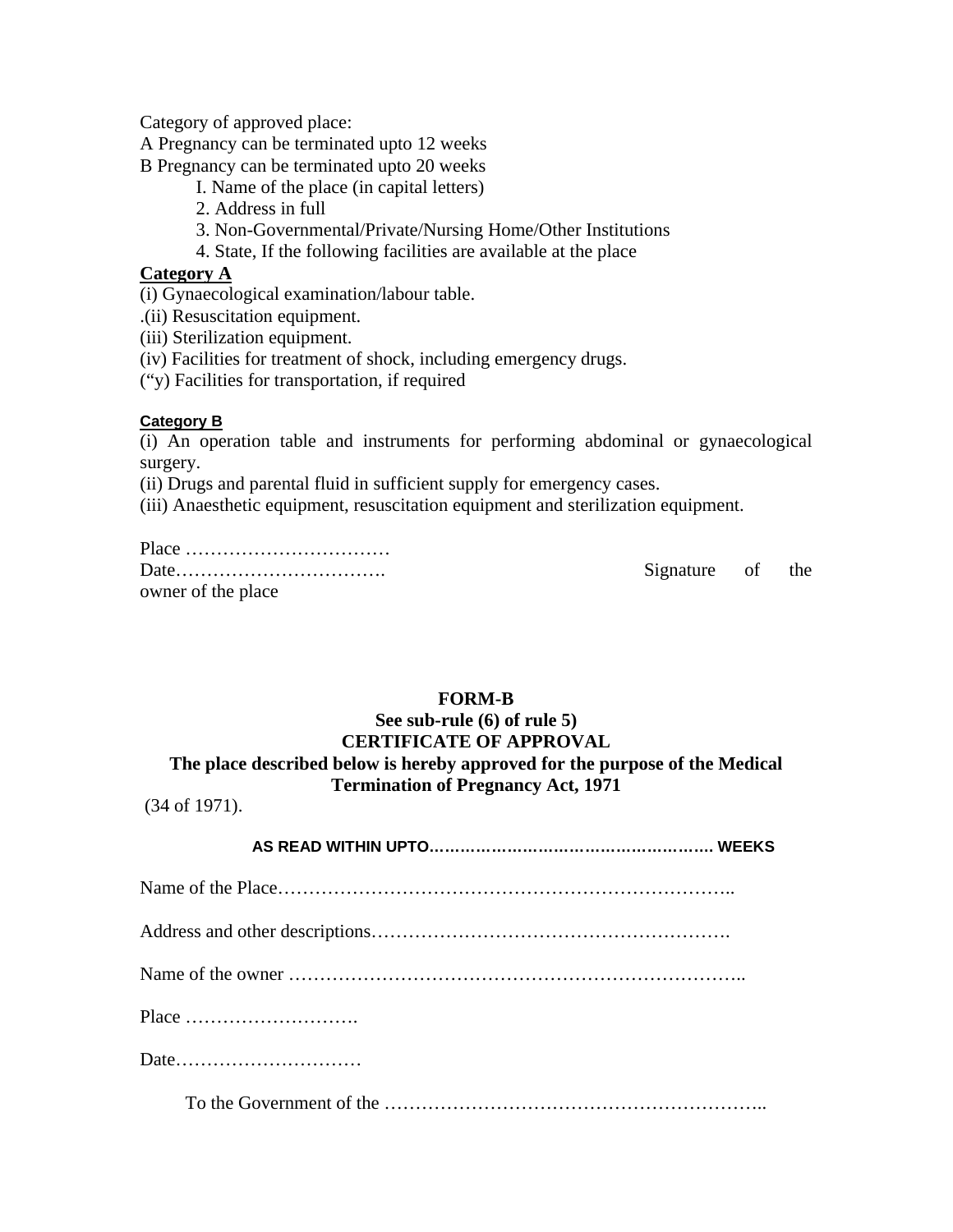# **FORM-C (See rule 9)**

|      |  | (here state the permanent address).                                             |  |  |                                                             |  |
|------|--|---------------------------------------------------------------------------------|--|--|-------------------------------------------------------------|--|
|      |  |                                                                                 |  |  |                                                             |  |
|      |  |                                                                                 |  |  | do hereby give my consent to termination of my pregnancy at |  |
|      |  | (State the name of place where the pregnancy is to be terminated)               |  |  |                                                             |  |
|      |  |                                                                                 |  |  |                                                             |  |
|      |  | (To be filled in by guardian where the woman is a mentally ill person or minor) |  |  |                                                             |  |
|      |  |                                                                                 |  |  |                                                             |  |
|      |  |                                                                                 |  |  |                                                             |  |
|      |  |                                                                                 |  |  |                                                             |  |
|      |  |                                                                                 |  |  | give my consent to the termination of the pregnancy of my   |  |
|      |  |                                                                                 |  |  |                                                             |  |
|      |  |                                                                                 |  |  | (place of termination of my pregnancy)                      |  |
|      |  |                                                                                 |  |  |                                                             |  |
| Date |  |                                                                                 |  |  |                                                             |  |

Signature

#### **FORM -II [See Regulation 4(5)]**

- I. Name of the state
- 2. Name of the Hospital/approved place
- 3. Duration of pregnancy (give total No. only) :
	- (a) Up to 12 weeks.
	- (b) Between 12 -20 weeks
- 4. Religion of woman :
	- (a) Hindu
	- (b) Muslim
	- (c) Christian
	- (d) Others
	- (e) Total
- 5. Termination with acceptance of contraception:
	- (a) Sterlisation.
	- (b) I.U.D. -
- 6. Reasons for termination: (give total number under each sub-head)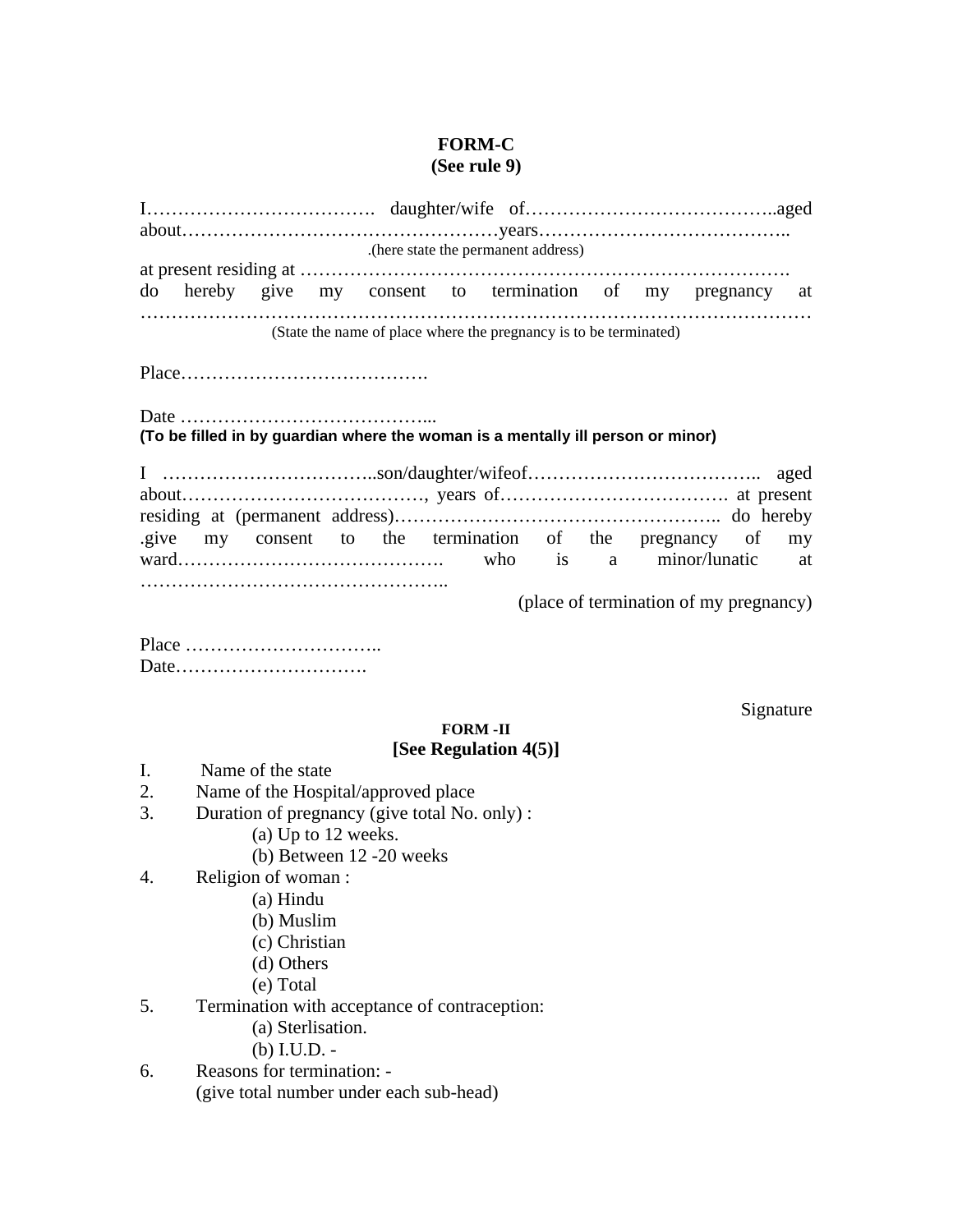(a) Danger to life of the pregnant woman.

(b) Grave injury to the physical health of-the pregnant woman.

(c) Grave injury to the mental health of the pregnant woman.

(d) Pregnancy caused by rape.

(e) Substantial risk that if the child was born, it would suffer from such

physical or

mental abnormalities as to be seriously handicapped.

(f) Failure of any contraceptive device or method.

Signature of the Officer Incharge with Date

# **FORM-III (Sec Regulation 5) ADMISSION REGISTER**

(To be destroyed on the expiry of five years from the date of the last entry in the Register)

| I        | $\overline{2}$<br>3         | 4                                                                            |          | 5<br>6                   |      |                                                                      |
|----------|-----------------------------|------------------------------------------------------------------------------|----------|--------------------------|------|----------------------------------------------------------------------|
| S.No.    |                             | Name of Name of the                                                          | Religion | Wife/Daughter<br>Address |      | Age                                                                  |
|          | <b>Admission</b> Patient    |                                                                              | of       |                          |      |                                                                      |
| 8        | 9                           | 10                                                                           | $\rm II$ | 12                       | 13   | 14                                                                   |
| Duration | Reasons on                  | Date of                                                                      | Date of  | Result                   | Name | Registered<br>of                                                     |
| of       | Name of Registered<br>which | termination of discharge of<br>Medical Practitioner (s) Medical Pract.(s) by |          |                          | and  |                                                                      |
|          | whom Pregnancy<br>is formed | is terminated                                                                |          | terminated               |      | Pregnancy Pregnancy is Pregnancy Patient Remarks by whom the opinion |

#### **THE MEDICAL TERMINATION OF PREGNANCY REGULATIONS, 2003**

In exercise of powers conferred by section 7 of the l\1cJical Termination of Pregnancy Act, 1971 (34 of 1971), the Central Government hereby make the following regulations, namely :

#### **1. Short title, extent and commencement**

() These regulations may be called the Medical Termination of Pregnancy Regulations, 2003,

(2) They extend to all the Union territories.

(3) They shall come into force on the date of their publication in the Official Gazette.

#### **2. Definitions**

In these regulations, unless the context otherwise requires,

(a) "Act" means the Medical Termination of Pregnancy Act; 1971 (34 of 1971);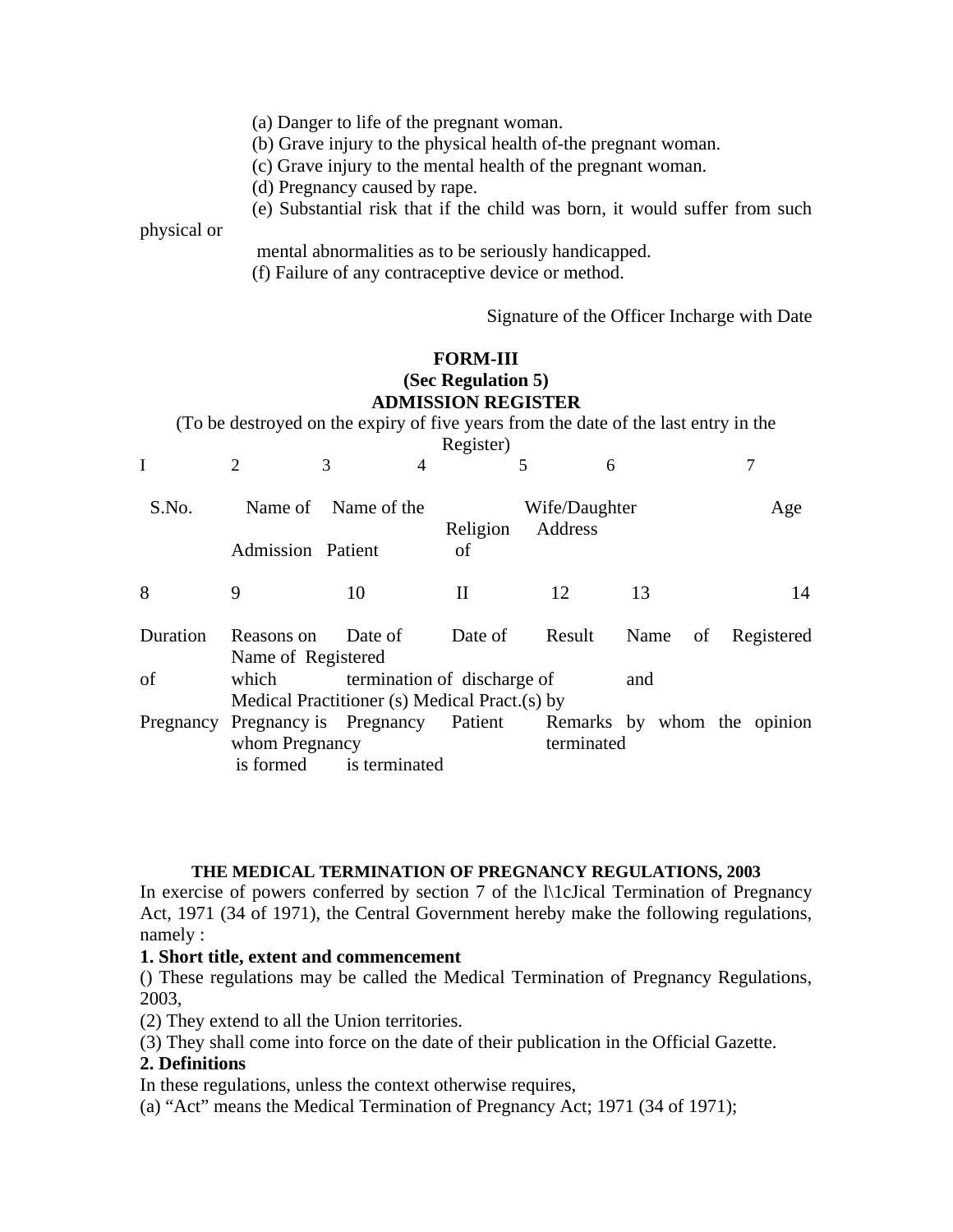(b) "Admission Register" means the register maintained under regulation 5; '"

(c) "Chief Medical Officer" means the Chief Medical Officer of a District by whatever name called,

(d) "Form" means a form appended to these regulations;

(e) "hospital" means a hospital established or maintained by the Central Government or the Government of Union territory;

(t) "section" means a section of the Act.

# **3. Form of certifying opinion or opinions**

(I) Where one registered medical practitioner forms or not less than two registered medical practitioners form such opinion as is referred to in sub-section (2) of section 3 or 5, he or she shall certify such opinion in Form I,

(2) Every registered medical practitioner who terminates any pregnancy shall, within three hours from the termination of the pregnancy certify such termination in Form I.

# **4. Custody of forms**

(I) The consent given by a pregnant woman for the termination of her pregnancy, together with the certified opinion recorded under section 3 or section 5, as the case may be and the intimation of termination of pregnancy shall ,be placed in an envelope which shall be sealed by the registered medical practitioner or practitioners by whom such termination of pregnancy was performed and until that envelope is sent to the head of the hospital or owner of the approved place or the Chief Medical Officer of the State, it shall be kept-in the safe custody of the concerned registered medical practitioner or practitioners, as the case may be.

(2) On every envelope referred to in sub-regulation (I), pertaining to the termination of pregnancy 'under section 3, there shall be noted the serial number assigned to the pregnant woman in the Admission Register and the name of the registered medical practitioner or practitioners by whom the pregnancy was terminated and such envelope shall be marked "SECRET".

(3) Every envelope referred to in sub-regulation (2) shall be sent immediately after the termination of the pregnancy to the head of the hospital or owner of the approved place where the pregnancy was terminated.

(4) On receipt of the envelope referred to in sub-regulation (3), the head of the hospital or owner of the approved place shall arrange to keep the same in safe custody .

(5) Every head of the hospital or owner of the approved place shall send to the Chief Medical Officer of the State, in Form)1 a monthly statement of cases where medical termination of pregnancy has been done.

(6) On every envelope referred to in sub-regulation (1), pertaining to the termination of pregnancy under section 5, there shall be noted the name and address of the registered medical practitioner by whom the pregnancy was terminated and the date on which the pregnancy was terminated and such envelope shall be marked "SECRET".

**Explanation.**- The columns pertaining to the hospital or approved place and the serial number assigned to the pregnant woman in the Admission Register shall be left blank in Form I in the case of termination performed under section 5.

(7) Where the Pregnancy is not terminated in an approved place or hospital, every envelope referred to in sub-regulation (6) shall be sent by registered post to the Chief Medical Officer of the State on the same day on which the pregnancy was terminated or on the next working day following the day on which the pregnancy was terminated: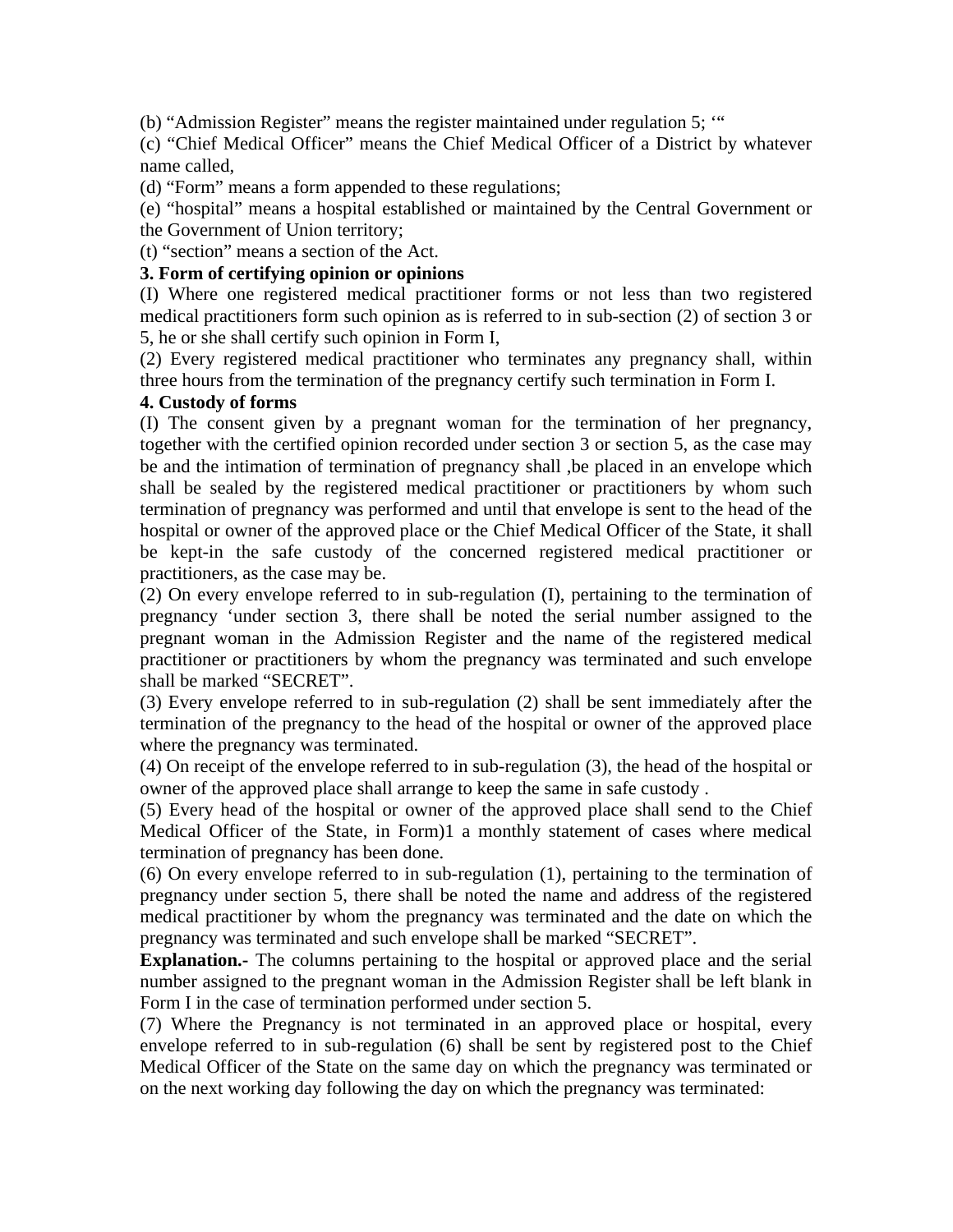Provided that where the pregnancy is terminated in an approved place or hospital, the procedure provided in sub-regulations ( I) to (6) shall be followed.

#### **5. Maintenance of Admission Register**

 (1) Every head of the hospital or owner of the approved place shall maintain a register in Form III for recording therein the details of the admissions of women for the termination of their pregnancies and keep such register for a period of five years from the end of the calendar year It relates to.

(2) The entries in the Admission Register shall be made serially and a fresh serial shall be started at the commencement of each calendar year and the serial number of the particular year shall be distinguished from the serial number of other years by mentioning the year against the serial number, for example, serial number 5 of 1972 and serial number 5 of 1973 shall be mentioned as 5/1972 and 5/1973.

(3) Admission Register shall be a secret document and the information contained therein as to the name and other particulars of the pregnant woman shall not be disclosed to any person.

# **6. Admission Register not to be open to inspection**

The Admission Register shall be kept in the safe custody of the head of the hospital or owner of the approved place, or by any person authorized by such head or owner and save as otherwise provided in sub-regulation (5) of regulation 4 shall not be open for inspection by any person except under the authority of law:

Provided that the registered medical practitioner on the application of an employed woman whose pregnancy has been terminated, grant a certificate for the purpose of enabling her to obtain leave from her employer: Provided further

that any such employer shall not disclose this information to any other person.

#### **7. Entries in registers maintained in hospital or approved place**

No entry shall be made in any case-sheet, operation theater register, follow-up card or any other document or register other than the admission Register maintained at any hospital or approved place indicating therein the name of the pregnant woman and reference to the pregnant woman shall be made therein by the serial number assigned to the, woman in the Admission Register.

# **FORM -I**

# **[See Regulation-3]**

| (Name and qualifications of the Registered Medical Practitioner in block letters)                                                                                               |       |                           |         |
|---------------------------------------------------------------------------------------------------------------------------------------------------------------------------------|-------|---------------------------|---------|
| (Full address of the Registered Medical Practitioner)                                                                                                                           |       |                           |         |
| (Name and qualifications of the Registered Medical Practitioner in block letters)                                                                                               |       |                           |         |
| (Full address of the Registered Medical Practitioner) hereby certify that * I/we am/are of<br>opinion, formed in good faith, that it is necessary to terminate the pregnancy of |       |                           | name of |
| pregnant                                                                                                                                                                        | woman | in blockletters) resident | (Full)  |
| address of pregnant woman in block letters) for the reasons given below <sup>**</sup> .                                                                                         |       |                           |         |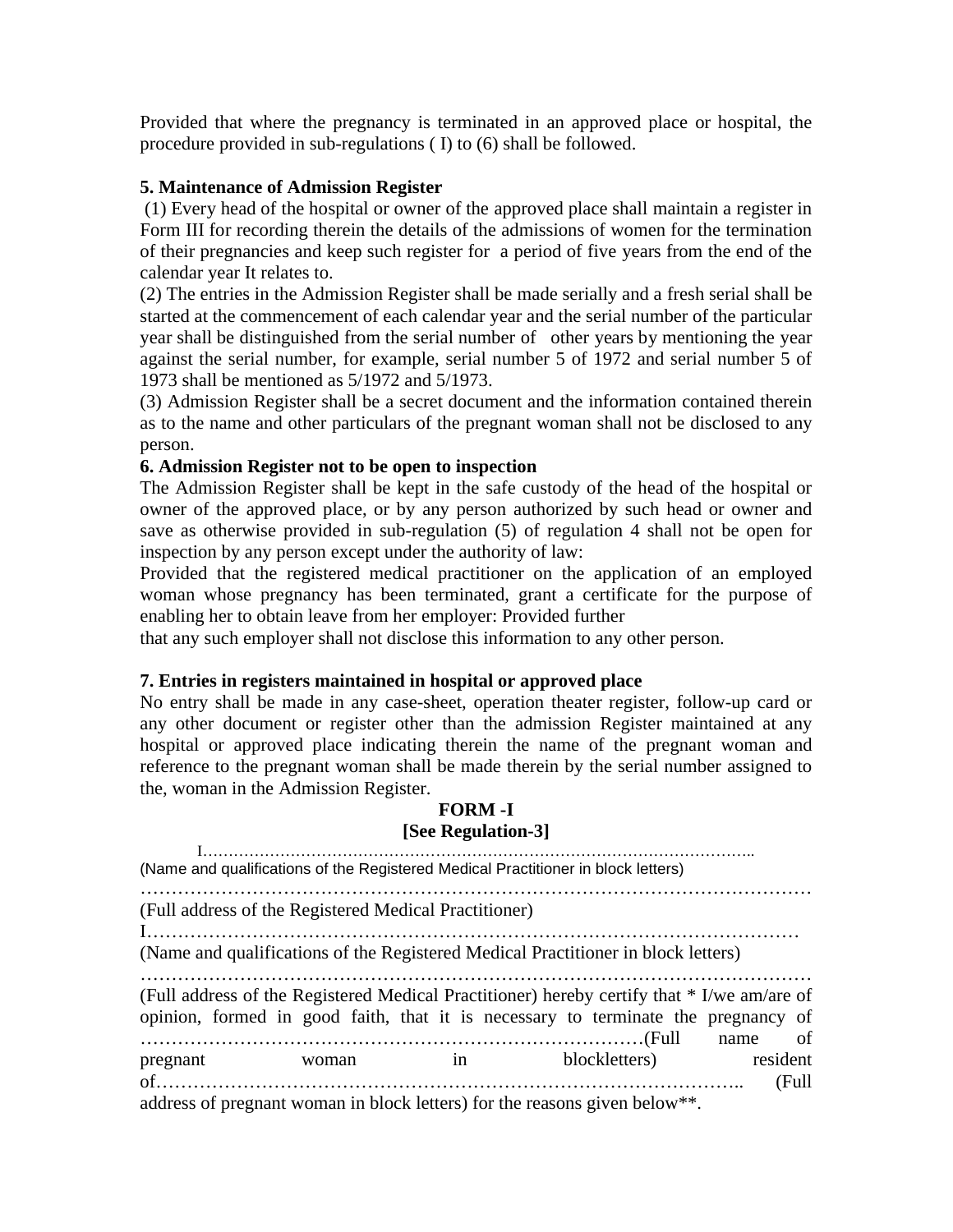I/We hereby give intimation that \* I/We terminated the pregnancy of the woman referred to above who bears the serial No……………………………….. in the Admission Register of the hospital/approved place.

Place …………………… Signature of the Registered Medical **Practitioner** Date ……………… Signature of the Registered Medical Practitioners Strike out whichever is not applicable,

\*\*Of the reasons specified items (i) to (v) write the one which is appropriate:

(i) in order to save the life of the pregnant woman, .

(ii) in order to prevent grave injury to the physical and me:1tal health of the pregnant woman,

(iii) in view (If the substantial risk that if the child was born It would suffer from such physical or mental abnormalities as to be seriously handicapped,

(iv) as the pregnancy is alleged by pregnant woman to have been caused by rape,

(v) as the pregnancy has occurred as result of failure of any contraceptive device or methods used by married woman or her husband for the purpose of limiting the number of children.

**Note:** Account may be taken of the pregnant woman's actual or reasonably foreseeable environment in determining , whether the continuance of her pregnancy would involve a grave injury to her physical or mental health.

Place ………………….

Date……………………

Signature of the Registered Medical

Practitioner/Practitioners

### **FORM-II [See Regulation 4(5)]**

- 1. Name of the State
- 2. Name of the Hospital/approved place
- 3. Duration of pregnancy (give total No. only) :
	- (a) Up to 12 weeks.
	- (b) Between 12 -20 weeks
- 4. Religion of woman:
	- (a) Hindu
	- (b) Muslim
	- (c) Christian
	- (d) Others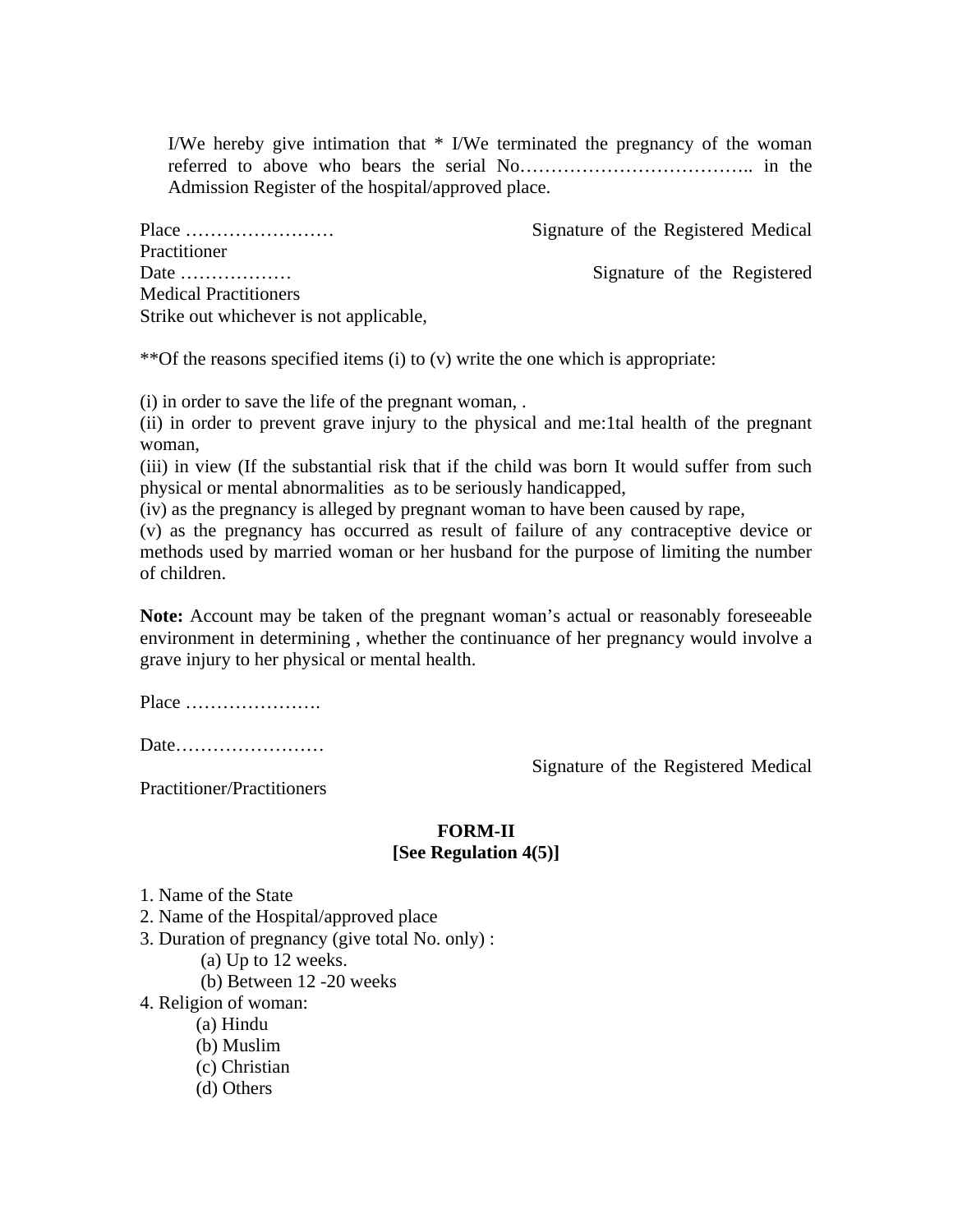(e) Total

5.Termination with acceptance of contraception:

(a) Sterlisation

(b) I.U.D.

6. Reasons for termination:

(give total number under each sub-head)

(a) Danger to life of the pregnant woman.

(b) Grave injury to the physical health of the pregnant woman.

(c) Grave injury to the mental health of the pregnant woman.

(d) Pregnancy caused by rape, .

(e) Substantial risk that if the child was born, it would suffer from such physical

or mental abnormalities as to be seriously handicapped.

(f) Failure of any contraceptive device or method.

Signature of the Officer Incharge with Date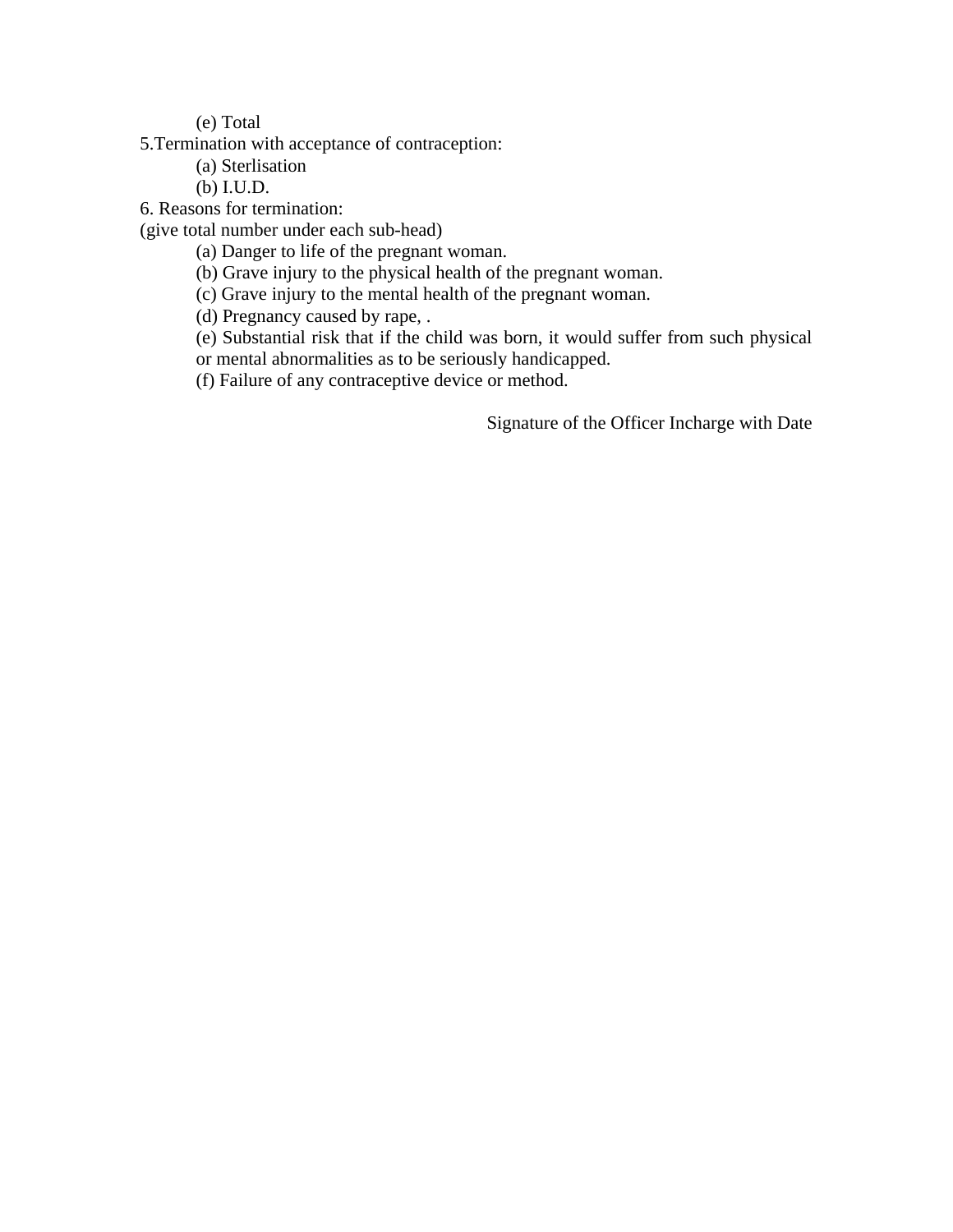# **THE PRE-NATAL DIAGNOSTIC TECHNIQUES (REGULATION AND PREVENTION OF MISUSE) RULES, 1996**

In exercise of tile power conferred by section 32 of the Pre-natal Diagnostic Techniques (Regulation and Prevention of Misuse) Act, 1994 (57 of 1994), the Central Government hereby makes the following rules, namely :-

# **1. Short title and commencement**

1) These Rules may be called the Pro-conception and Pre-natal Diagnostic Techniques (Prohibition of Sex Selection) Rules, 1996.]

(2) They shall come into force on the date of their publication in the Official Gazette.

# **2. Definitions** .

In these rules, unless the context otherwise requires,

(a) "Act" means the Pre-natal Diagnostic Techniques (Regulation and Prevention of Misuse) Act, 1994 (57 of 1994);

(b) "employee" means a person working in or employed by a 2[Genetic Counselling Centre, Genetic Laboratory,

Genetic Clinic, Ultrasound Clinic and Imaging Centers, and includes those working on part-time, contractual,

consultancy, honorary or on any other basis;

(c) "Form" means a Form appended to these rules;

(e) "Section "means a section of the Act;

(f) words and expressions used herein and not defined in these rules but defined in the Act, shall have the meanings, respectively assigned to them in the Act.

#### **3. Minimum requirements**

The qualifications of the employees, the requirement of equipment etc. for a Genetic Counselling Centre, Genetic

Laboratory, Genetic Clinic, Ultrasound Clinic and Imaging Centre shall be as under:

(I) Any person being or employing

(i) a gynaecologist or a paediatrician having six months experience or four weeks training in genetic counseling;

or

(ii) a medical geneticists, having adequate space and educational charts/models/equipments for carrying out genetic counselling may set up a genetic counselling center and get it registered as a genetic counseling center.

(2) (a) Any person having adequate space and being or employing

(i) a Medical Geneticist and

(ii) a laboratory technician, having a B.Sc. degree in Biological Sciences or a degree or diploma in medical laboratory course with at least one year experience in conducting appropriate prenatal diagnostic techniques, tests or procedures, may set up a genetic laboratory.

(b) Such laboratory should have or acquire such of the following equipments as may be necessary for carrying out chromosomal studies, bio-chemical studies and molecular studies :-

# **(i) Chromosomal studies:**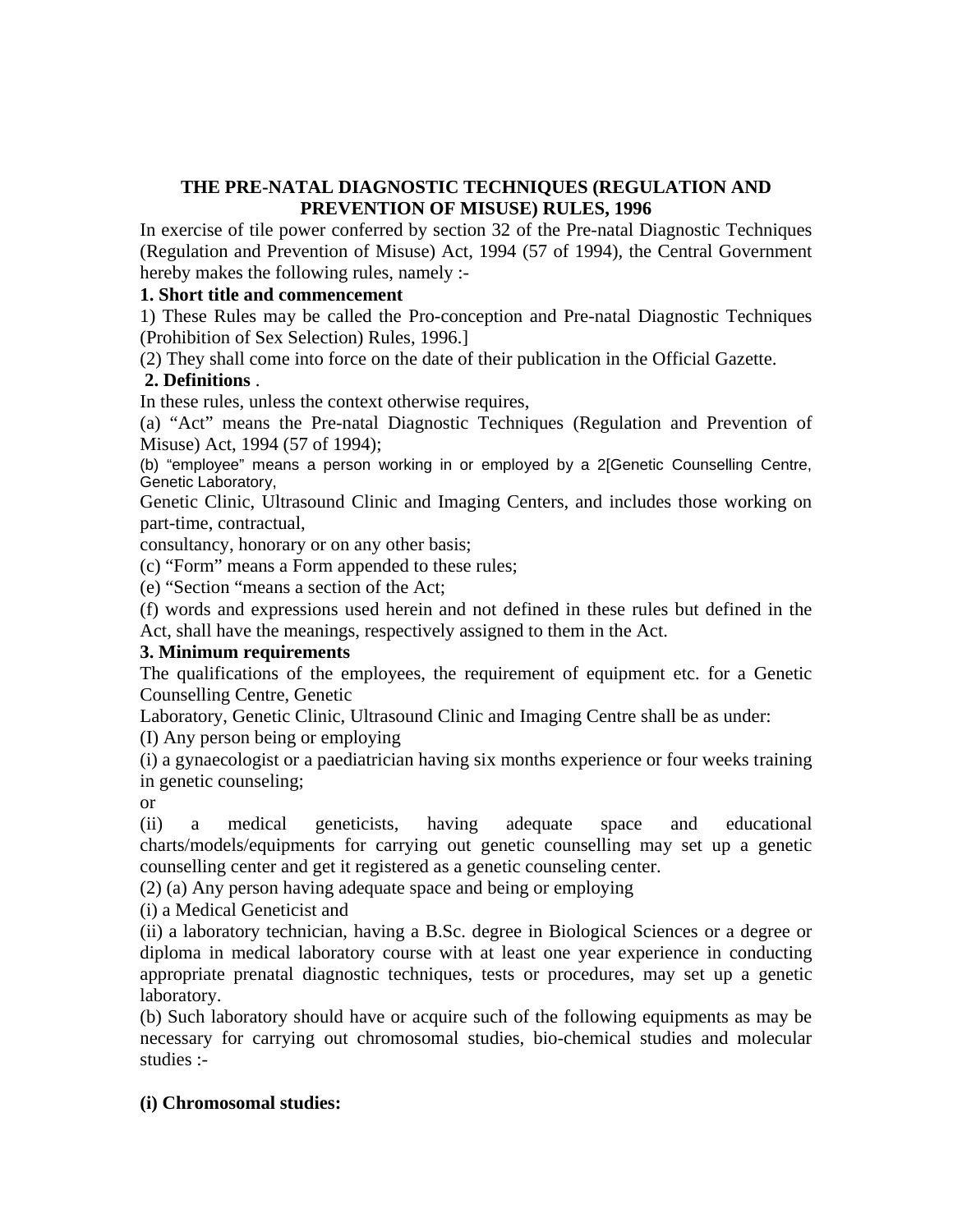(I) Laminar flow hood with ultraviolet and fluorescent light or other suitable culture hood.

(2) Photo-microscope with fluorescent source of light.

(3) Inverted microscope.

- (4) Incubator and oven. ,
- (5) Carbon dioxide incubator or closed system with 5% CO2 atmosphere.
- (6) Autoclave.

(7) Refrigerator

(8) Water bath

(9) Centrifuge

(10) Vortex mixer

# **(II) Magnetic stirrer**

(12) pH Meter.

(13) A sensitive balance (preferably electronic) with sensitivity of 0.1 milligram.

(14) Double distillation apparatus (glass).

(15) Such other equipments as may be necessary.

**(ii) Biochemical studies:** (requirements according to tests to be carried out) .

(I) Laminar flow hood with ultraviolet and fluorescent light or other suitable culture hood.

(2) Inverted microscope.

(3) Incubator and oven.

(4) Carbon dioxide incubator or closed system with 5% CO2 atmosphere.

(5) Autoclave.

(6) Refrigerator.

(7) Water bath.

(8) Centrifuge.

(9) Electrophoresis apparatus and power supply.

(10) Chromatography chamber.

(11) Spectro-photometer and Elisa reader or Radio-immunoassay system (with gamma beta-counter) or fluorometer-for various bio-chemical tests.

(12) Vortex mixer.

(13) Magnetic stirrer.

(14) pH meter.

(15) A sensitive balance (preferably electronic) with sensitivity of 0.1 milligram.

(16) Double distillation apparatus (glass).

(17) Liquid nitrogen tank.

(18) Such other equipments as may be necessary.

# **(iii) Molecular studies: -**

(I) Inverted microscope.

(2) Incubator.

(3) Oven.

(4) Autoclave. —

(5) Refrigerators (4 degree and minus 20 degree Centigrade).

(6) Water bath.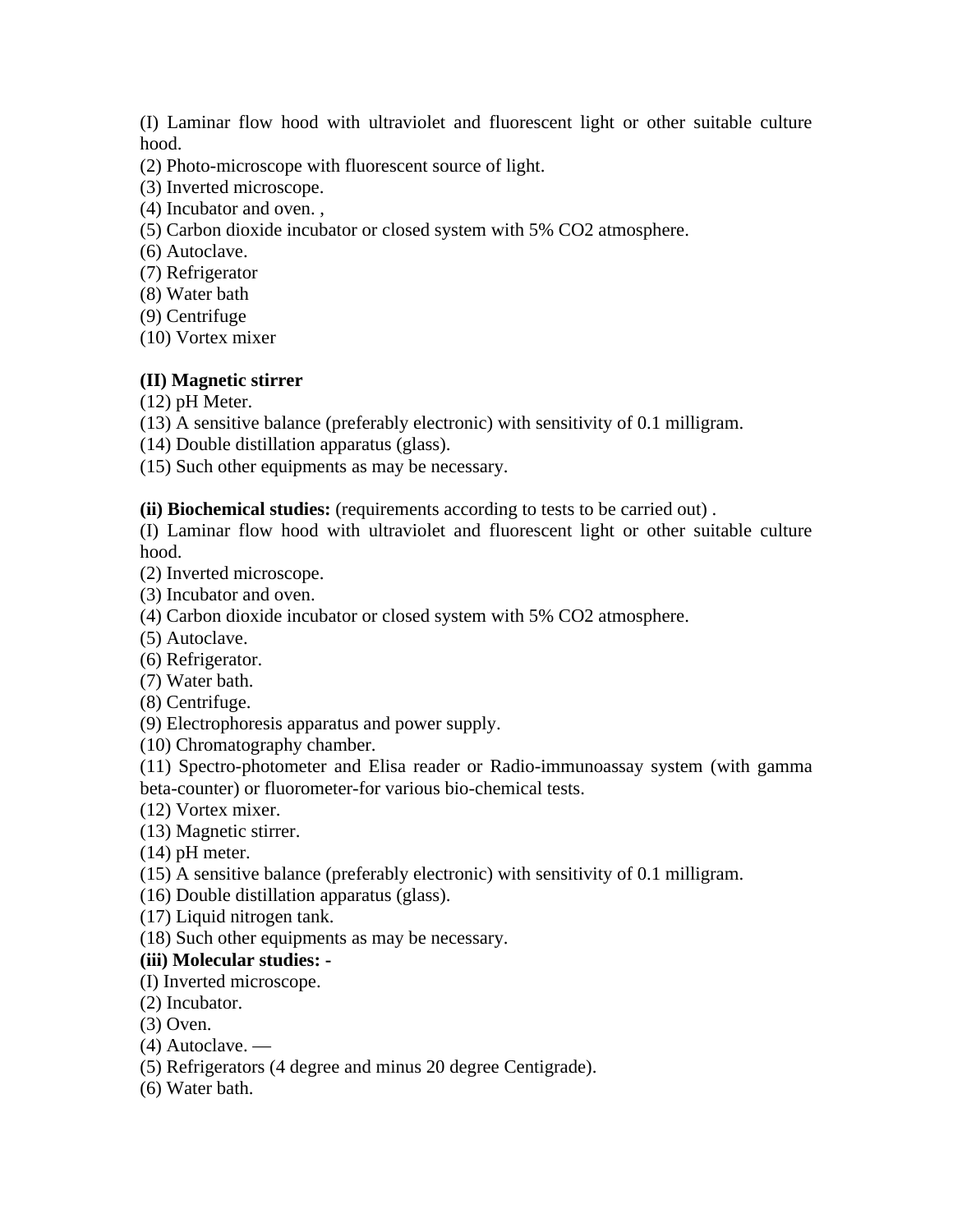(7) Microcentrifuge.

(8) Electrophoresis apparatus and power supply.

(9) Vertex mixer.

(I 0). Magnetic stirrer.

(11) pH meter.

(12) A sensitive balance (preferably electronic) with sensitivity of 0.1 milligram.

(13) Double distillation apparatus (glass).

(14) P.C.R. machine.

(15) Refrigerated centrifuge.

(16) U. V. illuminator with photographic attachment or other documentation system.

(17) Precision micropipettes.

(18) Such other equipments as may be necessary.

(3)(1) Any person having adequate space and being or employing:

(a) Gynaecologist having experience of performing at least 20 procedures in chorionic villi aspirations per vagina or per abdomen, chorionic villi biopsy, amniocentesis, cordocentesis foetoscopy, foetal skin or organ biopsy or foetal blood sampling etc. under supervision of an experienced gynaecologist in these fields; or

(b) a Sonologist, imaging Specialist, Radiologist or Registered Medical Practitioner having Post Graduate degree or diploma or six months training or one year experience in sonography or image scanning; or

(c) a medical geneticist, may set up a genetic clinic/ultrasound clinic/imaging centre.

 (2) The Genetic Clinic/ultrasound clinic/imaging center should have or acquire such of tile following equipments, as may be necessary for carrying out the tests or procedures-

(a) Equipment and accessories necessary for carrying out clinical examination by an obstetrician or gynaecologist.

(b) An u!tra-sonography machine including mobile ultrasound machine, imaging machine or any other equipment capable of conducting foetal ultrasonography. '

(c) Appropriate catheters and equipment for carrying out chorinoic villi aspirations per vagina or per abdomen.

(d) Appropriate sterile needles for amniocentesis or cordocentesis.

(e) A suitable foetoscope with appropriate accessories for foetoscopy, foetal skin or organ biopsy or foetal blood sampling shall be optional.

(f) Equipment for dry and wet sterilization.

(g) Equipment for carrying out emergency procedures such as evacuation of uterus or resuscitation in case of need.

(h) Genetic Works Station.

#### **3A. Sale of ultrasound machines /imaging machines**

(I) No organization including a commercial organization or a person, including manufacturer, importer, dealer or supplier of ultrasound machines/imaging machines or any other equipment, capable of detecting sex of foetus, shall sell, distribute, supply, rent, allow or authorize the use of any such machine or equipment in any manner, whether on payment or otherwise, to any Genetic Counselling Centre, Genetic Laboratory, Genetic Clinic, Ultrasound Clinic, Imaging Centre or any other body or person unless such Center, laboratory, Clinic, body or person is registered under the Act.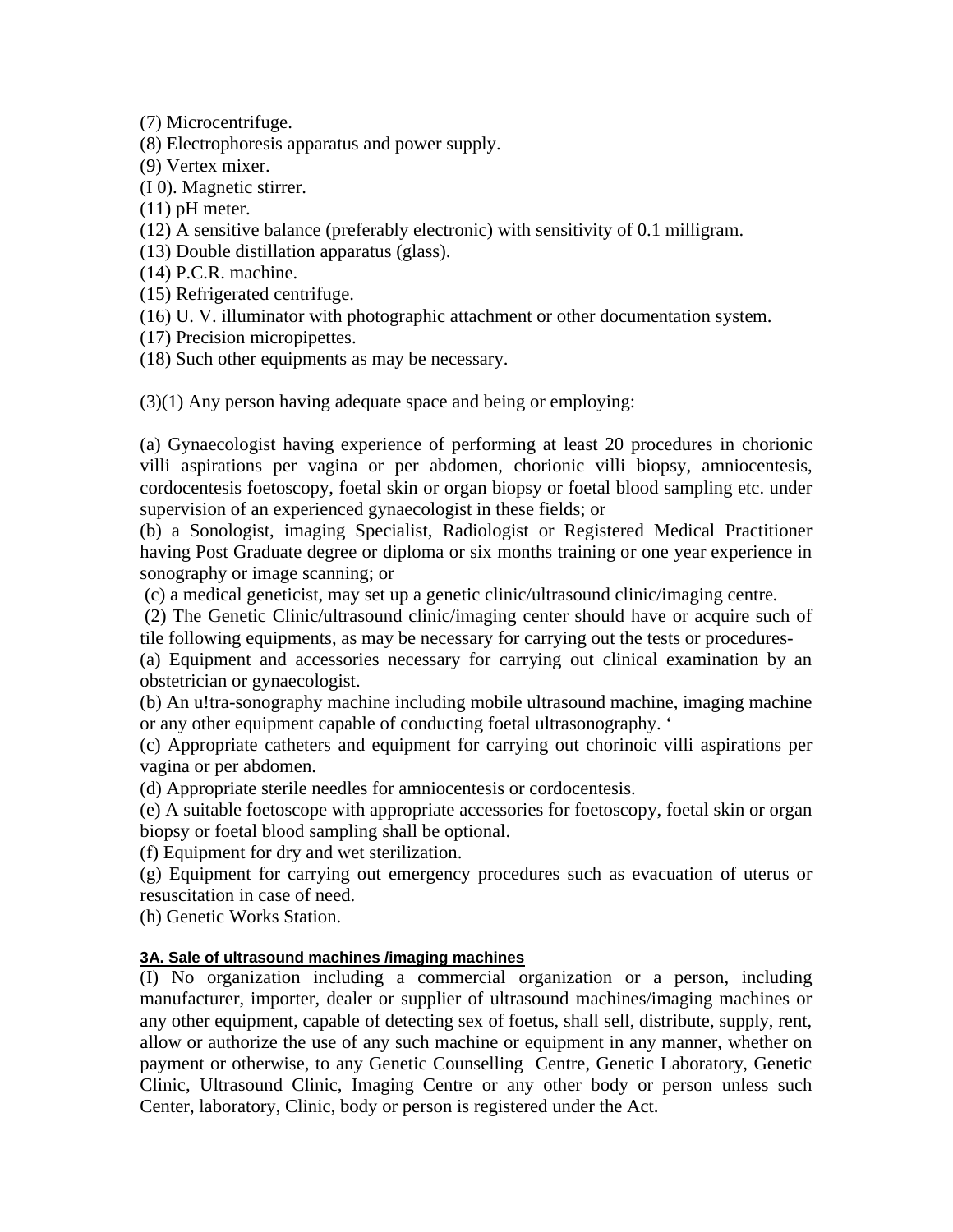(2) The provider of such machine/equipment to any person/body registered under the Act shall send to the concerned State/UT Appropriate Authority and to the Central Government, once in three months a list of those to whom the machine/equipment has been provided.

(3) Any organization or person, including manufacturer, importer, dealer or supplier of ultrasound machines/imaging machines or any other equipment capable of detecting sex of foetus selling, distributing, supplying or authorising, in any manner, the use of any such machine or equipment to any Genetic Counselling Centre, Genetic Laboratory, Genetic Clinic, Ultrasound Clinic, Imaging Centre or any other body or person registered under the Act shall take an affidavit from the Genetic Counselling Centre, Genetic Laboratory, Genetic Clinic, Ultrasound Clinic, Imaging Centre or any other body or person purchasing or getting authorisation for using such machine/equipment that the machine/equipment shall not be used for detection of sex of foetus or selection of sex before or after conception.

# **4. Registration of Genetic Counselling Centre, Genetic Laboratory, Genetic Clinic, Ultrasound Clinic and Imaging Centres**

(1) An application for registration shall be made to the Appropriate Authority, in duplicate, in Form A, duly accompanied by an Affidavit containing -

(i) an undertaking to the effect that the Genetic Centre/Laboratory/Clinic/ Ultrasound Clinic/Imaging Centre/Combination thereof, as the case may be, shall not conduct any test or procedure, by whatever name called for selection of sex before or after conception or for detection of sex of foetus except for diseases specified in section 4(2) nor shall the sex of foetus be disclosed to any body; and

(II) an undertaking to the effect that the Genetic Centre/Laboratory/Clinic/Combination thereof, as the case may be shall display prominently a notice that they don not conduct any technique, test or procedure etc by whatever name called, for detection of sex of foetus or for selection of sex before or after conception.

(2) The Appropriate Authority, or any person In his office authorized In this behalf, shall acknowledge receipt of the application for registration, in the acknowledgement slip provided at the bottom of Form A, immediately if delivered

at the office of the Appropriate Authority, or not later .than the next working day if received by post.

# **5. Application Fee**

(I) Every application for registration under rule 4 shall be accompanied by an application fee of:-

(a) Rs. 3000.00 for Genetic Counselling Centre, Genetic Laboratory, Genetic Clinic, Ultrasound Clinic or Imaging .Centre.

(b) Rs. 4000.00 for an institute, hospital, nursing home, or any place providing jointly the service of a Genetic Counselling Centre, Genetic Laboratory and Genetic Clinic, Ultrasound Clinic or Imaging Centre or any combination thereof:

PROVIDED that if an application for registration of any Genetic Clinic/Laboratory/Centre etc., has been rejected by the Appropriate Authority, no fee shall be required to be paid on re-submission of the application by the applicant for the same body within 90 days of rejection: PROVIDED FURTHER that any subsequent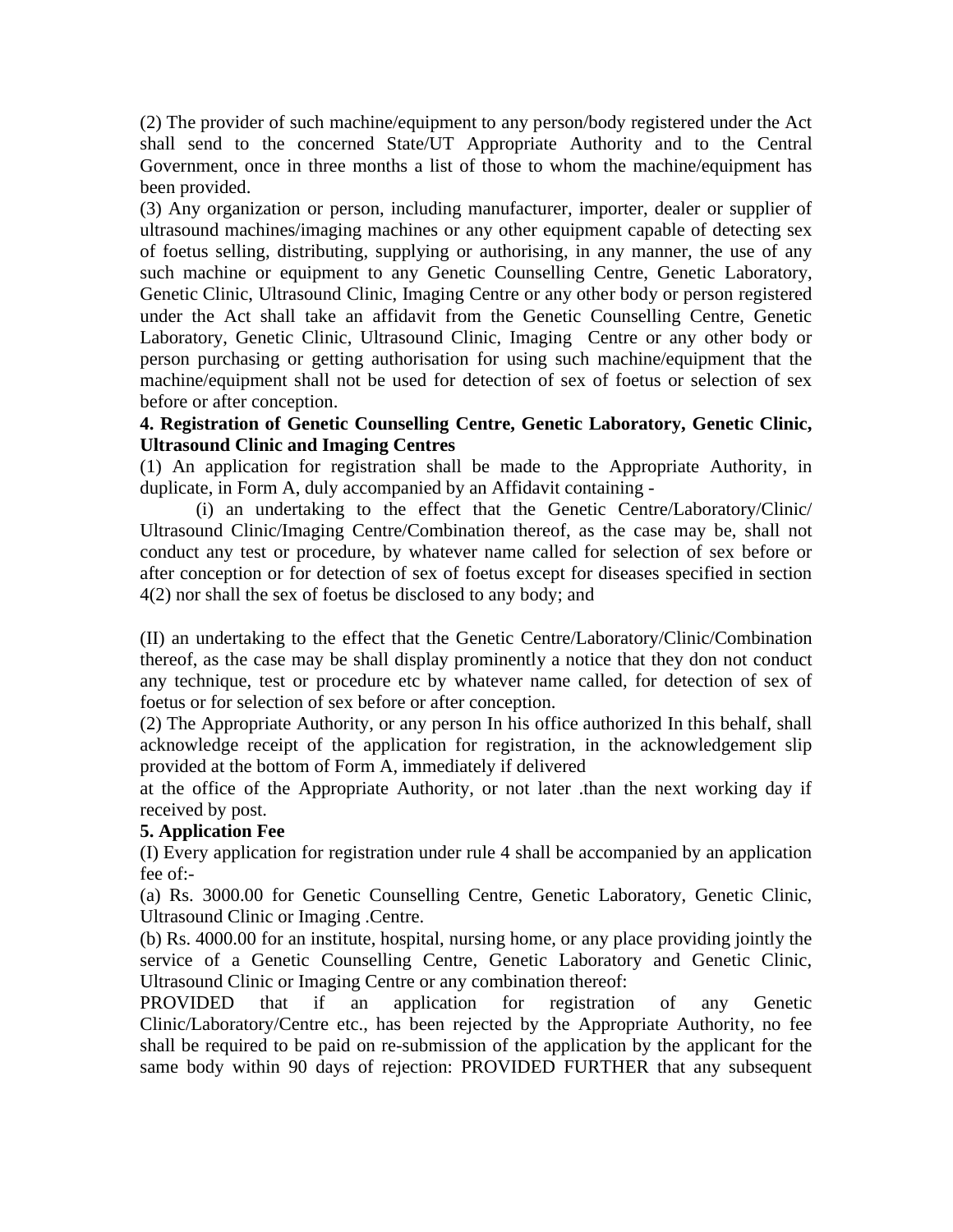application shall be accompanied with the prescribed fee. Application fee once paid will not be refunded.

(2) The application fee shall be paid by a demand draft drawn in favour of the Appropriate Authority, on any scheduled bank payable at the headquarters of the Appropriate Authority concerned. The fees collected by the Appropriate Authorities for registration of Genetic Counselling Centre, Genetic Laboratory, Genetic Clinic, Ultrasound Clinic and Imaging Centre or any other body or person under sub-rule (I), shall be deposited by the Appropriate Authority concerned in a bank account opened in the name of the official designation of the Appropriate Autl1ority concerned and shall be utilized by the Appropriate Authority in connection with the activities connected with implementation of the provisions of the Act and these rules.]

### **6. Certificate of registration**

 (1) The Appropriate Authority shall, after making such enquiry and after satisfying itself that the applicant has complied with all the requirements, place the application before the Advisory Committee for its advice.

(2) Having regard to the advice of the Advisory Committee, the Appropriate Authority shall grant a certificate of registration, in a duplicate, in Form B to the applicant. One copy of the certificate of registration shall be displayed by the registered Genetic Counselling Centre, Genetic Laboratory, Genetic Clinic, Ultrasound Clinic and Imaging Centres at a conspicuous place at its place of business: PROVIDED that the Appropriate Authority may grant a certificate of registration to a Genetic Laboratory or a Genetic Clinic to conduct one or more specified pre-natal diagnostic tests or procedures, depending on the availability of place, equipment and qualified employees, and \_standards maintained by such laboratory or clinic.

(3) If, after enquiry and after giving an opportunity of being heard to the applicant and having regard to the advice of the Advisory Committee, the Appropriate Authority is satisfied that the applicant has not complied with the .requirements of the Act and these rules, it shall, for the reasons to be recorded in writing, reject the application for registration and communicate such rejection to the applicant as specified in Form C.

(4) An enquiry under sub-role Including Inspection at the premises of the Genetic CounsellIng Centre, Genetic Laboratory, Gene/tic Clinic, Ultrasound Clinic and Imaging Centres shall be carried out only after due notice given to the applicant by the Appropriate Authority.

(5) Grant of certificate of registration or rejection of application for registration shall be communicated to the applicants specified in Form B or Form C, as the case may be, within a period or ninety days from the date of receipt of application for registration. -

(6) The certificate of registration shall be non.-transferable. In the event of change of ownership or change of management or on ceasing to function as a [Genetic Counselling Centre, Genetic Laboratory, Genetic Clinic, Ultrasound Clinic and Imaging Centres both copies, of the certificate of registration shall be surrendered to the Appropriate Authority.

(7) In the event of change of ownership or change of management of the 2[Genetic CouI15eliing Centre, Genetic .Laboratory, Genetic Clinic, Ultrasound Clinic and Imaging Centres, the new owner or fl1anager of such centre, Laboratory or Clinic shall apply afresh for grant of certificate of registration. .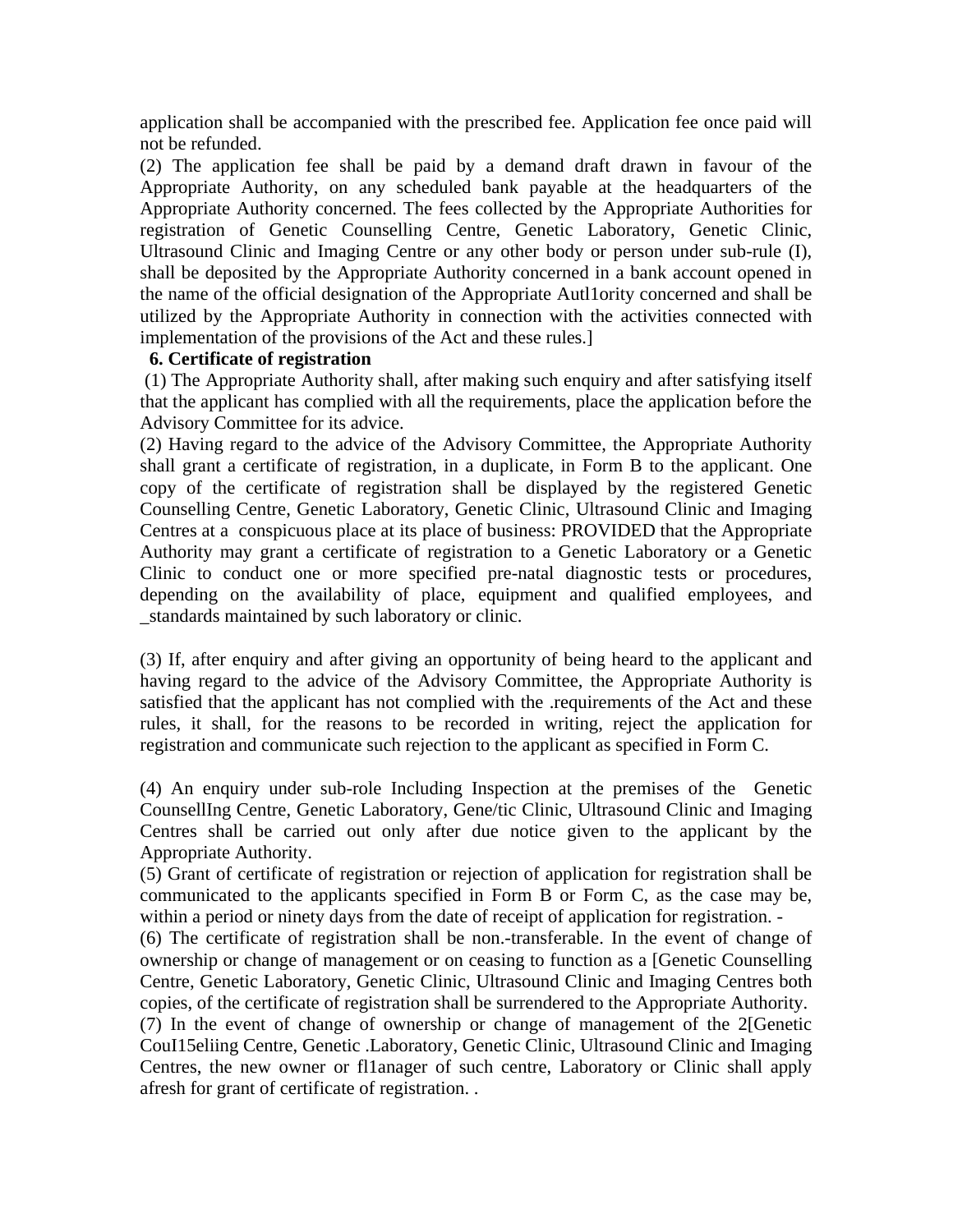## **7. Validity of registration** -

Every certificate of registration shall be valid for a period of five years from the date of its issue.

#### **8. Renewal of registration**

(1) An application for renewal of certificate of registration shall be made in duplicate in Form A, to the Appropriate Authority thirty days before the date of expiry of the certificate of registration. Acknowledgement of receipt of such application shall be issued by the Appropriate Authority in the manner specified in sub-rule (2) of rule 4.

(2) The Appropriate Authority shall, after holding an enquiry and after satisfying itself that the applicant has complied with all the requirements of the Act and these rules and having regard to the advice of the Advisory Committee in .this behalf, renew the certificate of registration, as Specified in Form B, for a further period of five years from the date of expiry of the certificate of registration earlier granted.

(3) If, after enquiry and after giving an opportunity of being heard to the applicant and having regard to the advice of it- the Advisory Committee, the Appropriate Authority is satisfied that the applicant has not .complied with the .requirements of the Act and these rules, it shall, for reasons to be recorded in writing, reject the application for renewal of certificate of registration and Communicate such rejection to the applicant as specified in Form C.

(4) The fees payable for renewal of certificate of registration shall be one-half of the fees provided in sub-rule (1) of rule 5. (5) On receipt of the renewed certificate of registration in duplicate or on receipt of communication of rejection of application for renewal, both copies of the earlier certificate of registration shall be surrendered. immediately to the Appropriate Authority by the Genetic CounsellIng Centre, Genetic Laboratory, Genetic Clinic, Ultrasound Clinic and Imaging Centres.

(6) In the event of failure of the Appropriate Authority to renew the certificate of registration or to communicate rejection of application for renewal of registration within a period of ninety days from the date of receipt of application for renewal of registration, the certificate of registration shal1 be deemed to have been renewed.

# **9. Maintenance and preservation of records ,**

2[(1) Every Genetic Counselling Centre, Genetic Laboratory, Genetic Clinic, Ultrasound Clinic and Imaging Centres shall maintain a register showing, in serial order, the names and addresses of the men or women given genetic .counselling, subjected to pre-natal diagnostic procedures or pre-natal diagnostic tests, the names of their spouse or father and the date on which they first report for such counselling, procedure or test.)

 (2). The record to be maintained by every Genetic Counselling Centre, in respect of each woman counselled shall be as specified in Form D.

(3) The record to be maintained by every Genetic Laboratory, in respect of each man or woman subjected to any pre- natal diagnostic procedure/technique/test, shall be as specified in Form E.

(4) The record to be maintained by every Genetic Clinic, in respect of each man or woman subjected to any pre-natal diagnostic procedure/technique/test, shall be as specified in Form F.

(5) The Appropriate: Authority shall maintain a permanent record of applications for grant or renewal of certificate of registration as specified in Form H. Letters of intimation of every change of employee, place address and equipment installed shall also be preserved as permanent records.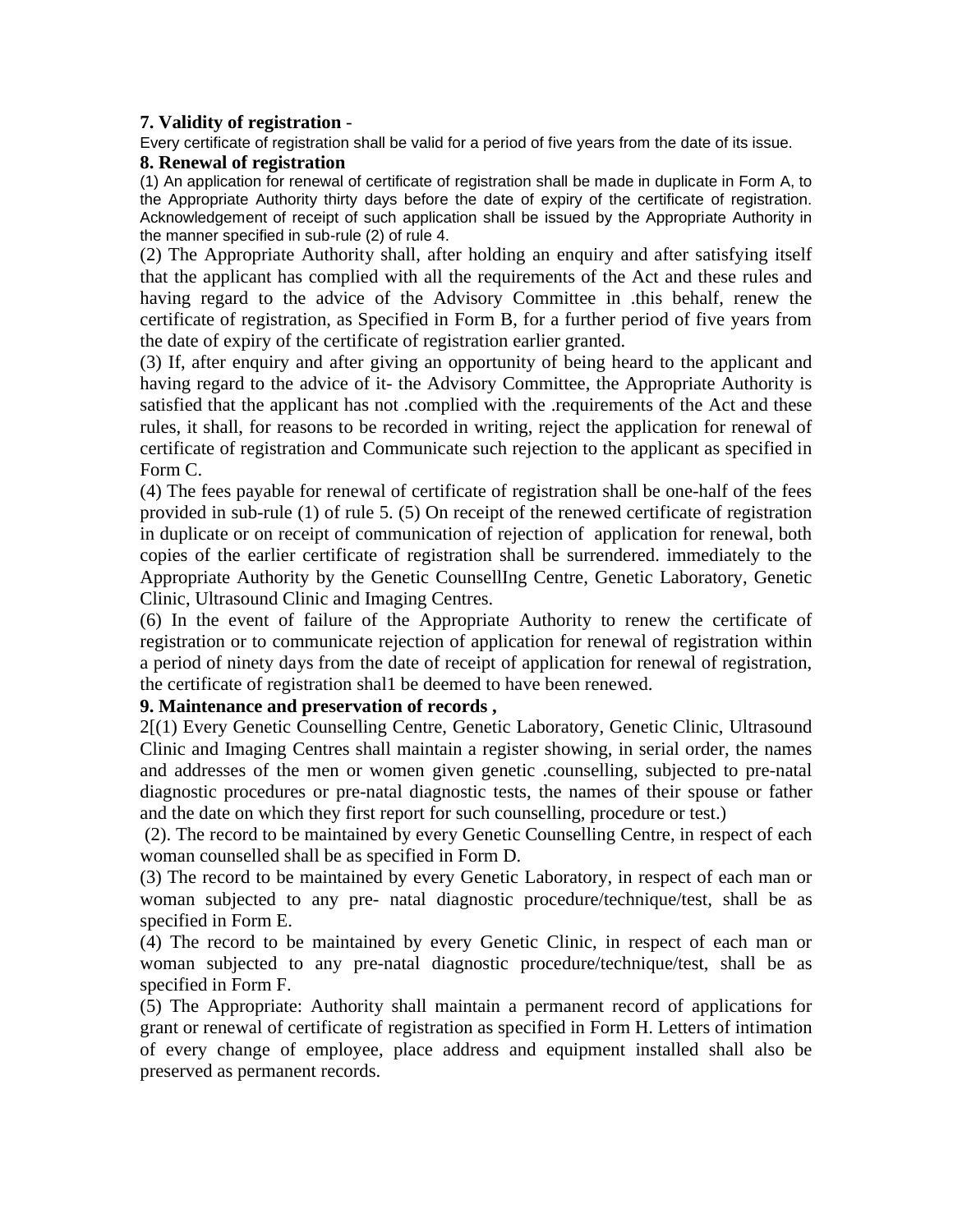(6) All case related records, forms of consent, laboratory results, microscopic pictures, sonographic plates or slides, recommendations and letters shall be preserved by the Genetic Counselling Centre, Genetic Laboratory, Genetic Clinic, Ultrasound Clinic and Imaging Centres for a period of two years from the date of completion of counselling, pre-natal diagnostic procedure or pre-natal diagnostic test, as the case may be the event of any legal proceedings, the records shall be preserved till the final disposal of legal proceedings, or till the expiry of the said period of two years, whichever is later.

(7) In case the Genetic Counselling Centre, Genetic Laboratory, Genetic Clinicetic Clinic, Ultrasound Clinic and Imaging Centres maintain records on computer or other eletronic equipment, a printed copy of the record shall be taken and preserved after authentication by a person responsible for such record.

(8) Every Genetic Counselling Centre, Genetic Laboratory, Genetic Clinic, Ultrasound Clinic and Imaging Centres shall send a complete report in respect of all pro-conception or pregnancy related procedures/techniques/tests conducted by them in respect of each month by 5th day of the following month to the concerned Appropriate Authority..

# **10. Conditions for conducting pre-natal diagnostic procedures ,;**

(1) Before conducting pre implantation genetic diagnosis, or any pre-natal diagnostic technique/test/procedure such as amniocentesis, chorionic villi biopsy, foetoscopy, foetal skin or organ biopsy or cordocentesis, a written consent,

as specified in Form G, in a language the person undergoing such procedure understands, shall be obtained from her/him.

(IA) Any person conducting ultrasonography/image scanning on a pregnant woman shall give a declaration on each report on ultrasonography/image scanning that he/she has neither detected nor disclosed the sex of foetus of the

pregnant woman to 'any body. The pregnant woman shall before undergoing ultrasonography/image scanning declare that she does not want to know the sex of her foetus.

 (2) All the State Governments and Union territories may issue translation of Form G in languages used in tile State or Union Territory and where no official translation in a language understood by the pregnant woman is available, the Genetic Clinic may translate Form G into a language she understands. ,

#### **11. Facilities for inspection**

(I) Every Genetic Counselling Centre, Genetic Laboratory, Genetic Clinic, Ultrasound Clinic, Imaging Centre, nursing home, hospital, institute or any other place where any of the machines or equipments capable of performing any procedure, technique or test capable of pre-natal determination of sex or selection of sex before or after conception is used, shall afford all reasonable facilities for inspection of the place, equipment and records to the Appropriate Authority or to any other person authorized by the Appropriate Authority in this behalf for registration of such institutions, by whatever name called, under the Act, or for detection of misuse of such facilities or advertisement therefore or for selection of sex before or after conception or for detection/disclosure of sex of foetus or for detection of cases of violation of the provisions of the Act in any other manner.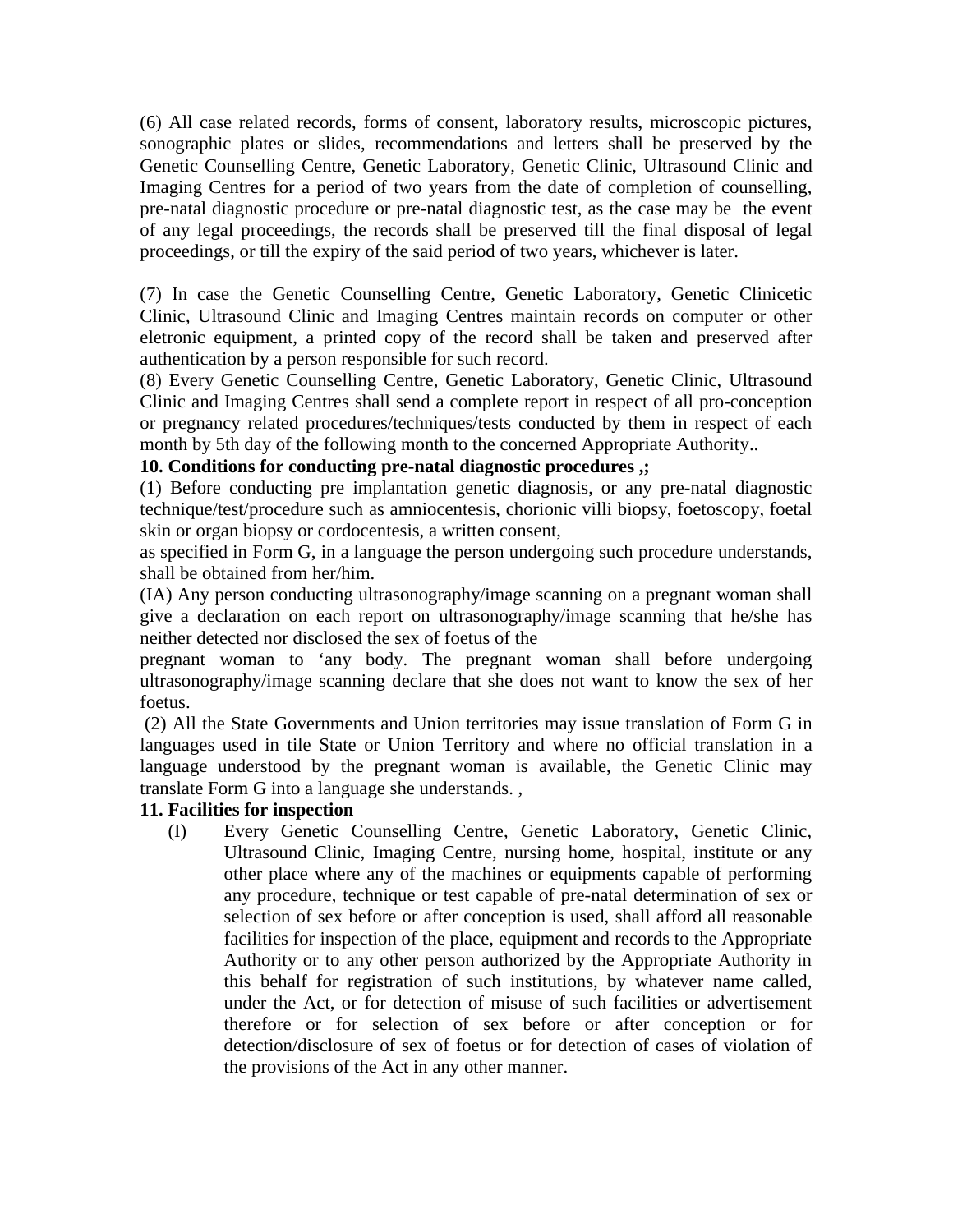(2) The Appropriate Authority or the officer authorised by it may seal and seize any ultrasound machine, scanner or any other equipment, capable of detecting sex of foetus, used by any organisation if the organisation has not got itself registered under the Act. These machines of the organizations may-be released if such organisation pays penalty equal to five times of the registration fee to the Appropriate Authority concerned and gives an undertaking that it shall not undertake detection of sex of foetus or selection of sex before or after conception

### **12. Procedure for search and seizure**

(1) The Appropriate Authority or any officer authorized in this behalf may enter and search at all reasonable times any Genetic Counselling Centre, Genetic Laboratory, Genetic Clinic, Imaging Centre or Ultrasound Clinic in the presence of two or more independent witnesses for the purposes of search and examination of any record, register, .document, book, pamphlet, advertisement, or any other material object found therein and seal and seize the same if there is reason to believe that it may furnish evidence of commission of an offence punishable under the Act.

Explanation: In these rules-

(1). 'Genetic Laboratory/Genetic Clinic/Genetic Counselling Centre' would include an ultrasound centre/imaging centre/nursrng home/hospital/ institute or any other place, by whatever name called, where any of the machines or equipments capable of selection of sex before or after conception or performing my procedure technique or test for pre-natal detection of sex of foetus, is used;

(2) 'material object' would include records, machines and equipments; and

(3) 'seize' and 'seizure' would include 'seal' and 'sealing' respectively.

(2) A fist of any document, record, register, book, pamphlet, advertisement or any other material object found in the Genetic Counselling Centre, Genetic Laboratory, Genetic Clinic, Ultrasound Clinic and Imaging Centres and seized shall be prepared in duplicate at the place of effecting the seizure. Both copies of such .list shall be signed on every page by the Appropriate Authority or the officer authorized in this behalf and by the witnesses to the seizure:

PROVIDED that the list may be prepared, in the presence of the witnesses, at a place other than the place of seizure if, for reasons to be recorded in writing, it is not practicable to make the list at the place of effecting the seizure.

(3) One copy of the list referred to in sub-rule (2) shall be handed over, under acknowledgement, to the person from .whose custody the document, record, register, book, pamphlet, advertisement or any other material object have been seized:

PROVIDED that a copy of the list of such document, record, register, book pamphlet, advertisement or other material object seized may be delivered under acknowledgement, or sent by registered post to the owner or manager of-the Genetic Counselling Centre, Genetic Laboratory, Genetic Clinic, Ultrasound Clinic and Imaging Centres. if no person acknowledging custody of the document, record, register, book, pamphlet, advertisement or other material object seized is available at the place of effecting the seizure.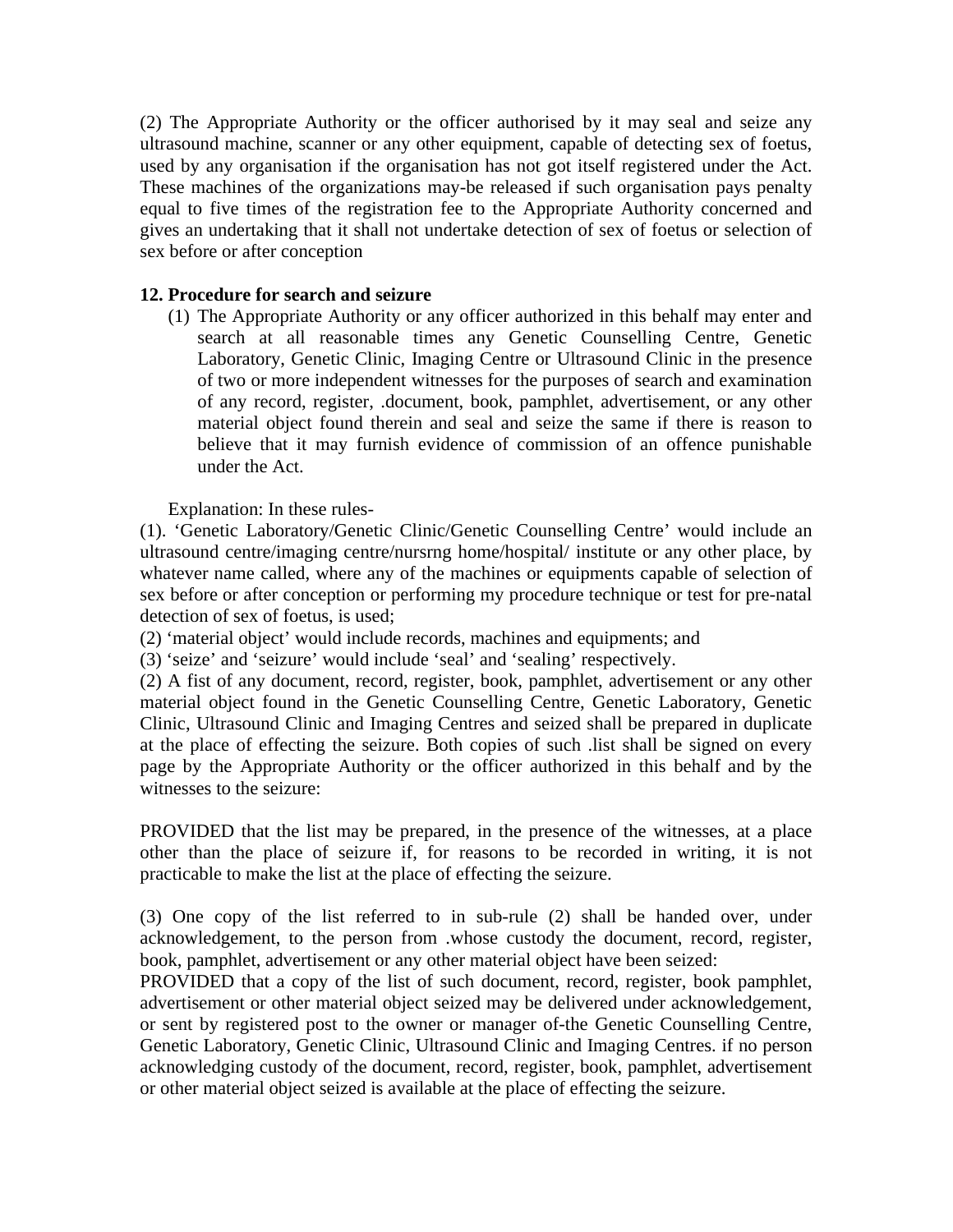(4) If any material object seized is perishable in nature, the Appropriate Authority, or the officer authorized in this behalf shall make arrangements promptly for sealing, identification and preservation of the material object and also convey it to a facility for analysis or test, if analysis or test be required:

PROVIDED that the refrigerator or other equipment used by the Genetic Counselling Centre, Genetic Laboratory, Genetic Clinic, Ultrasound Clinic and Imaging Centres for preserving such perishable material object may be sealed until such time as arrangements can be made for safe removal of such perishable material object and in such eventuality, mention of keeping the material object seized, on the premises of the Genetic Counselling Centre, Genetic Laboratory, Genetic Clinic, Ultrasound Clinic and Imaging Centres shall be made in the list of seizure.

(5) In the case of non-completion of search and seizure operation, the Appropriate Authority or the officer authorized in this behalf may make arrangements, by way of mounting a guard or sealing of the premises of the Genetic Counselling Centre, Genetic Laboratory, Genetic Clinic, Ultrasound Clinic and Imaging Centres for safe keeping, isting and removal of documents, records, book or any other material object to be seized, and to prevent any ampering with such documents, records, books or any other material object.

# **13. Intimation of changes in employees, place or equipment-**

Every Genetic Counselling Centre, Genetic Laboratory, Genetic Clinic, UltraSound Clinic and Imaging Centres shall intimate every change of employee, place, address and equipment installed, to the Appropriate Authority within a period of thirty days of such change.

#### **14. Conditions for ailalysis or test and pre-natal diagnostic procedures**

1) No Genetic laboratory shall accept for analysis or test any sample, unless referred to it by a Genetic Clinic.

(2) Every pre—natal diagnostic procedure shall invariably be immediately preceded by locating the foetus and placenta through ultrasonography, and the pre-natal diagnostic procedure shall be done under direct ultrasonographic monitoring so as to prevent any damage to the foetus and placenta.

#### **15. Meetings of the Advisory Committees**

.

The intervening period between any two meetings of Advisory Committees constituted under subsection (5) of section 17 to advise the Appropriate Authority shall not exceed sixty days.

#### **16. Allowanccs to members ofii.e Central Supervisory Board**

**(**1) The ex-officio members, and other Central and State Government officers appointed to the Board will be entitled to Traveling Allowances and Daily Allowances for attending the meetings of the Board as per the Travailing

Allowances Rules applicable to them.

(2) The non-official members appointed to, and Members of Parliament elected to, the Board will be entitled to Travelling Allowance and Daily Allowance or attending the meetings of the Board as admissible to non-official and Members of Parliament as the case may be, under the Travelling Allowances rules of the Central Government.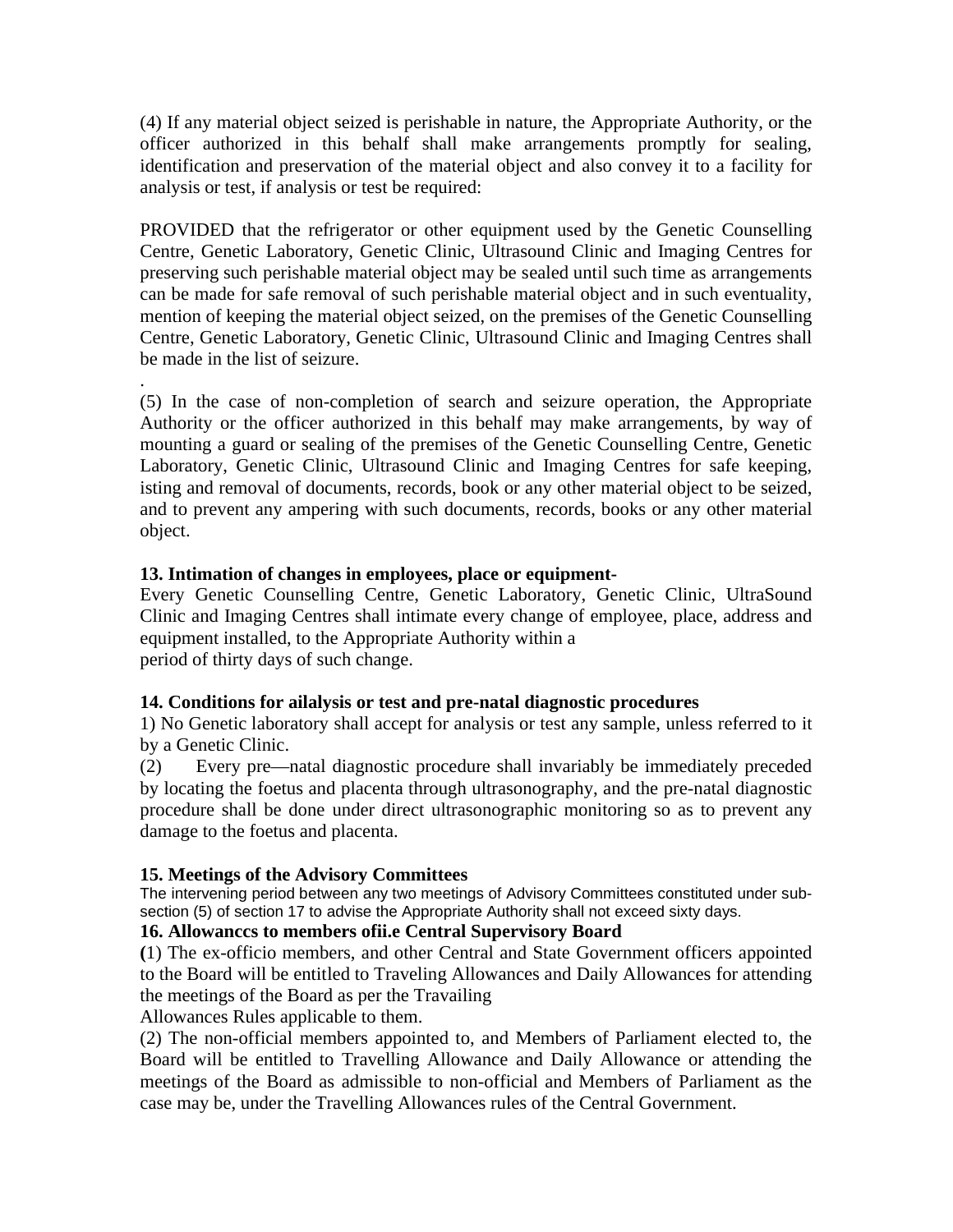### **17. Public Information**

(1) Every Genetic Counselling Centre, Genetic Laboratory, Genetic Clinic, Ultrasound Clinic and Imaging Centres shall prominently display on its premises a notice in English and in the local language or languages for the information of the public, to the effect that disclosure of the sex of the foetus is prohibited under law.

(2) At least one copy each of the Act and these rules shall be available on the premises of every Genetic Counselling Centre, Genetic Laboratory, Genetic Clinic, Ultrasound Clinic and Imaging Centres and shall be made available to the clientele on demand for perusal.

(3) The Appropriate Authority, the Central Government, the State Government, and the Government/Administration of the Union Territory may publish periodically lists of registered Genetic Counselling Centres, Genetic Laboratories, Genetic Clinics, Ultrasound Clinic and Imaging Centres and findings from the reports and other information in their possession, for the information of the public and for use by the experts in the field.

**18. Code of Conduct** to be observed by persons working at Genetic Counselling Centres, Genetic Laboratories, Genetic Clinics, Ultrasound Clinics, 'Imaging Centres etc.

All persons including the owner.. employee or any other persons associated with Genetic Counselling Centres, Genetic Laboratories, Genetic Clinics, Ultrasound Clinics, Imaging Centres registered under the Act/these Rules shall:-

(i) not conduct or associate with, or help in carrying out detection or disclosure of Sex of foetus in any manner;

(ii) not employ or cause to be employed any person not possessing qualifications necessary for carrying out pre-natal diagnostic techniques/ procedures, techniques and tests including ultrasonography;

(iii) not conduct or cause to be conducted or aid in conducting by himself or through any other person any techniques or procedure for selection of sex before or after conception or for detection of sex of foetus except for the purposes specified in sub-section (2) of section 4 of the Act;

(iv) not conduct or cause to be conducted or aid .in conducting by himself or through any other person any techniques or test or procedure under the Act at a place other than a place registered under the Act/these Rules;

(v) ensure that no provision of the Act and these Rules are violated in any manner;

(yj) ensure that the person, conducting any techniques or procedure leading to detection of sex of foetus for purposes not covered under section 4(2) of the Act or selection of sex before or after conception, is informed that such procedures lead to violation of the Act and these Rules which are punishable offences;

(vii) help the law enforcing agencies in bringing to book the violators of the provisions of the Act and these Rules;

(viii) display his/her name and designation prominently on the dress worn by him/her;

(ix) write his/her name and designation in full under his/her signature;

(x) on no account conduct or allow/cause to be conducted female foeticide;

(xi) not commit any other act of professional misconduct

# **19. Appeals**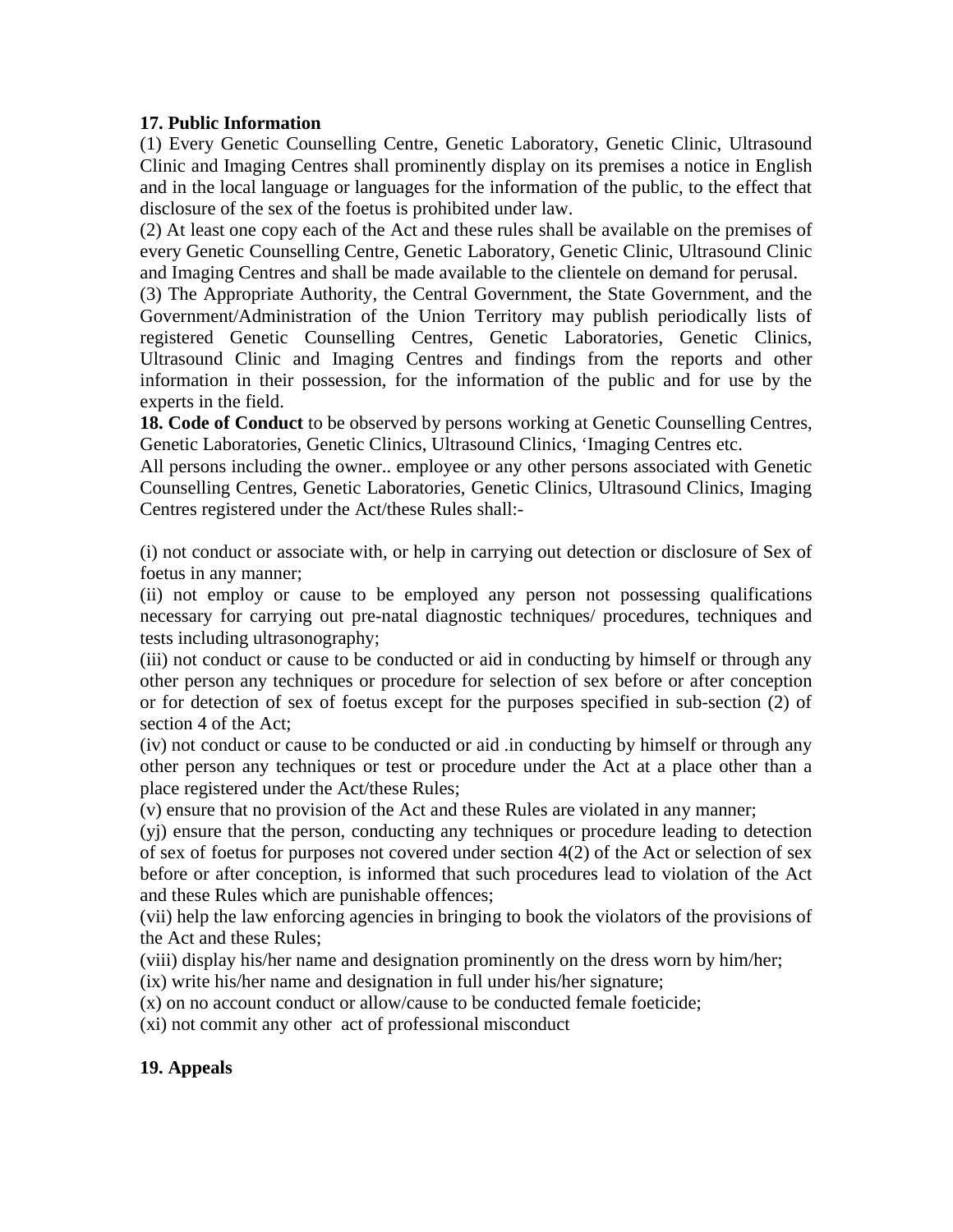(1) Anybody aggrieved by the decision of the Appropriate Authority at sub-district level may appeal to the Appropriate Authority at district level within 30 days of the order of the sub-district level Appropriate Authority.

(2) Anybody aggrieved by the decision of the Appropriate Authority at district level may appeal to the Appropriate Authority at State/UT level within 30 days of the order ,of the District level Appropriate Authority.

(3) Each appeal shall be disposed of by the district Appropriate Authority or by the State/Union Territory Appropriate Authority, as the case may be, within 60 days of its receipt.

(4) IF AN APPEAL IS NOT MADE WITHIN THE TIME AS PRESCRIBED UNDER SUB-RULE (I), (2) OR (3), THE APPROPRIATE AUTHORITY UNDER THAT SUB-RULE MAY CONDONE THE DELAY IN CASE HE/SHE IS SATISFIED THAT APPELLANT WAS PREVENTED FOR SUFFICIENT CAUSE FROM MAKING SUCH APPEAL.

#### **SCHEDULE -I**

#### **Refer rule 3(1)**

**REQUIREMENTS FOR REGISTRATION OF A GENETIC** COUNSELLING CENTRE .

A.PLACE ...

A room with an area of seven (7) square meters.

B. EQUIPMENT

Educational charts/models.

C.EMPLOYEES

Anyone of the following:

(I) Medical Geneticist.

(2) Gynaecologist with 6 months' experience, in genetic counselling, or having completed 4 weeks' training in genetic counselling.

(3) Paediatrician with 6 months' experience in genetic counselling, or having completed 4 weeks' training in' genetic counselling.

#### **SCHEDULE-II**

#### **[Refer rule 3(1)]**

# **REQUIREMENTS FOR REGISTRATION OF A GENETIC LABORATORY**

A. PLACE

A room with adequate space for carrying out tests.

B. EQUIPMENT

These are categorised separately for each of the under-mentioned studies.

*Chromosomal studies:*

(I) Laminar flow-hood with ultraviolet and fluorescent light or other suitable culture hood.

(2) Photo-microscope with fluorescent source of light.

- (3) Inverted microscope.
- (4) Incubator and oven.
- (5) Carbon-dioxide incubator or closed system with 5% CO2 atmosphere. -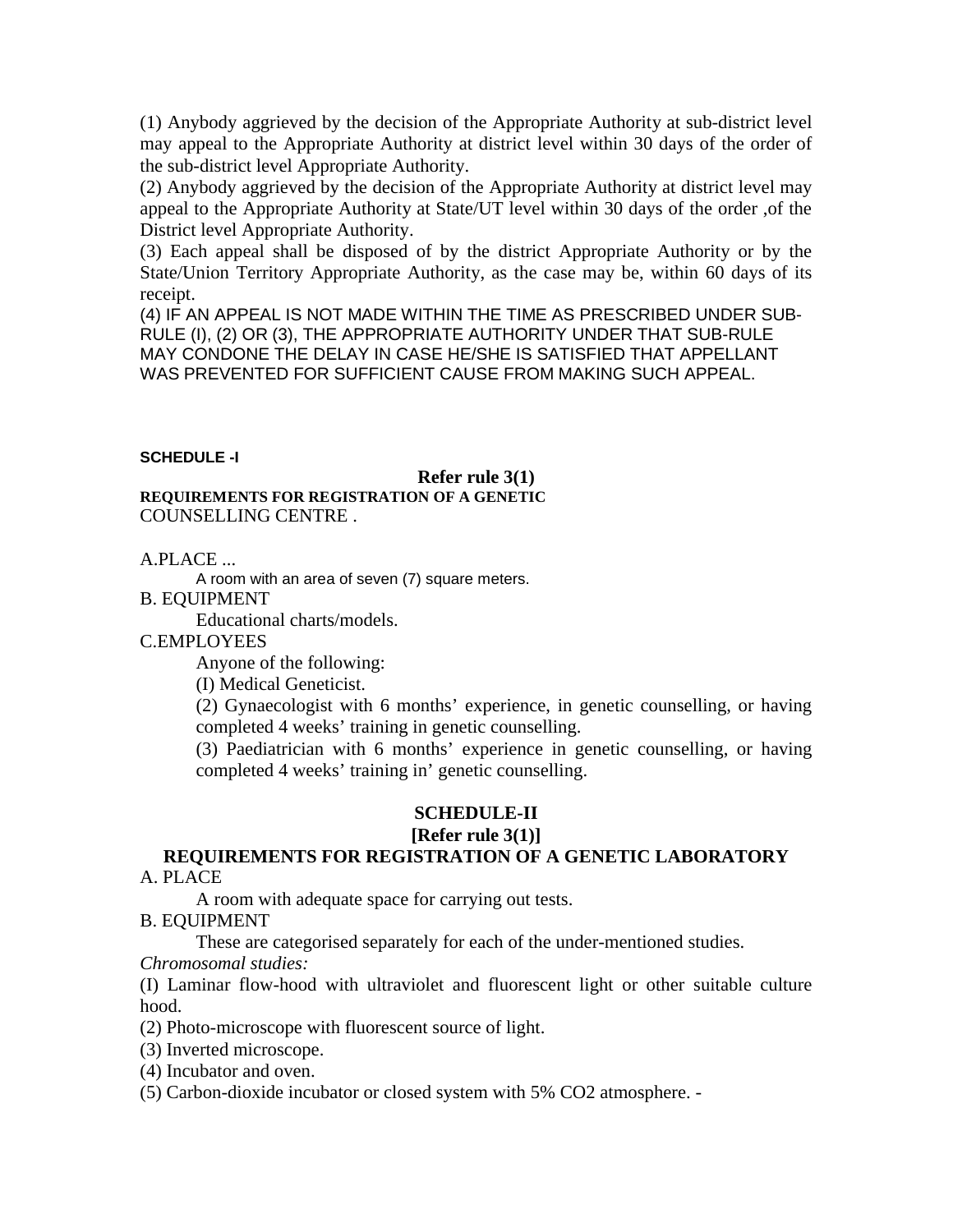(6) Autoclave.

(7) Refrigerator.

- (8) Water bath.
- (9) Centrifuge.

(10) Vortex mixer.

(1 I) Magnetic stirrer.

(12) pH meter.

(13) A sensitive balance (preferable electronic) with sensitivity of 0.1 miligram.

(14) Double distillation apparatus (glass).

*Biochemical studies* :

requirements according to tests to be carried out)

(I) Laminar flow-hood with ultraviolet and fluorescent light or other suitable culture hood.

(2) Inverted microscope.

(3) Incubator and oven.

(4) Carbon-dioxide incubator or closed system with 5% CO2 atmosphere.

(5) Autoclave

(6) Refrigerator.

(7) Water bath.

(8) Centrifuge.

(9) Electrophoresis apparatus and power supply.

(10) Chromatography chamber.

(11) Spectro-photometer and Elisa reader or Radio-immunoassay system (with gamma beta-counter) or fluorometer for various biochemical tests. -.

(12) Vortex mixer

(13) Magnetic stirrer.

 $(14)$  pH meter.

(15) A sensitive balance (preferable electronic) with sensitivity of 0.1 milligram.

(16) Double distillation apparatus (glass).

(17) Liquid nitrogen tank.

*Molecular studies*:

(1) Inverted microscope.

(2) Incubator.

(3) Oven.

(4)Autoclave.

(5) Refrigerators (4 degree and minus 20 degree Centigrade)

(6) Water bath.

(7) Microcentrtifuge.

(8) Electrophoresis apparatus and power supply.

(9) Vortex mixer.

(10) Magnetic stirrer.

 $(11)$  pH meter.

(12) A sensitive balance (preferable electronic) with sensitivity of 0.1 miligram.

(13) Double distillation apparatus (glass).

(14) P.C.R. machine

(15) Refrigerated centrifuge.

(16) U. V. illuminator with photographic attachment or other documentation system.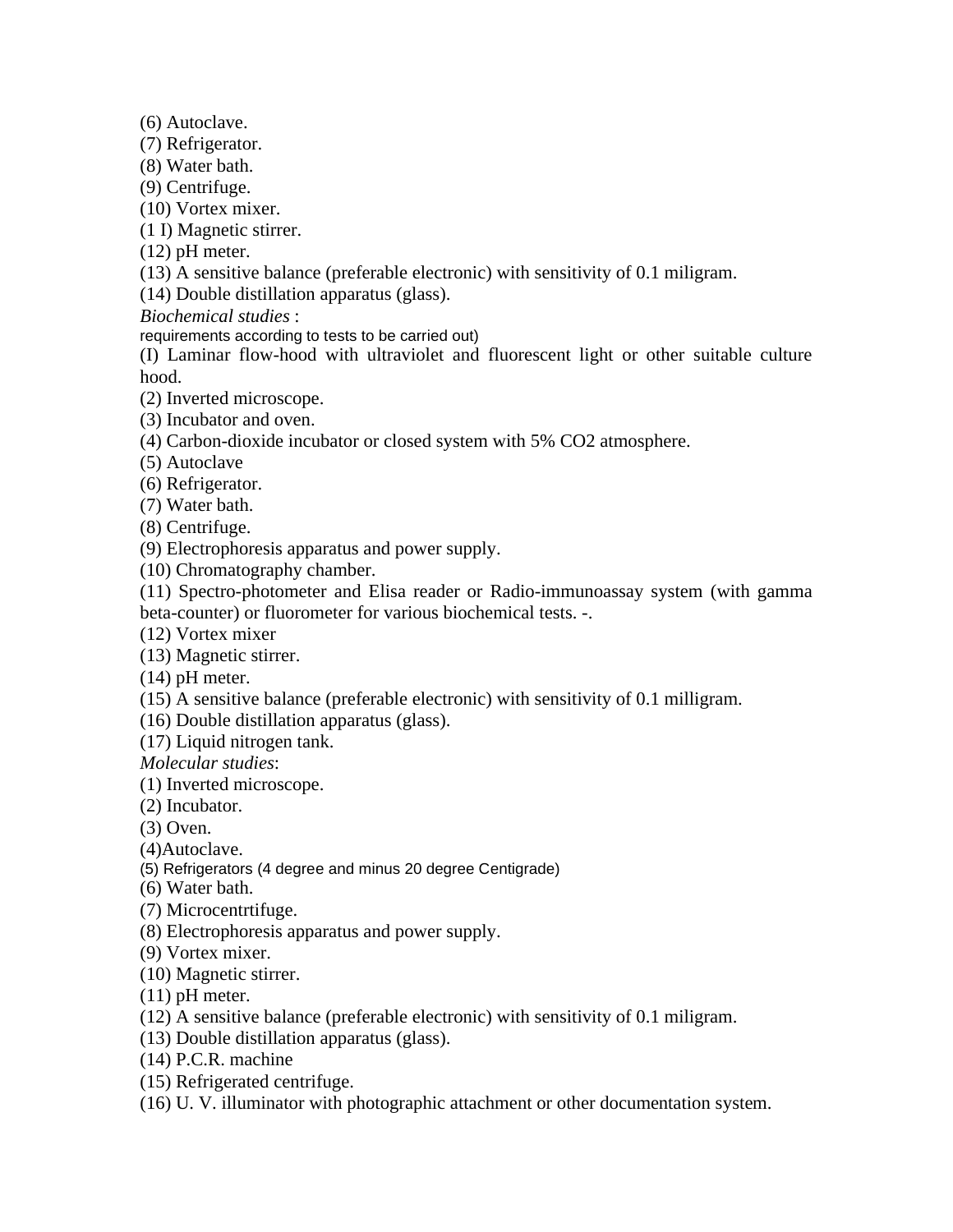### (I7) Precision micropipettes

### C. EMPLOYEES

(1) A Medical Geneticist

(2) A laboratory technician having a B.Sc. degree in Biological Sciences or a degree or a diploma in medical laboratory course with at least one year's experience in conducting appropriate pre-natal diagnostic tests.

### **SCHEDUL- III**

# **[Refer rule 3( 1 )]**

# **REQUIREMENTS FOR REGISTRATION OF A GENETIC CLINIC**

### A.PLACE

A room with an area of twenty (20) square metres with appropriate aseptic arrangements. I

B. EQUIPMENT

(I) Equipment and accessories necessary for carrying out clinical examination by an obstetrician/gynaecologist.

(2) Equipment, accessories, necessary for other facilities required for operations envisaged in the Act.

(a) An ultra-sonography machine.

(b) Appropriate cathethers and equipment for carrying out chorionic villi aspirations per vagina or per abdomen.

( c) Appropriate sterile needles for amniocentesis or cordocentesis.

(d) A suitable foetoscope with an appropriate: accessories for foetoscopy, foetal skin or organ'biopsy or foetal blood sampling shall be optional. -j

J) Equipment for dry and wet sterilization.

I) Equipment for carrying out emergency procedures such as evacuation of uterus or resuscitation in case of need.

### C. EMPLOYEES

 (I) A Gynaecologist with adequate experience in pre-natal diagnostic procedures (should have performed at least 20 procedures under supervision of a Gynaecologist experienced in the procedure which is going to be carried out, for example chorionic villi biopsy, amniocentesis, cordocentesis and others as indicated at B above). -.

(2) A Radiologist or Registered Medical Practitioner for carrying out ultrasonography. The required experience shall be 100 cases under supervision of a similarly qualified person experienced in these techniques.

These constitute the minimum requirement of equipment for conducting the relevant procedure.

# **FORM -A**

# **[Refer rules.4(1) and 8(1)]**

# **(To be submitted in Duplicate with supporting documents as enclosures)**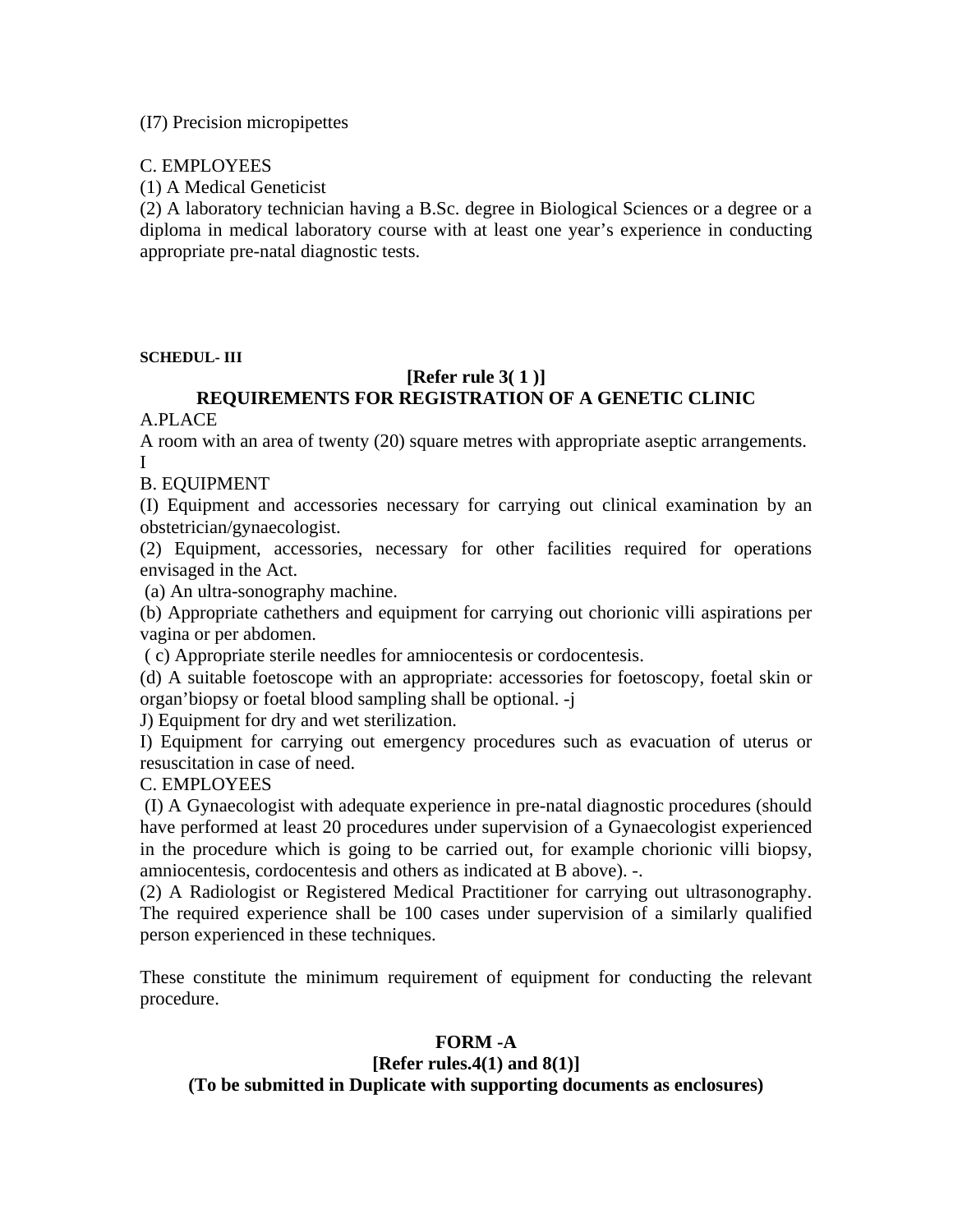# **APPLICATION FOR REGISTRATION OR RENEWAL OF REGISTRATION OF AGENETIC COUNSELLING CENTRE/ GENETIC LA.BORATORY /GENETIC CLINIC/ ULTRASOUND CLINIC/IMAGING CENTRE**

1 Name of the applicant.

(Indicate name of the organisation sought to be registered)

2. Address of the applicant

3. Type of facility to be registered

(Please specify whether the application is for registration of a Genetic Counselling Centre/Genetic Laboratory/Genetic Clinic/Ultrasound Ciinic/lmaging Centre or any combination of these.)

4. Full name and address/addresses of Genetic Counselling Centre/Genetic Laboratory/Genetic Clinic/Ultrasound Clinic/Imaging Centre with Telephone/Fax number(s)/Telegraphic/Telex/E-mail address(es).

5.Type of ownership of Organisation (individual ownership/partnership: company/cooperative/any other to be specified). In case type of organization is other than Individual ownership, furnish copy of articles of association and names and addresses of other persons responsible for management, as enclosure.

6. Type of Institution (Govt. Hospital/Municipal Hospital/Public Hospital/Private Nursing Home/ Private Clinic/Private Laboratory/any other to be stated).

7. Specific pre-natal diagnostic procedures/tests for which procedures/test for which approval is sought

(a) Invasive (i) amniocentesis/chorionic villi aspiration/chromosomal/ biochemical/molecular studies: (b) Non-Invasive Ultrasonography :;

Leave blank if registration is sought for Genetic Counselling Centre only.

8. Equipment available with the make and model of each equipment (List to be attached on a separate sheet).

(a) Facilities available in the Counselling Centre.

(b) Whether facilities are or would be available in the Laboratory/Clinic for the following tests:

(i) Ultrasound

(ii) Amniocentesis

(iii) Chorionic villi aspiration

(iv) Foetoscopy

(v) Foetat biopsy

(vi) Cordocentesis

Whether facilities are available in the Laboratory/Clinic for the following:

(i) Chromosomal studies

(ii) Biochemical studies

(iii) Molecular studies

(iv) Pre-implantation genetic diagnosis

10. Names, qualifications, experience and registrat1fJn number of employees (may be furnished as an enclosure)

II. State whether the Genetic Counselling Centre/Genetic Laboratory/Genetic Clinic/ultrasound clinic/imaging center qualifies for registration in terms of requirements laid down in Rule 3.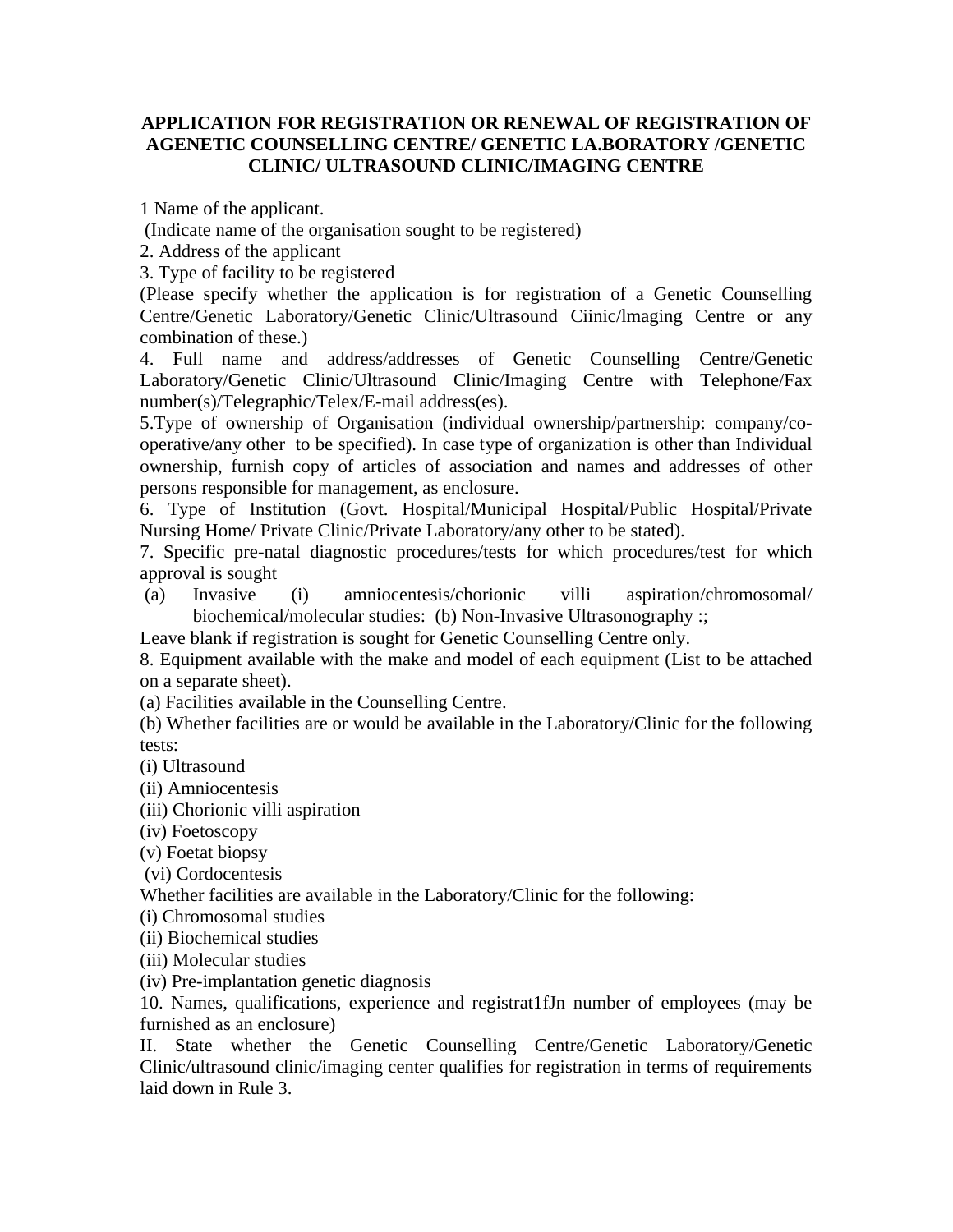12. For renewal applications only:

(a) Registration No.

(b) Date of issue and date of expiry of existing certificate of registration.

13. List of Enclosures: ...

(Please attach a list of enclosures/supporting documents attached to this application.)

Date:

Place:

.

Name, designation and signature of the person authorised to sign on behalf of the organisation to be registered.

#### DECLARATION.

| declare that I have read and understood the Pre-natal Diagnostic Techniques (Regulation |  |
|-----------------------------------------------------------------------------------------|--|
| and Prevention of Misuse) Act, 1994 (57 of 1994) and the Pre-natal Diagnostic           |  |
| Techniques (Regulation and Prevention of Misuse) Rules, 1996.                           |  |

I also undertake to explain the said Act and Rules to all employees of the Genetic Counselling Centre/Genetic Laboratory/Genetic Clinic/ultrasound clinic/imaging centre in respect of which registration is sought and to ensure that Act and Rules are fully complied with.

Date : Place: . (……………………………………………) Name, designation and signature of the person authorized to sign on behalf of tile organisation to be registered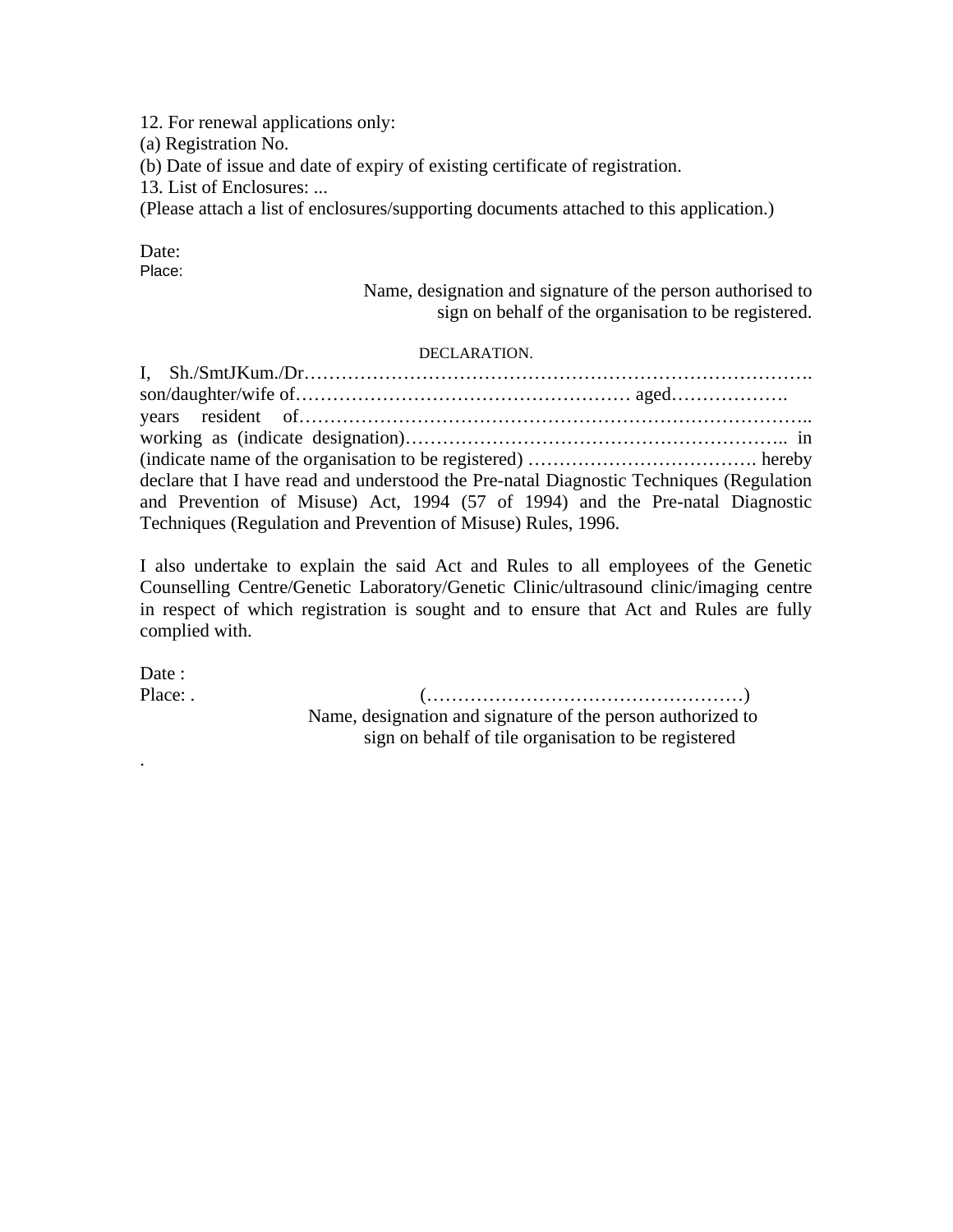### **SEAL OF THE ORGANISATION SOUGHT TO BE REGISTERED] ACKNOWLEDGEMENT [Refer rule-s 4(2) arid 8(1)]**

The application in Form A in duplicate for grant\*/renewal\* of registration of Genetic Counselling Centre\*/Genetic Laboratory\*/Genetic Clinic's/Ultrasound Clinic\*/Imaging Centre by ………………………………………………………….., (Name and address of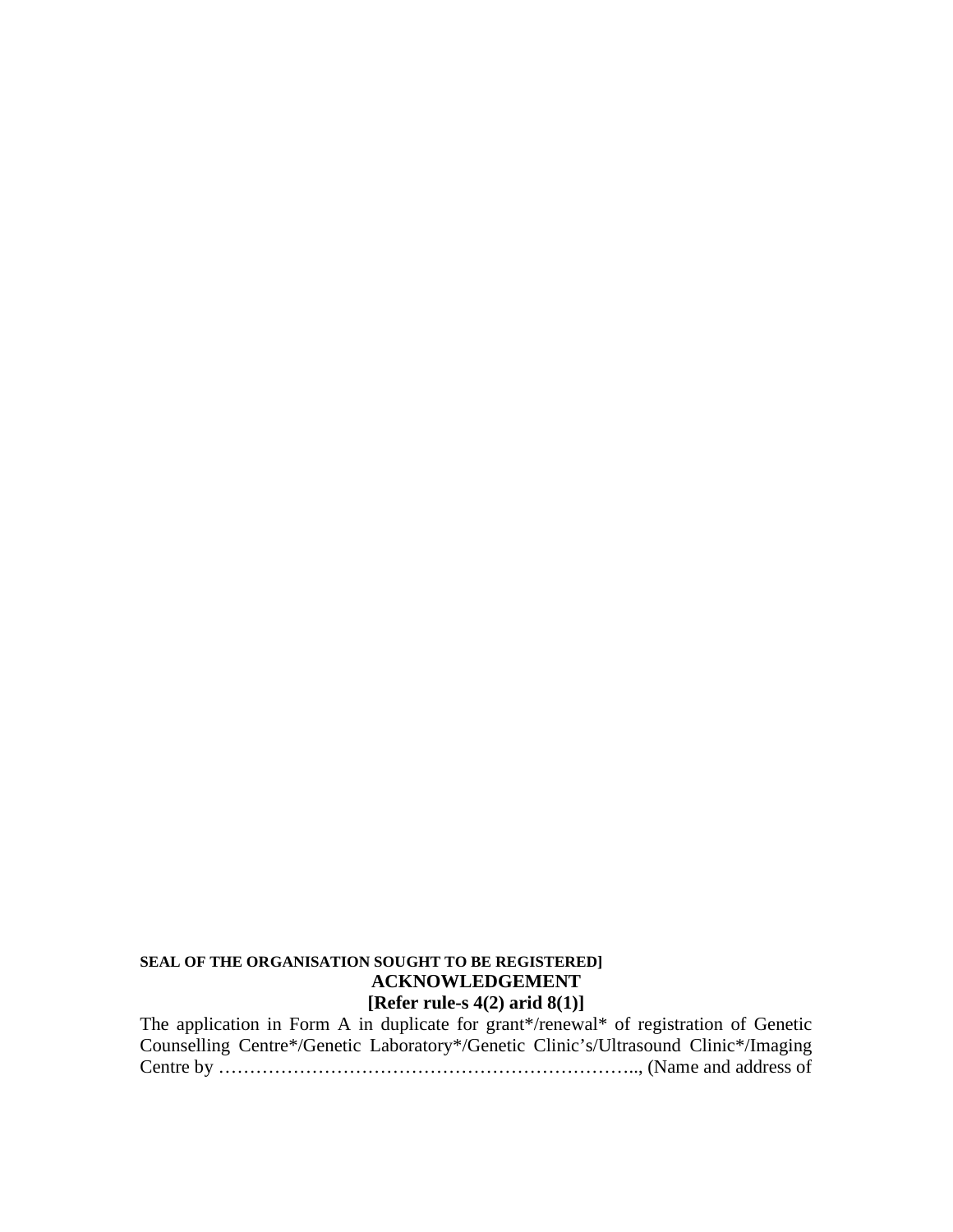| applicant) | has | been | received | hv | the | Appropriate |
|------------|-----|------|----------|----|-----|-------------|
|            |     |      |          |    |     |             |

\*The list of enclosures attached to the application in Form- A has been verified with the enclosures submitted and found to be correct.

OR

\*On verification it is found that following documents mentioned in the list of enclosures are not actually enclosed.

This acknowledgement does not confer any rights on the applicant for grant or renewal of registration. . Date:

.

(………………………………..) Place: Signature and Designation of Appropriate Authority, or authorised person in the Office of the Appropriate Authority SEAL

### **FORM -B [Refer rules 6(2), 6(5) and 8(2)]**

#### **CERTIFICATE Of REGISTRATION (To be issued in duplicate)**

1. In exercise of the powers conferred under section 19( I) of tile Pre-natal Diagnostic

Techniques (Regulation and Prevention of Misuse) Act, 1994 (57 of 1994), the Appropriate Authority………………………………. hereby grants registration to the Genetic Counselling Centre\*/Genetic Laboratory\*/Genetic Clinic\*/Ultrasound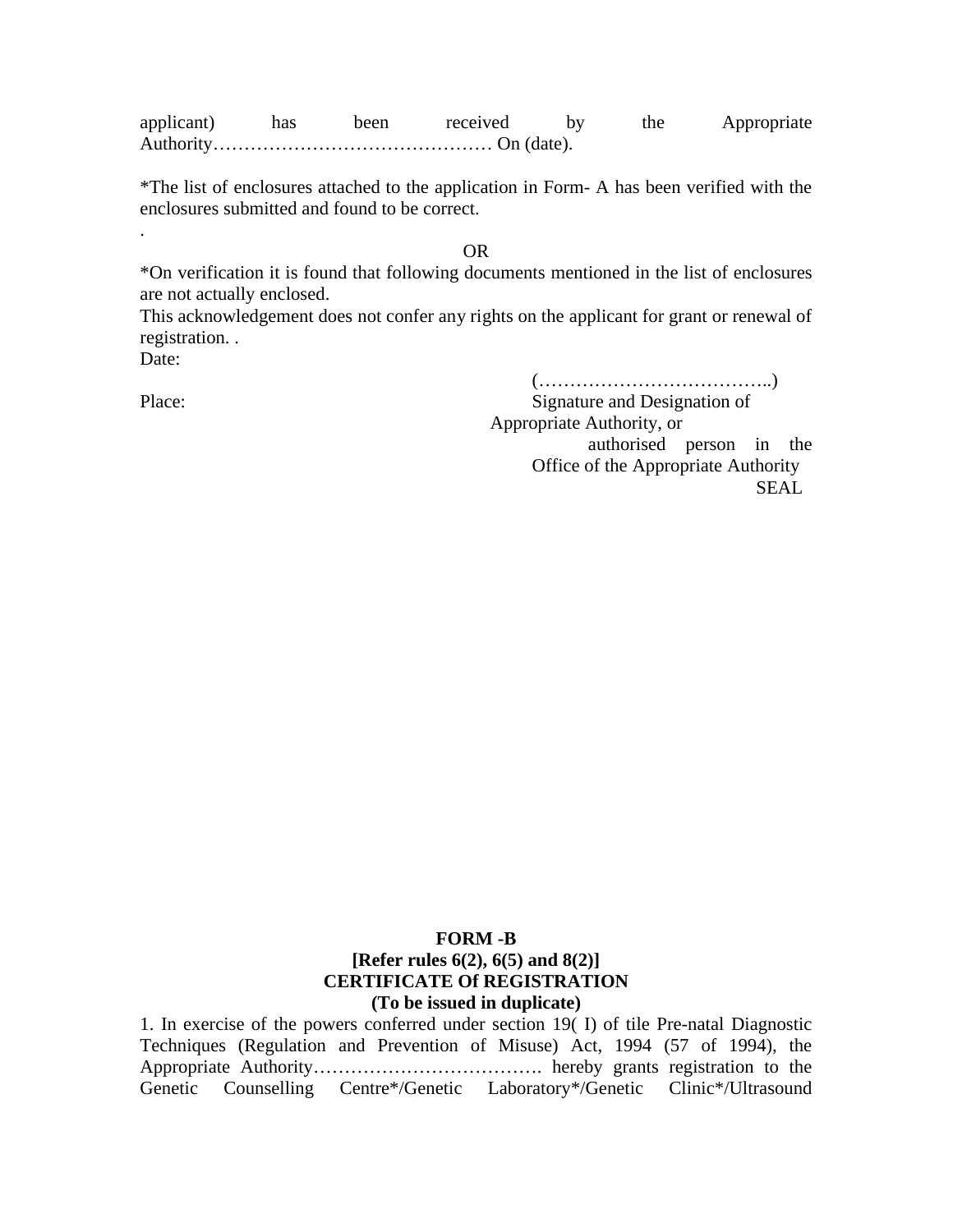Clil1ic\*/lmaging Centre\* named below for purposes of carrying out Genetic Counselling/Pre-natal Diagnostic Procedures\*/Pre-natal Diagnostic Tests/ultrasonography under the aforesaid Act for a period of five years ending on ……………………………..

2. This registration is granted subject to the aforesaid Act and Rules. there under and any contravention thereof shall result in suspension or cancellation of this Certificate of Registration before the expiry of the said period of five years apart from prosecution.

- A. Name and address of the Genetic Counselling Centre\*/Genetic Laboratory\*/Genetic Clinic\*/Ultrasound Clinic\*/Imaging Centre\*.
- B.

B. Pre-natal diagnostic procedures\* approved for (Genetic Clinic). Non-Invasive (i) Ultrasound

Invasive

(ii) Amniocentesis

(iii) Chorionic villi biopsy

(iv) Foetoscopy.

(v) Foetal skin or organ biopsy

(vi) Cordocentesis

(vii) Any other (specify)

C. Pre-natal diagnostic tests\* approved (for Genetic Laboratory).

(i) Chromosomal studies

(ii) Biochemical studies

(iii) Molecular studies

D. Any other purpose (please specify)

3. Model and make of equipments being used (any change is to be intimated to the Appropriate Authority under rule 13).

4. Registration No. allotted.

5. Period of validity of earlier Certificate of Registration. (For renewed Certificate of Registration only)

> From…………………………..To ………………………….. Signature, name and designation of the Appropriate Authority

Date:

# FORM-C

# [Refer rules  $6(3)$ ,, $6(5)$  and  $8(3)$ ] REJECTION OF APPLICATION FOR GRANT/RENEWAL OF REGISTRATION

In exercise of the powers conferred under section 19(2) of the Pre-natal Diagnostic Techniques (Regulation and Prevention of Misuse) Act, 1994, the Appropriate Authority hereby rejects the application for grant\*/ renewal \* of registration of the under mentioned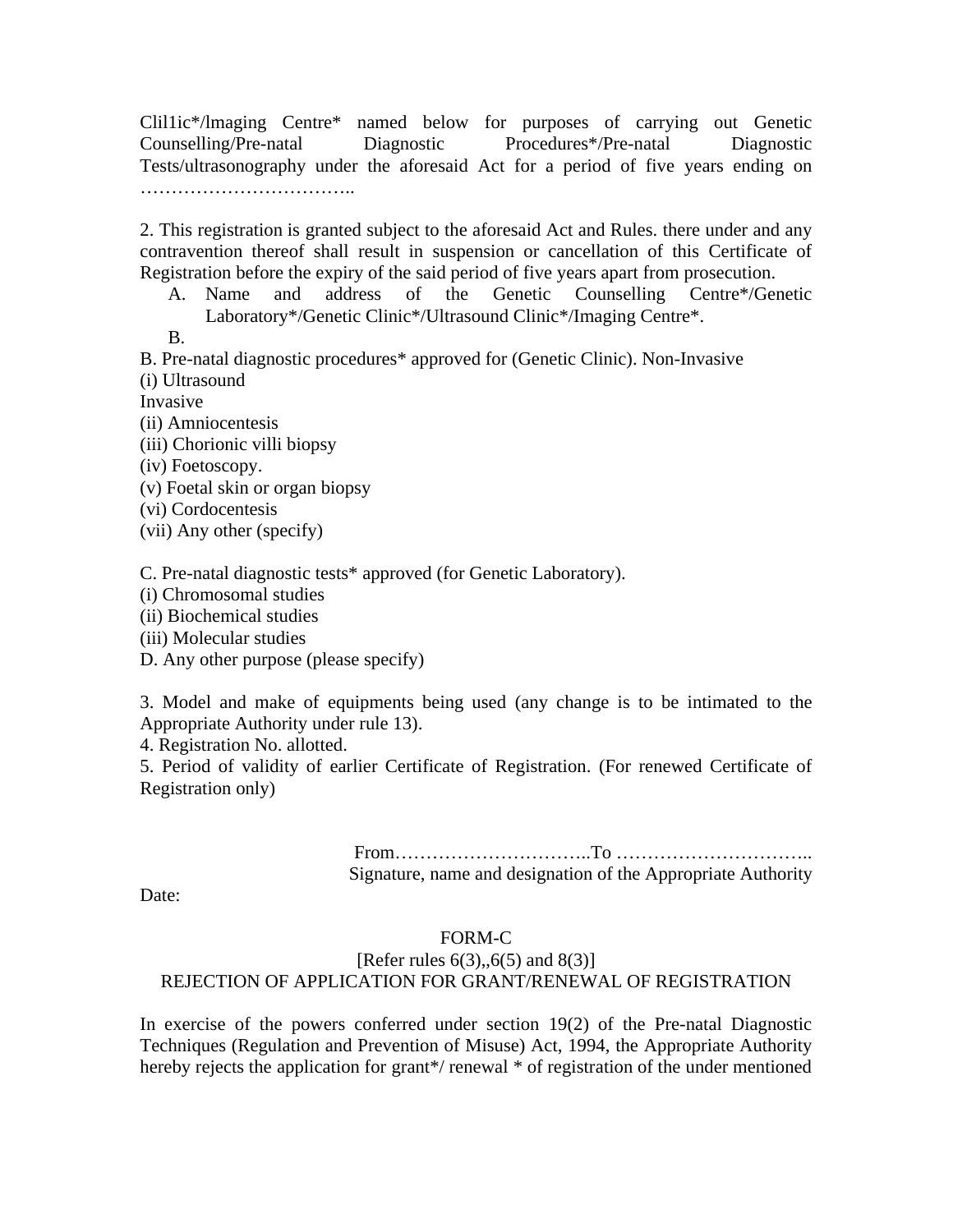Genetic Counselling Centre\*/Genetic Laboratory\*/Genetic Clinic\*/ Ultrasound Clinic\*/Imaging Centre\*

1. Name and address of the Genetic Counselling Centre./Genetic Laboratory\*/Genetic Clinic\*/Ultrasound Clinic\*/Imaging Centre.

### 2. REASONS FOR REJECTION OF APPLICATION FOR GRANT/RENEWAL OF REGISTRATION:

Signature, name and designation of the Appropriate Authority with SEAL of Office

Date:

Place:

Strike out whichever is not applicable or necessary.

# FORM-D

# [Refer rule 9(2)]

# MAINTENANCE OF RECORDS BY THE GENETIC COUNSELLING CENTRE

- 1. Name and address of Genetic Counselling centre.
- 2. Registration No.
- 3. Patient's name
- 4. Age
- 5. Husband's/Father's name
- 6. Full address with Tel. No., if any
- 7. Referred by (Full name and address of Doctor(s) with registration No. (s)

(Referral note to be preserved carefully with case papers)

- 8. Last menstrual period/weeks of pregnancy
- 9. History of genetic/medical disease in the family (specify) Basis of diagnosis:
- (a) Clinical
- (b) Bio-chemical
- (c) Cytogenetic
- (d) Other (e.g. radiological, ultrasonography)
- 10. Indication for pre-natal diagnosis
- A. Previous child/children with:
- (i) Chromosomal disorders
- (ii) Metabolic disorders
- (iii) Congenital anomaly
- (iv) Mental retardation
- (v) Haemoglobinopathy
- (vi)' Sex linked disorders
- (vii) Single gene disorder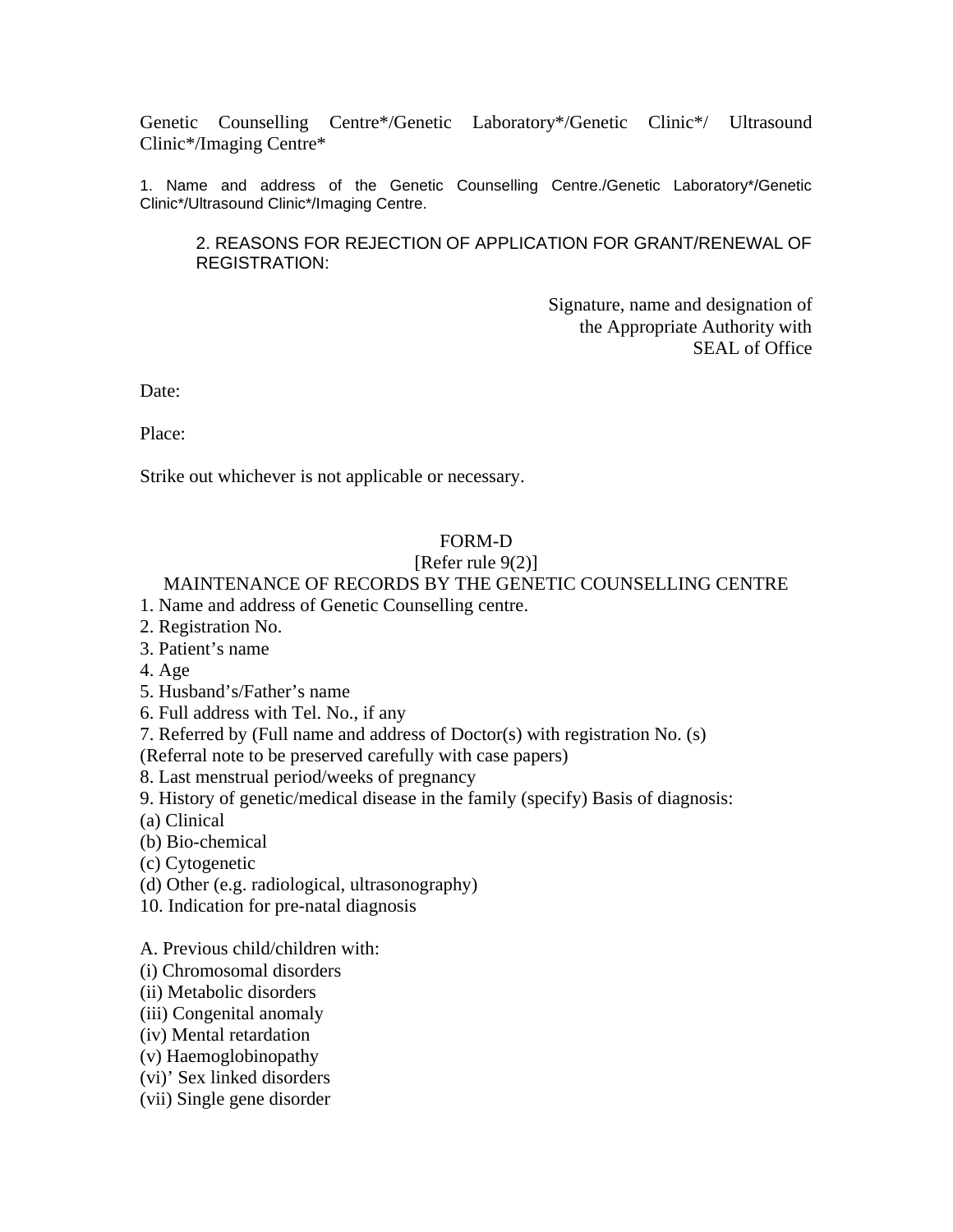(viii) Any other (specify)

B. Advanced maternal age (35 years or above)

C. Mother/father/sibling having genetic disease (specify)

D. Others (specify)

11. Procedure advised

(i) Ultrasound

(ii) Amniocentesis

(iii) Chorionic villi biopsy

(iv) Foetoscopy

(v) Foetal skin or organ biopsy

(vi) Cordocentesis

(vii) Any other (specify)

.Laboratory tests to be carried out

(i) Chromosomal studies

(ii) Biochemical studies

(iii) Molecular studies .

(iv) Pre-implantation genetic diagnosis

13. Result of diagnosis If abnormal give details Normal/Abnormal

14. Was MTP advised?

15. Name and address of Genetic Clinic to which patient is referred.

16. Dates of commencement and completion of genetic counseling.

Name, Signature and Registration No. of the Medical Geneticist/ Gynaecologist/Paediatrician administering Genetic Counselling

Place:

Date:

### FORM -E

#### [Refer rule 9(3)

### MAINTENANCE OF RECORDS BY GENETIC LABORATORY

1. Name and address of Genetic Laboratory

2. Registration No

3. Patient's name

4. Age

5. Husband's/Father's name

6. Full address with Tel. No., if any

7. Referred by/sample sent by (full name and address of Genetic Clinic)

(Referral note to be preserved carefully with case papers)

8. Type of sample: Maternal blood/Chorionic -yillus sample/amniotic fluid/Foetal blood or other foetal tissue (specify)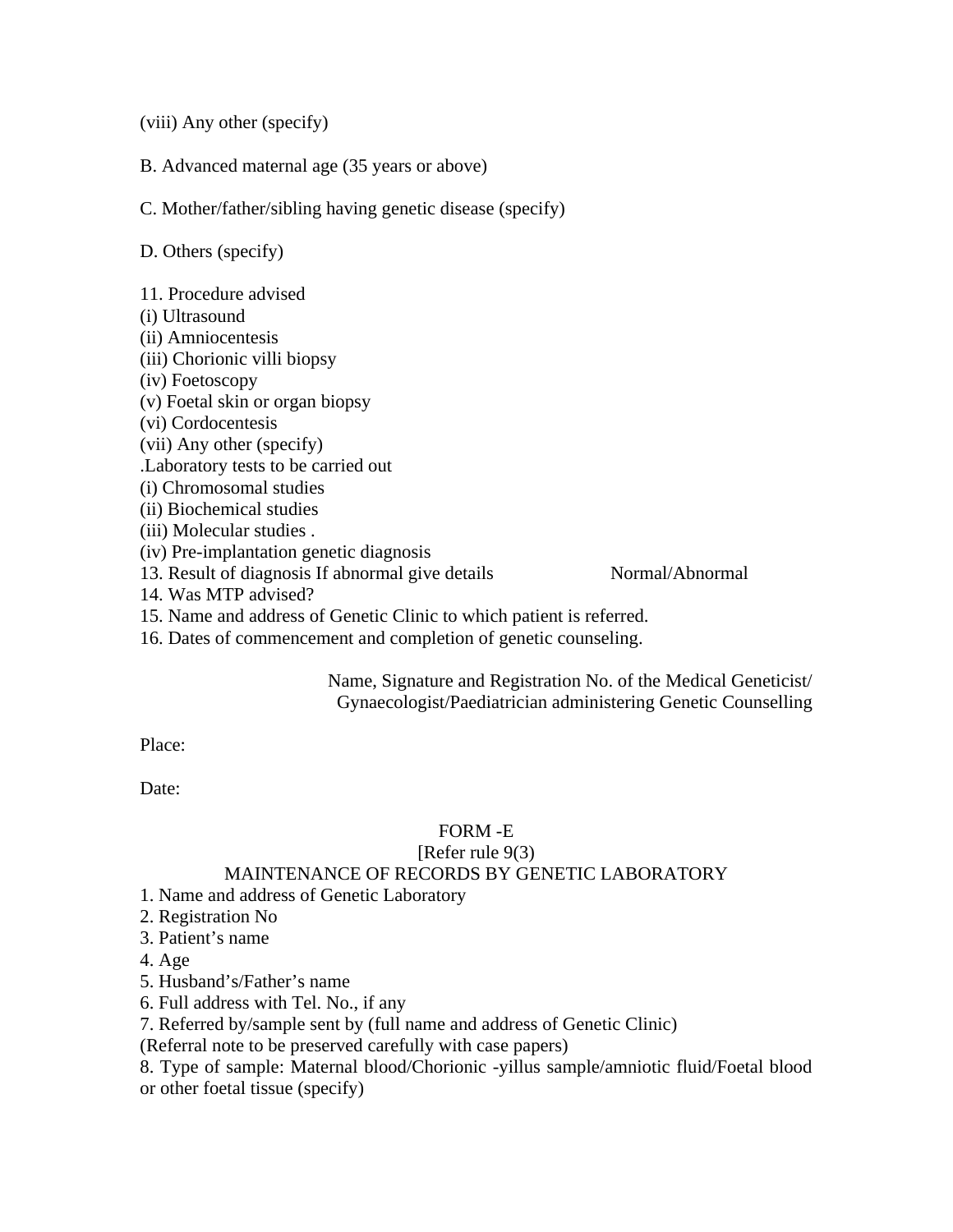| 9. Specify indication for pre-natal diagnosis                       |          |  |  |  |  |
|---------------------------------------------------------------------|----------|--|--|--|--|
| A. Previous child/children with                                     |          |  |  |  |  |
| (i) Chromosomal disorders -                                         |          |  |  |  |  |
| (ii) Metabolic disorders                                            |          |  |  |  |  |
| (iii) Malformation(s)                                               |          |  |  |  |  |
| (iv) Mental retardation                                             |          |  |  |  |  |
| (v) Hereditary haemolytic anaemia                                   |          |  |  |  |  |
| (vi) Sex linked disorder                                            |          |  |  |  |  |
| (vii) Single gene disorder                                          |          |  |  |  |  |
| (viii) Any other (specify)                                          |          |  |  |  |  |
| B. Advanced maternal age (35 years or above)                        |          |  |  |  |  |
| C. Mother/father/sibling having genetic disease (specify)           |          |  |  |  |  |
| D. Other (specify)                                                  |          |  |  |  |  |
| 10. Laboratory tests carried out (give details)                     |          |  |  |  |  |
| (i) Chromosomal studies                                             |          |  |  |  |  |
| (ii) Biochemical studies                                            |          |  |  |  |  |
| (iii) Molecular studies                                             |          |  |  |  |  |
| (iv) Pre-implantation gentic diagnosis                              |          |  |  |  |  |
| 11. Result of diagnosis If abnormal give detail.<br>Normal/Abnormal |          |  |  |  |  |
| 12. Date(s) on which tests carried out.                             |          |  |  |  |  |
| The results of the Pre-natal diagnostic tests were                  | conveyed |  |  |  |  |
|                                                                     |          |  |  |  |  |

Name, Signature and Registration No. of the Medical Geneticist/Director of the Institute

Place :

Date:

#### **FORM -F**

# **[Refer proviso to section 4(3), rules 9(4) and 10 (IA)] MAINTENANCE OF RECORD IN RESPECT OF PREGNANT WOMAN BY GENETIC CLINIC/ULTRASOUND CLINIC/IMAGING CENTRE**

1.Name and address of the Genetic Clinic/Ultrasound Clinic/Imaging Centre. .

2.Registration No.

3.Patient's name and her age

4. Number of children with sex of each child

5. Husband's/Father's name ,

6. Full address with Tel.No., if any

7. Referred by (full name and address of Doctor(s)/Genetic Counselling Centre (Referral note to be preserved carefully with case papers )/self referral

8. Last menstrual period/weeks of pregnancy

9. History of genetic/medical disease in the family (specify)

Basis of diagnosis: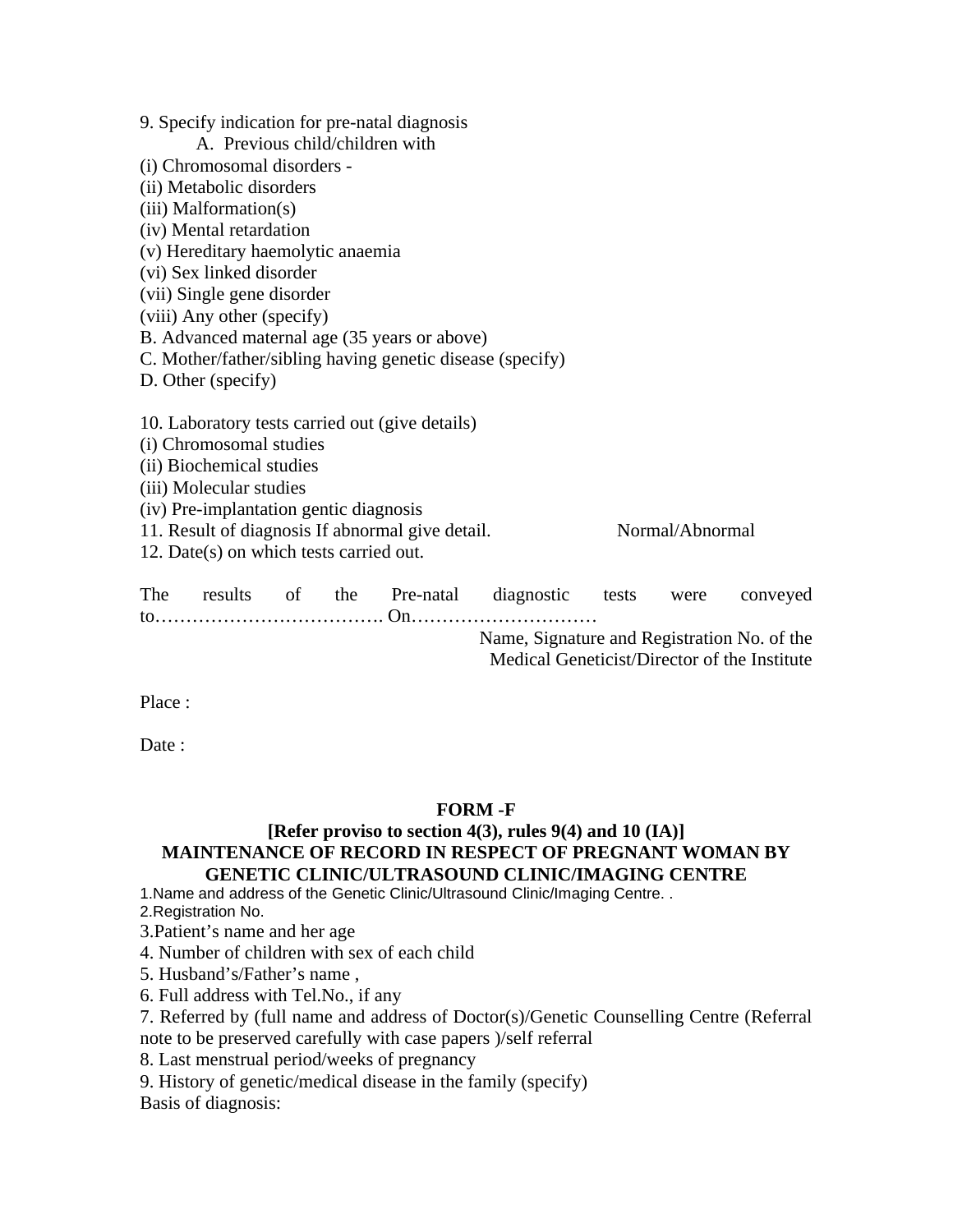(a) Clinical

(b) Bio-chemical

(c) Cytogenetic

(d) Other (e.g. radiological, ultrasonography etc. specify) .

10. Indication for pre-natal diagnosis

A. Previous child/children with:

(i) Chromosomal disorders

(ii) Metabolic disorders

(iii) Congenital anomaly

(iv) Mental retardation

(v) Haemoglobinopathy

(vi) Sex linked disorders .

(vii) Single gene disorder

(viii) Any other (specify) ..'

B. Advanced maternal age (35 years)

C. Mother/father/sibling has genetic disease (specify)

D. Other (specify)

Procedures carried out (with name and registration No. of Gynaecologist/Radiologist/Registered Medical Practitioner) who performed it.

Non-Invasive

(i) Ultrasound (specify purpose for which ultrasound is to be done during pregnancy) [List of indications for ultrasanography of pregnant women are given in the note below.] Invasive

(ii) Amniocentesis

(iii) Chorioic Villi aspiration

(iv) Foetal biopsy

(v) Cordocentesis

(vi) Any other (specify)

12. Any complication of procedure -please specify .

13. Laboratory tests recommended

(i) Chromosomal studies

(ii) Biochemical studies

(iii) Molecular studies

(iv) Pre-implantation genetic diagnosis

14. Result of

(a) pre-natal diagnostic procedure (give details)

(b) Ultrasonography Normal/Abnormal

(specify abnormality detected, if any).

15. Date(s) on which procedures carried out.

16. Date on which consent obtained. (In case of invasive)

17. The result of pre-natal diagnostic procedure were conveyed to…… on………. 18. Was MTP advised/conducted?

19. Date on which MTP carried out

Name, Signature and Registration number of the Gynecologist/Radiologist/Director of the Clinic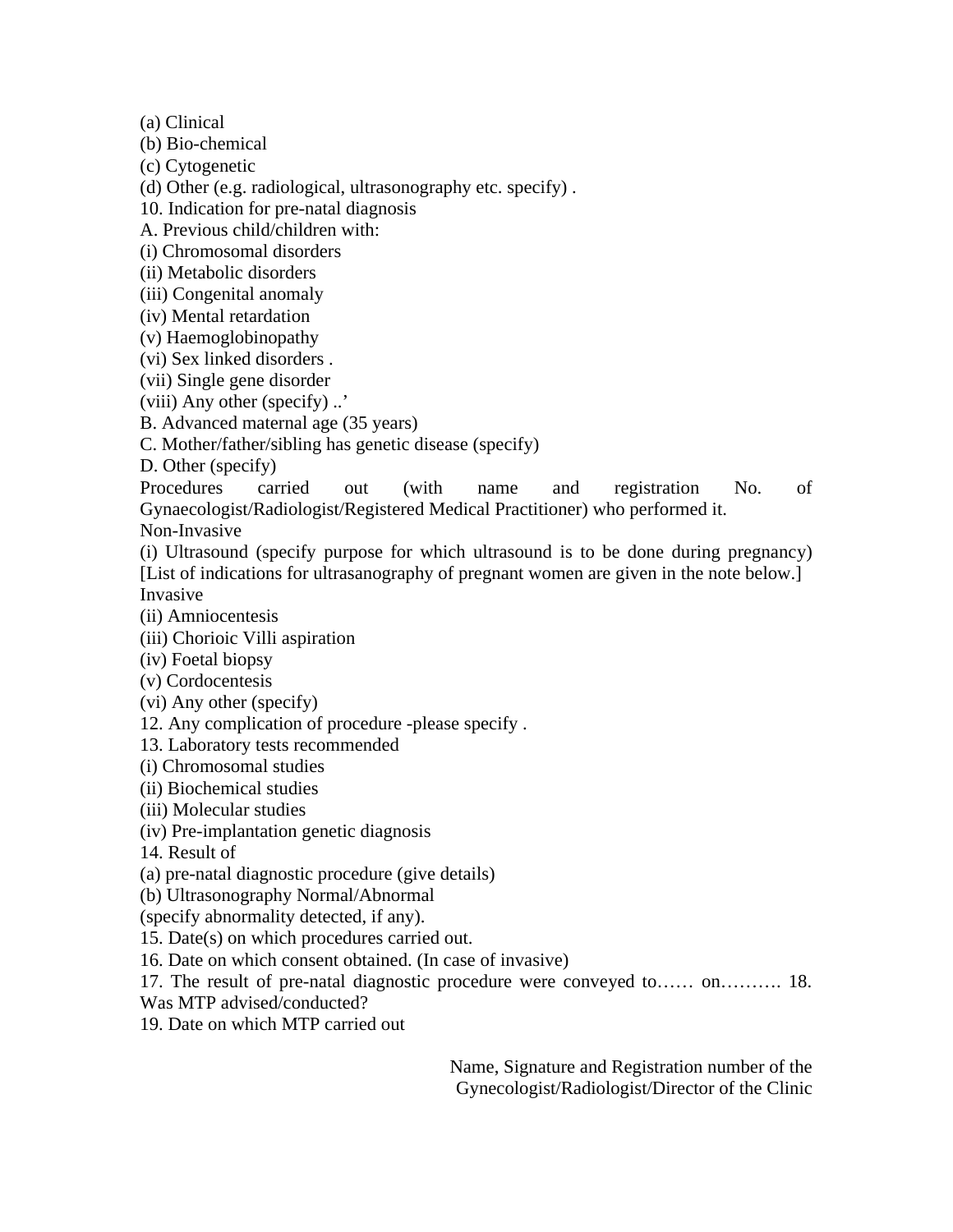Date:

Place:

#### **DECLARATION OF PREGNANT WOMAN**

I, Ms……………………………………………………………………………………: (name of the pregnant .woman) declare that by undergoing ultrasonography/image scanning etc. I do not want to know the sex of my foetus.

Signature/Thump impression of pregnant woman

#### DECLARATION OF DOCTOR/PERSON CONDUCTING ULTRASONOGRAPHY/IMAGE **SCANNING**

I, …………………………………………………….. (name of the person conducting ultrasonography/image scanning) declare that while conducting ultrasonography/image scanning on Ms………………………………………… (name of the pregnant woman),

I have neither detected nor disclosed the sex of her foetus to any body in any manner. .

Name and signature of the person conducting ultrasonography/image Scanning/Director or owner of genetic clinic/ultrasound clinic/imaging centre.

*Important note:*

(i) Ultrasound is not indicated/advised/performed to determine the sex of foetus except for diagnosis of sex-linked diseases such as Duchenne Muscular Dystrophy, Haemophilia A & B etc.

(ii) During pregnancy Ultrasonography should only be performed when indicated. The following is the representative list of indications for ultrasound during pregnancy.

(I) To diagnose intra-uterine and/or ectopic pregnancy and confirm viability. :

(2) Estimation of gestational age (dating)

(3) Detection of number of foetuses and their chorionicity.

(4) Suspected pregnancy with IUCD in-situ or suspected pregnancy following contraceptive failure/MTP failure.

(5) Vaginal bleeding/leaking.

(6) Follow-up of cases of abortion.

(7) Assessment of cervical canal and diameter of internal os.

(8) Discrepancy between uterine size and period of amenorrhoea.

(9) Any suspected adenexal or uterine pathology/abnormality.

(10) Detection of chromosomal abnormalities, foetal structural defects and other abnormalities and their follow-up.

(11) To evaluate foetal presentation and position.

(12) Assessment of liquor amnii.

(13) Preterm labour/pretenn premature rupture of membranes. "

(14) 'Evaluation of placental position, thickness, grading and abnormalities (placenta praevia, retroplacental haemorrhage, abnormal adherence etc.).

(15) Evaluation of umbilical cord-presentation,. insertion, nuchal encirclement, number of vessels and presence of true knot.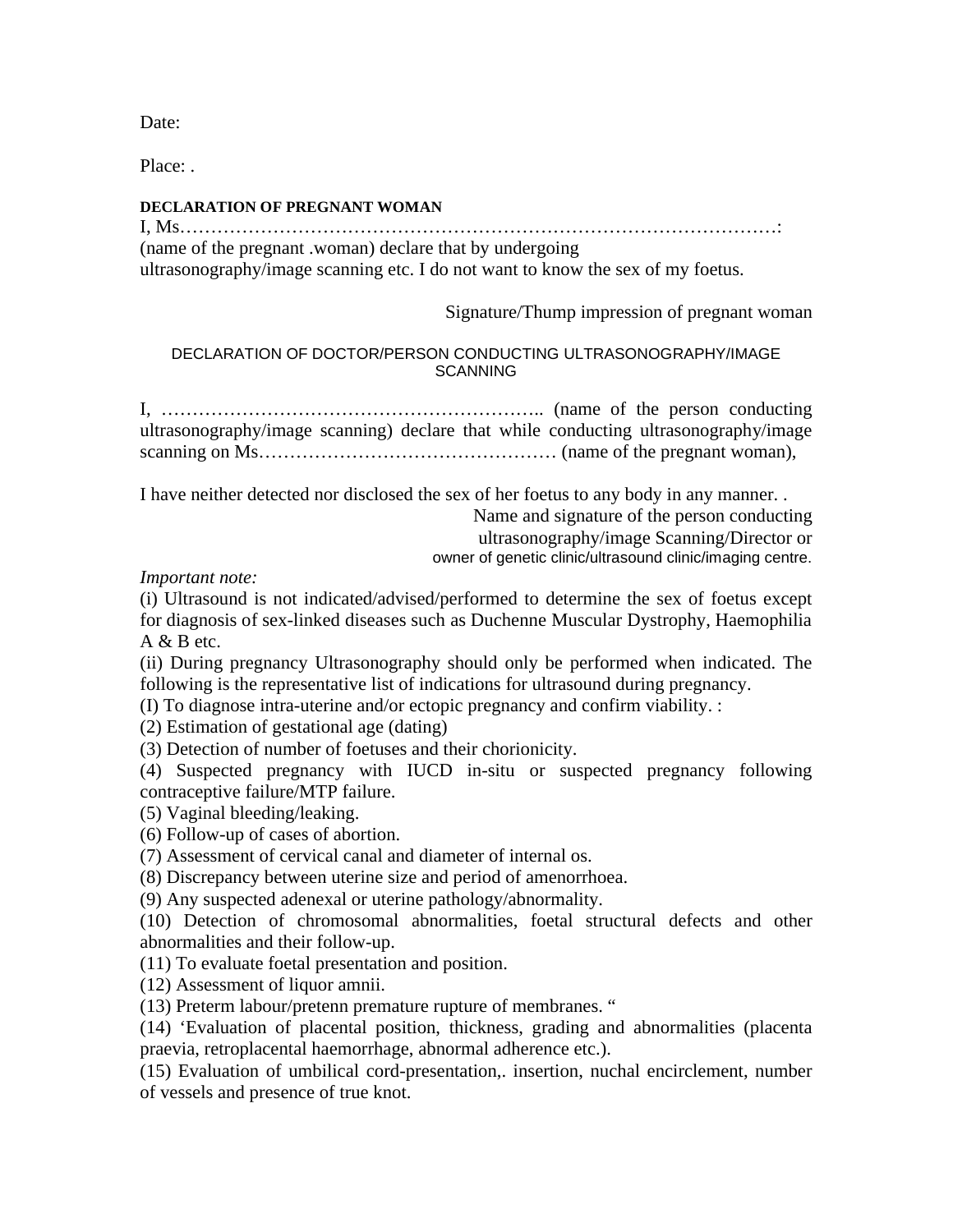(16) Evaluation of previous Caesarean Section scars.

(17) Evaluation of foetal growth parameters, foetal weight and foetal well being.

(18) Colour flow mapping and duplex Doppler studies.

(19) Ultrasound guided procedures such as medical termination of pregnancy, external cephalic version etc. and their follow-up. -

(20) Adjunct to diagnostic and therapeutic invasive interventions such as chorionic villus sampling (CVS), amniocenteses, foetal blood sampling, foetal skin biopsy, amnioinfusion, intrauterine infusion, placement of shunts etc.

(21) Observation of intra-partum events.

(22) Medical/ surgical conditions complicating pregnancy.

(23) Research/scientific studies in recognized institutions. .

Person conducting ultrasonography on a pregnant woman shall keep complete record thereof in the clinic/centre in Form-F and any deficiency or inaccuracy found therein & shall amount to contravention of provisions of section 5 or section 6 of the Act, unless contrary is proved by the person conducting such ultrasonography.]

# **FORM -G [Refer rule 10] CONSENT**

(For invasive techniques) .

| hereby state that I have been explained fully the probable side effects and after effects of |  |  |
|----------------------------------------------------------------------------------------------|--|--|
| the pre-natal diagnostic procedures.                                                         |  |  |

I wish to undergo the preimplantation/pre-natal diagnostic technique/test/procedures in my own interest to find out the possibility of any abnormality (i.e. disease / deformity/disorder) in the child I am carrying.

I Undertake not to terminate the pregnancy if the pre-natal procedure/technique/ test conducted show the absence of disease/deformity/disorder.

I understand that the sex of the foetus will not be disclosed to me.

I understand that breach of this undertaking will make me liable to penalty as prescribed in the Pre-natal Diagnostic Techniques (Regulation and Prevention of Misuse) Act, 1994 (57 of 1994) and rules framed there under.

| Date: | PIace: |  |  |  |  | Signature of the pregnant woman |  |                                                                              |
|-------|--------|--|--|--|--|---------------------------------|--|------------------------------------------------------------------------------|
|       |        |  |  |  |  |                                 |  | (I have explained the contents of the above to the patient and her companion |
|       |        |  |  |  |  |                                 |  |                                                                              |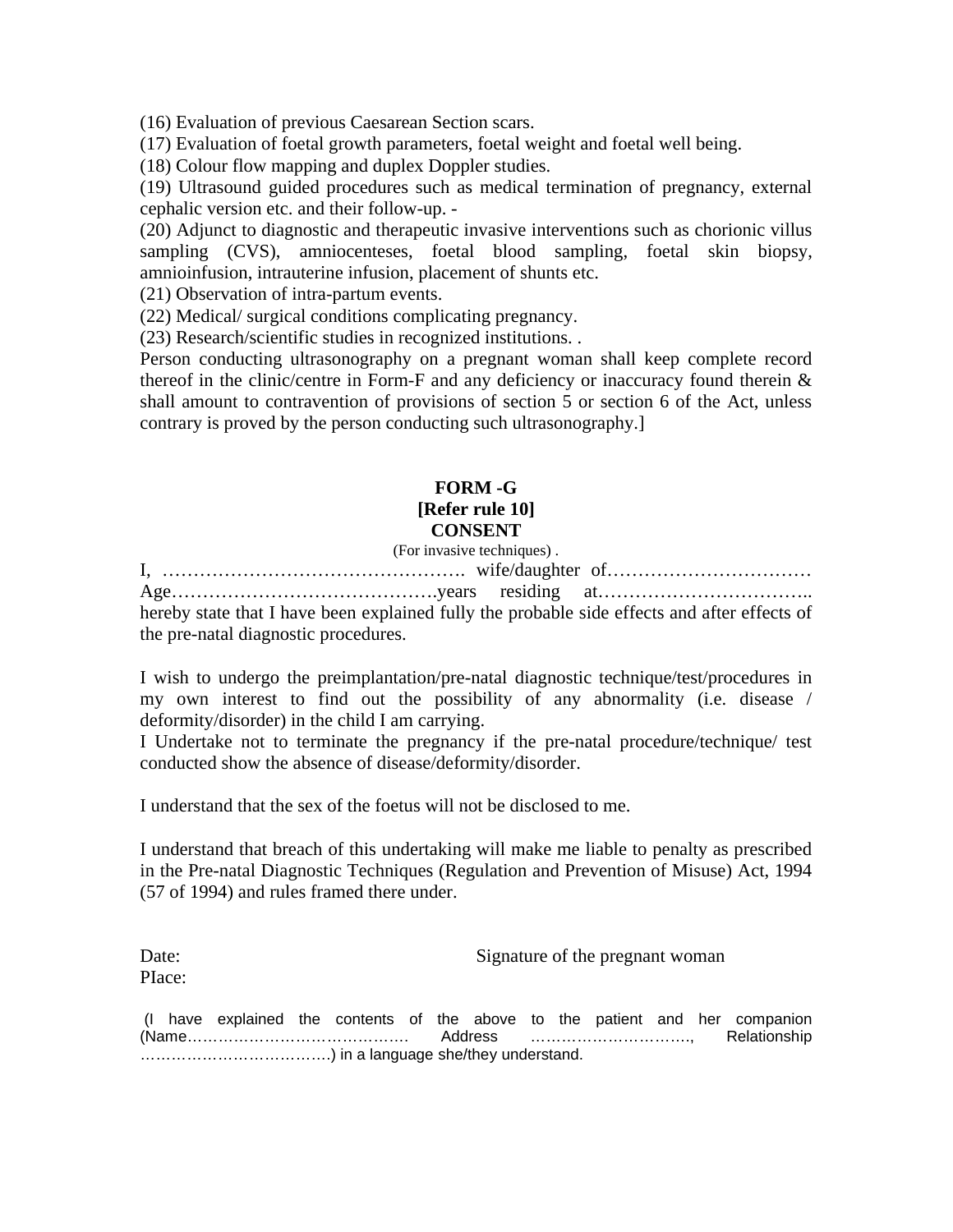Name, Signature and/Registration .Number of Gynaecologist / Medical Geneticist/ Radiologist/Paediatrician/Director of the Clinic/Centre/Laboratory

Date:

Name, Address and Registration number of Genetic Clinic/Institute SEAL

# **FORM -H**

# **[Refer rule 9(S)] MAINTENANCE OF PERMANENT RECORD OF APPLICATIONS FOR GRANT/REJECTION OF REGISTRATION UNDER THE PRE-NATAL DIAGNOSTIC TECHNIQUES (REGULATION AND PREVENTION OF MISUSE) ACT, 1994**

1. SI. No.

2. File number of Appropriate Authority.

3. Date of receipt of application for grant of registration.

4. Name, Address, Phone/Fax etc., of Applicant.

S. Name and address(es) of Genetic Counselling Centre\*/Genetic Laboratory\*/ Genetic Clinic\*/Ultrasound Clinic\*/Imaging Centre\*.

6. Date of consideration by Advisory Committee and recommendation of Advisory Committee, in summary.

7. Outcome of application (state granted/rejected and date of issue of orders-record date of issue of order in Form B or Form C).

8. Registration number allotted and date of expiry of registration.

9. Renewals (date of renewal and renewed upto).

10. File number in which renewals dealt.

11. Additional information, if any.

Name, Designation and Signature Appropriate Authority

#### **Guidance/or Appropriate Authority**

(a) Form H is a permanent record to be maintained as a register, in the custody of the Appropriate Authority.

(b) \*Means strike out whichever is not applicable.

(c) On renewal, the Registration Number of-the Genetic Counselling Centre/Genetic Laboratory (Genetic clinic/Ultrasound Clinic/imaging Centre will not change. A fresh registration Number will be allotted in the event of change of ownership or management. (d) Registration number shall not be allotted twice.

 (e) Each Genetic Counselling Centre/Genetic Laboratory/Genetic Clinic/Ultrasound Clinic/Imaging Centre may be allotted a folio consisting of two pages of the Register for recording Form H.

(f) The space provided for 'additional information' may be used for recording suspension, cancellations, rejection of application for renewal, change of ownership/management, outcome of any legal proceedings, etc.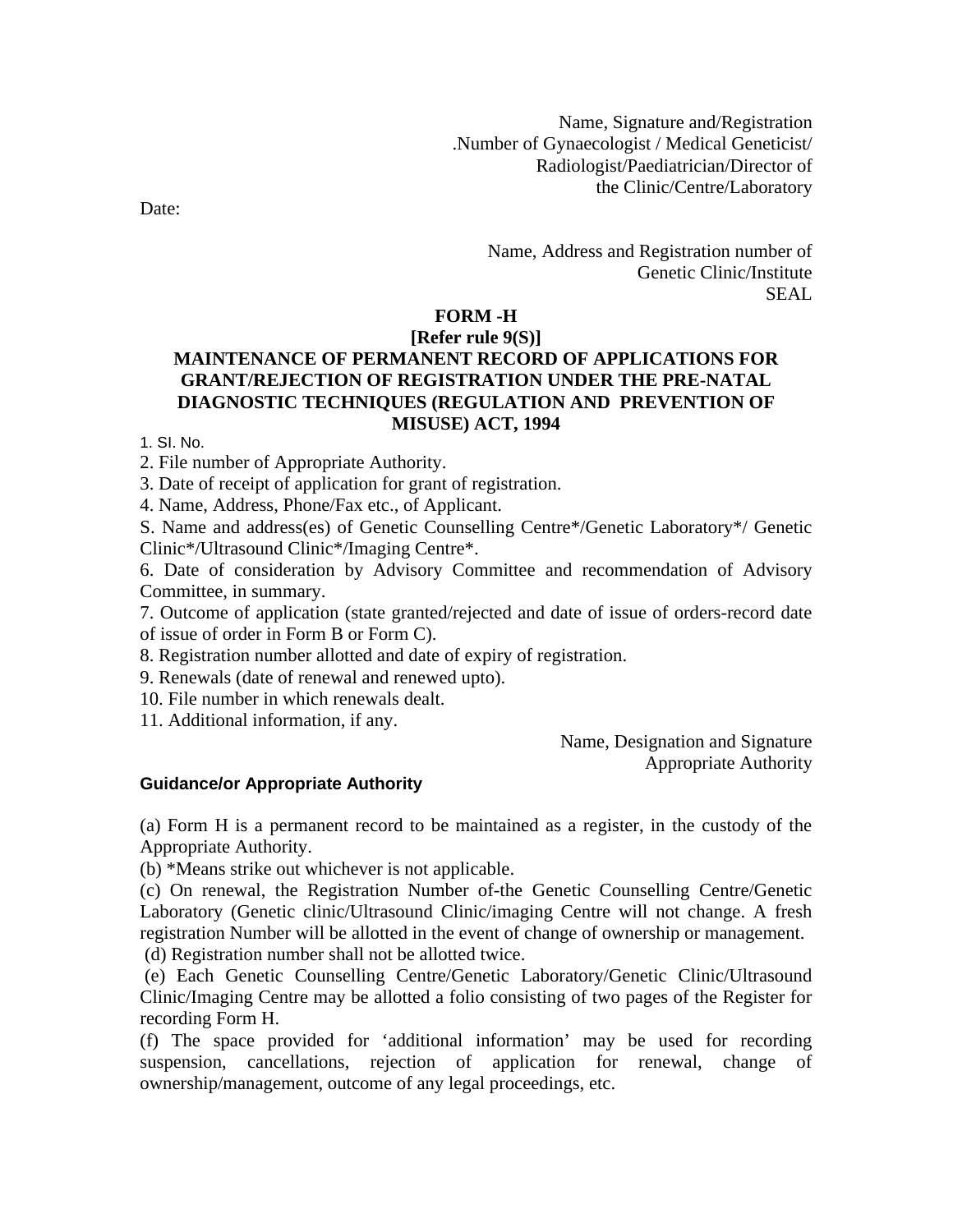(g) Every folio (i.e. pages) of the Register shall authenticated by signature of the Appropriate Authority), with date, and every subsequent entry shall also be similarly authenticated.

*Note:*

.

.

The Principal Notification was published in the Gazette of India vide No. GSR I(E),dt. 1- 1-1996 and last Notification No. GSR 109(E), dt. 14-2-2003.

#### **CONSENT FORM PROTOTYPE**

Consent for General Surgery', Anaesthetics and Other Medical Care-

.I …………………………………….give my full, free and voluntary consent for the purpose of my surgery/procedure/test/examination …………………………………………………………: (state the nature and extent of the procedure), the nature and consequences of which have been fully explained to me and shall be performed by .Dr……………………………………..

II. I consent to the performance of additional procedure(s)/operation than one mentioned above which the doctor or his associates/assistants may consider necessary during the course of the operation.

III. I consent to the administration of such an anaesthetics as may be considered necessary by the doctor with the exception of (mention 'none' / spinal anaesthesia, etc).

V. I consent! do not consent to the photographing or televising and recording of my body, provided my identity is not revealed.

V. I consent to disposal by hospital authorities of any tissues or parts, which may be removed.

VI. I have been fully explained about the alternative methods of treatment, the risks involved, and the possibility of complications. No guarantee or assurance has been given by anyone as to the results that may be obtained.

VII. The above information has been explained to me in a language and/or manner that I understand. My mother tongue is…………………………..

Signature of the patient (or person authorized) ……………………………………..

Educational Status/Qualification of the patient ………………………………..

Witness………………………………………………………………………….

#### **CERTIFICATE OF LEAVE FOR ILLNESS. FITNESS CERTIFICATE**

As per Indian Medical Council (Professional conduct. Etiquette and Ethics) Regulations, 2002 (Appendix-2), the Medical illness/Fitness Certificate that should be used by every doctor in this country is-

#### **FORM OF CERTIFICATE RECOMMENDED FOR LEAVE OR EXTENSION OR COMMUNICATION OF LEAVE AND FOR FITNESS**

Signature of patient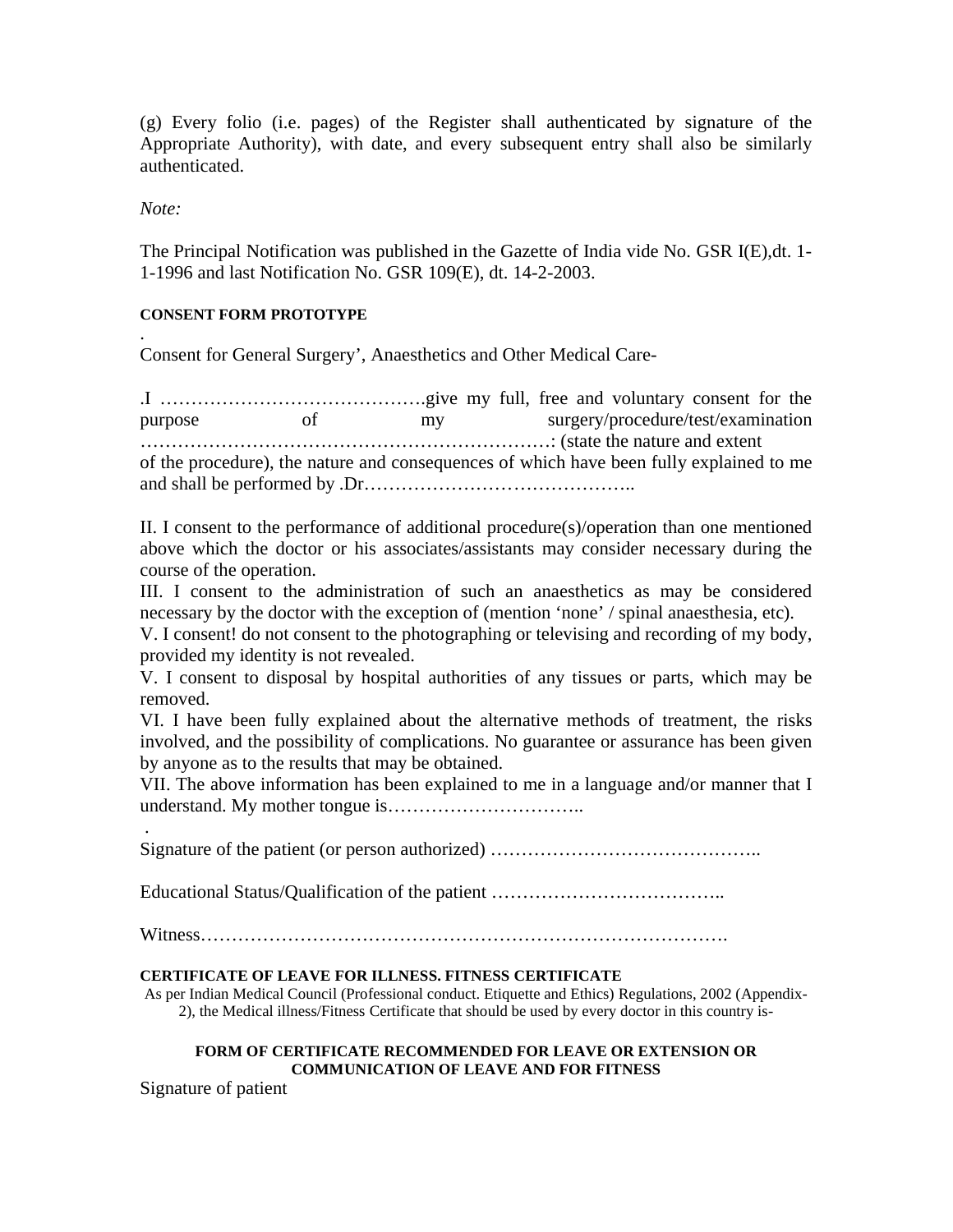or thulnb impression…………………………………………………………………….. To be filled in by the applicant in the presence of the Government Medical Attendant, or Medical Practitioner.

Identification marks::-

1………………………………………… 2………………………………………….

I, Dr…………………………………………………. after careful examination of the case certify hereby that………………………………………whose signature is given above is suffering from…………………………………. and I consider that a period of absence from duty of……………………………… with effect from……………………………… is absolutely necessary for the restoration of his health.

I, Dr………………………………………………………….after careful examination of the case certify hereby that…………………………………………………….. ,on restoration of health is now fit to join service.

| Signature of Medical attendant. |
|---------------------------------|
|                                 |

Medical Council of India / State Medical Council of ………………………….State)

**Note:- The nature and probable duration of the illness should also be specified. This certificate must be accompanied by a brief resume of the case giving the nature of the illness, its symptoms, causes and duration**.

2. There is no legal language of consent; the law does not provide any standard language of consent. The language, given above is an example and may be used for guidance. It may be modified according to the nature of procedure, test, surgery, etc.

3. Consent should never be a 'global consent' for 'everything…….' there is nothing like 'consent for everything !'

4. The consent should mention the nature and extent of the procedure or operation authorised i.e. it has to be always specific for each & everything'-an operation, a procedure, a sample, an organ donation, etc.,

5. It should be ideally in at least 2 languages- one of which the patient can understand.

6. It must be obtained after the patient is informed about what it is given for, its sideeffects if any, any alternatives to the said procedure or test, etc.

7. What is the legal necessity for obtaining consent?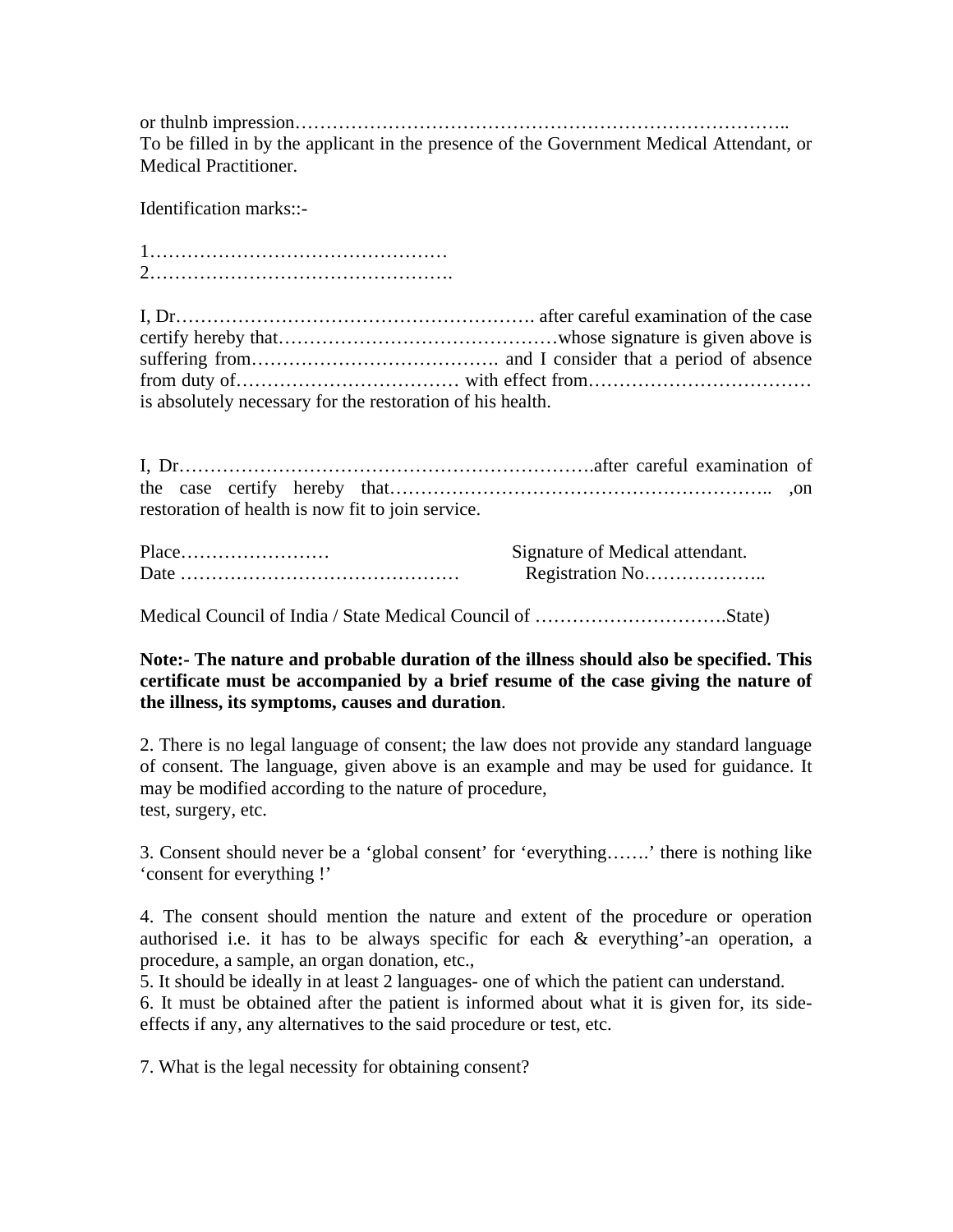(a) It provides the doctor legal protection in case of an action for negligence, specially in cases where the patient charges the doctor of not disclosing all the facts.

(b) Consent is necessary as per Section 88 IPC which says- ' Act not intended to cause death, done by consent in good faith for person's benefit'.

© An operation without consent but with successful outcome is not a defense in a court of law for a charge of assault or battery by the patient. An operation without consent amounts to assault on the patient.

8. If a patient refuses to treatment then the doctor should obtain this in writing from the patient. A doctor is not responsible for the consequences of any illness that the patient might suffer from. However there are ethical considerations regarding this as a patient cannot be left to die if it endangers the life of the patient because of refusal to treatment.

9. The minimum legal age for giving informed consent in India is 12 years. A child below that age cannot sign any consent form. Below this age the parents' (natural guardians of the child) consent is needed. A person above 18years of age can give consent for anything i.e. any test or procedure or surgery, etc. Between the ages of 12 to 18 years a person can give consent only for a limited number of situations which do not involve harm to the body in any way.

10. Consent is necessary for blood transfusion, organ transplantation, artificial insemination, sterilization, radiotherapy and all forms of invasive diagnostic and the rapeutic -procedures.

11. Regarding disclosure of information by a doctor to a patient, it is the relevance and not the quantity of information provided that is important. Disclosure should include the provisional diagnosis, differential diagnosis, scope and purpose of investigations being carried out, treatment options available and the benefits and risks with each one of them.

#### **MEDICAL RECORD**

As per Indian Medical Council (Professional conduct. Etiquette and Ethics) Regulations 2002, medical record of every patient should be preserved by every doctor in the following format (Appendix-3)-

### **FORMAT FOR MEDICAL RECORD**

**(see regulation 3.1)**

Name of the patient: Age: Sex: Address: Occupation: Date of 1st visit: . Clinical note (summary) of the case: Provisional Diagnosis: Investigations advised with reports: Diagnosis after investigation: Advice: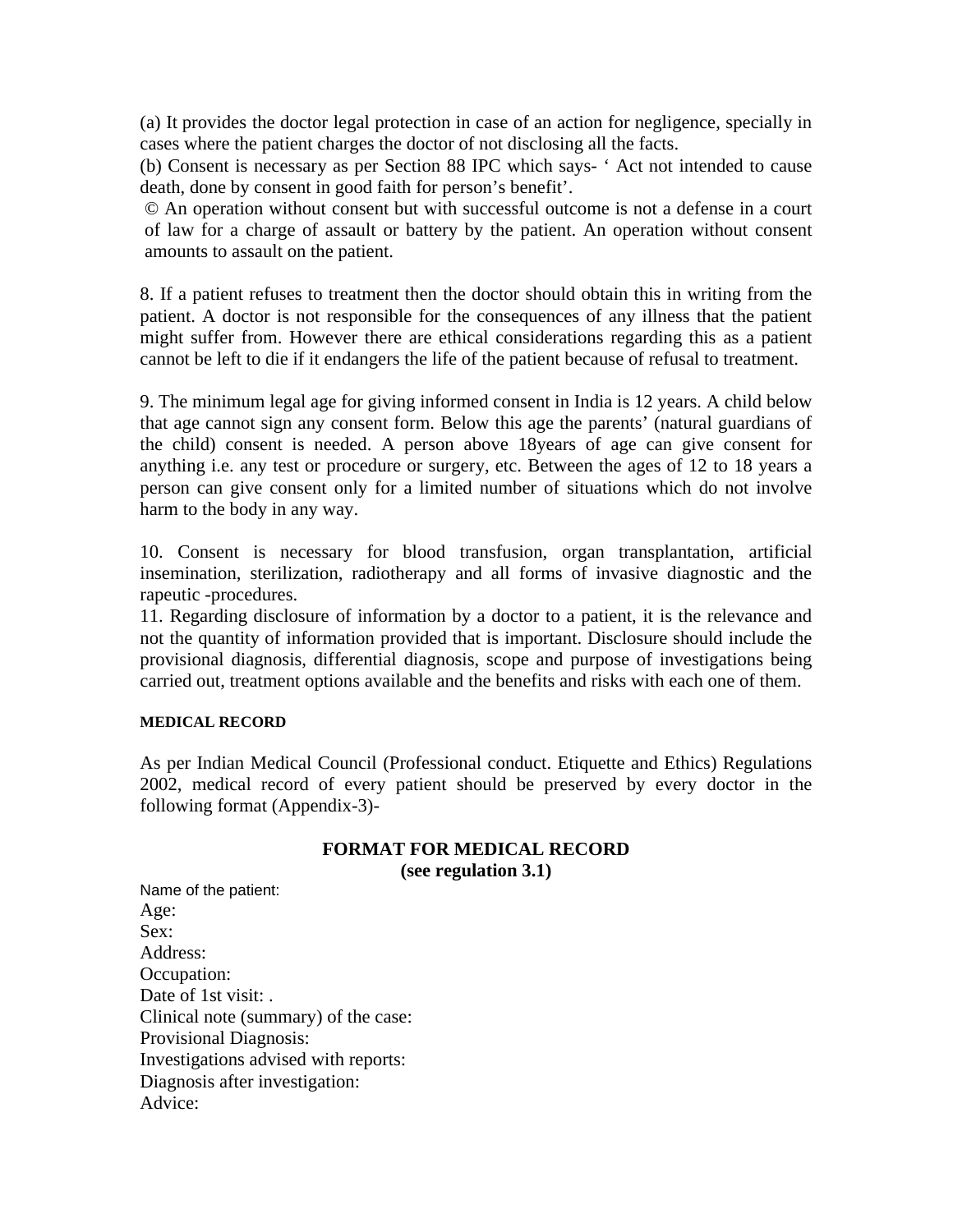Follow up Date: Observations: Signature in full………………..

Name of Treating Physician

Note-I) All medical records should be preserved by the doctor for 3 years from the date of prescription.

2) Provision should be made to maintain the records in electronic form for retrieval at a later date.

#### WHAT SHOULD I DO IN AN EMERGENCY?

What should a doctor do in case of an Emergency like a death in the hospital/ nursing home/clinic?

Should the police be informed? If a dead body is brought to a hospital of a young person or an old person, in either case-

-with a known illness (which mayor may not be the cause of death)

-without any pre-existing illness,

What is the duty of a doctor regarding information to the police? How to proceed in case of a brought dead patient- whether you have to proceed with cardio-pulmonary resuscitation or just to declare the patient dead because if you start CPR, it may be blamed that the doctor's injections etc. may have caused death.

#### **Answer**:

The police needs to be informed in every medico-legal case (MLC). Any case of an unknown admitted to a hospital is a medico-legal case and hence the police needs to be" informed about it.

When a patient has a known illness at the time of admission to the hospital it only helps the doctor to initiate the right treatment without any delay.

While administering treatment to a brought dead patient, the doctor should do whatever is prudent as per the best clinical judgment and whatever is necessary to save the life of the patient without bothering about the allegations that could be made by the patient or patient's relatives. Remember, the doctor's primary duty is to save the life of the patient and not to be deterred from the thought of allegations being put by the patient (or his care givers) for causing negligence or death of the patient. A doctor is held responsible for his actions or may be held guilty of being negligent as- much-as for "giving an injection" as for "not giving an injection when required" as an act of commission or omission, both can be responsible for causing negligence.

If the patient has no history of any pre-existing illness or if the patient with a known history of illness is responding to-treatment, the doctor should proceed on to investigate the patient as per his best clinical judgment and requirements of the case as for a routine 'non-medico legal case'.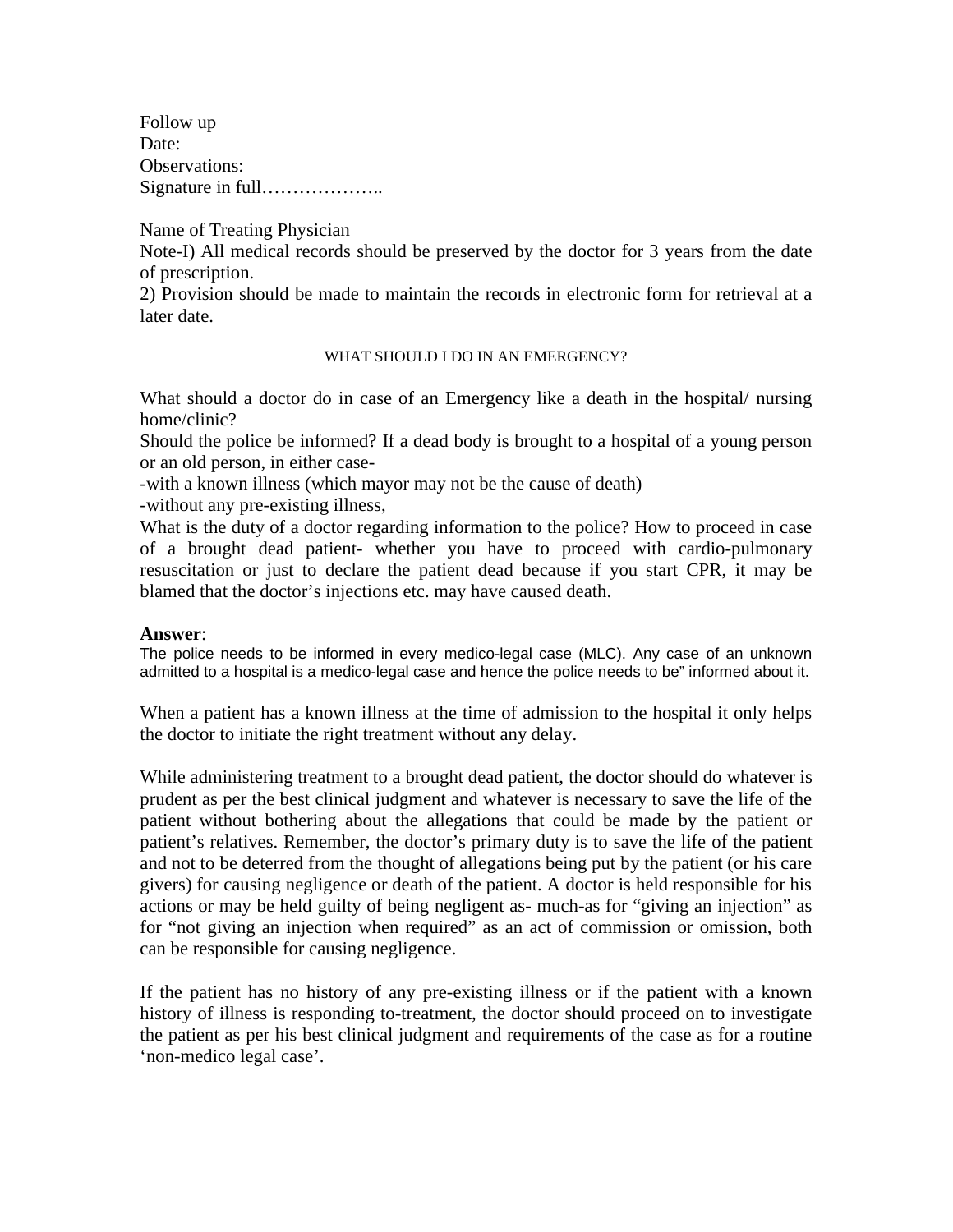.It is better that the doctor is the first one to report to the police in case of a death of a patient in a medico-legal case rather than tI1e patient. It not only gives the impression that the doctor was simply doing his duty as also that he did not have anything to hide.

A case of death due to a pre-existing illness i.e. 'natural cause of death' need not be reported to the unless a foul play is suspected to have been responsible in causation of death of the patient.

Any 'unnatural' cause of death needs to be reported to the police as it is a medico-legal case.

The standard of care in emergency cases in modem day practice implies three obligation viz. (1) Screening the patient; (2) Stabilizing the patient's condition; (3) Discharge or transfer of the patient for better treatment.

### **Answer**: .

l) The doctor has the prudence to decide upon the risk that might be concurred in transferring the patient to Ia higher center. The clinical judgment of a doctor in taking a decision in such a matter is definitely considered by a court of law in deciding matters of alleged negligence. If a patient needs transfer to any higher center and cannot be transferred because of his serious/precarious condition, it is left to the judgment of, of the treating doctor in such a matter. After all, any decision is taken in the best interest of the patient. The relatives should always be included in the decision-making in such matters and should be properly informed of the risks of transferring the patient to the higher center. If the relatives are still interested in transferring the patient in such circumstances, a high-risk consent should be taken before the transfer.

A patient should never be refused treatment in an emergency. If the facilities for management of the patient do not exist, he should be given first-aid and then may be referred to a higher center for needful.

A patient should also not be refused for not being able to deposit advance money at the time of admission in an emergency. (Pravat Kumar Mukherjee V s. Ruby General Hospital, National Consumer Commission, April, 2005).

A patient in an emergency should also not be refused treatment on the pretext that that it is a medico-legal case, even if it does not handle medico-legal cases (Supreme Court in Pt. Parmanand Katara V s. Union of India & Ors., AIR 1989 SC 2039).

However if a patient needs to be transferred to a higher center for further treatment, s/he should be transferred/shifted without delay.

An ambulance or other arrangements from the hospital should be available for transfer of the patient. Lack of reasonable facilities for transfer of patient (whenever indicated) to a higher center, by the treating hospital, could go against the favour of doctor/hospital in the court.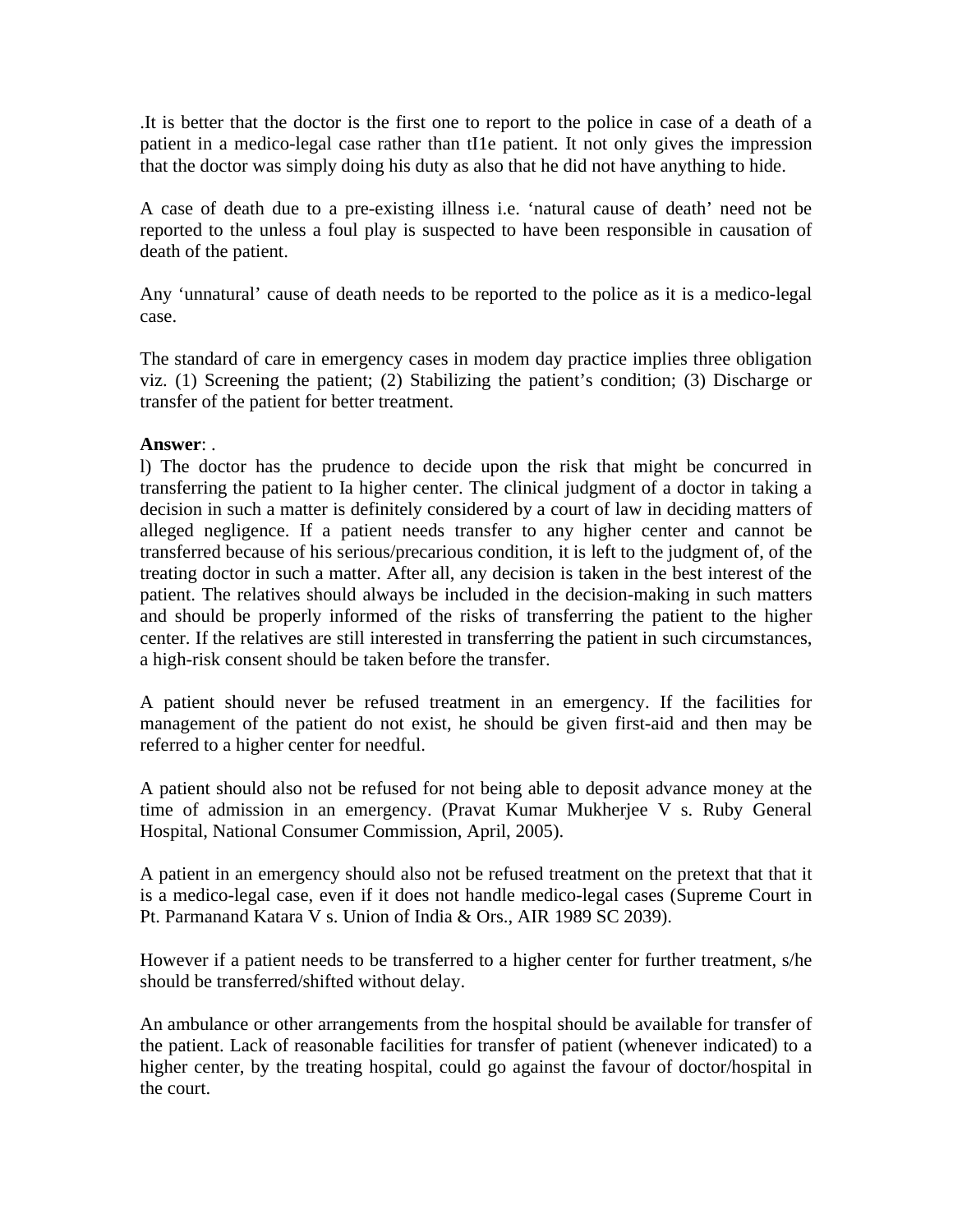Again it could be debatable whether a doctor in a clinic should have 'all the arrangements' needed for transfer of an 'unmanageable patient' to a higher center. Under ordinary circumstances, such facilities of transfer or shifting of the patient to a higher center in an ambulance are not available at a clinic/dispensary. One could be safer in this regard by taking the plea of the fact that such facilities of transfer are not available even at a government run dispensary but that is not an 'excuse' anyway.

#### **Answer**

Poisoning whether suicidal or accidental (and obviously homicidal) is a medico-legal case and any medico-legal case needs to be reported to the police.

Attempt to commit suicide is a cognizable offence covered U/S 309 IPC.

(Practical tips -The law enforcing agencies are slightly 'soft' on enforcing this law. The general feeling is that nobody wants to prosecute a person who just survived from the clutches of death. The doctor's duty is primarily to give first-aid at1d treatment to the patient and also provide for psychiatric counseling services to the patient.)

#### **Answer:**

I) Consent is NOT necessary in an emergency case. It is implied (as per Sec. 92 IPC).

2) If a doctor has to operate upon a patient in at1 emergency and if the patient is unconscious, s/he need not wait for the patient's consent or the relatives to arrive to give consent for the surgery.

3) A doctor's primary responsibility in an emergency is to save the life of the patient and in this regard s/he is protected by law.

4) Section 92 of the IPC says- Act done in good faith for benefit of a person without consent- Nothing is an offence by reason of any harm which it may cause to a person for whose benefit it is done in good faith, even without that person's consent, if the circumstance are such that it is impossible for that person to signify consent, or if that person is incapable of giving consent, and has no guardian or other person in lawful charge of him from whom it is possible to obtain consent in time for the thing .to be done with benefit:

#### **Provided -**

First -That this exception shall not extend to the intentional causing of death, or the attempting to cause death;

Secondly -That this exception shall not extend to the doing of anything which the person doing it knows to be likely to cause death, for any purpose other than the preventing of death or grievous hurt, or the curing of any grievous .disease or infirmity;

Thirdly -That this exception shall not extend to the voluntary causing of hurt, or to the attempting to cause hurt, for any purpose other than the preventing of death or hurt;

Fourthly -That his exception shall not extend to the abetment of any offence, to the committing of which offence it would not extend. -

**What it basically means is** -"Any harm caused to a person in good faith, even without that person's consent is not an offence, if the circumstances are such that it is impossible for that person to signify consent, or has no guardian or other person in lawful charge of him from whom it is possible to obtain consent in time for the thing to be done in benefit".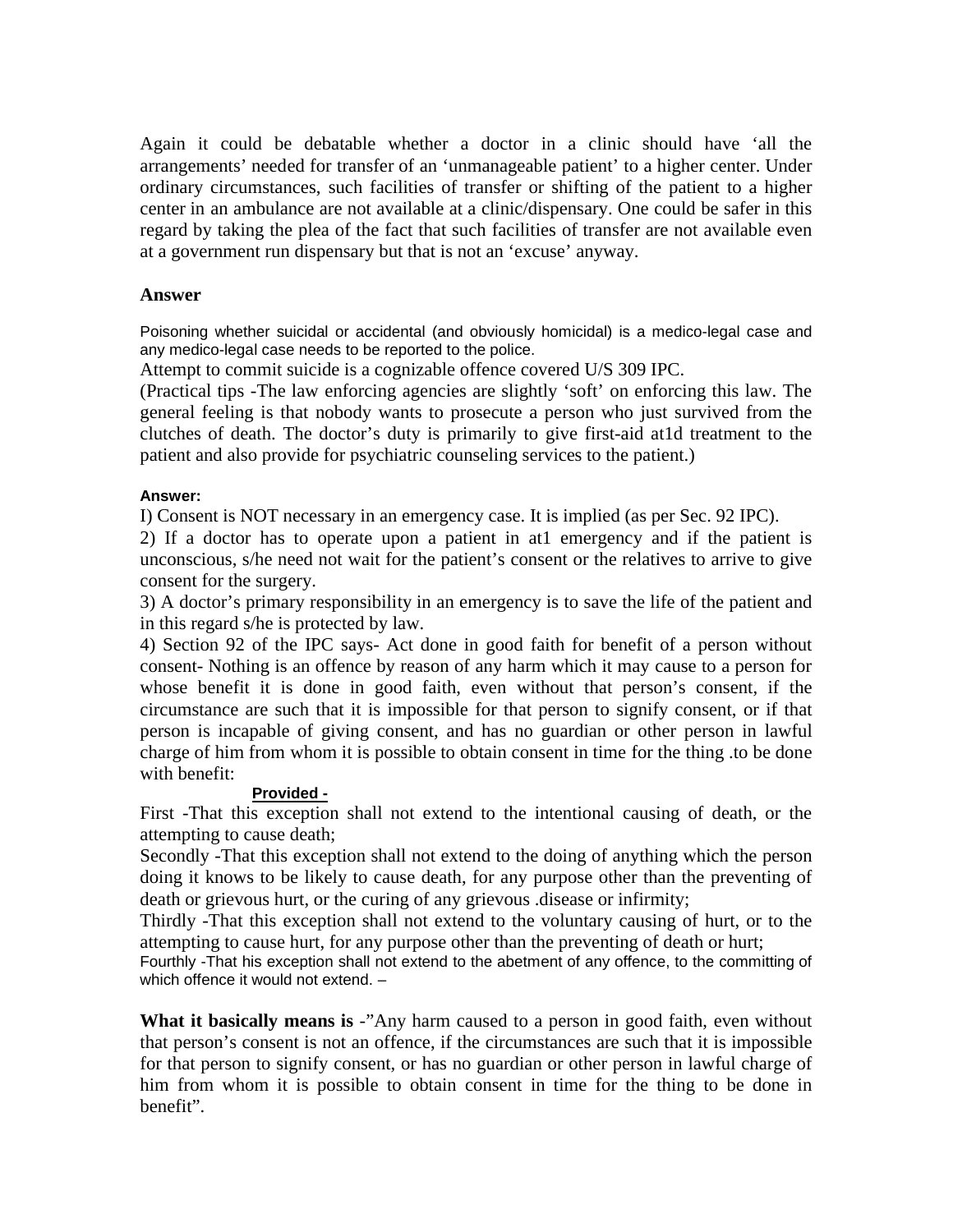**(Practical tips** -It is a very old and wrong practice to take the thumb impression of the unconscious patient on the consent form and the case-sheet before proceeding for surgery or a high-risk procedure in case of an emergency. For obvious reasons, such a consent is not valid- in fact it amounts to 'fraud'. Obviously, how can an unconscious patient give his consent for anything? A doctor need not fear in a case of emergency for want of consent. He shoud only take care of the patient and give treatment to him in emergency according to the laid down principles of medicine. Again, the consent should be in the native language of the patient a language that the patient can understand, if he is illiterate it may be in the language that he speaks. Obviously, avoid taking consent in English for a patient who mainly speaks & writes in Hindi. Remember, taking a 'global' consent at tl1e time of patient's admission into the hospital does not suffice in a court of law- consent should be specific f{)r each and every procedure, specifically so stated.)

### **Answer:**

Death on the O. T. table is a medico—legal case and needs to be reported to the police.

A medico-legal autopsy is must in such a case or for that matter in case of death in a medico-legal case.

### **Answer:**

A cause of death due to alleged medical negligence is a medico-legal case and a postmortem is necessary in every medico-legal case. Similarly 'death on O. T. table' is also a medico-legal case and a post-mortem is necessary.

The fact that a 'high-risk' consent or 'death-on-table' consent has been taken does not mean that a post'-mortem need not be conducted or that any medical negligence aspect has been 'covered'.

There is no 'immunity' from any negligence at the hands of the treating doctor if a 'highrisk' consent or 'D.O.T.' consent has been taken. In any case, doctor should NOT 'avoid' a post-mortem examination (whenever indicated) as it mostly than not, goes in favour of the doctor (speaking from practical experience!).

Mostly, the death(s) in such cases (where a high risk or DOT consent is taken) are due to patient's serious condition or terminal illness or multi-organ failure or therapeutic misadventure, etc and a post-mortem examination if conducted would only consolidate the diagnosis 01 would only help to support these findings. The doctor should 'worry' about a post-mortem examination only if there has been an act of "gross 'negligence'.

Now, the question comes about **'negligence by mistake**' of the doctor. A doctor acting in a cool & composed manner, with a reasoI1able degree of care (which is what is required of him for the patient) is unlikely to commit an act of' gross negligence'. If one is following the laid down principles of medicine (as prescribed  $\&$  practiced) there is -no question of negligence arising out of a mistake. Mind you, the doctor is not expected to provide a high degree of skill and are but only a reasonable degree of skill and care. It is although easier said: than understood by any doctor. Any gross negligence whether by